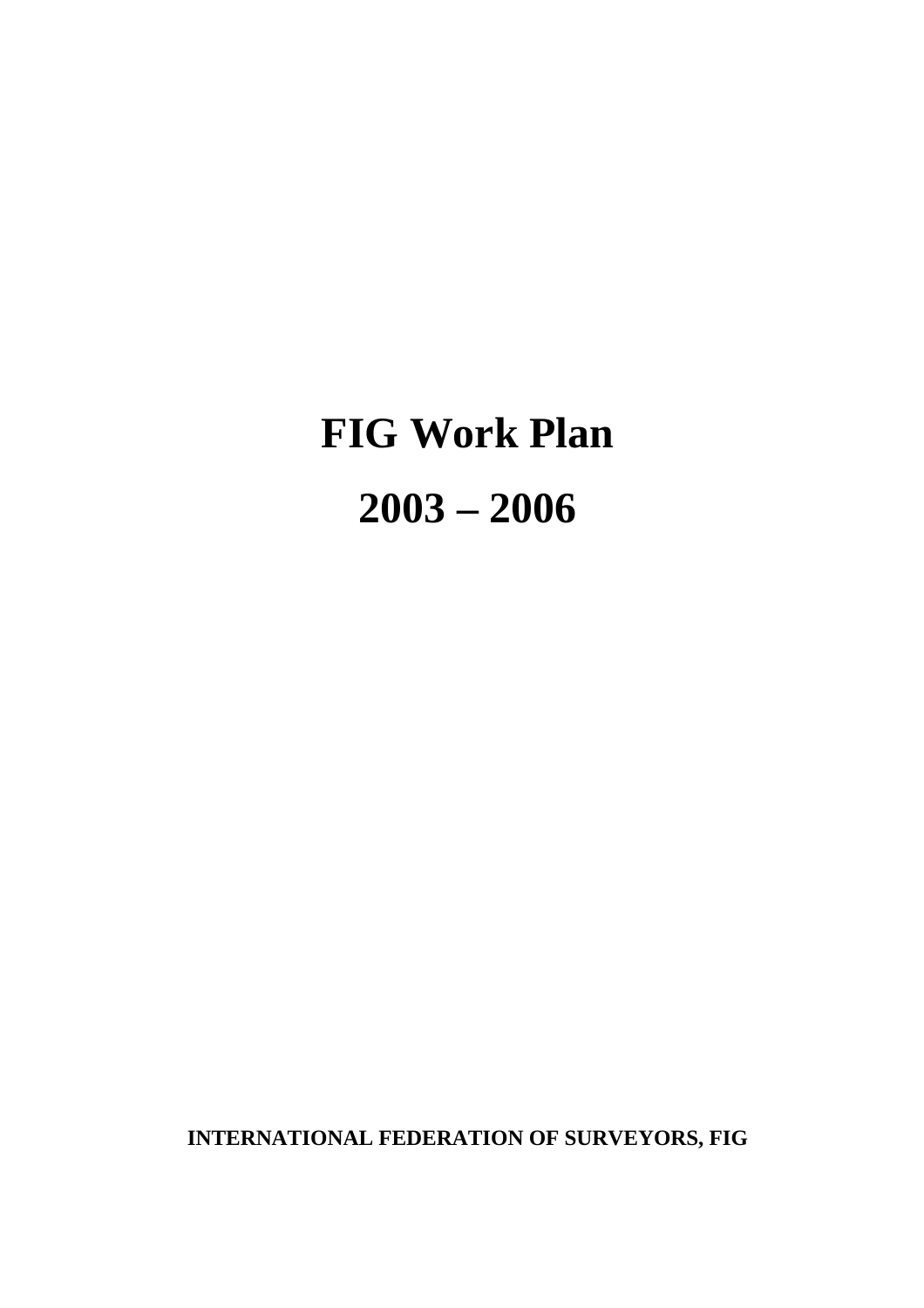Published in English

Copenhagen, Denmark

ISBN 87-90907-24-8

Published by

The International Federation of Surveyors (FIG) Lindevangs Allé 4 DK-2000 Frederiksberg DENMARK

Tel: + 45 38 86 10 81 Fax: + 45 38 86 02 52 Email: FIG@FIG.net

September 2002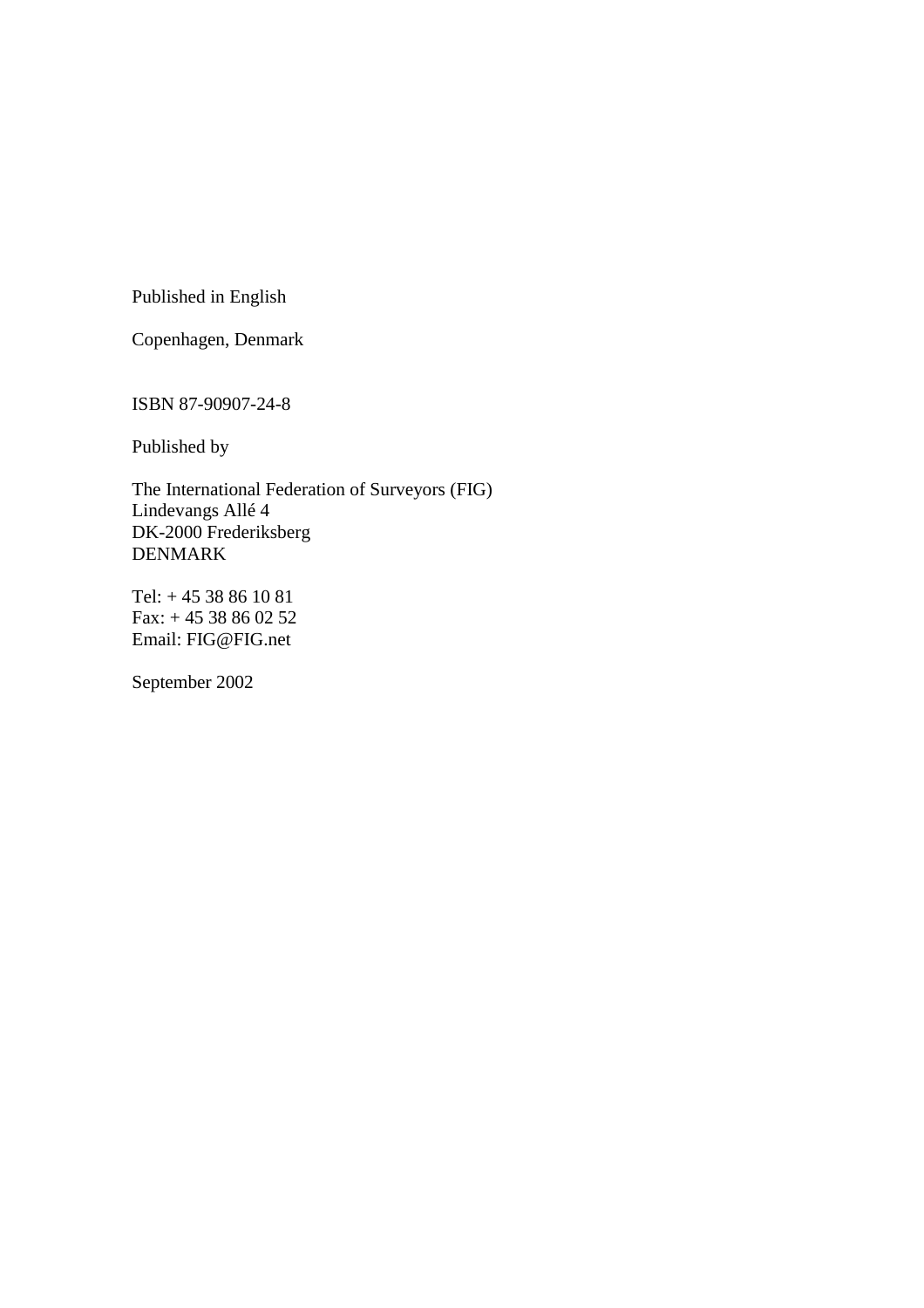# **The FIG Work Plan 2003 - 2006**

| <b>Table of Contents</b>                                                                                                                                                                                                                                                                                                                                                                                                                                                                  | $\mathbf{1}$                                             |
|-------------------------------------------------------------------------------------------------------------------------------------------------------------------------------------------------------------------------------------------------------------------------------------------------------------------------------------------------------------------------------------------------------------------------------------------------------------------------------------------|----------------------------------------------------------|
| Foreword                                                                                                                                                                                                                                                                                                                                                                                                                                                                                  | 2                                                        |
| Aim                                                                                                                                                                                                                                                                                                                                                                                                                                                                                       | 3                                                        |
| <b>Objectives</b>                                                                                                                                                                                                                                                                                                                                                                                                                                                                         | 3                                                        |
| <b>Mission Statement</b>                                                                                                                                                                                                                                                                                                                                                                                                                                                                  | 3                                                        |
| The Council Work Plan 2003–2006                                                                                                                                                                                                                                                                                                                                                                                                                                                           | 4                                                        |
| <b>Commission Work Plans 2002-2006</b>                                                                                                                                                                                                                                                                                                                                                                                                                                                    | 11                                                       |
| Commission 1 – Professional Standards and Practice<br>Commission 2 – Professional Education<br>Commission 3 – Spatial Information Management<br>Commission $4$ – Hydrography<br>Commission 5 – Positioning and Measurement<br>Commission 6 – Engineering Surveys<br>Commission 7 – Cadastre and Land Management<br>Commission 8 – Spatial Planning and Development<br>Commission 9 – Valuation and the Management of Real Estate<br>Commission 10 – Construction Economics and Management | 11<br>20<br>29<br>37<br>44<br>53<br>61<br>71<br>76<br>84 |
| <b>Appendix: FIG Definition of Surveyor</b>                                                                                                                                                                                                                                                                                                                                                                                                                                               | 89                                                       |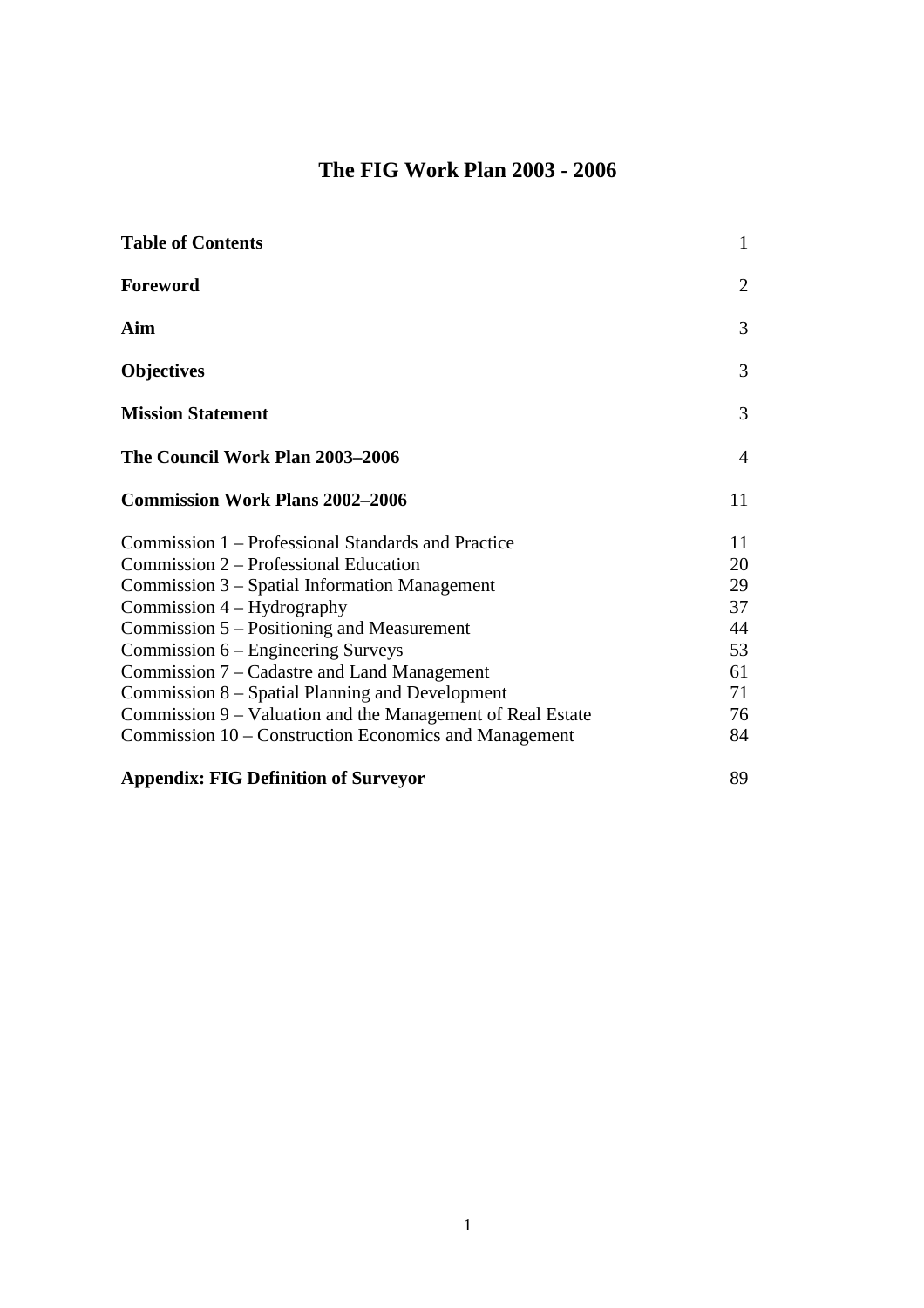# **Foreword**

This document lists the tasks which FIG will undertake during 2003-2006. It comprises the vision statement and goals of the Federation, a plan of work for the Council for 2003-2006, in relation to the administration and forward planning of the Federation; and plans of work 2002-2006 for each of the ten technical commissions which pursue FIG's professional and technical objectives. It is, however the Council which has overall responsibility for fulfilling this plan, in its role either as an executor or, in the case of commission-led activities, as a facilitator and co-ordinator.

The Council's Work Plan is governed by FIG's aim and objectives, the Statutes and Internal Rules of the Federation and decisions of the General Assembly of FIG.

The FIG Work Plan 2003–2006 has been adopted by the 25<sup>th</sup> FIG General Assembly in Washington, DC, USA in April 2002.

Prof. Holger Magel President of FIG 2003-2006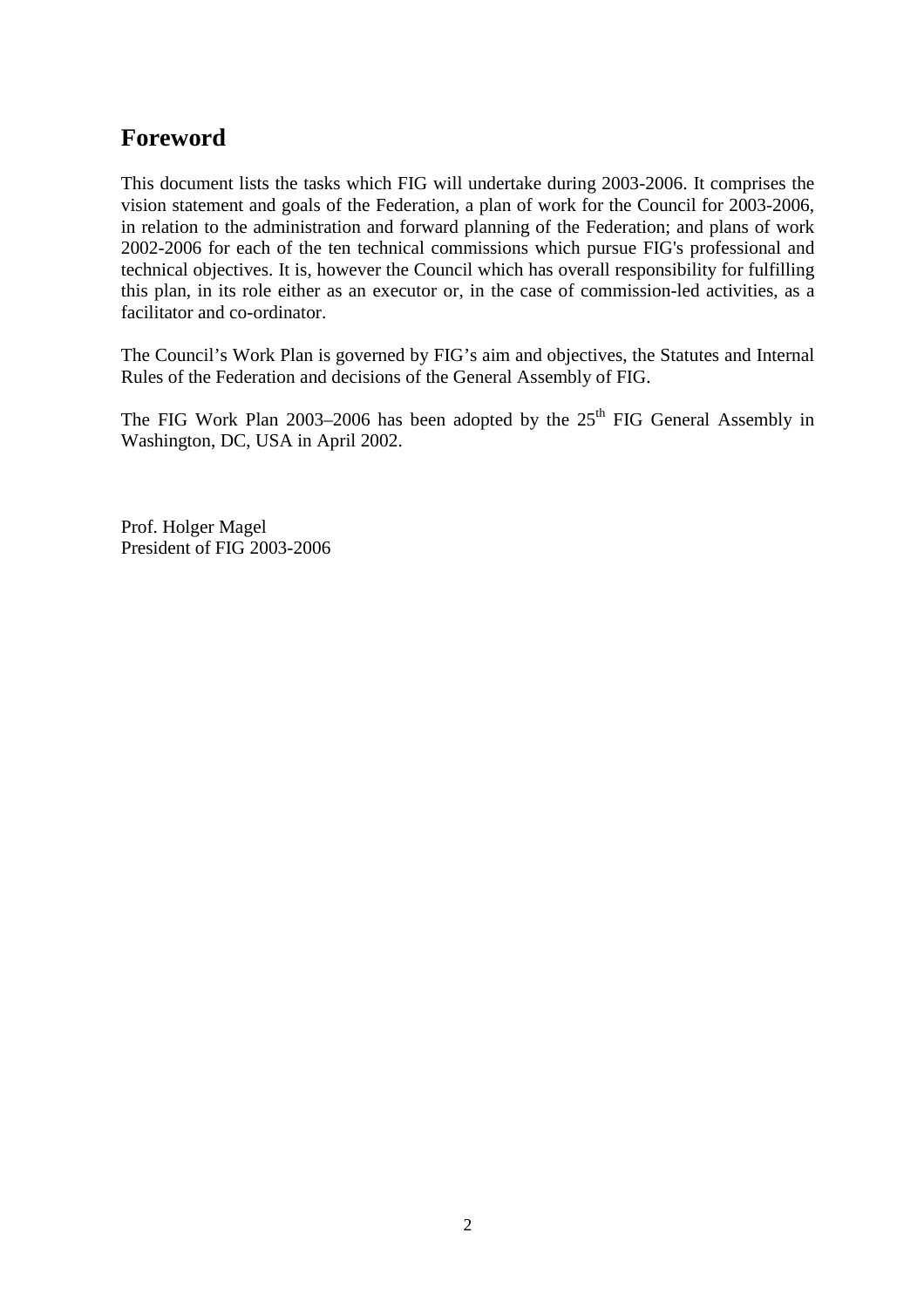# **Aim**

The aim of FIG is to be the premier international non-governmental organization that represents the interests of surveyors and users of surveying services in all countries in the world. It is a Federation of member associations all of whom seek excellence in the services that they deliver.

# **Objectives**

The objectives of the Federation as defined in its Statutes are:

- 1. to provide an international forum for the exchange of information about surveying and for the development of fellowship between surveyors
- 2. to collaborate with the United Nations and other international and regional agencies in the formulation and implementation of policies affecting the use, development and management of land and marine resources
- 3. to promote the disciplines of surveying, particularly in developing countries and countries in economic transition
- 4. to promote the role of the surveyor in the management of natural and man-made environments
- 5. to promote the development of national associations of surveyors and to promote professional standards and codes of ethics and the exchange of surveying personnel
- 6. to promote high standards of education and training for surveyors and to facilitate continuing professional development (CPD)
- 7. to encourage the development and proper use of appropriate technology
- 8. to encourage research in all disciplines of surveying and to disseminate the results.

# **Mission Statement**

The Mission of the International Federation of Surveyors is to ensure that the disciplines of surveying and all who practice them meet the needs of the markets and communities that they serve.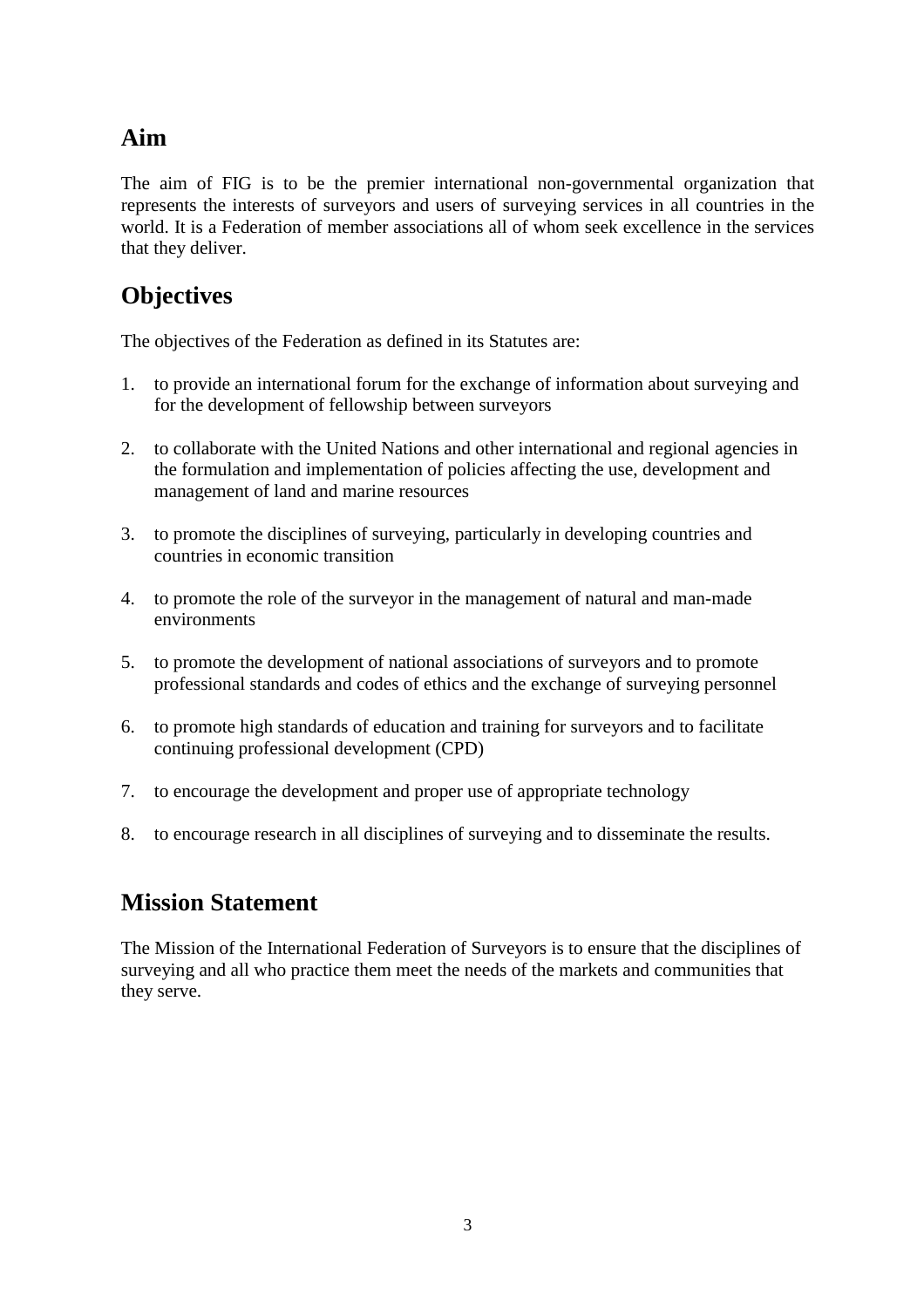# **The Council Work Plan 2003 – 2006**

# **"Shaping the Change"**

# **1. Theme**

The Council has identified the motto "*Shaping the Change*" as appropriate because of the following reasons: The world and its societies are changing rapidly and so does the profession of surveyors. The most essential changes for FIG are the continuing process of democratisation and the increasing commitment of the profession to sustainability and more equity all over the world. This happens in coincidence with the well-known principles of good governance and the development towards a civil society. To protect and to develop the position of the profession in international and national surroundings and to assist the transition to the already adopted new administrative structure of FIG the important challenge for the new Council is to shape the change **within** and **outside** FIG in 2003–2006. The leading topics are the following:

- 1. Promoting democratisation
- 2. Increasing participation both numerical and multicultural
- 3. Taking on responsibility in global and national affairs
- 4. Learning from each other
- 5. Helping in the process of globalisation
- 6. Broadening the view and practice of the profession
- 7. Co-operating and communicating
- 8. Searching optimal structures
- 9. Increasing professionalism
- 10. Enhancing and assessing of quality and costs

# **2. Introduction**

This Work Plan provides direction for the Council in the management of the Federation, for the FIG-Office in the administration of the Federation and for the technical Commissions in the development and execution of their Work Plans. It is the first time that the terms of both the Council and Commission Work Plans cover the same period. This is a very important breaking point to get more efficiency in the output of FIG. As the Managing Board of the Federation, the Council has the responsibility and authority for fulfilling this Work Plan. Its role is either as an executor or, in the case of commission–led activities, as a facilitator and co-ordinator.

The Council will support and continue the long-term strategy of FIG:

- promote and enhance the **global standing of the profession** by informing relevant stakeholders of the contribution which surveyors can make to the solution of relevant problems (e. g. to the UN global campaigns, Agenda 21 etc.)
- support the **growth of the profession** by encouraging the active development and progressive enhancement of national member associations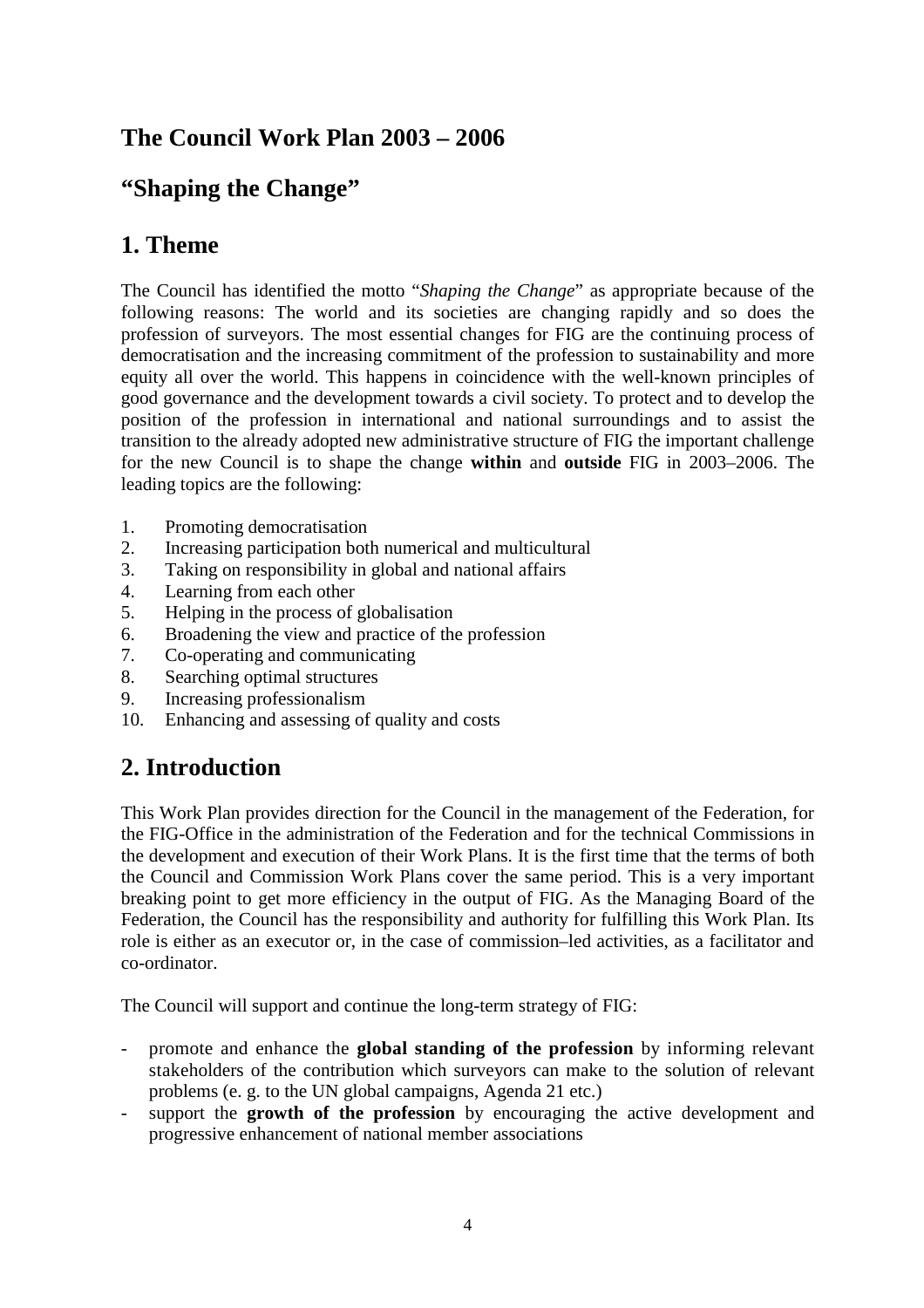- identify and influence the creation of appropriate **best or good practice, international standards and qualifications** relevant to the practice of surveying
- maximise the **contribution of surveyors** to the development of the knowledge economy/society to identify approaches which help deliver the agenda for **global sustainable development** and
- support and contribute towards **supporting international humanitarian needs**.

The Council will continue the successful policy of the US Council, particularly in being directly responsive and responsible for the needs of the member associations and their individual members. The Council will increase the identification of our profession on the colourful and multilingual background of the whole world.

It is recognised that the commissions are the implementers of FIG policies and programs – with other words "the heart and spirit of FIG".

Against this background the Council sets the following goals:

- By passing on the responsibility to all Vice Presidents the Council will see to it, that more direct contacts are available for members and commissions as well as for external organisations; the Council will take care as well, that the FIG Office as central contact is financially secure and able to work efficiently for the long term.
- FIG should extend service for the member associations and, where necessary, improve it.
- The aims of Council and commissions even better should be brought into line as regards schedule and contents without interfering with the independence and the responsibility of the commissions.
- The successfully developed role of FIG as an internationally recognised NGO, particularly by UN agencies, should be further extended; the co-operation with other NGOs, especially with professional sister organisations, should be developed further to avoid overlapping of content and time of events.
- Main emphasis has to be the encouragement of young professionals and the support of the profession particularly in developing countries. Therefore the FIG Foundation should be extended to a powerful instrument.

# **3. Management**

# **3.1 Strategic Planning**

In accordance with the long-term strategic direction of FIG and with regard to the above mentioned leading aims and objectives the strategy of the Council appears as a logical consequence.

Shaping the change should happen by shaping:

- Quality of profession (e.g. by review of papers, co-operation with scientific organisations etc.) and high profile of FIG
- Commitment for sustainability (e.g. by implementing the FIG Agenda 21, Bathurst Declaration, Nairobi Statement etc., especially describing what we are really willing to do, for example in spatial planning, land management, land use, secure tenure, inclusive cities etc.)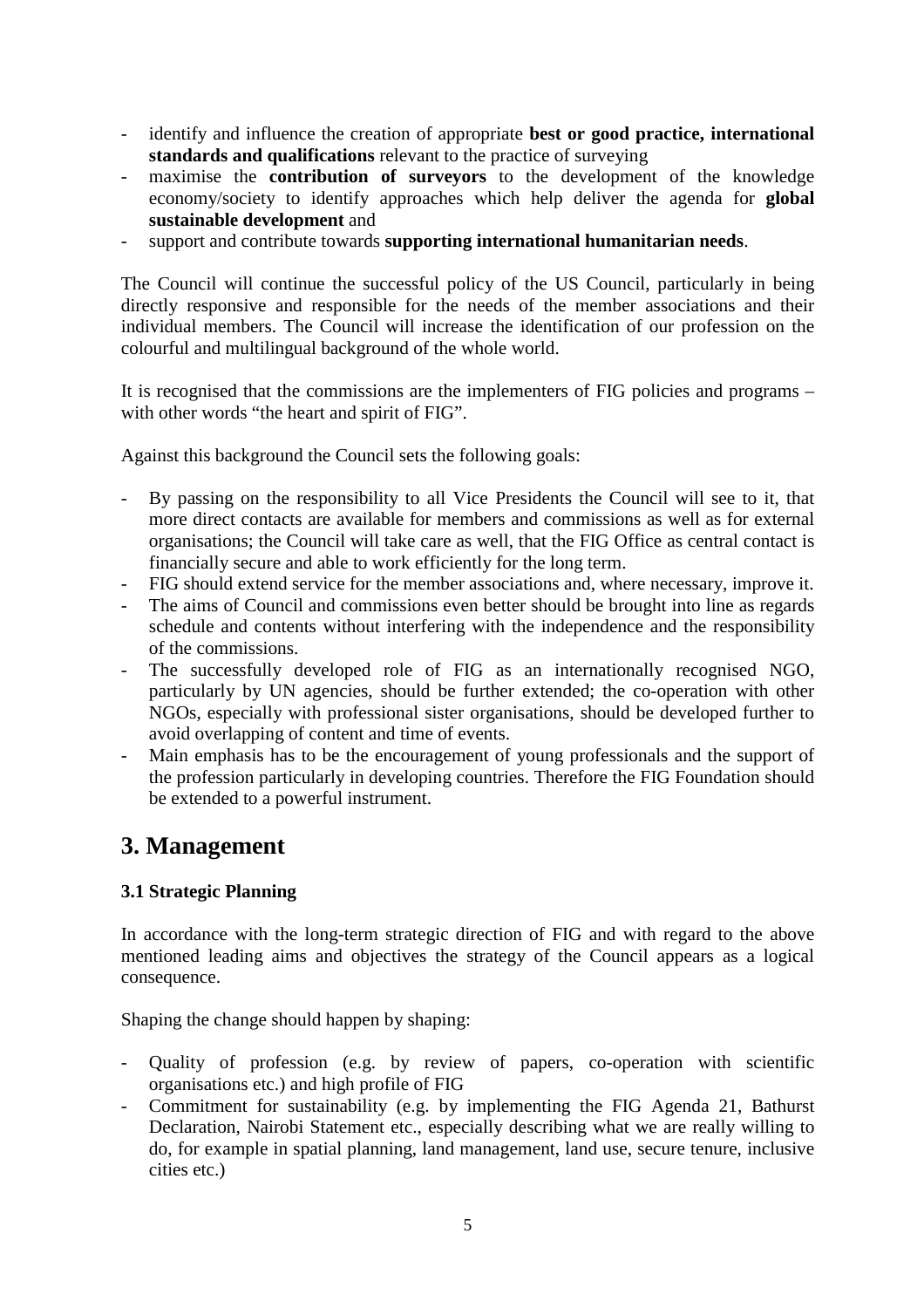- Contributions for knowledge society and education (e.g. better use of the Education Database by universities, academic members and member associations)
- Participation and concentrated broadening (continuing democratisation process and multicultural approach of FIG, membership expansion focussed on certain regions –e.g. the Arabic countries and Latin America - to be continued )
- Creating of networks for mutual learning and recognition (especially with associations close to the profession by establishing memoranda of understanding, describing the benefits of academic membership, appealing students and young people to participate activities within FIG)
- The PR for the professional contributions to society and human life
- Regionalisation in respect of globalisation (more regional or continental activities)
- Communication within FIG (making FIG more popular to the individual members, demonstrating the benefits of FIG to the member associations and members for example by conclusions or resolutions after each FIG event and publishing on the FIG web site and in the national newspapers, FIG World Report, etc.)
- Cost management and professionalism (more joint commission activities, avoiding of overlapping meetings by better co-ordination of the events, new income possibilities by making FIG responsible on congresses, fairs and other events).

The goal of the Council is, that after the transition period the next Council can start its work in full function. FIG, the Council and commissions, in particular, should be able to react on global and national challenges and tasks in an appropriate time. Questions of future Task Forces (whether integrated in commissions or not), increasing strategic partnerships and joint events with other international and national institutions have to be discussed against this background.

At the end of the period 2003–2006 the Council wishes to present comprehensible and recognisable results not only regarding internal organisational changes but as well the technical work. A FIG World Report on Good Practices, worked out by the commissions in co-operation with the Council, could be a plainly visible result and sign of an increase in globalisation and professionalism of FIG.

# **3.2 Membership Affairs**

The Council will continue the successful work of the previous Councils to extend membership

- especially in under-represented regions; therefore regional activities of FIG as joint events with local associations are of special interest.
- by encouraging university departments to belong to and to contribute to FIG as academic members; this can happen by promoting the benefits of education database and the results of commission work as well as by joint activities.

To increase participation in the work of FIG the incoming Council will

- encourage members to play a full part in FIG by participating in meetings, nominating and supporting delegates to commissions and candidates for the future Councils and commission vice chairs. This intention is directed particularly at young professionals for a creative mixture of experience and enthusiasm.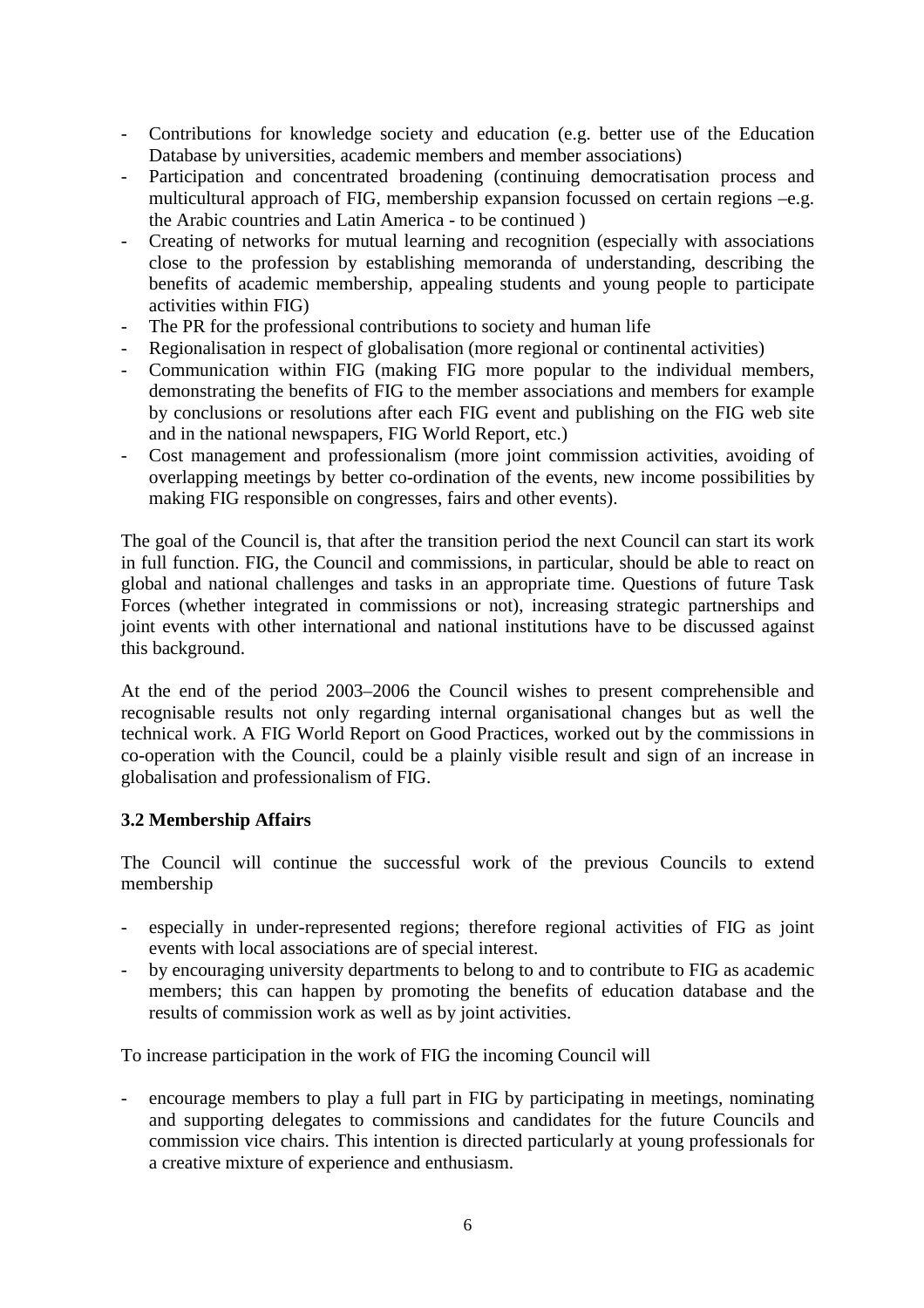- reinforce and communicate the benefits of membership of FIG to member associations and their members by providing regular and relevant information e.g. by resolutions after each event, brief FIG reports for member associations newsletters and professional magazines, the planned FIG world report on good practices and promotion and better distribution of the multilingual dictionary.

# **3.3 External Relationships**

As a world-wide acting Federation, which represents more than 100 countries, FIG has to take on more and more responsibility in international affairs. This issue has to be expressed in external relationships, work of commissions, finances and representation by the Council. The Council will continue the very successful work of the previous Councils and feels strongly committed to the efforts of UN agencies for good governance, sustainability and other global campaigns.

The Council therefore will

- develop, deepen and broaden the contacts with international agencies and nongovernmental organisations
- maintain active communication and joint conferences with United Nations' organisations, the World Bank, the World Trade Organisation, aid agencies and other non-governmental and governmental organisations
- co-operate with other associations with interests in developing countries; encourage the development of networks between commissions and within specific geographical zones to enable good educational practice to be communicated and for the establishment of mutual support systems
- co-operate with the World Trade Organisation in the promotion of professional standards and of global markets for surveying services, and
- produce publications (for example good practice reports or documentation of conferences etc.) of common interests and engagements.

# **3.4 Commissions**

FIG was founded 1878 as a technical/scientific association and this still is the destination the "FIG ship" has to be navigated to. Recognising this opportunity as the strongest the Council will fully integrate and implement the results of the important task force on commission structure into its work to strengthen the technical/scientific contribution of FIG to the world of surveyors.

#### The Council will

- be responsible with all its members for the co-ordination of commission work
- support the commissions to organise joint meetings with other  $FIG \text{commissions}$  and external bodies
- support the commissions to work out a good practice report to be presented by each commission for the handover in Munich 2006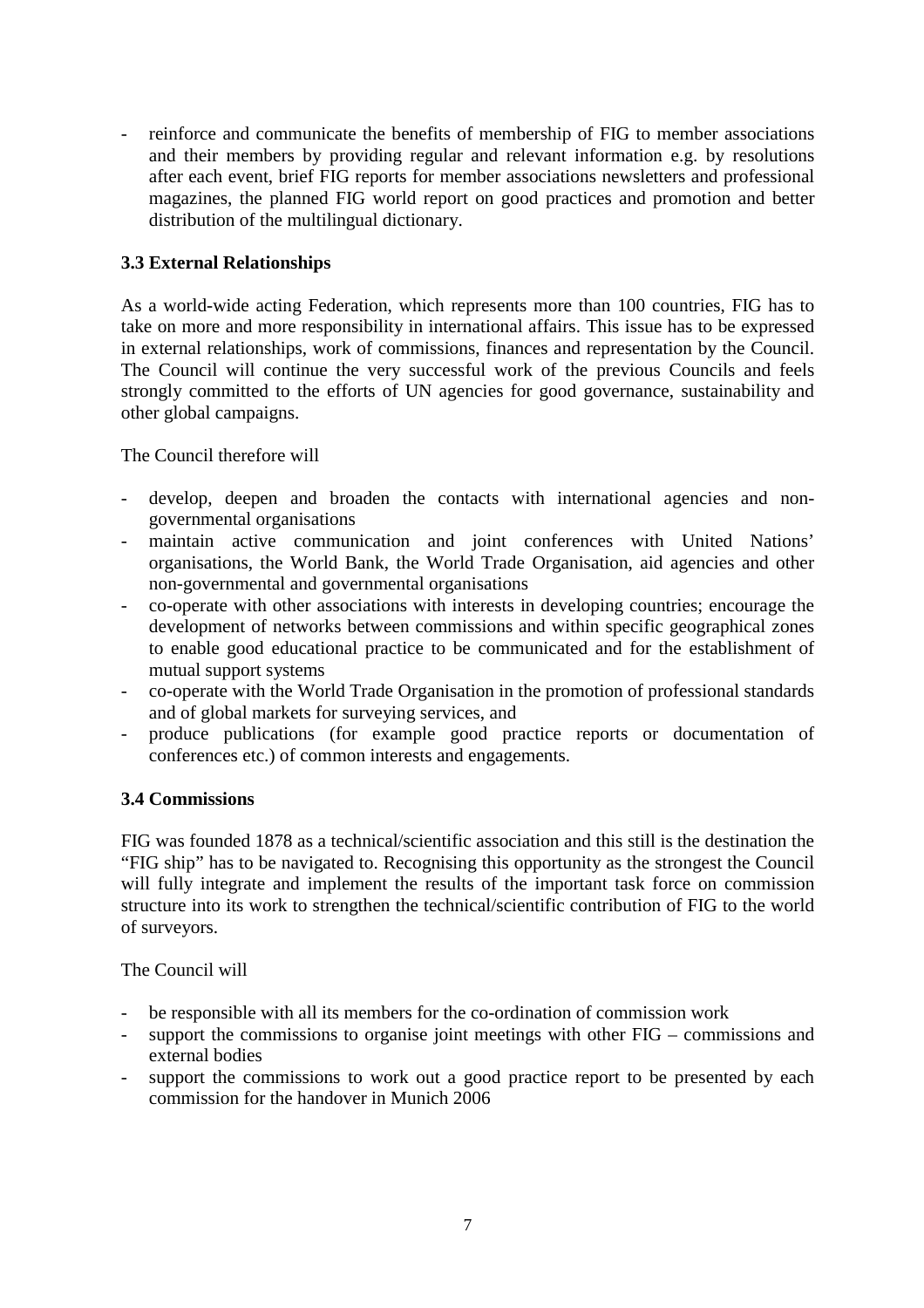Getting a better co-ordination between commission meetings and working weeks or other FIG events to get less fees and travel costs for the participants / delegates is an additional aim of the Council.

# **4. Administration**

### **4.1 Personnel**

The resources and staff in the FIG office will be considered against the new services and activities provided and the new income that could be generated through organising FIG events. The Council will perform annual reviews of the FIG office and its staff and will cooperate in close contact with the Director, FIG office.

### **4.2 Finance**

- 1. The FIG office will collect membership and corporate membership fees and other income and generate new income from assisting and organising events etc. The Council assists the FIG office in getting new members.
- 2. The FIG office will provide support to the Council in the preparation of annual budgets, and will prepare cash flow statements and publish accounts after auditing by a public accountant.
- 3. The FIG office will pay bills of the organisation as approved by the Council.
- 4. The FIG office will maintain a proper set of books detailing the financial activity of FIG.
- 5. The permanent financial reserves should reach by the end of 2006 a minimum of 400,000 Swiss francs. In the long run these reserves should end up by 1.5 times the annual income of the Federation to guarantee the operation of the FIG office. To achieve this aim the membership should be increased, the corporate members should be motivated to increase their sponsorship, further corporate members are to be acquired and other sources of income shall be generated (e.g. the commercialisation of the fairs).
- 6. The hosting of the permanent FIG office in Copenhagen is guaranteed by the contract between the FIG and the Danske Landinspektørforeing (DdL) free of charge. The Personal Assistant to the Director is financed by the DdL/KMS (National Survey and Cadastre, Denmark) until the end of the year 2003. Afterwards the FIG has to cover these costs from its annual budget.
- 7. The strategy of supporting countries with low or low-middle income economies will be followed up.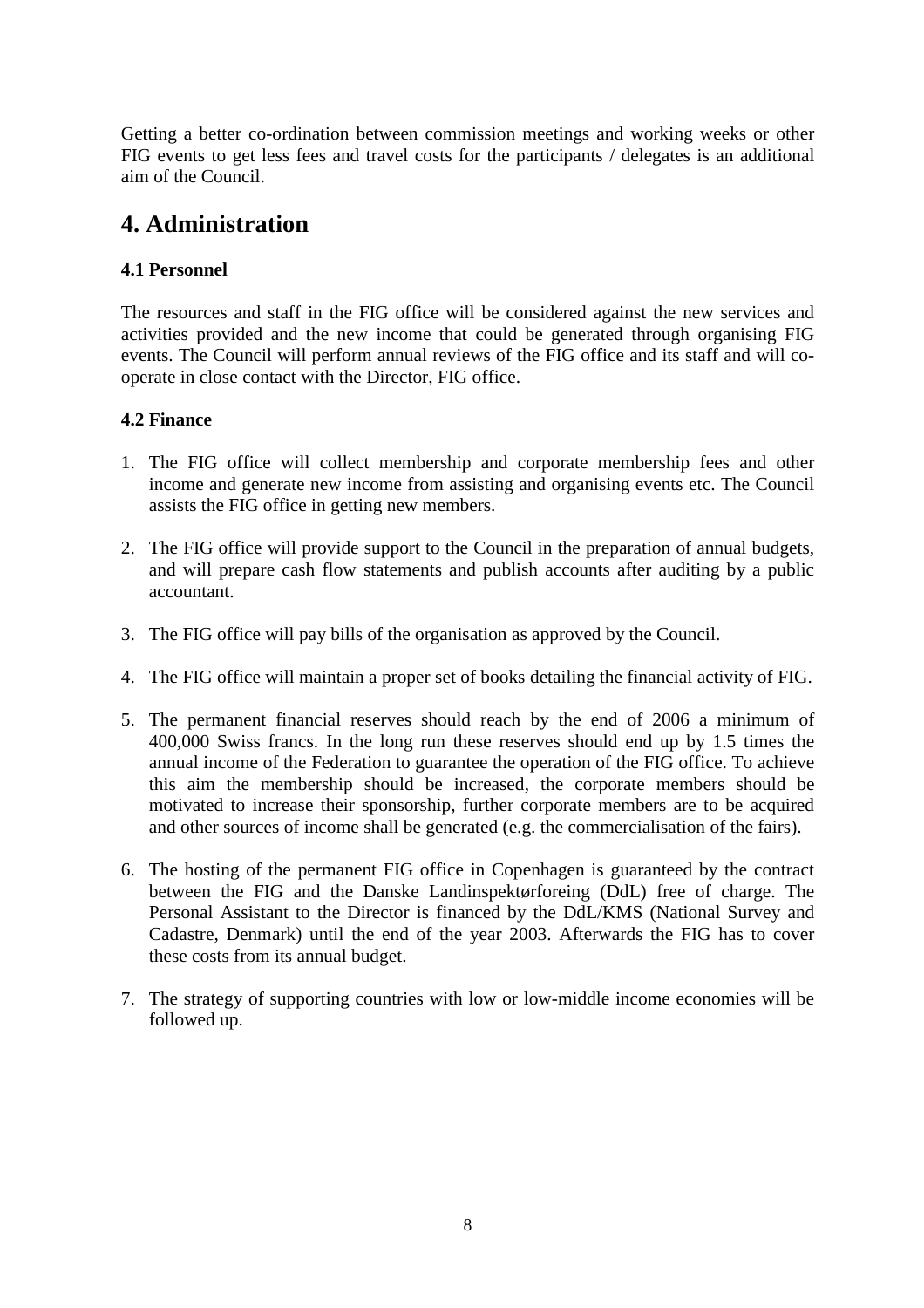# **4.3 Meetings of the Council**

### **Council**

The meetings of the Council will take place in regular intervals, at minimum four times a year including one meeting during the Intergeo fair and one during the FIG working week, either in Germany or any other convenient place or in the FIG office.

#### **Working Weeks**

2003: Paris, France 2004: Athens, Greece 2005: Cairo, Egypt 2006: Munich, Germany, XXIII Congress

### **XXIII Congress 2006**

The Council will progress arrangements for the XXIII FIG Congress in Munich in 2006 which will be implemented as a joint congress with the German "Intergeo".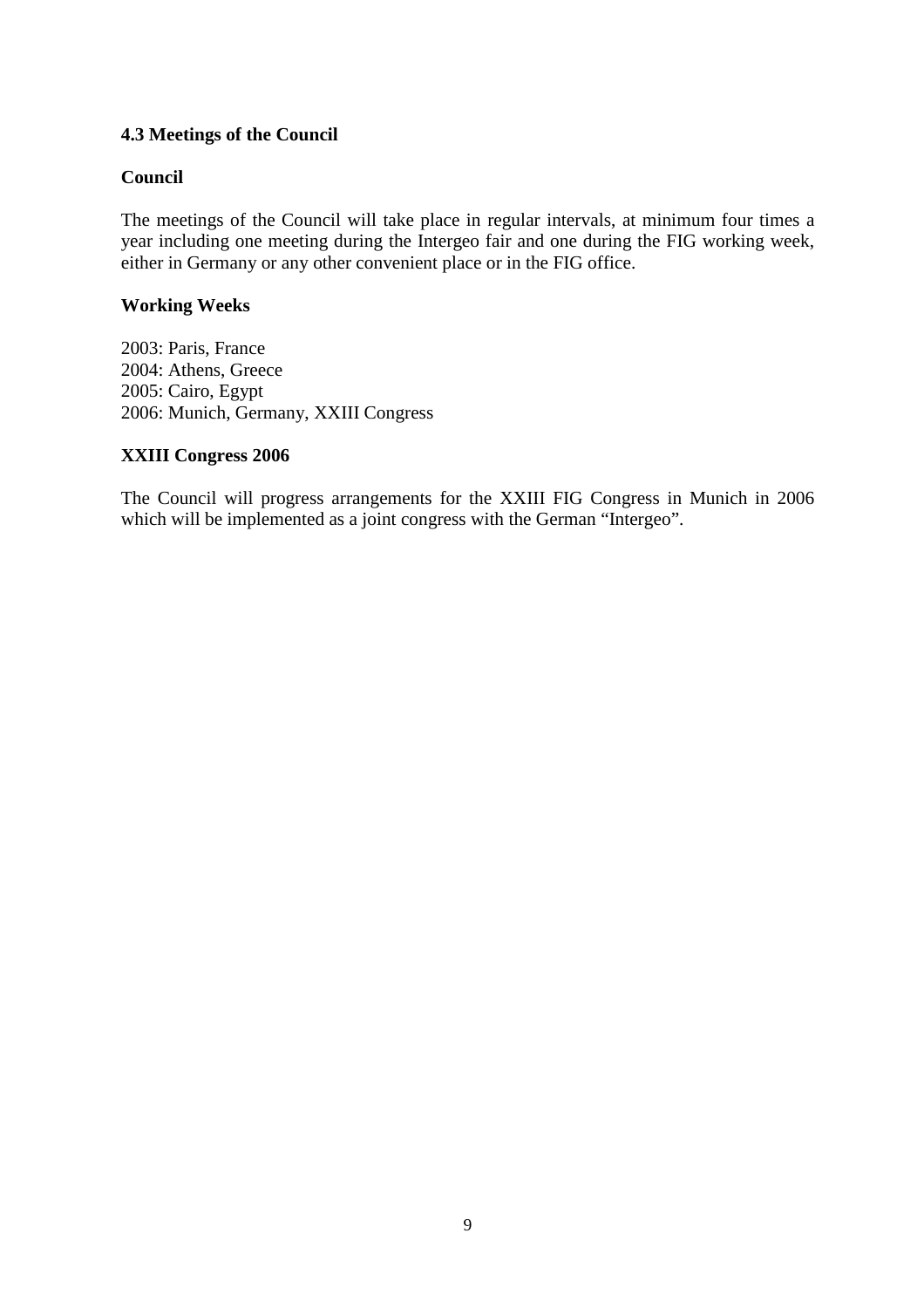# **Appendix A – Communication**

## **FIG web site**

The FIG web site will be further developed as the main communication channel between the Federation, its members and individual surveyors in the member associations.

The FIG web site will include all contact information to the Council, Commissions and permanent institutions. All FIG publications together with proceedings from the FIG congresses, working weeks and regional events will be available on the FIG web site. Proceedings from commission seminars and symposium will be available either on the Commission web site or when desired on the FIG web site.

To help the administration of the Commission web sites place on the FIG server will be offered to the Commissions.

To help member associations that are not able to administrate their own web sites FIG will offer limited space on the FIG server for national member association's web site.

#### **Annual Review**

The Council will continue to publish the FIG Annual Review as a promotion material to external partners and to member associations to promote FIG in their respective countries to promote the profession and to make FIG more commonly known.

#### **Bulletin**

The FIG Bulletin will be published 3-4 times a year (the FIG Annual Review could cover one quarterly bulletin). The Bulletin will include news from FIG, its events, co-operation with the United Nations and from member associations.

The possibility to start publishing FIG Journal will be studied. This could include both material now published in the Bulletin but also professional and scientific articles from the FIG conferences and other events. Decisions will be made based on the economical conditions and advertisement income.

#### **Monthly electronic newsletter**

The Council will study the possibility of producing monthly newsletter including material that could be abstracted and translated to national newsletters and journals (national FIG page). This material will be circulated through email distribution lists.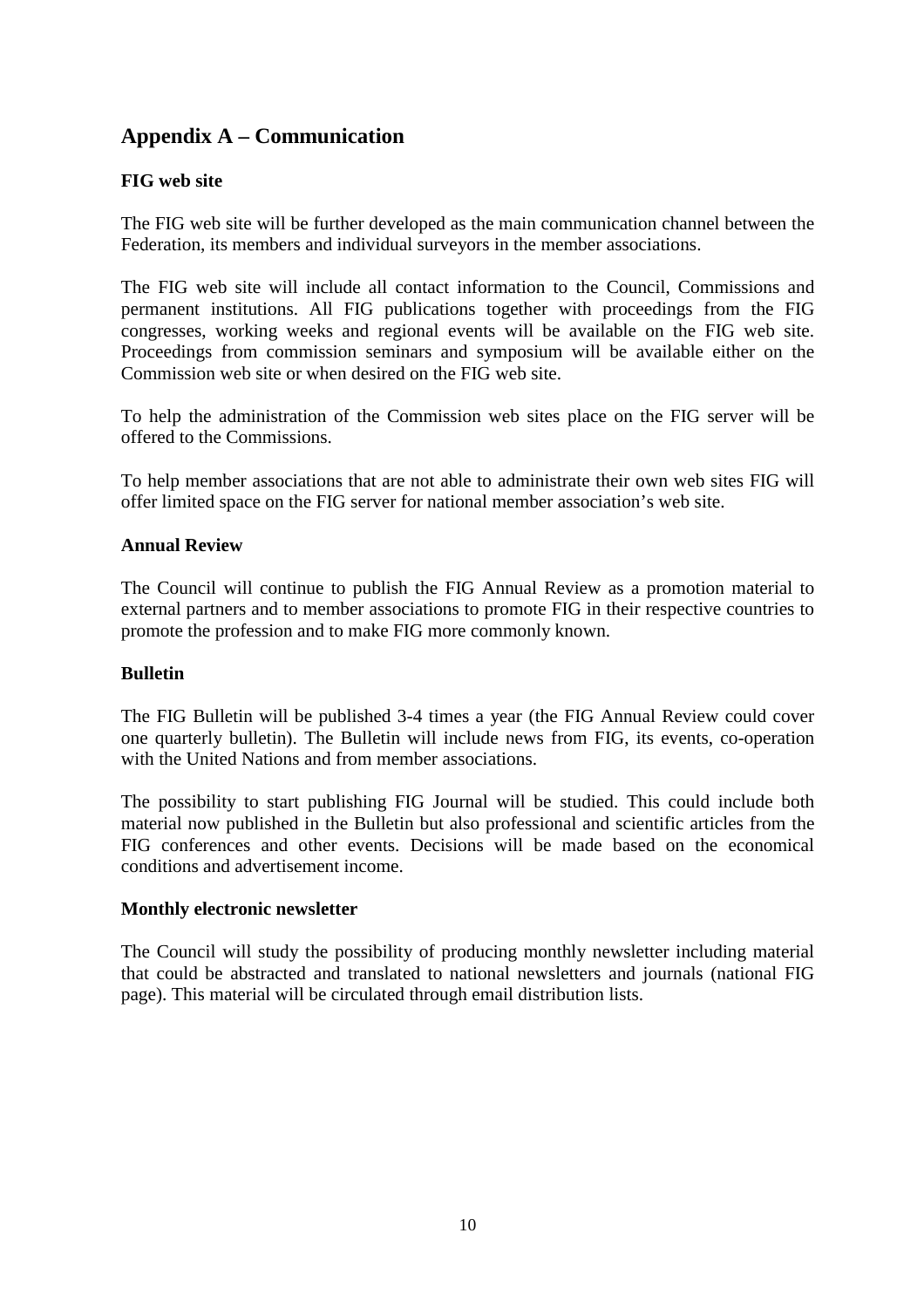# **Commission Work Plans 2002 – 2006**

# **FIG COMMISSION 1 PROFESSIONAL PRACTICE AND STANDARDS WORK PLAN 2002 – 2006**

# **1. Title**

Professional Practice and Standards.

Commission 1 is dedicated to all fields of professional activities and therefore has a commitment to raising issues of general interest that apply across the activities of all commissions. There are many areas of overlap of interest and this supports cooperative involvement in other commissions activities. The title 'professional practice' is a clear indication of the wide breadth of aspects to be handled.

### **2. Terms of Reference**

- Professional practice, legal aspects and organisational structures
- Standards and certification
- Project-management, quality and best practice
- Information technology management as it relates to professional practice
- Support of under-represented groups and fair competition

#### **3. Mission Statement**

- Capability of development: Changes are affecting the operation of surveying practices, their management and their professional structures under the challenges of widening professional activities.
- Change of technology: Managing processes and infrastructure with ever changing business infrastructures in the areas of IT, internet, networks and total quality management.
- Improving surveyors' reputation: Supporting the essential dialogue between politicians and surveyors with regard to further development and setting up the own business in strengthening surveyors' role in economy and politics.
- Under represented groups: To focus public attention on under represented groups by surveying activities taking place to improve representation.

The Objectives for the Work Plan are to undertake the terms of reference in order to:

- Involve the wider community in the work of commission 1 recognising it's role in getting the basic professional building blocks in place for practitioners;
- Develop collaborative work practices between professionals;
- Build networks with member associations, related societies and organizations to improve professional practice and standards;
- Foster intercommissional cooperation;
- Recruit active and enthusiastic people to work with Commission 1 in progressing its mission.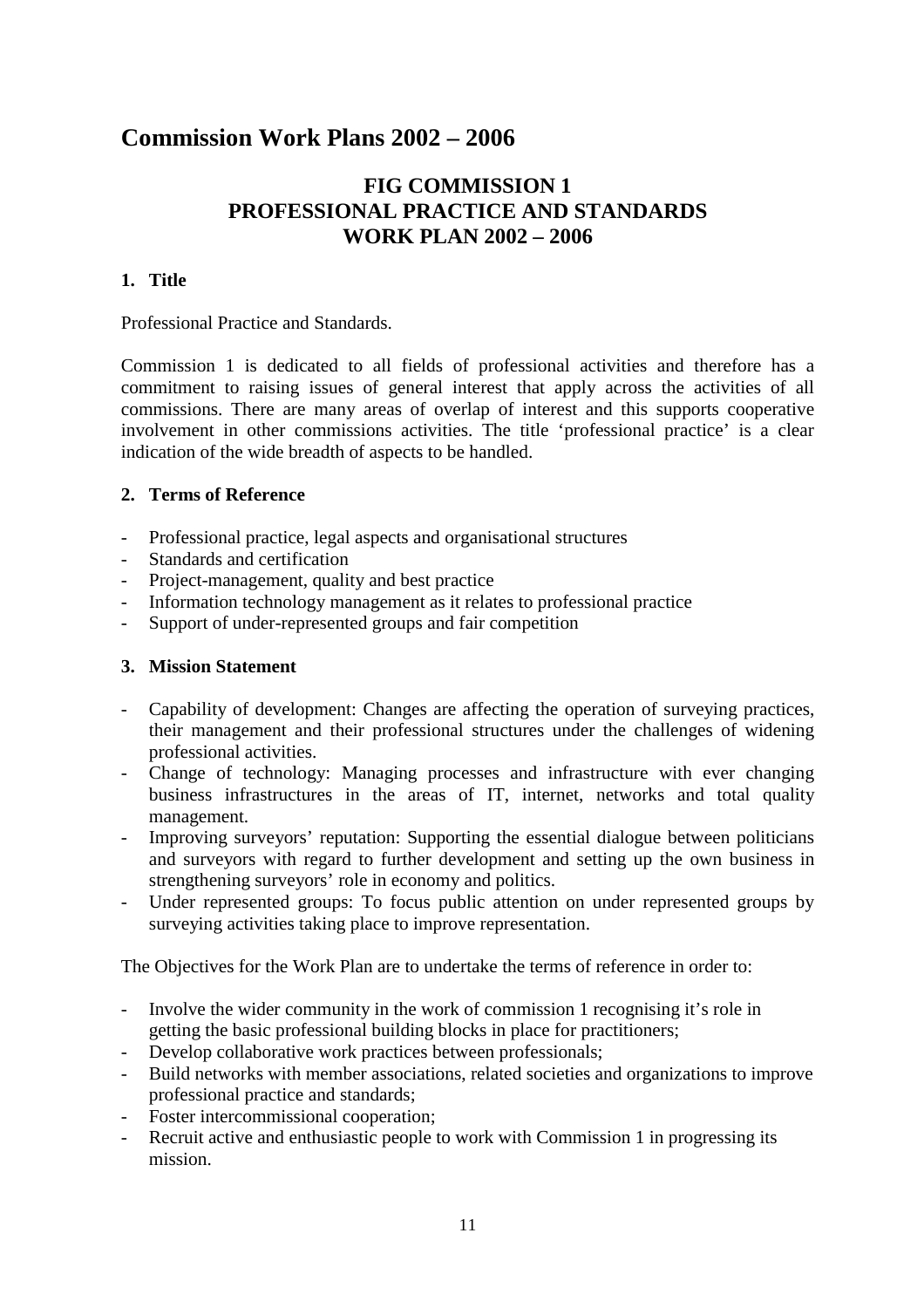# **4. General**

These steps outlined in the work program contribute to wider aims to consolidate freedom in society and increase economic growth. They follow the results of UN-campaigns and international declarations. FIG can play an important role to support and enable the essential dialogue between politicians and surveyors. Society needs surveyors' services and their advice with regard to further development of the important resources related to land. It also recognises that that world in which the surveyor operates is diverse and that to participate effectively this diversity has to be recognised and welcomed.

Commissions endorse the underlying concept that respect for Cultural and Linguistic issues is very important and that Commissions will be sensitive to these issues in the way they work. This will be implemented by encouraging multilingual abstracts and presentations in general meetings and through the use of an appropriate regional language during regional meetings.

# **5. Working Groups**

### **Working Group 1.1 – FIG Standards Network**

#### Policy issues

- Developing the involvement of practising surveyors in the development and use of standards
- Increasing the influence of surveyors on key international standardisation bodies
- Building the linkage between FIG workplans and standardisation activities
- Advising FIG officers and members on standards and standardisation
- Supporting the implementation of FIG's policy on standards

#### Chair

Iain Greenway (Ireland), e-mail: igreenway@compuserve.com.

#### Specific projects

- Continuing to research the most effective way to influence the standardisation process, building relationships with member associations and sister societies as necessary
- Coordinating FIG's input to and relationship with ISO (in particular TC211 and TC172 SC6) and IVSC
- Working with Commissions to provide appropriate briefings to FIG's members on developing and recently published standards
- Maintaining and updating a standards area on the FIG website and the FIG Guide on Standardisation

#### Publications

At least one paper at each FIG Working Week, providing an update on activities and progress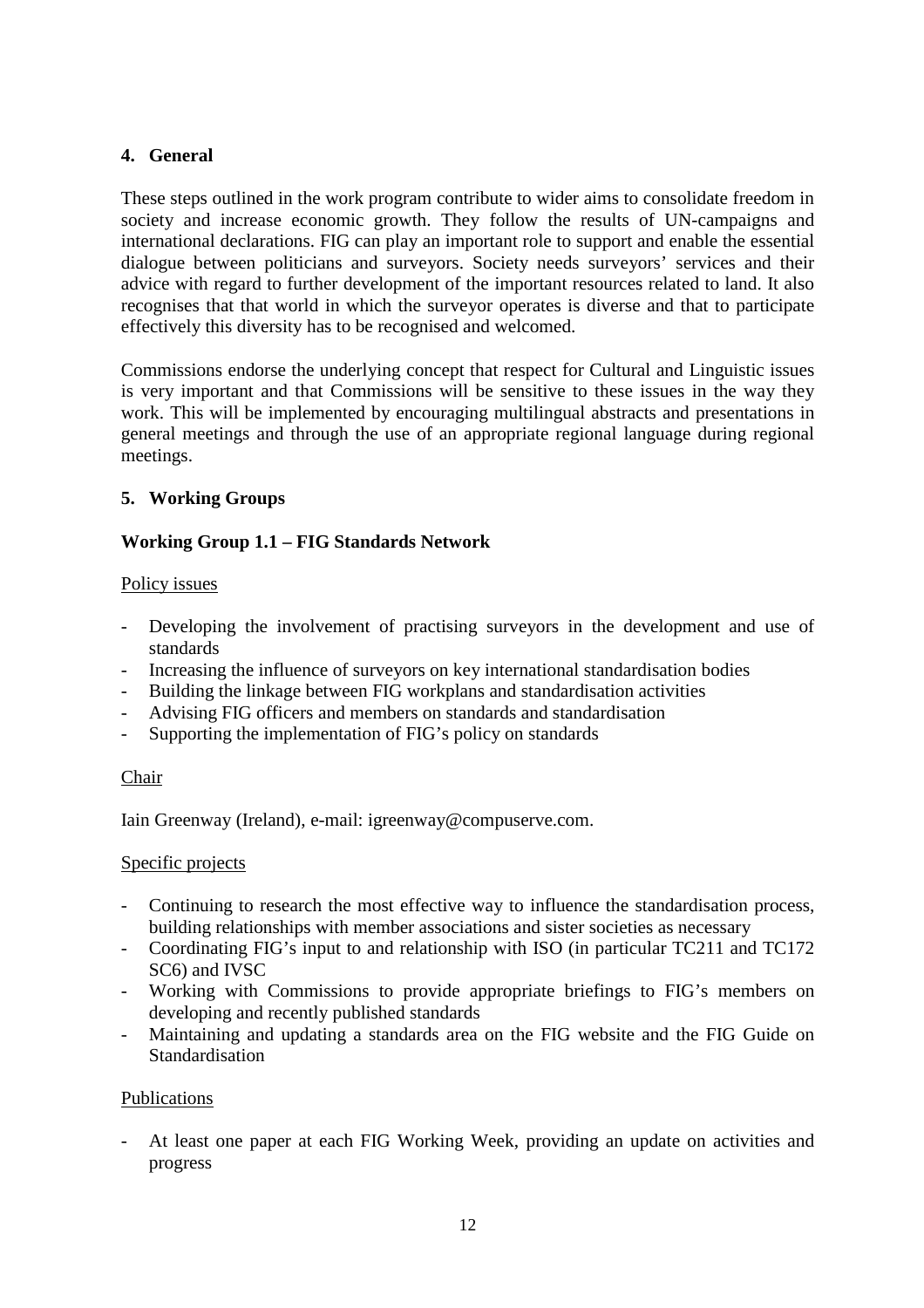- Articles in the FIG Bulletin as appropriate

# Timetable

- The Working Group will continue until at least the Congress in Munich in 2006
- A recommendation on how best to handle standardisation matters in FIG beyond 2006 will be presented to the Council by the end of 2005.

## Beneficiaries

- Surveyors and surveying practices;
- Other professionals working in land management and development;
- Member associations and sister associations involved in standard setting;
- ISO and IVSC;
- All Commissions;
- Universities and educational organisations

### **Working Group 1.2 – Professional practice and organisational structures**

#### Policy issues

- Widening professional activities, overcome restrictions
- European and world-wide limitations, monitoring the legal development (i.e. GATS, EC Treaty, other relevant policies).
- Dialogue between politicians and surveyors, as well as public private partnership.

# Chair

Michael Keller (Switzerland), e-mail: Mkeller@ipg.ch.

#### Specific projects

- Fundamentals of legal frameworks to be presented in a paper. (2002)
- Professional studies, business structures, bans or restrictions to be investigated. Facts to be collected for development of a paper. (2003)
- Recommendations on behalf of less developed countries, acknowledgement by developed countries, how structural and legal proceses might be possible. Models to be proposed. (2004)
- Acknowledgement of the requirements of governments /survey departments necessary information provided as a basis for surveyors to deal with the legal developments and future requirements. (2005)
- Review Publication 29 on Business Practices and determine whether there is a need to update it. (2005)
- Synthesis of the research undertaken (Munich 2006)

#### Publications

- Fundamentals of legal frameworks paper - 2002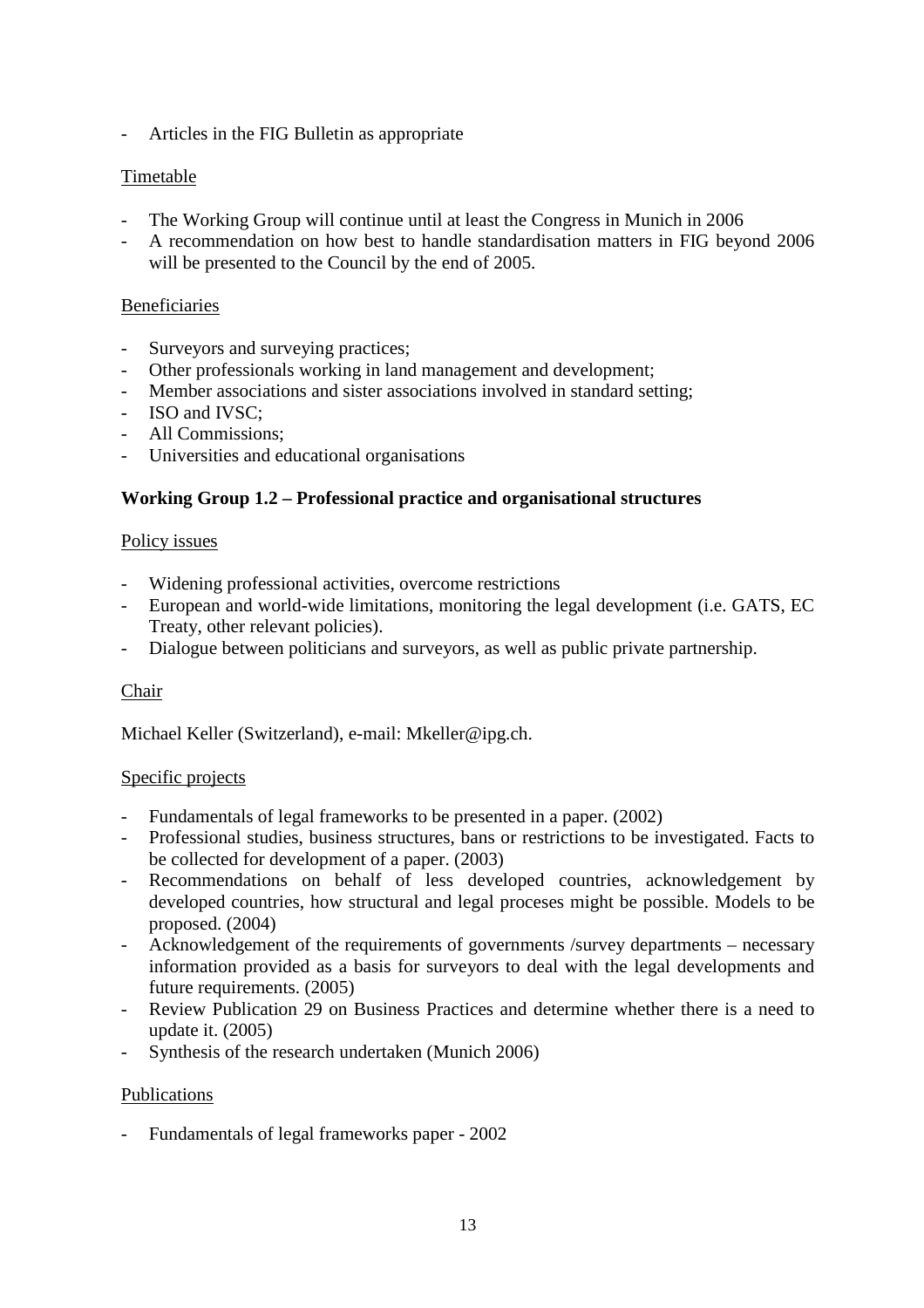- Professional studies, business structures, bans or restrictions, results of investigations. 2003
- Report on work and findings Munich 2006

### **Timetable**

The Working Group will continue until at least the Congress in Munich in 2006

#### Final report

During the Munich Congress

#### Beneficiaries

- Surveyors and surveying practices;
- Other professionals working in land management and development;
- Member associations and sister associations:
- All Commissions:
- Universities and educational organisations.

### **Working Group 1.3 – Information technology management as it relates to professional practice and communications**

#### Policy issues

- Identifying the impact of IT, Internet and e-commerce on the profession and determining strategies for dealing with the impact.
- Communicating effectively to the FIG community including using the Homepage of Commission 1
- Development of Knowledge Management concepts as a way of working more effectively.

#### Chair

Yaacoub Saade (Lebanon), e-mail: comandoo1@yahoo.com.

Co-Chair: Stephen Djaba (Ghana), e-mail: Stephen@ghana.com.

#### Specific projects

- Produce a communication and marketing plan for Commission 1 activities to support its work and ensure that key messages are being received by member organizations and that two way communication channels are operating. This to be prepared in 2002
- Impact of IT, Internet and e-commerce impact on the profession to be reported with recommended strategies for dealing with the impact.
- Ongoing development and refinement of the Comission 1 Homepage to be undertaken by Co-Chair.
- Review of Knowledge Management concepts and how they could be used in practice.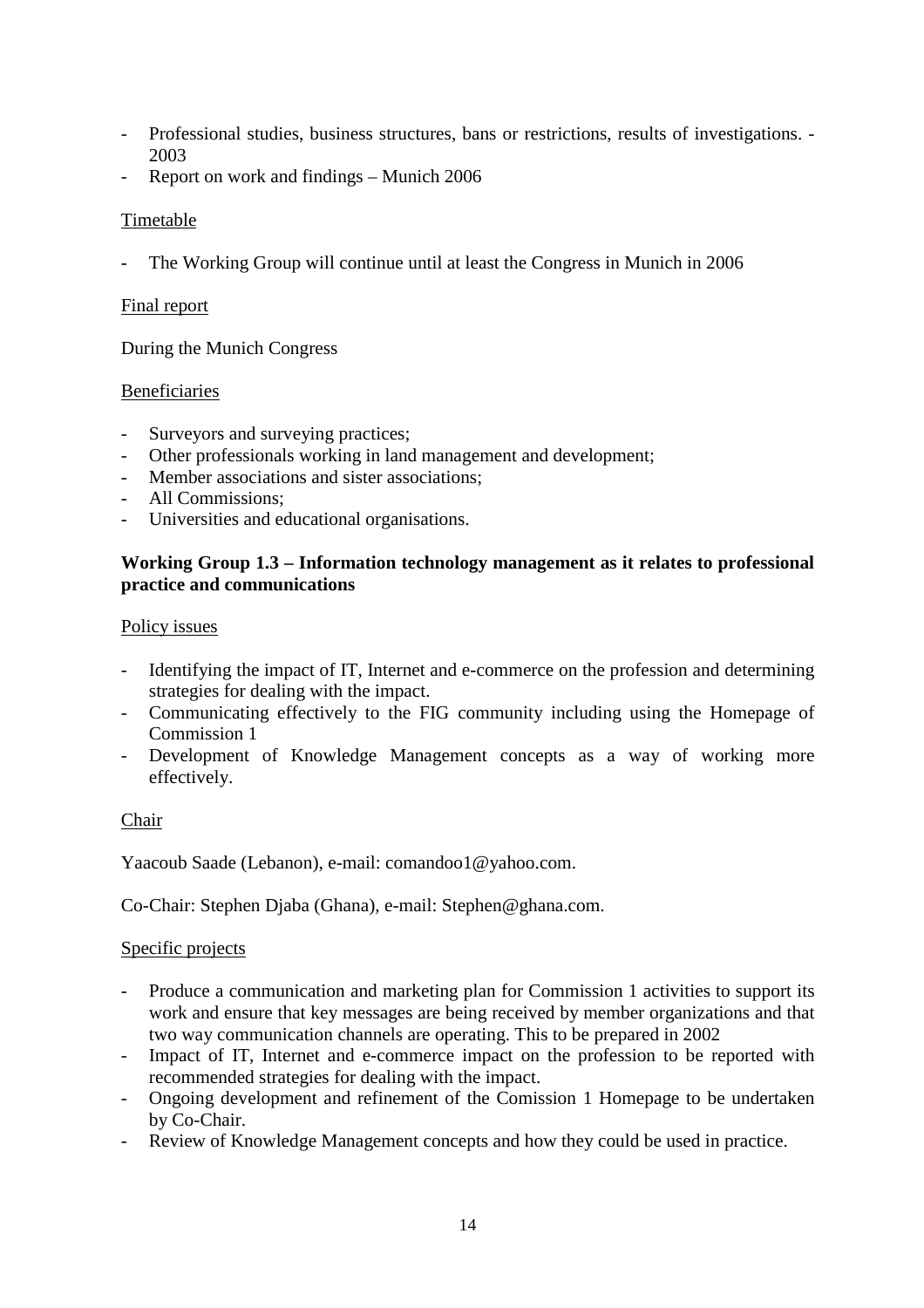# Publications

- Communications and Marketing Plan - 2002

## Timetable

The Working Group will continue until at least the Congress in Munich in 2006

#### Final report

- During the Munich Congress

### Beneficiaries

- Surveyors and surveying practices;
- Other professionals working in land management and development;
- Member associations and sister associations;
- All Commissions;
- Universities and educational organisations.

# **Working Group 1.4 – International project management (Joint Activity with Commission 10)**

### Policy Issues

- Ability of professionals to work as effectively as possible in multifaceted projects as such projects are an important component of professional service delivery.
- Working with people, communicating messages, moving towards more collaborative work processes as the world of the professional and the type of work undertaken expands into other related areas.
- Being aware of current good practice, how it can be implemented across a variety of delivery systems and communicating this to professionals.
- Knowing what quality management is and being provided with resources to assist in applying this in diverse work situations.

# Chair

Leonie Newnham (Australia), e-mail: Leonie.Newnham@nre.vic.gov.au.

#### Specific projects

- Development of a project management resource detailing the major facets of project management delivery as it applies to the profession in conjunction with Commission 10 and using an interactive review process with FIG Member Associations.
- Research case studies in project management across regions of the world in conjunction with Commission 10 with the aim of preparing a resource for use by members in learning about and discussing project management issues.
- Establish a collaborative work site to develop a community of interest group that can work across member organisations to share information on current good practice and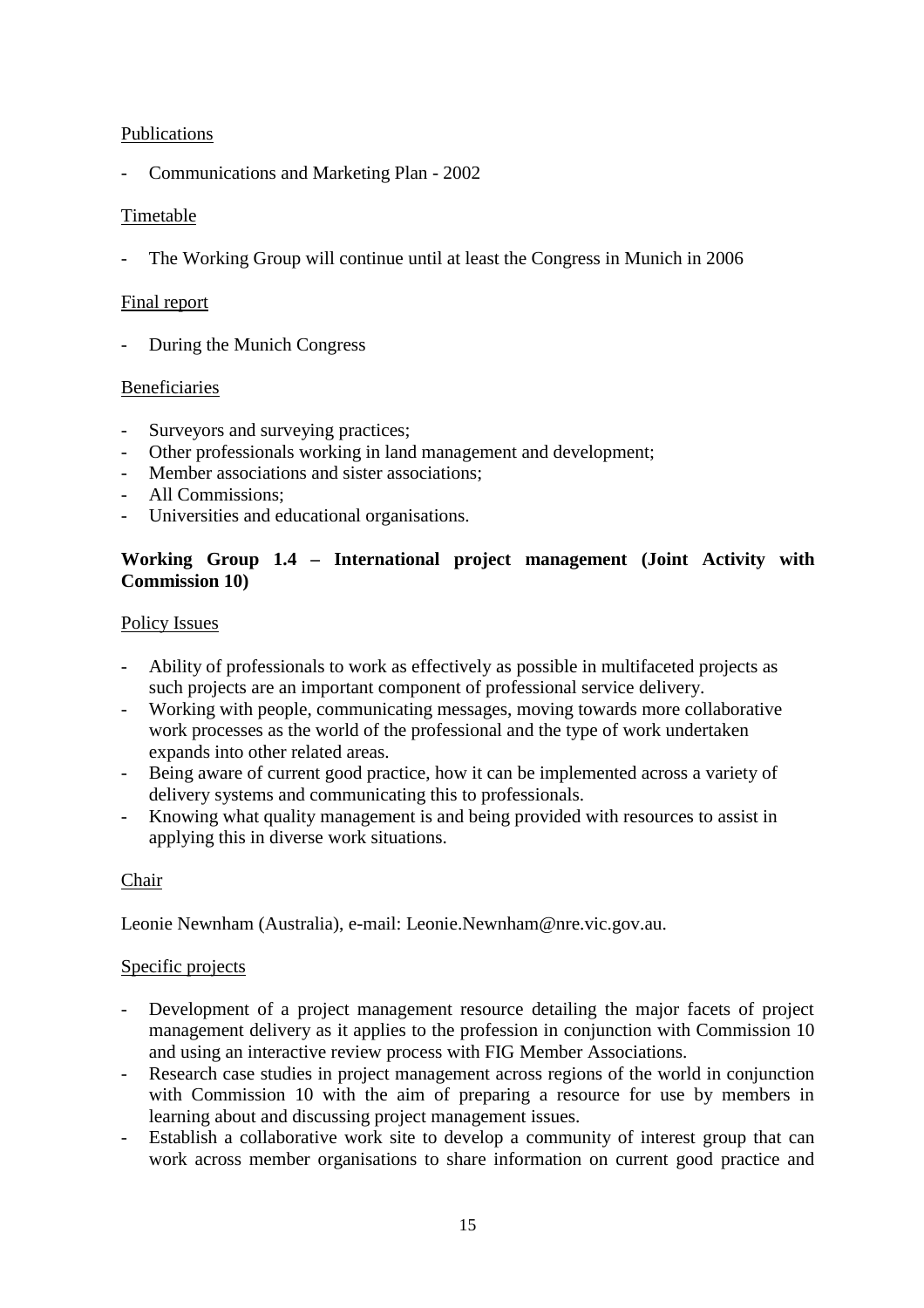quality management in theory and practice. Outcomes of this to contribute to FIG's approach to world's good practice.

## Publications

- Report at each FIG working week outlining activity against each project.
- A paper at each FIG working week on one of the aspects of the specific projects.
- Articles published in industry publications as opportunities arise.
- Written material that could include a Project Management Resource Guide and Case Studies Booklet

#### Timetable

- Establishment of collaborative work site by 2002
- Project Management Resource Guide and Case Studies Booklet by 2006

#### Final report

During the Munich Congress

#### Beneficiaries

- Surveyors and surveying practices;
- Other professionals working in land management and development;
- Member associations and sister associations;
- All Commissions;
- Universities and educational organisations.

### **Working Group 1.5 – Under-represented Groups in Surveying (Joint working group with other FIG Technical Commissions)**

#### Policy issues

- Survey the role of minorities in the world of surveying and the benefit of diversity.
- Analyse the present status of under-represented groups and be aware of good practices concerning the support of under-represented groups in FIG member associations, in professions and at universities.
- Enhance fair competition for minority groups.

#### Chair

Gabriele Dasse (Germany), e-mail: gabriele.dasse@gv.hamburg.de.

#### Specific Projects

- Continuing with a FIG network for under-represented groups in surveying to enhance the distribution of information.
- Intensify the work within the FIG Commissions to support women and cultural and language minorities.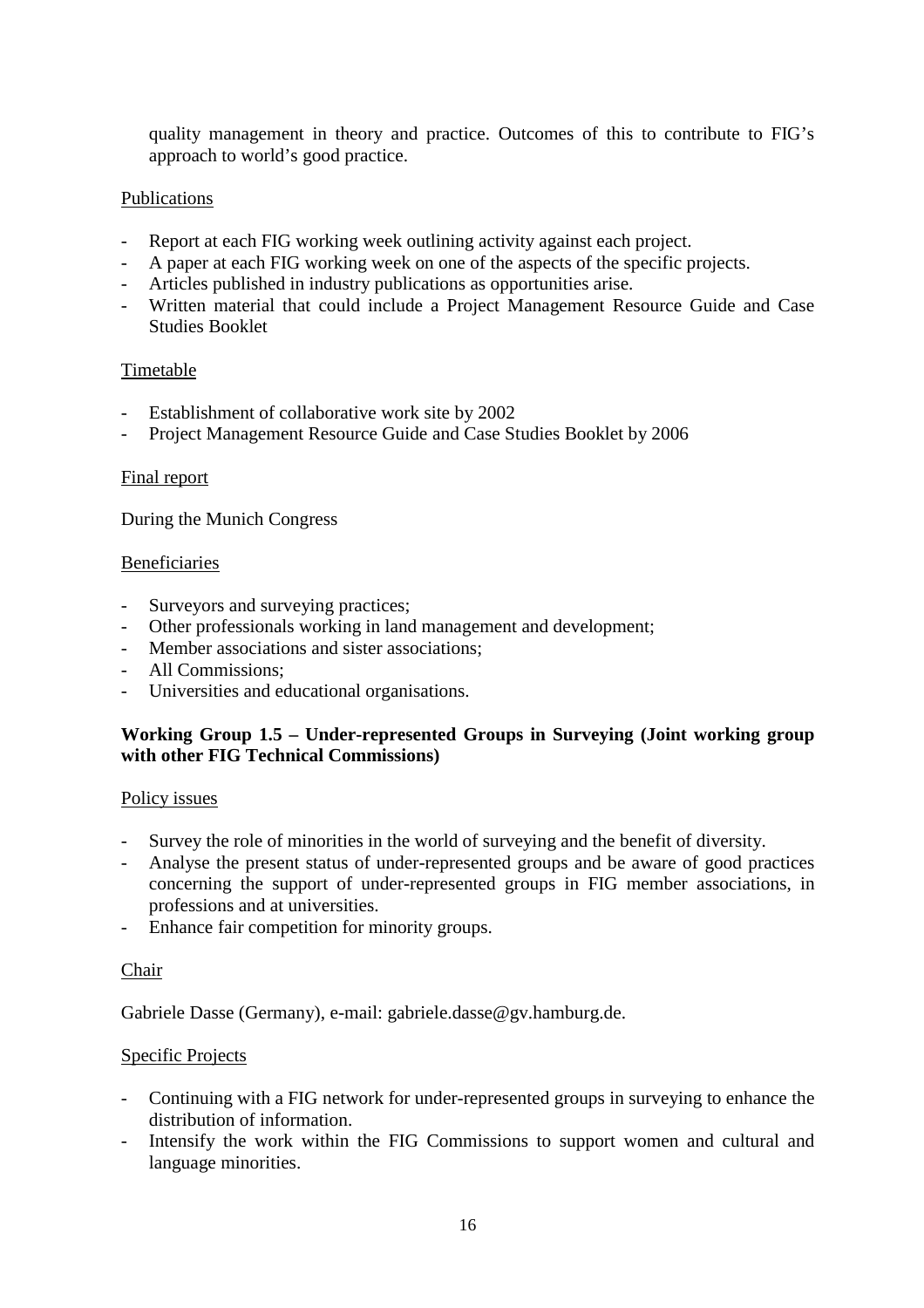- Evaluation of FIG Washington Congress registration concerning gender, age, commissions and continents.
- Organise joint Commission working group meetings or workshops during the working weeks.

#### Publications

- Quarterly Newsletter to publish good practices
- Provide guidelines for FIG (Congress 2006)

#### Final report

In the Munich Congress

#### **6. Co-operation with Sister Associations**

Commission 1 intends to continue co-operation with Sister Societies by including its work in the provision of a strong foundation for professionals and so supporting the activities of all other FIG Commissions. In its activities over this period it will be working cooperatively with Commission 10 in the Project Management area and also Commission 2 exploring and building on Knowledge Management concepts. The Inter-Commission activities include formal cross Commission structures established by the FIG Standards Network undertaken in Working Group 1 and the Working Group of Under-represented groups in FIG. It will build relationships with Member Associations and Sister Societies to assist in ongoing development and promotion of professional practices and standards.

#### **7. Co-operation with United Nations Agencies**

Commission 1 intends to locate and establish co-operation with UN agencies of relevance.

#### **8. Other Activities**

#### **Communications**

The Commisson will produce a communication and marketing plan for Commission 1 activities to support its work and ensure that key messages are being received by member organizations and that two way communication channels are operating. This will be prepared in 2002.

Commission 1 will develop and maintain a web page with linkages to other relevant web pages to keep Commission delegates, other FIG members and the public informed. Mr Stephen Djaba of Ghana will be Co-Chair of the Information Technology and Communications Working Group and will have responsibility for managing the website.

Commission 1 will provide an annual newsletter with input from the working groups, continue the information sharing newsletter already produced by the Working Group of Under-represented groups in FIG and will issue updates when a significant activity is completed. These will either be distributed by e-mail or included on the web pages.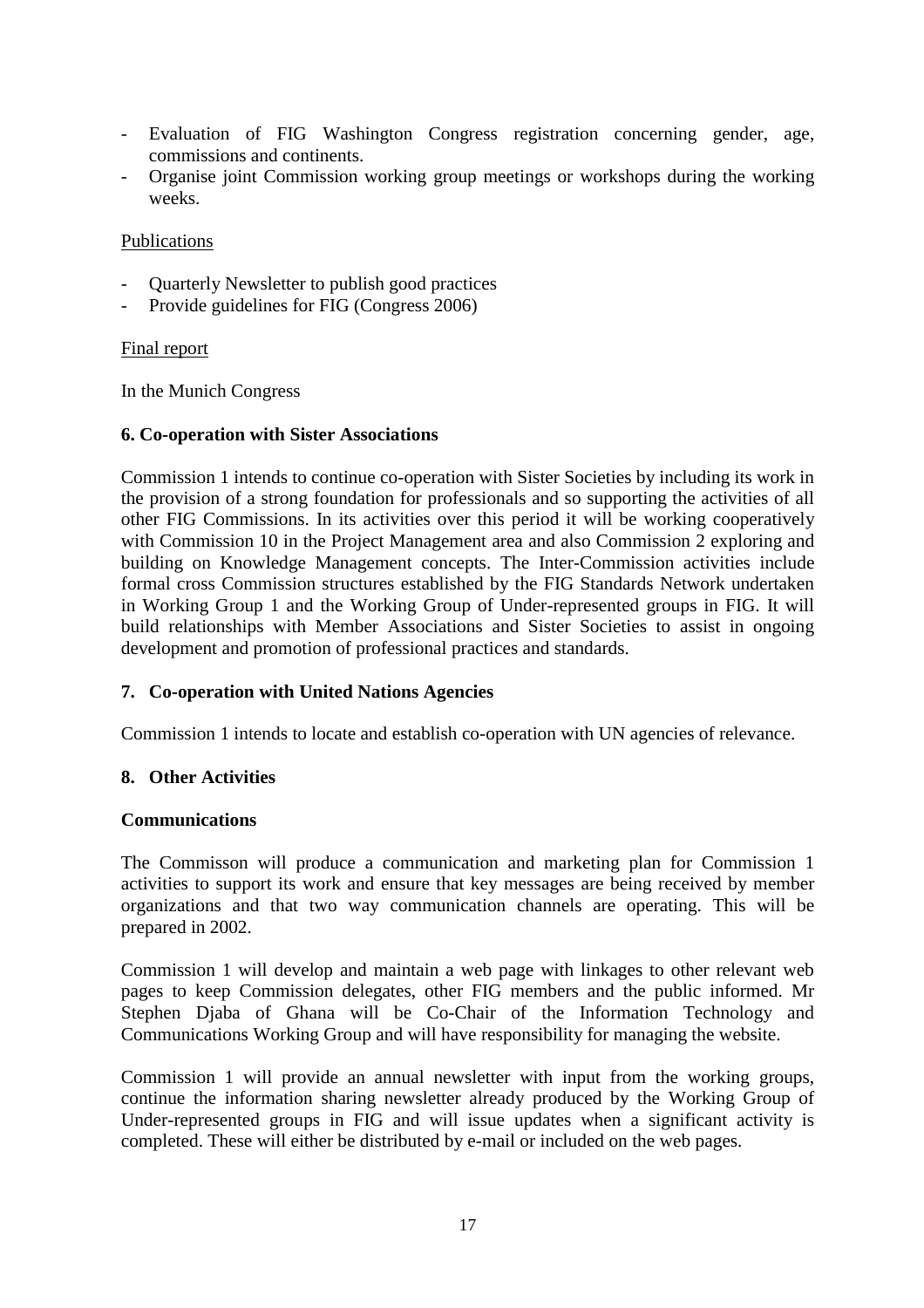#### **Structure**

- There will be four different "Liaison Groups" established according to their geographical, cultural, etc. similarities with an aim of having diversity in representation. This recognises the diversity of FIG with its many representative organisations. The Vice-Chairs will have a dual responsibility for their working group activities and also to ensure that Commission 1 activities are communicated to people in the region they represent. This arrangement has been developed to promote easy access by FIG members to Commission 1 office holders. It will facilitate the Commission being able to have access to this combined knowledge when it meets to discuss issues and undertake its work.
- The leaders of each Group will be those who appear in the following diagram.
- All of them there will be in direct contact with the Commission Chair and the Commission will work as an integrated team with regular opportunities being provided to share and develop ideas.



#### **9. Calendar of Events**

#### **2002**

- Co-sponsoring Conference in Puerto Rico, 3-5 October 2002

#### **2003**

- FIG Working Week, venue and dates to be determined
- Working meeting in Ireland (WG1.1)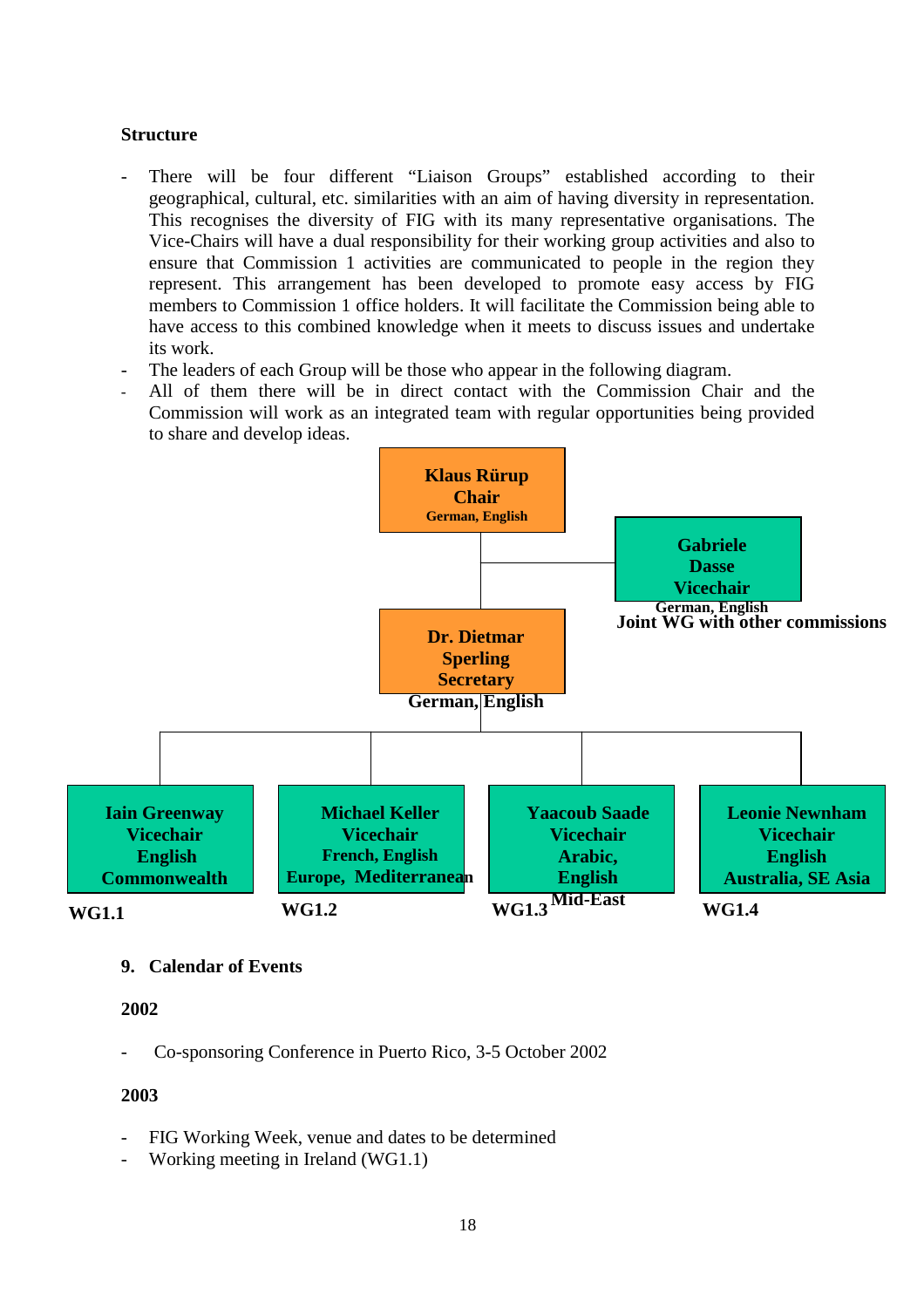#### **2004**

- FIG Working Week 23 28 May 2004, Athens Greece
- Workshop in Arabic world (WG1.3)

### **2005**

- FIG Working Week 7-12 May 2005, Cairo, Egypt.
- Working meeting in Switzerland (WG1.2)

### **2006**

- Workshop in Australia (WG1.4) taking the form of a Conference dealing with Project Management and co-sponsored by Commission 10.
- FIG Congress Munich, August-September.

#### **10. Commission Officers**

#### **Commission Chair**

Klaus Rürup E-mail: Klaus.Ruerup@t-online.de

#### **Vice Chair Administration**

Dr. Dietmar Sperling (Germany) E-mail: Dietmar.Sperling@rwesystems.com

# **Chair Working Group 1.1 – FIG Standards Network**

Mr. Iain Greenway (Ireland) E-mail: igreenway@compuserve.com.

# **Chair Working Group 1.2 – Professional practice and organisational structures**

Michael Keller (Switzerland) E-mail: Mkeller@ipg.ch.

# **Chair Working Group 1.3 – Information technology management as it relates to professional practice and communications**

Yaacoub Saade (Lebanon) E-mail: comandoo1@yahoo.com. Co-Chair: Stephen Djaba (Ghana) E-mail: Stephen@ghana.com.

# **Chair Working Group 1.4 – International project management**

Leonie Newnham (Australia) E-mail: Leonie.Newnham@nre.vic.gov.au.

#### **Chair Working Group 1.5 – Under-represented Groups in FIG**

Gabriele Dasse (Germany) E-mail: gabriele.dasse@gv.hamburg.de.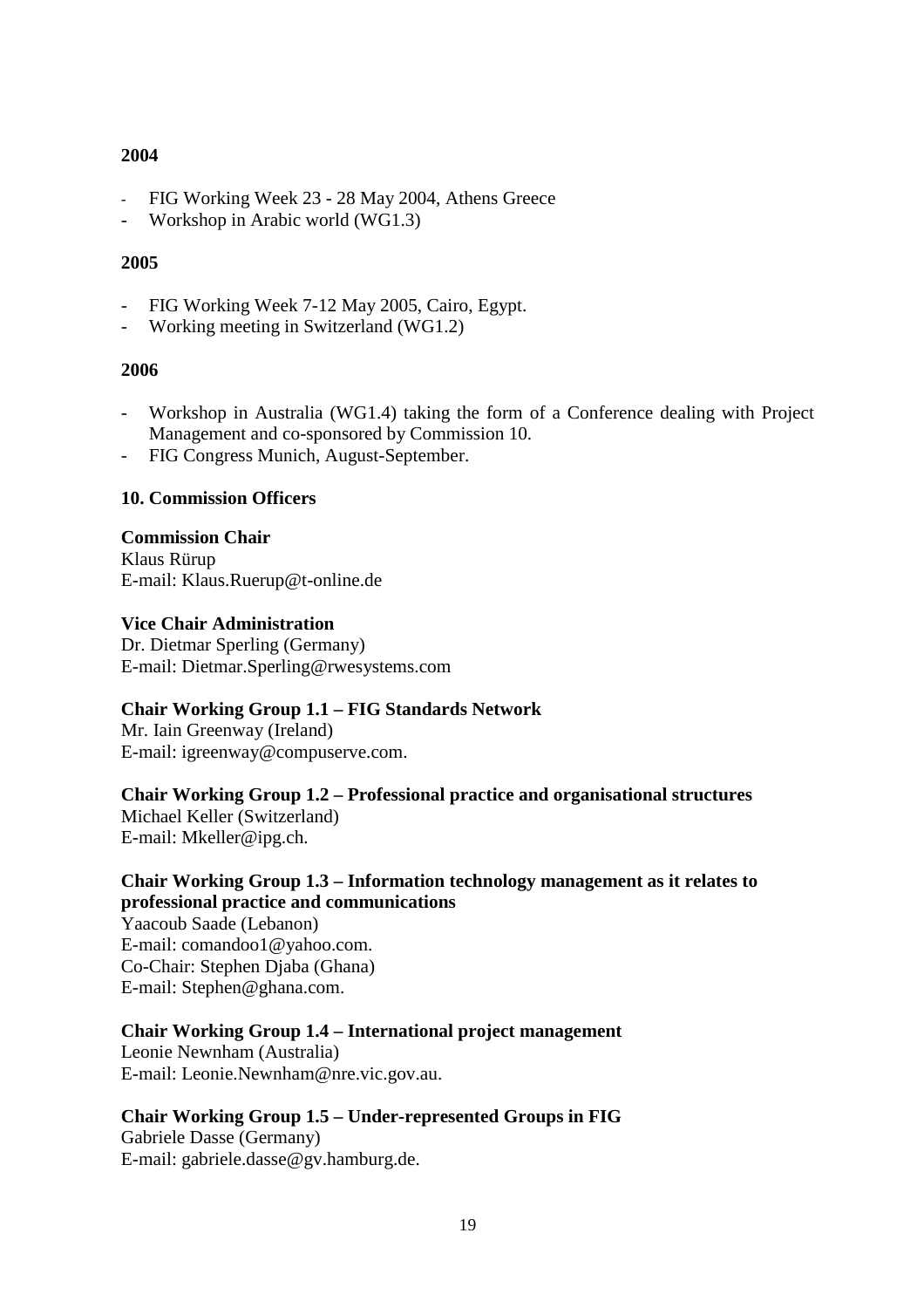# **FIG COMMISSION 2 PROFESSIONAL EDUCATION WORK PLAN 2002 – 2006**

# **1. Title**

Professional Education.

# **2. Terms of Reference**

- Learning and teaching methods
- **Contents**
- Continuing professional development
- The interaction between education, research and practice

# **3. Mission Statement**

- Methods and content of education: To develop and promote learning and teaching methods and content of curricula with special emphasis on university level, high technology – based education.
- Interaction between academia and practice: To stimulate interaction between university education, research and practice so as continuously to develop educational curricula and enable surveyors to put into practice the results of research and development.
- Academic and professional profiles: Through the promotion of continuing professional development (CPD) and the practical application of research, help surveyors continuously to update their academic and professional profiles.
- Accessible knowledge: To approach surveying education to countries and people with difficulties to access to usual learning methods by new technology (Virtual Academy).
- Educational links: To establish all over the world, but mainly in the third one, liaison groups to facilitate educational joint works, projects, etc.
- Cooperation: Education of surveyors is not only a duty of FIG or Commission 2; strong links of collaboration must be established with the sister organizations and our own Commissions.

#### **4. General**

The Commission 2 Work Plan 2002–2006 tries to fulfil and implement the FIG Council Work Plan 2003–2006. The organization of the Commission own and joint Working Groups is following the principles described in the Council's work plan under sections **Introduction**, paragraph **B** and **Management** paragraph **A** (Strategic Planning).

In this way, WG 2.1 "Virtual Academy" is deeply inside all activities directed to promote educational opportunities all over the world and, in particular, in the third world countries, where many difficulties appear when it is necessary to implement the educational systems and resources.

The same can be said about WG 2.2 "Curricula models and CPD" and WG 2.3 "Mutual recognition", both absolutely in accordance to the above mentioned paragraphs ("...best or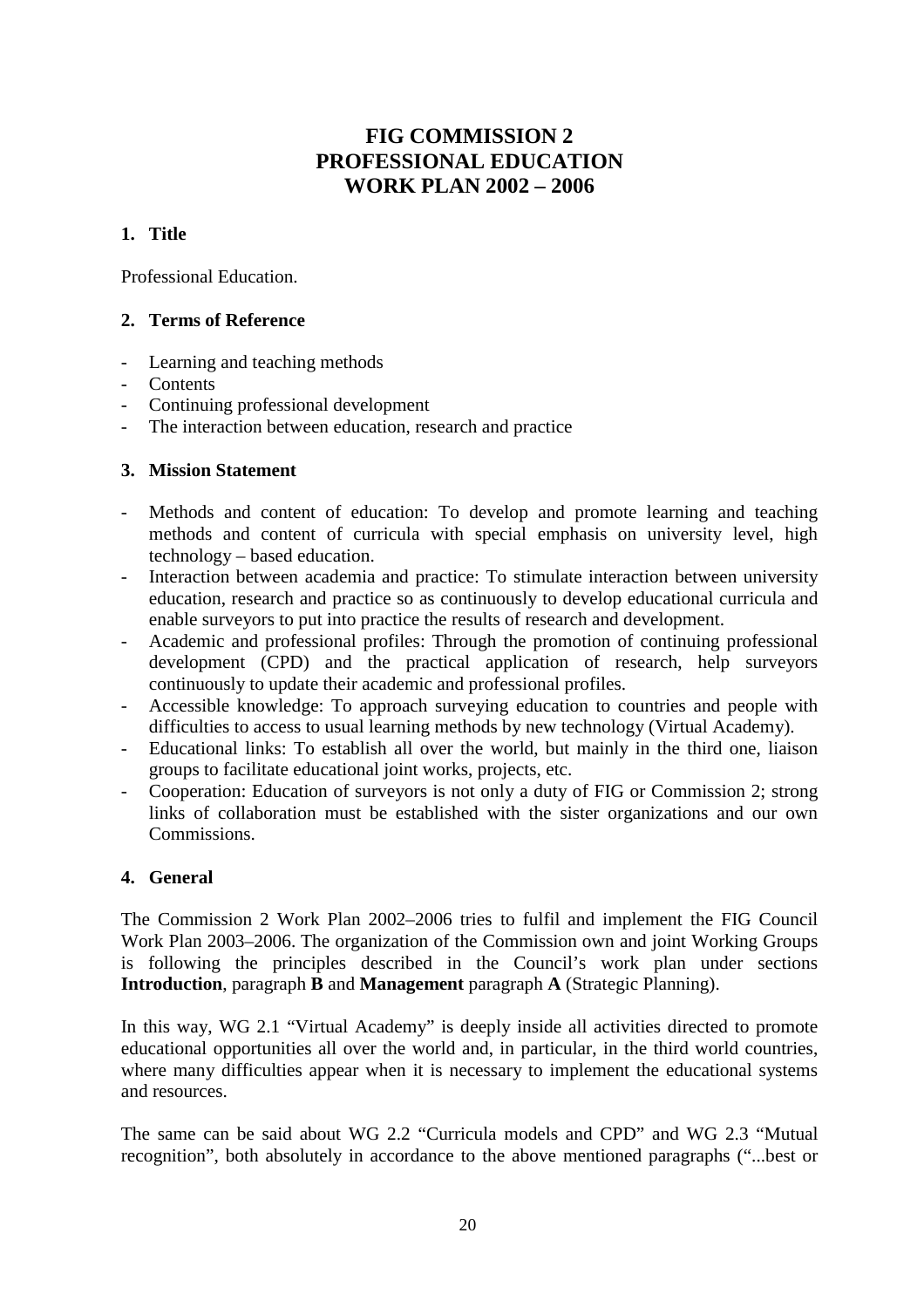good practice, international standards,..., global sustainable development,..., supporting international humanitarian needs..." and Education could be considered as "humanitarian need" in many cases).

WG 2.4 (JWG Comm. 2&3) "Knowledge in Spatial Information Management" and WG 2.5 (JWG Comm. 2&7) "Capacity Building in Land Management" are fully within **Introduction, paragraph B** and, mainly, in **3. Management, A) Strategic Planning,** where it is said: "Commitment for sustainability (e.g....spatial planning, land management, land use,...)".

All WGs have for general purpose the "quality of profession..." as it is said in **A) Strategic Planning,** being Education the first and, perhaps, the fundamental basement of quality.

In the same paragraphs of the Council's work plan, that is in **Introduction B&C**, **Management A), B) and C)** is based the creation of the "Liaison Groups", although this proposal is explained inside "Other Activities".

As an additional comment to the "Liaison Groups", nearly all of them are focussed in the third world, where the FIG action is more necessary and of benefit for many more people, appears, with special emphasis, actions to be carried on in Latin America. Th special focus in South America is needed because:

- Latin America has a very limited representation in FIG, although they are more than 20 countries in the region.
- Latin America can be considered the continent of the future.
- In some Latin American countries there are good theoretical educational institutions in surveying (unfortunately same cannot be said about their surveying instruments), and in some others there is not at all or very limited facilities in this field, which makes it necessary for FIG to focus its action to the university level in first stage, and to the professional level thereafter.
- In several paragraphs of the Council's WP it is mentioned the need of "...regional" activities in under-represented regions...", "...encouraging University Departments to belong and to contribute to FIG as Academic members...", "...membership expansion focussed on certain regions to be continued...", "encouraging the development for networks between Commissions and **within specific geographical zones** to enable good educational practice...".
- The fact that the Chair of Commission 2 is Spanish can facilitate better understanding and co-operation with these countries and promote membership of the Latin American surveyors in FIG.

As a result Commission 2 work plan includes many activities in Latin America with the purpose to make FIG known in this continent. The work will be made in close co-operation with the Council keeping in mind that education is the key issue to integrate these countries to the global surveying society. In most cases there is lack for funds for travelling and therefore it is essential to organise some symposia in easily reachable venues. Regional workshops may be a good solution. Commission 2 is interested to have a leading role in organising FIG regional conference in Latin America in co-operation with the Council, other Commissions and FIG office.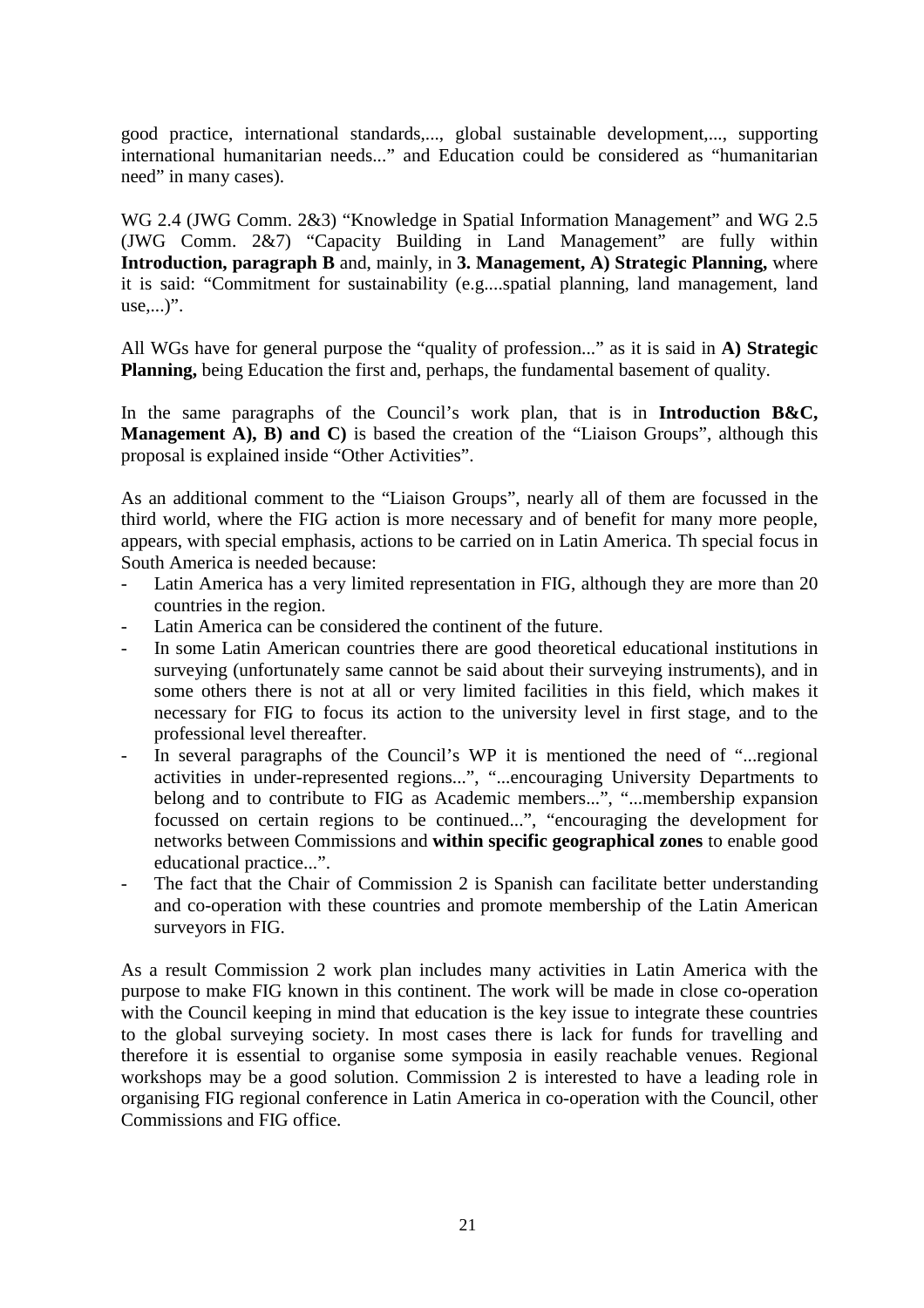Furthermore the Commission will make its contribution to the FIG World Report on Best Practices launched by the Council in its work plan for 2003–2006.

Commission 2 endorses the underlying concept that respect to Cultural and Linguistic issues is very important and that will be sensitive to these issues in the way it works. This will be implemented by encouraging multilingual abstracts and presentations in general meetings and through the use of an appropriate regional language during regional meetings.

### **5. Working Groups**

### **Working Group 2.1 – Virtual Academy**

#### Policy issues

- The movement from discrete computer assisted learning (CAL) tools towards an integrated virtual learning environment.
- Technical, political, legal, organisational and cultural problems.
- Copyright and accreditational problems
- The role of the lecturer and human communication in general

#### Chair

Prof. Henrik Haggrén (Finland), e-mail: henrik.haggren@hut.fi Co-Chair: Prof. Esben Munk Sørensen (Denmark), e-mail: ems@i4.auc.dk

#### Specific projects

- Information dissemination concerning the virtual academy issues relevant to FIG, by
	- collecting hyperlinks to web sites relevant for distance learning in surveying education and
	- creating an educational database on Internet as it regards respective tools and experiences; and
- to establish contacts with the Internet/multimedia experts outside FIG

#### Workshops

Workshops via Internet and, at least, one more in the middle of the term of office. Reports in the WW.

#### Final report

During the Congress in Munich.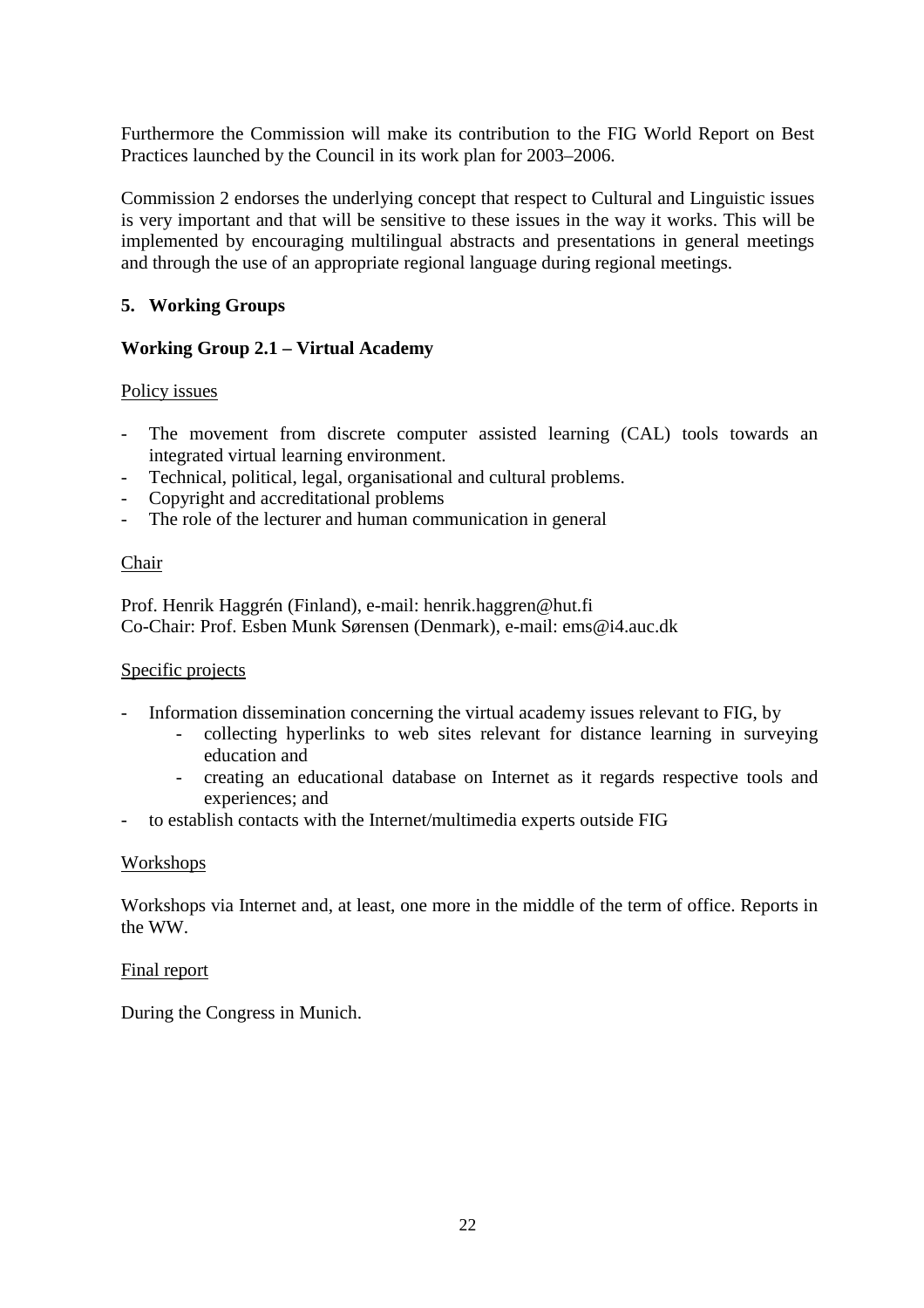# **Working Group 2.2 – Curricula Models and CPD**

# Policy issues

- To know the different curricula used in the different universities
- To help the organisation of modern and updated curricula where necessary
- To incorporate into the FIG SEDB and the FIG portal this information
- To encourage Universities to incorporate a link to their curricula in the FIG SEDB or portal
- To publish the CPD courses offered by the Universities in the FIG portal
- To encourage and facilitate the exchange o students

# Chair

Assoc. Prof. Frank Kenselaar (the Netherlands), e-mail: F.Kenselaar@geo.tudelft.nl

# **Workshops**

At least one during the term of office.

# Final report

During the Munich Congress

## Publications

A publication at the end of the term of office.

# **Working Group 2.3 – Mutual Recognition**

# Policy issues

- In the light of the achievements of the Task Force on Mutual Recognition of Professional Qualifications (1998–2002), and in order to support the principle of the free movement of surveyors world-wide, the primary aim of the Working Group is:
- To improve the knowledge and available information about relevant aspects of professional education in order to implement the process of mutual recognition of professional qualifications, with the aim of developing guidelines for implementing FIG policy in this area.

# Chair

Dr. Frances Plimmer (United Kingdom), e-mail: fplimmer@hotmail.com

# Specific projects

Based on the FIG policy with regard to mutual recognition, the specific objectives of the WG are: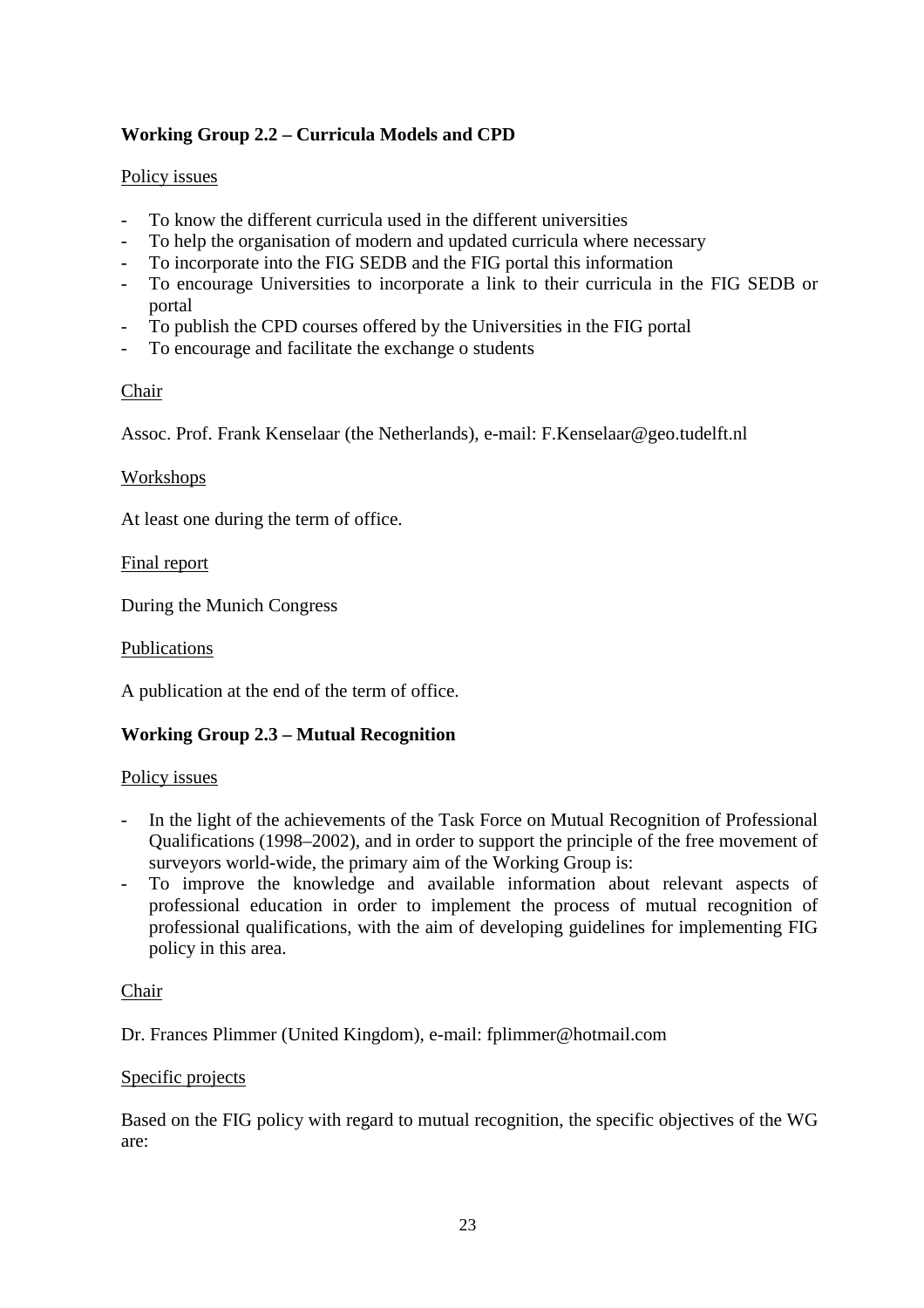- 1. to develop in further detail the methodology of implementing mutual recognition, as identified in the work to date of the FIG Task Force on mutual recognition of professional qualifications
- 2. to investigate the barriers to the mutual recognition of professional qualifications and their solutions
- 3. to investigate selected case studies which take a "step by step" approach to process of mutual recognition in order to test the WTO "disciplines" for implementing mutual recognition of professional qualifications.

In addition and support to the stated objectives (above), the WG will seek to:

- a) investigate the process and criteria used by academic institutions in different countries for the selection of surveying students; and
- b) investigate the indicators which demonstrate the quality of surveying education in different countries

### Workshops

One during the term of office.

#### Final report

During the Munich Congress.

Publications

A publication at the end of the term office.

#### **Joint Working Groups**

# Working Group 2.4 – Knowledge in Spatial Information Management **(A Joint Working Group with Commission 3)**

#### Policy issues

- To integrate the resources of the Commissions 2&3 using the experiences of professionals in knowledge transfer and the know-how of spatial information management (SIM)
- To analyse present status and trends of Information/Knowledge Management
- To outline the implementation of the results of Information/Knowledge Management in the Spatial Word
- To define the necessary elements and routes of professional development in the rapidly changing area of SIM

#### Chair

Prof. Bela Markus (Hungary), e-mail: mb@cslm.hu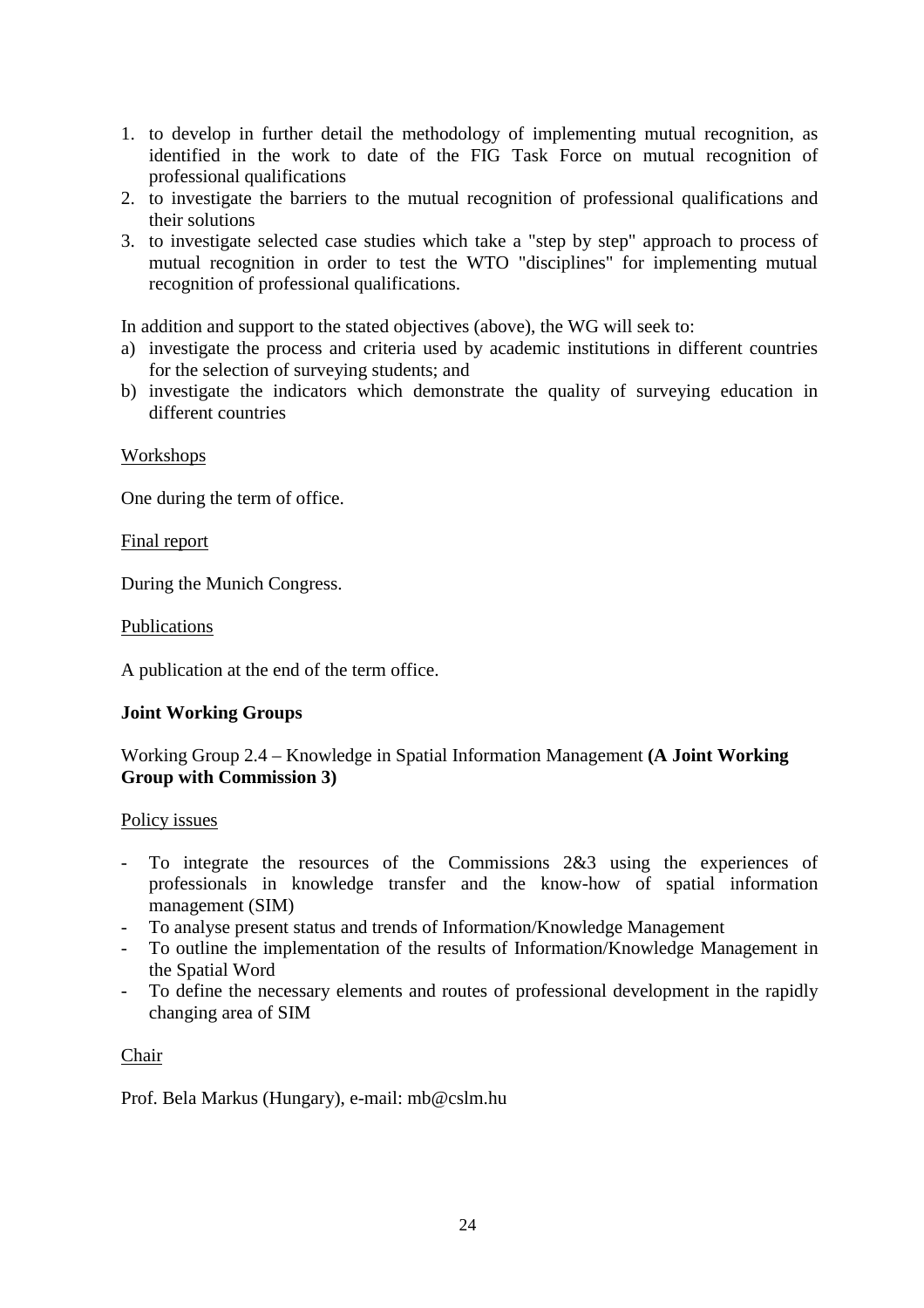# Workshops

At least one during the term of office

#### Final report

In the Munich Congress.

# **Working Group 2.5 – Capacity building in Land Management** (A Joint Working Group with Commission 7)

### Policy issues

To study and develop integration of professional and land management projects, especially in developing and transition countries.

#### Specific projects

- To develop models for this integration
- To do special studies in one developing and one in transition country, where land management projects are being carried out.

#### Chair

Prof. Ulf Jensen (Sweden), e-mail: ulf.jensen@lantm.lth.se

#### Workshops

At least one during the term office.

#### Final report

To prepare a report on experiences from integration of professional education and land management projects to be presented in Munich Congress.

Working Group 9.1 – Education of Valuation Professionals in FIG **(A Joint Working Group with Commission 9)** 

**Working Group 4.4 – Education and CPD** (A Joint Working Group with Commission 4)

#### **6. Co-operation with Sister Associations**

In order to improve the benefits to members associations and universities, Commission 2 will strongly try to reinforce the links with the similar Commissions in sister organisations like ICA, ISPRS and IGGU.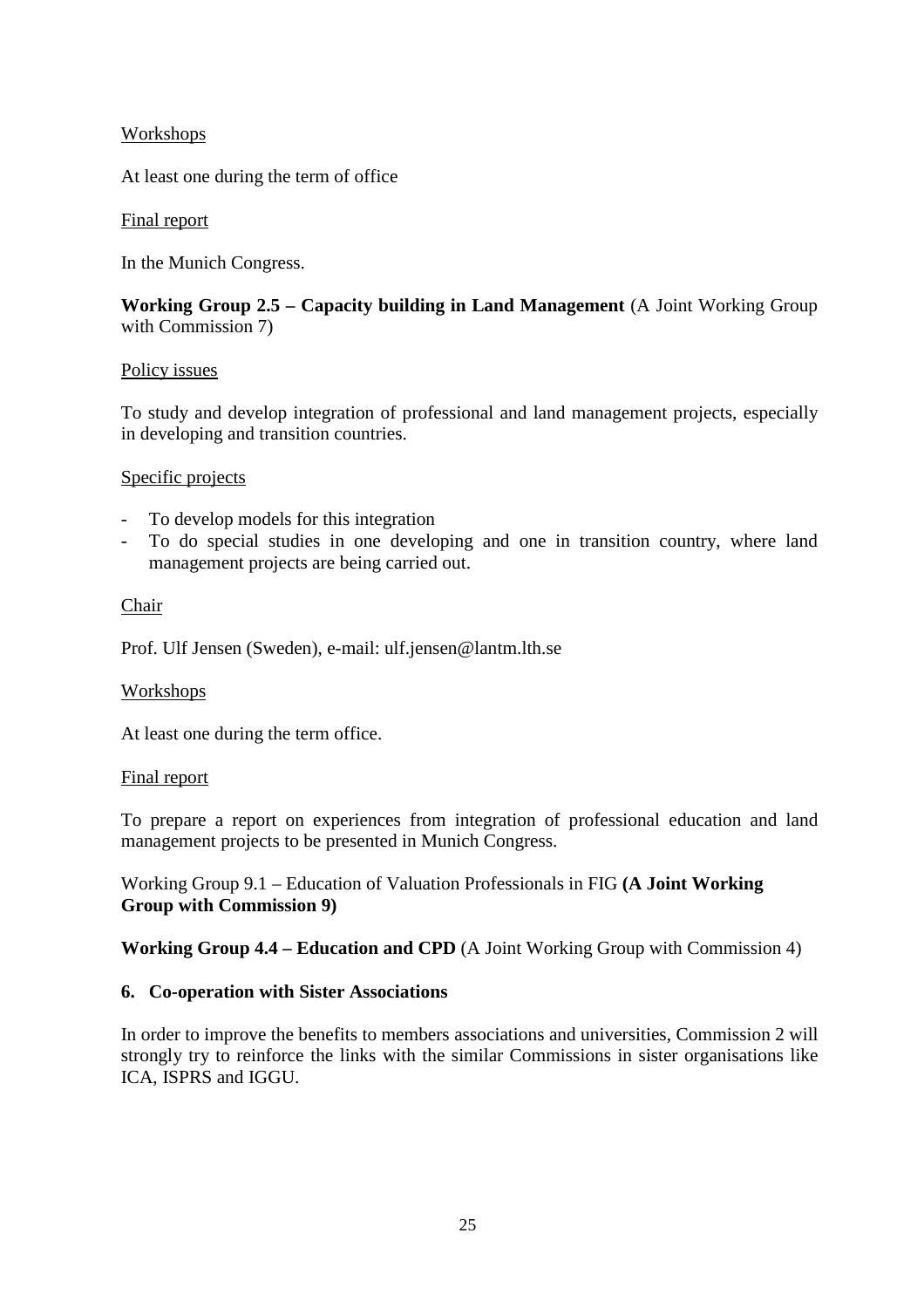## **7. Co-operation with the UN Agencies**

In co-operation with the UN Agencies, such as UN-Habitat and FAO it is always necessary to include educational and capacity building issues. Commission 2 is ready to contribute in these projects on the request of the Council in the educational field as necessary for the welfare of people and countries involved.

## **8. Other Activities**

### **Strategic Liaison Groups on Education**

### **Objectives**

- To establish networks between educational institutions to exchange knowledge, experiences and problems solving ways inside each liaison group
- To establish and maintain strong links among the different surveying departments or institutions facilitating mutual assistance when and where necessary
- To have a better approach to each other from a closer position, not only geographic, but social, historical, economical, etc.
- To develop these liaison groups to a successful mean of facilitating educational work in the universities, departments, etc. inside every group, facilitating, as well, the exchange of professors and students

#### Structure

- There will be five different liaison groups established based on their geographical, cultural, etc. similarities
- Each group is chaired by a leader named in the following figure
- Chairs are responsible to report directly to the Commission Chair



Australia, Canada, Europe, New Zealand and USA are self-consistent. Nevertheless, because the small number of Departments of Geomatics in the South Pacific countries, Australia and New Zealand are included in the South Pacific Group.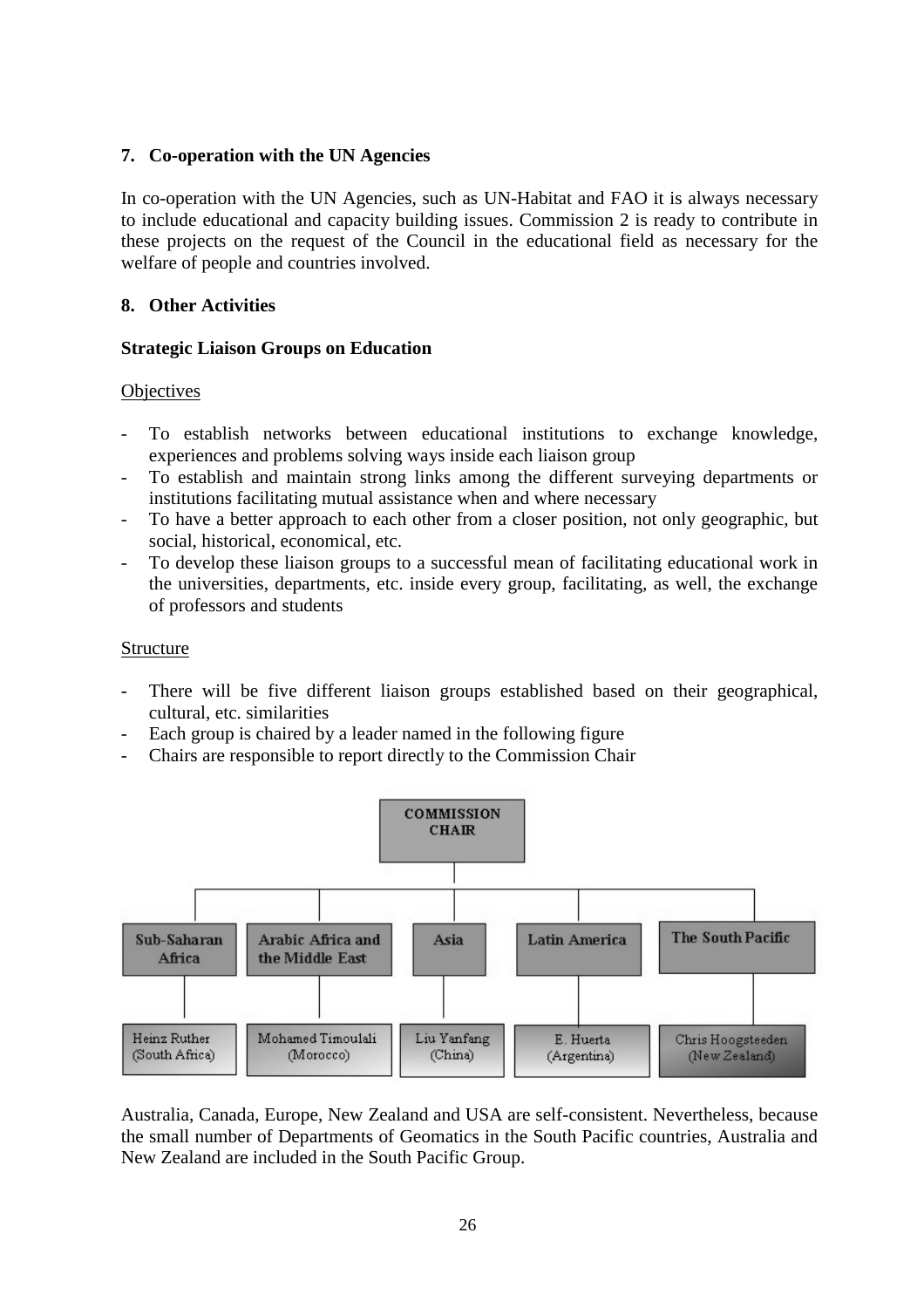#### **Surveying Studies Portal**

Commission 2 will continue, under the leadership of Prof. Kirsi Virrantaus (HTU), the development of a Portal for Surveying Studies, where Universities, Teachers and Students can find the widest and best information about curricula, contents, etc. This Portal will be highly useful for WG 2.1 (Virtual Academy) and 2.2 (Curricula and CPD). **Web site**

Collected data will be introduced in the FIG Surveying Education Database and FIG Education Portal; this work will be done in close co-operation and with the help of the FIG office.

### **Newsletters**

Commission 2 will continue to informing its delegates and member associations via Commission newsletter.

### **9. Calendar of Events**

- October 2002 Symposium in Puerto Rico (Commissions 1 & 2)
- January-March 2003 Symposium in Asia; possible organised in conjunction with the FIG regional conference in Cambodia
- September/December 2003 Symposium in Morocco
- September/December 2004 Symposium in Nigeria
- 2005 Symposium in Latin America in conjunction to FIG Regional Conference
- September/December 2005 Symposium in the South Pacific
- August-September 2006 FIG Congress in Munich

In addition to these events the Commission chair will attend two symposia in Latin America in May 2002: one in Universidad de Concepción (Chile), an Academic member of FIG, and other in Uruguay, organised by the new member association from Uruguay.

Commission 2 is further investigating possibility to organise two further events in Latin America (perhaps in Costa Rica and in Brasil) with the goal to get FIG involved in Central America, where most of countries are without any University with Department of Surveying. The other symposium is planned for equatorial countries (Venezuela, Bolivia, Perú, Ecuador, etc), bearing in mind that Brasil is not currently member of FIG, with the goal to approach these countries, most of them with very few resources for travelling far away and with special, common and typical social, economic and educational situations.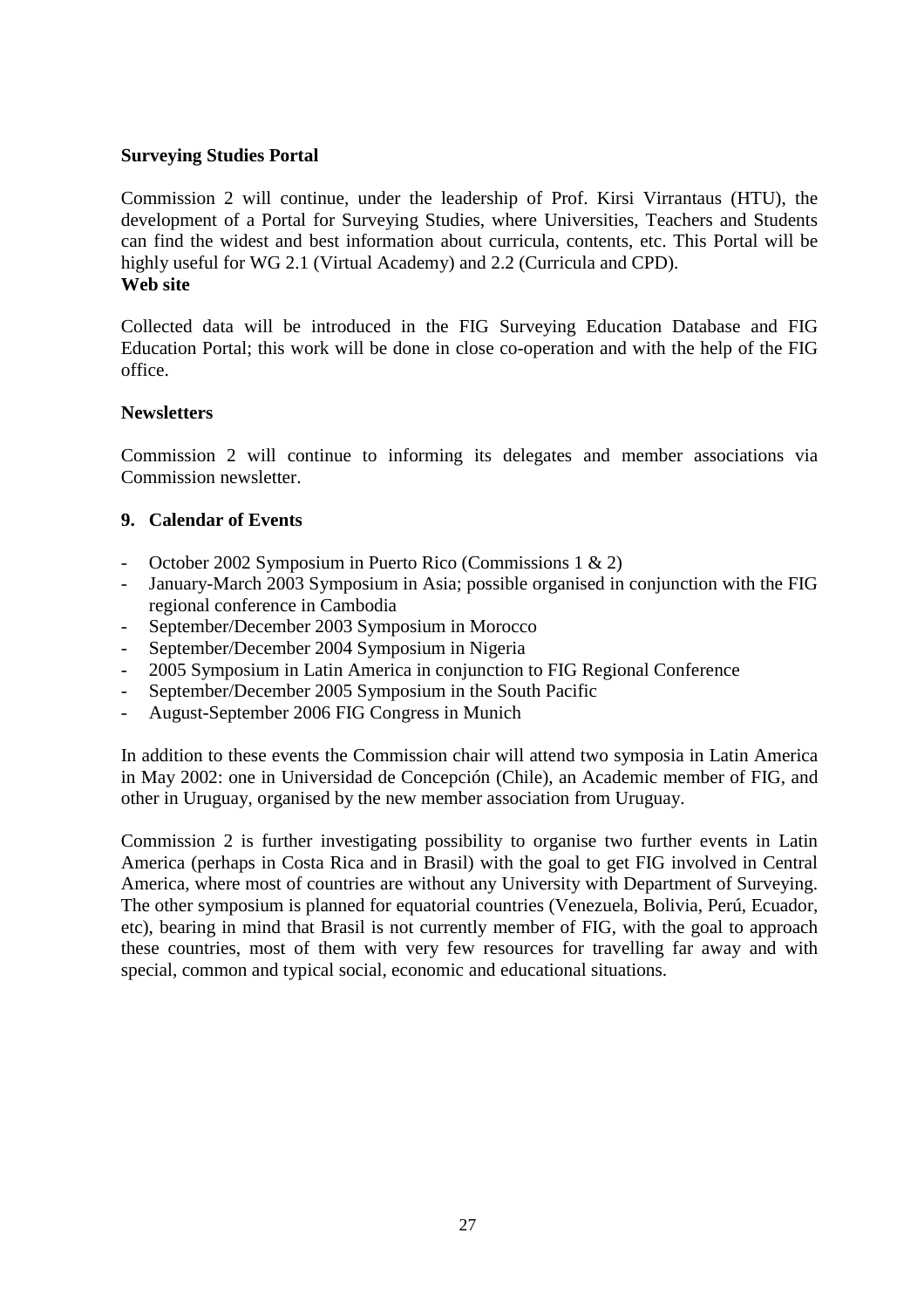#### **10. Commission Officers**

#### **Commission Chair**

Prof. Pedro J. Cavero E-mail: pjcavero@nivel.euitto.upm.es

### **Vice–Chair Administration**

Prof. Juan Francisco Prieto-Morin (Spain) E-mail: jprieto@nivel.euitto.upm.es

# **Chair Working Group 2.1 – Virtual Academy**

Prof. Henrik Haggrén (Finland) E-mail: henrik.haggren@hut.fi Co-Chair: Prof. Esben Munk Sørensen (Denmark) E-mail: ems@i4.auc.dk

### **Chair Working Group 2.2 – Curricula Models and CPD**

Assoc. Prof. Frank Kenselaar (the Netherlands) E-mail: F.Kenselaar@geo.tudelft.nl

# **Chair Working Group 2.3 – Mutual Recognition**

Dr. Frances Plimmer (United Kingdom) E-mail : fplimmer@hotmail.com

#### **Chair Working Group 2.4 – Knowledge in Spatial Information Management**

Prof. Bela Markus (Hungary) E-mail: mb@cslm.hu

#### **Working Group 2.5 – Capacity building in Land Management**

Prof. Ulf Jensen (Sweden) E-mail: ulf.jensen@lantm.lth.se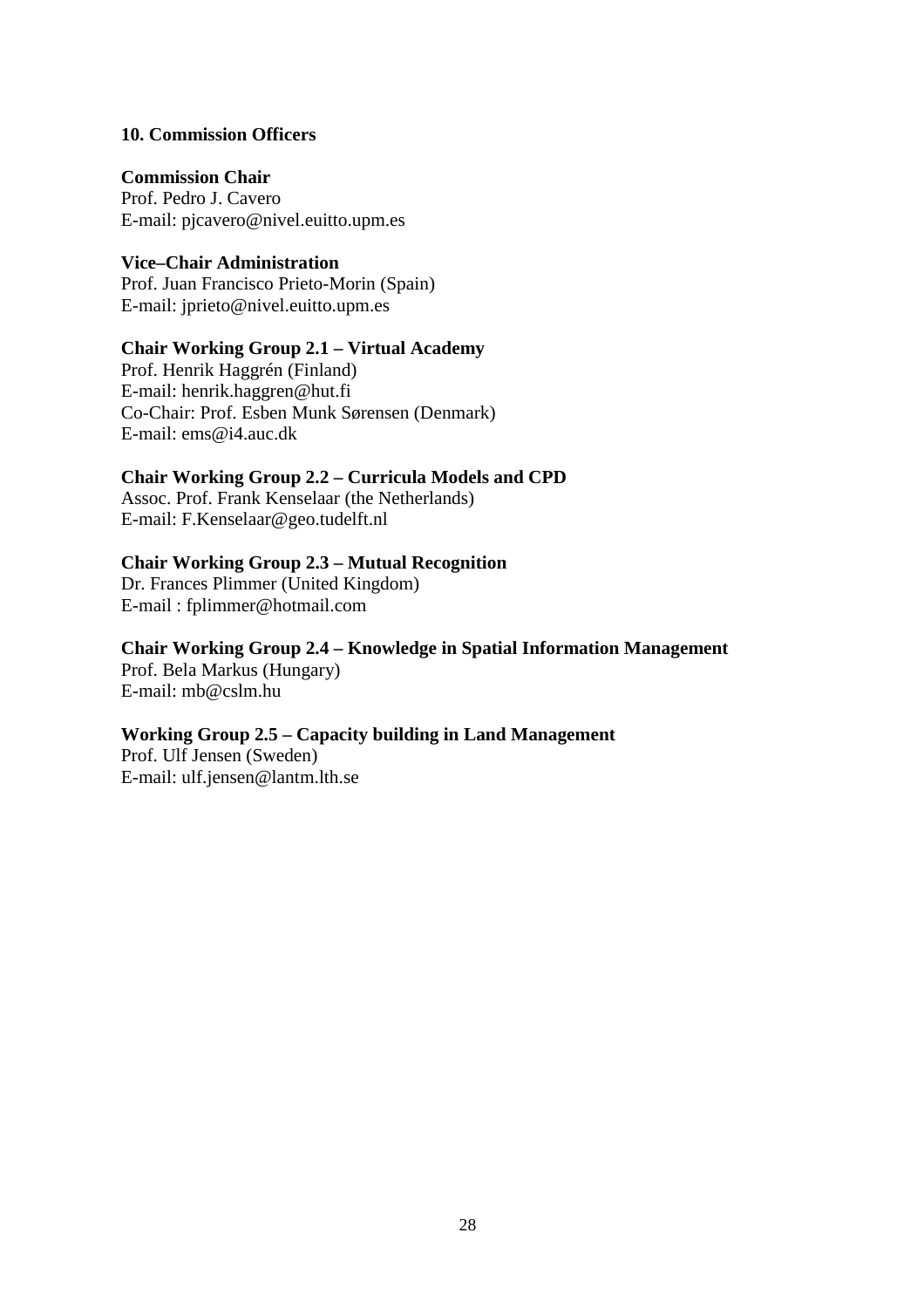# **COMMISSION 3 SPATIAL INFORMATION MANAGEMENT WORK PLAN 2002 – 2006**

# **1. Title**

Spatial Information Management (SIM).

### **2. Terms of Reference**

- Management of spatial information on land, property and hydrographical facts (including related processes, procedures and resources);
- Spatial data infrastructure data models, standards, availability and legal aspects;
- Management and transfer of knowledge and skills needed for SIM;
- Impacts on organizational structure, business models, professional practice and administration;
- Management of spatial information supporting environment protection, sustainable development and poverty reduction.

# **3. Mission Statement**

- Bringing awareness to successful SIM approaches in the "Information Age" by showing good practice like reliable spatial information for better decision making. Decision makers on all levels expect reliable spatial information and not only maps.
- Supporting the use of SIM-tools for decision makers and citizens to support the goals of participatory democracy
- Share good practice on managerial processes and infrastructure needed for handling data, using information and distributing knowledge.
- Encouraging decision-makers for a more extensive use of spatial information also within good e-government and e-commerce.
- Criterion of success: to initiate and provide activities so interesting that colleagues will regard the commission as one base on their professional lives.
- Progress activities mainly through working groups (WGs) and Joint-WGs, which will participate in the planning of workshops and short seminars held during and outside FIG working weeks; submit progress reports about these events.
- Present the final outcomes of Commission work as reports, statements and/or publications accessible also through the web.

# **4. General**

Commission 3 –Working Groups (WG) focuses on contribution of spatial information for sustainable development. The elements for achieving this goal are on national as well as international level with contributions to **"e-Government and SIM"**; clarification on needed "SIM infrastructure" for GSDI; sharing experience best practice with "State of the art of **SIM"**. The WG on **"Knowledge in SIM"** provides the overarching principle for sharing and transferring knowledge achieved.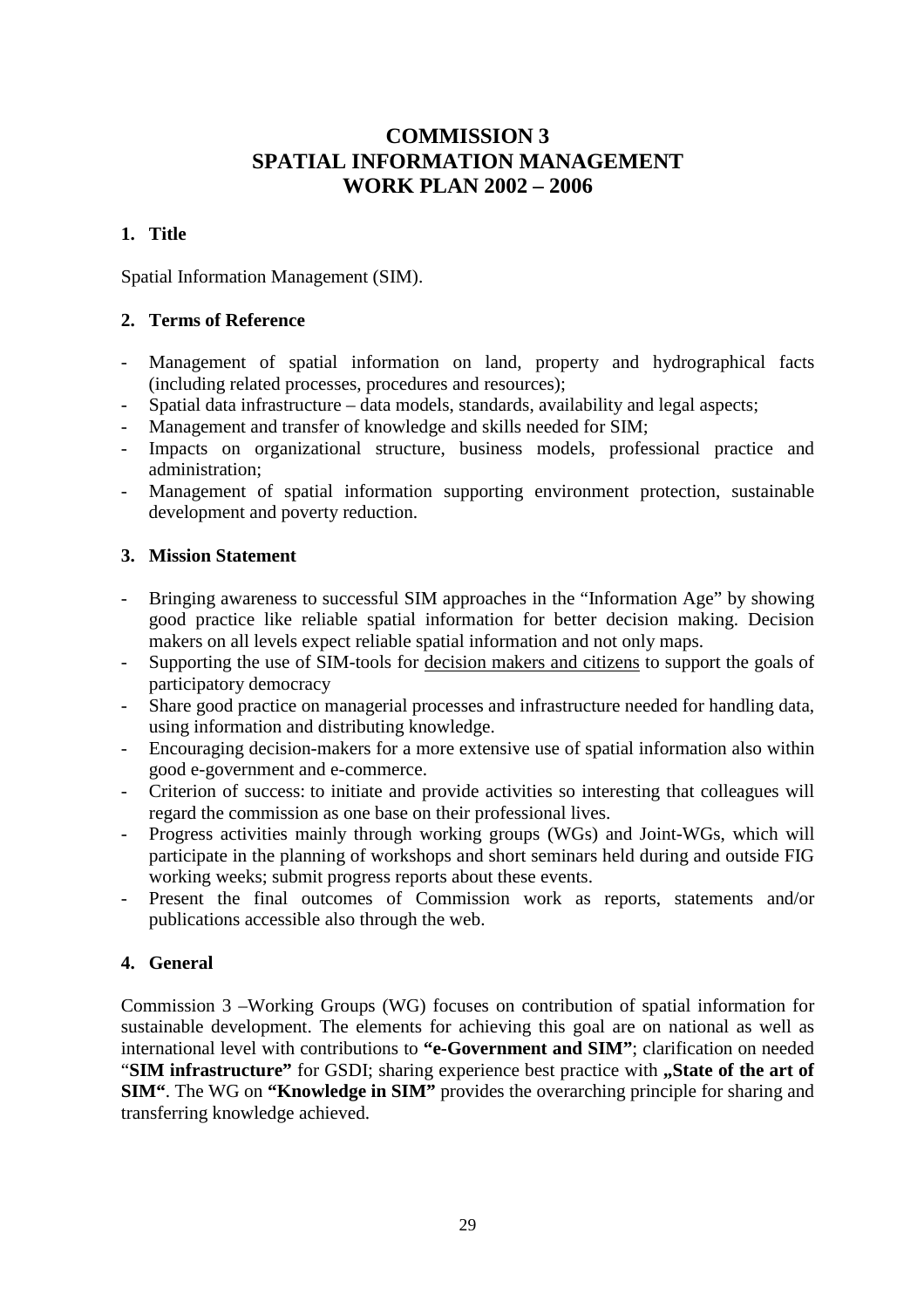# **5. Working Groups**

# **Working Group 3.1: e-Government and e-Citizen**

Interactive Information Flow between providers, partners and customers (PPP).

## Policy Issues

SIM is a facilitator for IT based services for administration as well as for citizens. By thus SIMS will have even the role of an integrator of components for a Spatial Information Infrastructure within an Information society.

- Services and workflows for decision makers and citizens in participatory democracy
- Government business customers: relations and activities
- Integration and cooperation in a distributed environment
- Individual vs. business in SIM
- Mobile society
- SIM and LBS in an e-Government context

### Chair

Kari Strande (Norway), e-mail: kari.strande@statkart.no Co-Chair: Peter Laarakker (the Netherlands), e-mail: peter.laarakker@kadaster.nl

### Specific projects and outputs

Based on cooperation with other WG and other Commissions this WG will:

- Report on good practice of Spatial Information within e-Government supporting citizens in participatory democracy
- Facilitate experience exchange
- Show consequences for administration and citizens of SIM and LBS accessible on the web
- Provide recommendations to the way we go within SIM and LBS
- Provide links to information and minutes of workshops
- Work out a Web-demo, if supported by OGC, ESRI or other sponsors

A detailed work plan with milestones will be published on the website of Commission 3.

#### Workshops

- Workshop on Mobile Society and Location Based Services in an e-Government context

#### Beneficiaries

Surveyors and citizens accessing and contributing to e-Government on a national as well as on a local level. Contributing to better access to general users of spatial data.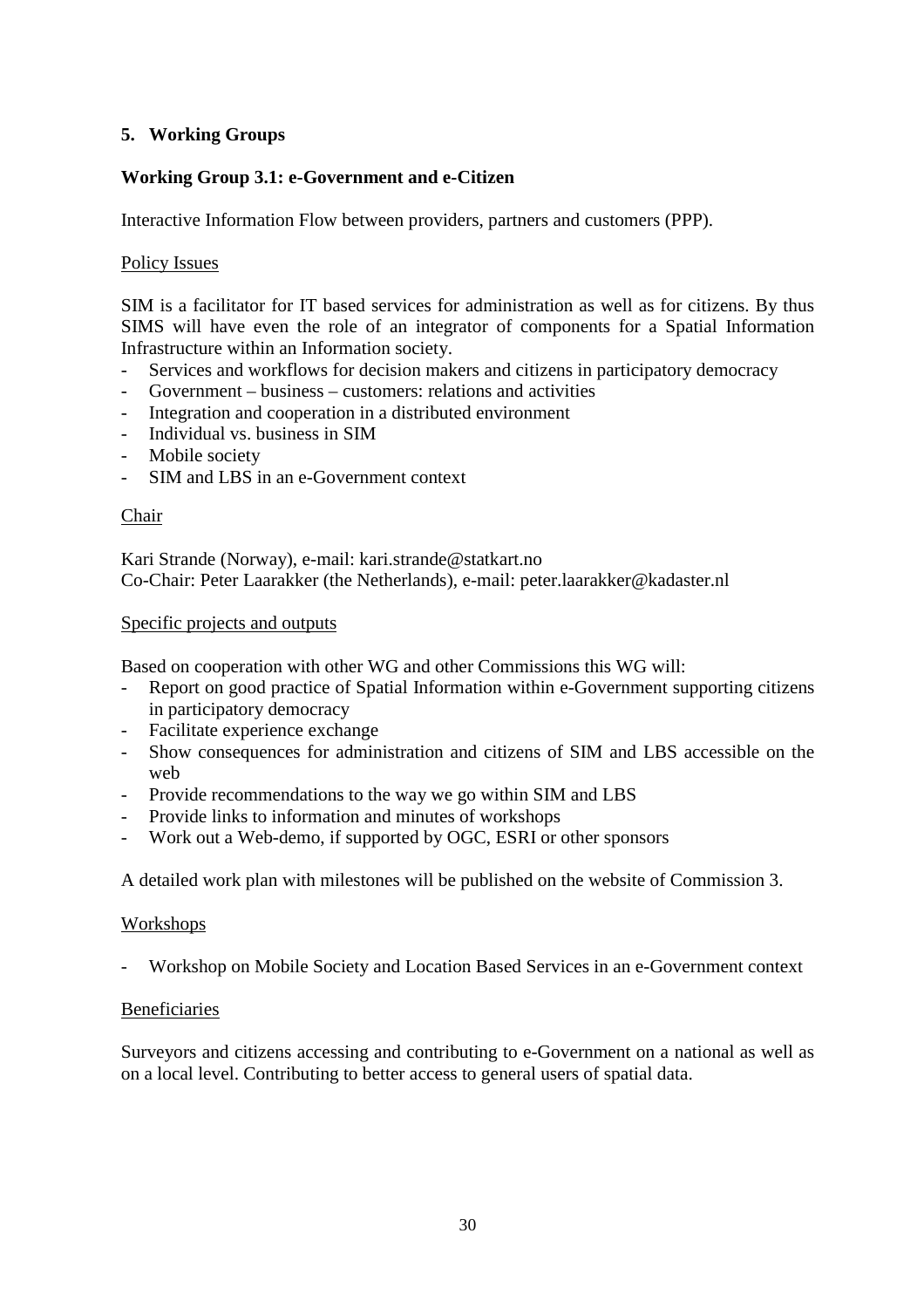# **Working Group 3.2 – SIM infrastructure**

Harmonization of data, information, tools (LBS) and workflows as components of GSDI.

### Policy Issues

- NSDI / GSDI: Spatial Data + Information Infrastructure
- modelling, geo-visualisation
- Legal aspects in SIM
- Standards Network on international (ISO/TC 211, OpenGIS Consortium, etc.) and on regional level.
- SIM and LBS as tools:
	- Making geo-database suitable for mobile phones
	- Improve basic references (geo-referencing, transport-internet)
	- Role of surveyors in LBS
	- Share current experiences and technical visions of the future.
	- Gain knowledge from industry.
	- Inform future decisions and implementations.
	- Inform the big picture on drivers, trends and technologies.

#### Chair

Keith Murray (United Kingdom), e-mail: KMurray@ordsvy.gov.uk Co-chair: Martin Scheu (Germany), e-mail: scheu@grit.de

#### Specific projects and outputs

Based on cooperation with other WG and other Commissions this WG will:

- Contribute to the Inter-Commission activity (COM3, 5 leaded by COM3): on "Mobile society and Location based services"
	- Co-Chair of Commission 3: Keith Murray (UK), e-mail: KMurray@ordsvy.gov.uk
- Contribute to the Inter-Commission-cooperation on "Standardization"
	- Co-Chair of Commission 3: Martin Scheu (Germany), e-mail: scheu@grit.de

A detailed Work plan with milestones will be published on the web site of Commission 3.

#### Workshops

Joint COM3/5-Workshop on Mobile Society and Location Based Services

#### Beneficiaries

Surveyors, associations engaged with spatial data and users of spatial data and spatial information.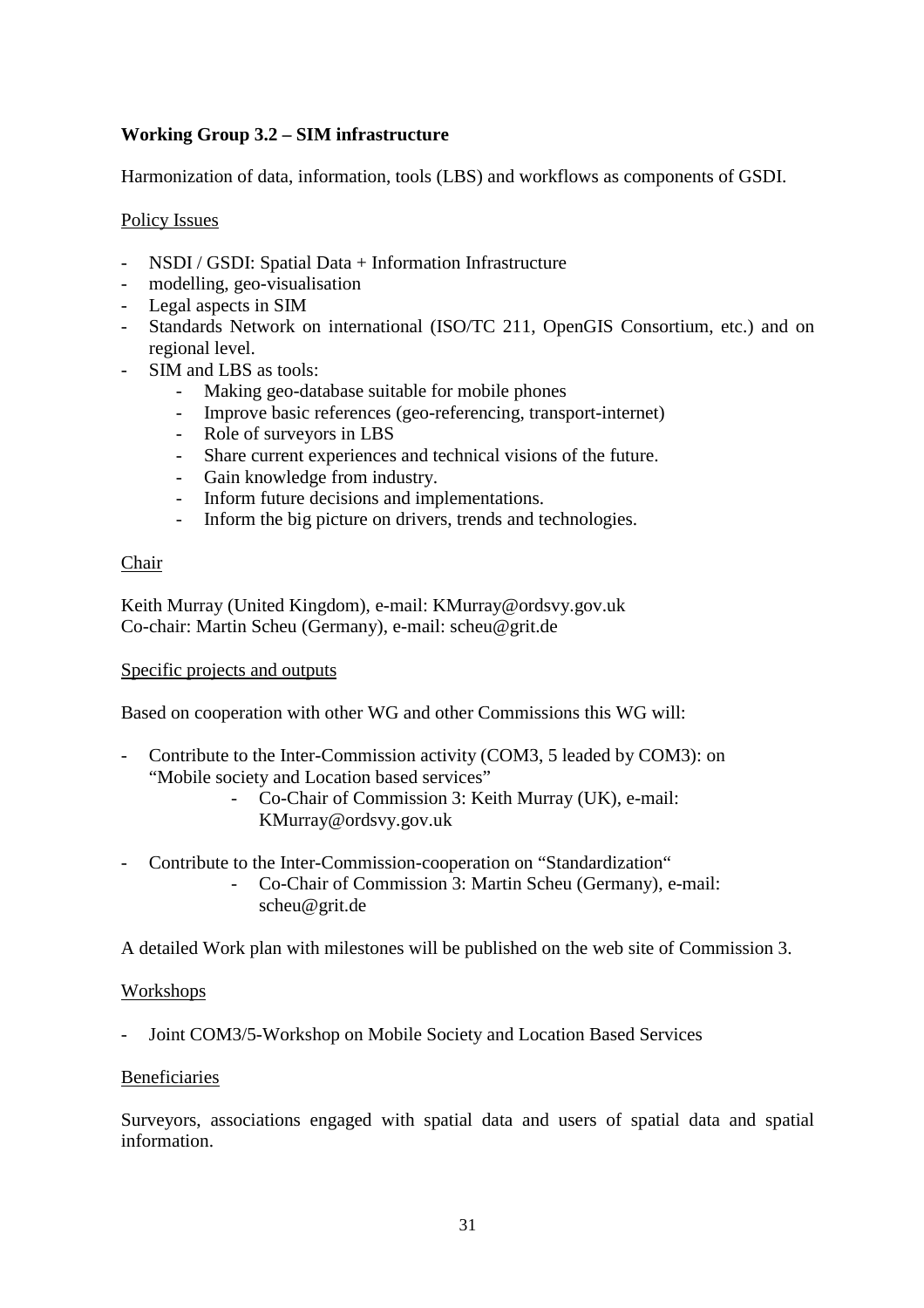# **Working Group 3.3 – State of the art of SIM**

Development and State of the Art of SIM (analysis of the nation-wide activity in SIM among participating countries, and world-wide picture and best practice of institutional structures, as well as contents of data bases) and establishment of a FIG - metadata base about SDI.

#### Policy Issues

- To increase cooperation between different jurisdictions, disciplines, professional groups, Public-Public and Public-Private-Partnerships
- To positively influence organizing and business models as well as procedures on different layers of administration
- To raise awareness and encourage participation regarding:
	- Institutional structures and Spatial Information Infrastructure
	- Data availability and Spatial Data Infrastructure

To work towards capacity building and transfer of experience within A detailed work plan with milestones will be published on the web site of Commission 3.

- Com3
- To facilitate the development of NSDIs

### **Chair**

Chryssy Potsiou (Greece), e-mail: chryssyp@survey.ntua.gr Co-Chair: Uzo Okafor (Namibia), e-mail: uzookaf@mweb.com.na

#### Specific projects and outputs

Based on cooperation with other WG and other Commissions this WG will:

- Create a metadata base with information about the state of the art of SIM at national level and maintain an up to date web site WEB-Inventory of best practice in regarding "State of the art of SIM"
- Show good practice on the managerial processes
- Share and provide experiences in SIM and NSDI
- Contribute to the Inter-Commission activities
- Contribute to the Inter-Commission activity (COM3, 5, 7, leaded by COM5) on

"**Low Cost Surveying Technology and Techniques for Developing Countries**".

Co-Chair of Commission 3: Chryssy Potsiou (Greece), e-mail: chryssyp@survey.ntua.gr

A detailed work plan with milestones will be published on the web site of Commission 3.

#### Workshops

Joint Workshop: UN/ECE-WPLA, FIG Com3 and Com7 on "Spatial Information Management for Sustainable Real Estate Market - Best Practice Guidelines in nationwide Land Administration" will be held in Athens, Greece, 4-7 June 2003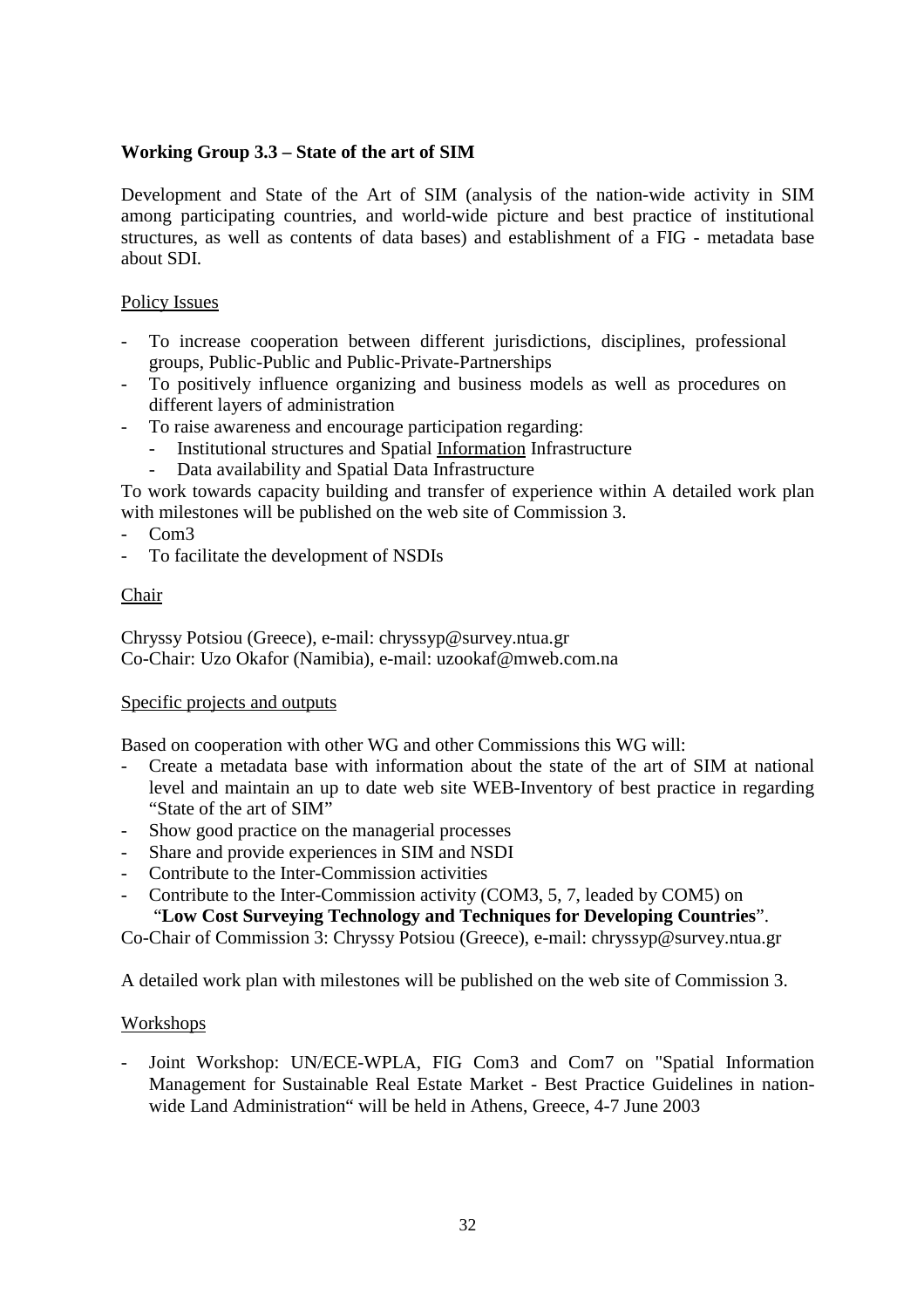## Beneficiaries

Surveyors, associations engaged with spatial data and users of spatial data and spatial information.

# **Working Group 2.4 – Knowledge Transfer in SIM (education, training)**

A Joint Working Group with Commission 2

#### Policy Issues

Integration of resources of FIG Com.2 and 3 using the experiences in knowledge transfer on one hand and the know-how of spatial information management on the other hand.

- Where to get knowledge, training etc.
- Not only data are needed and information is not yet knowledge. Infrastructure is changing quite fastly, but also methods of training have to be adopted because the "halflife-time" of knowledge becomes shorter.
- How to bridge tangible information with intangible knowledge.
- Cooperation between sister organizations, optimizing regional structures

#### Chair

Prof. Bela Markus (Hungary), e-mail: mb@cslm.hu (appointed by Commission 2) Co-Chair: Mohammed Timoulali (Morocco), e-mail: timoulali@atlasnet.net.ma (appointed by Commission 3)

#### Specific projects and outputs

Based on cooperation with other WG and other Commissions this WG will:

- Develop methods and share experience on **education and training in SIM**
- Develop a position paper on a regional approach for a NSDI.

#### Workshops

Joint COM2/3-Workshop on "Education and Training in SIM"

#### Beneficiaries

Teachers and students within any education, learning and training environment.

Integration of COM2 and COM3 resources using the experiences of professionals in knowledge transfer from one side and the know-how of spatial information management (SIM) from the other side.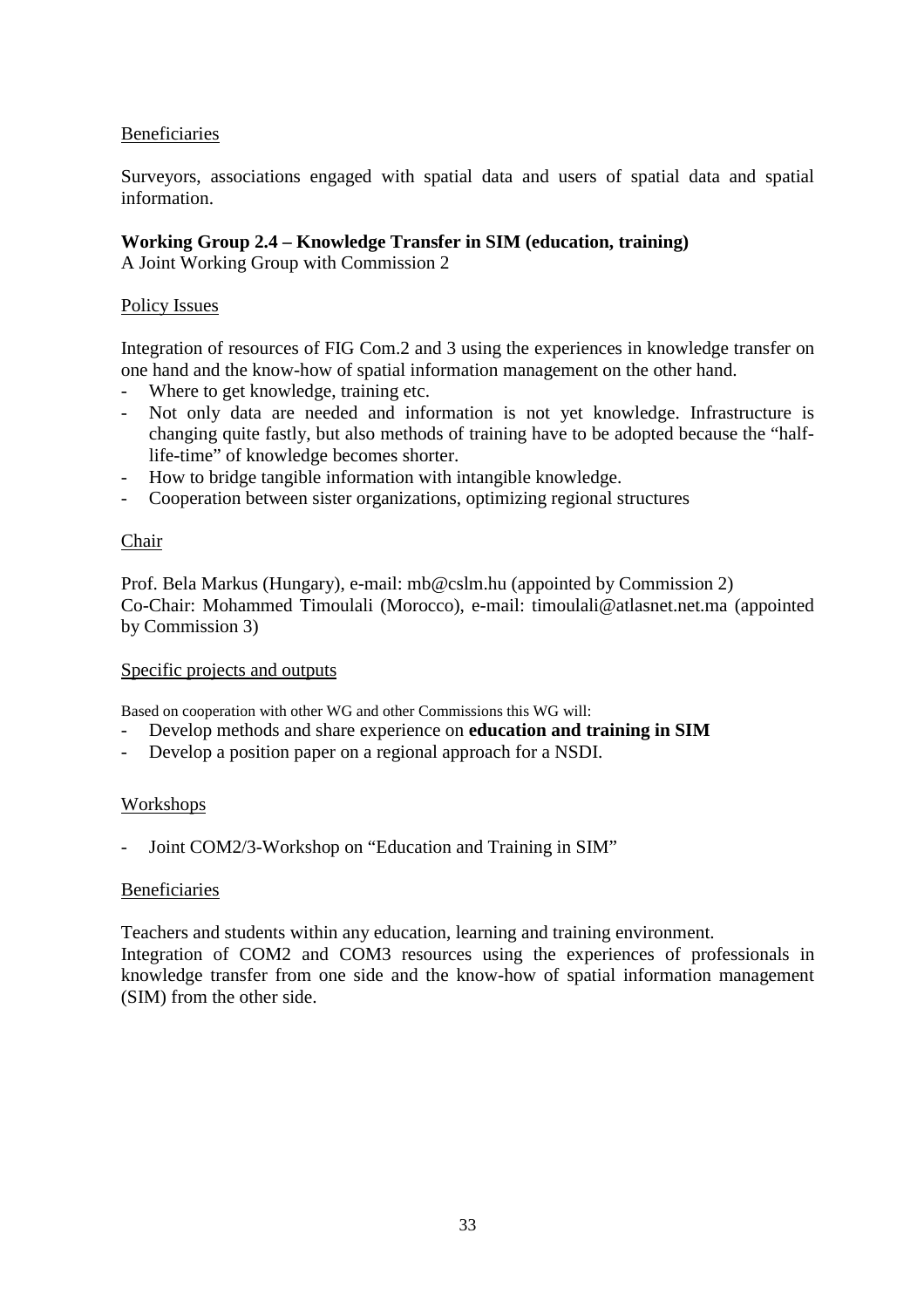#### **6. Co-operation with Sister Associations**

## **Cooperation on Spatial Information Management for Sustainable Real Estate Market with UN-ECE-WPLA**

Commission 3 contributes to the joint UN/ECE-WPLA and FIG Workshop in Athens, 4-7 June 2003.

#### **Cooperation on GSDI with GDSI and EUROGI**

Commission 3 contributes to  $6<sup>th</sup>$  GSDI Conference in Budapest, 16-19 September 2002

### **Cooperation on international standards on spatial data with ISO and OPENGIS**

Especially promoting implementation of ISO TC211.

### **Contacts and cooperation with sister organizations**

- ISPRS, especially with ISPRS-Commission IV-Spatial Information Systems and Digital Mapping ( http://www.commission4.isprs.org/ )
- ICA International Cartographic Association: http://www.icaci.org/
- International Geographical Union, Commission on geographical Information Science (http://www.hku.hk/cupem/igugisc/)

#### **7. Inter-Commission Activities**

Joint WG of Commissions 2 (lead) and 3 on: "**Knowledge in SIM**" Co-Chair of Commission 3: Mohammed Timoulali (Morocco), e-mail: timoulali@atlasnet.net.ma

Contribution to the Inter-Commission activity (Commissions 3 and 5 leaded by Commission 3): on **"Mobile society and Location based services"** 

Co-Chair of Commission 3: Keith Murray (United Kingdom), e-mail: KMurray@ordsvy.gov.uk

Contribution to the Inter-Commission-cooperation on "**Standardization"**  Co-Chair of Commission 3: Martin Scheu (Germany), e-mail: scheu@grit.de

Contribution to the Inter-Commission activity (Commissions 3, 5 and 7, leaded by Commission 5 on "**Low Cost Surveying Technology and Techniques for Developing Countries**".

Co-Chair of Commission 3: Chryssy Potsiou (Greece), e-mail: chryssyp@survey.ntua.gr

Contribution to the Inter-Commission activity (Commissions 3 and 7, leaded by Commission 7) on "**3D-Cadastre"** 

- Achieving a common understanding of the terms and issues involved in a 3D-Cadastre.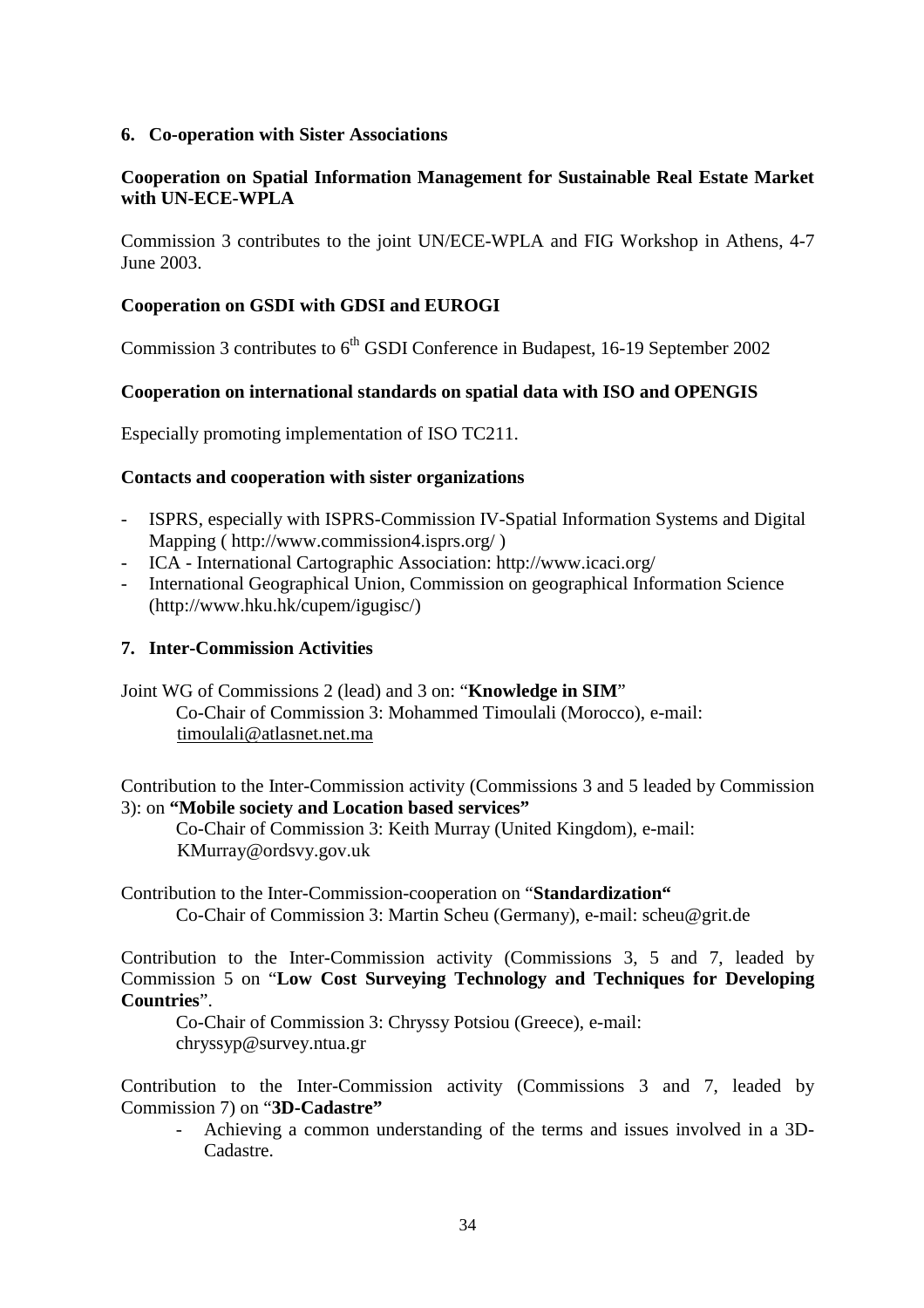- Integrating advanced Spatial Information Management with legal and organizational settings needed for a 3D-Cadastre.
- Developing the frame and strategy for an ongoing improvement process of existing spatial information considering additional dimensions of geodata (3rd dimension, temporal data, etc.).

Co-Chair of Commission 3: Yerach Doytsher (Israel), e-mail: doytsher@geodesy.technion.ac.il

#### **8. Co-operation with United Nations agencies and others**

- 1. FAO www.fao.org/
- 2. UN-Cartographic section: www.un.org/Depts/Cartographic/english/htmain.htm
- 3. UN-ECE-WPLA www.unece.org/env/hs/wpla/welcome.html
- 4. UN-ECA
- 5. ISPRS-COM4 and www.oeepe.org
- 6. PCGIAP Permanent Committee on GIS Infrastructure for Asia and the Pacific,
- 7. EUROGI European Umbrella Organisation for Geographic Information,
- 8. PC-IDEA Permanent Committee on SDI for the Americas,
- 9. GSDI, including a FIG-COM3-position paper for GSDI-conference Budapest
- 10. ISO-TC-211 and OGC

#### **9. Other Activities**

#### Active involvement of regions

Commission 3 will actively involve underrepresented regions like Africa, Latin America, Middle East, and Asia by exchanging information. Commission will try to reduce conference fees in order to enable or to encourage regional participation and try to raise money for funding participation of groups like students. Commission will also encourage participation by using e-mail and web.

#### Respect cultural and linguistic issues

Commission 3 endorses the underlying concept that respect for Cultural and Linguistic issues is very important and that the Commission will be sensitive to these issues in the way it works. This will be implemented by encouraging multilingual abstracts and presentations in general meetings and through the use of an appropriate regional language during regional meetings.

#### Information delivery

Commission 3 has an ambitious approach on management of information and communication. This includes an active Commission 3 home page, linkages to other relevant information and events in order to keep commission delegates and all FIG members informed about the work of the Commission (including former activities of secretary): Commission 3 Vice-Chair for Administration and Information: Reinfried Mansberger (email: mansberger@boku.ac.at).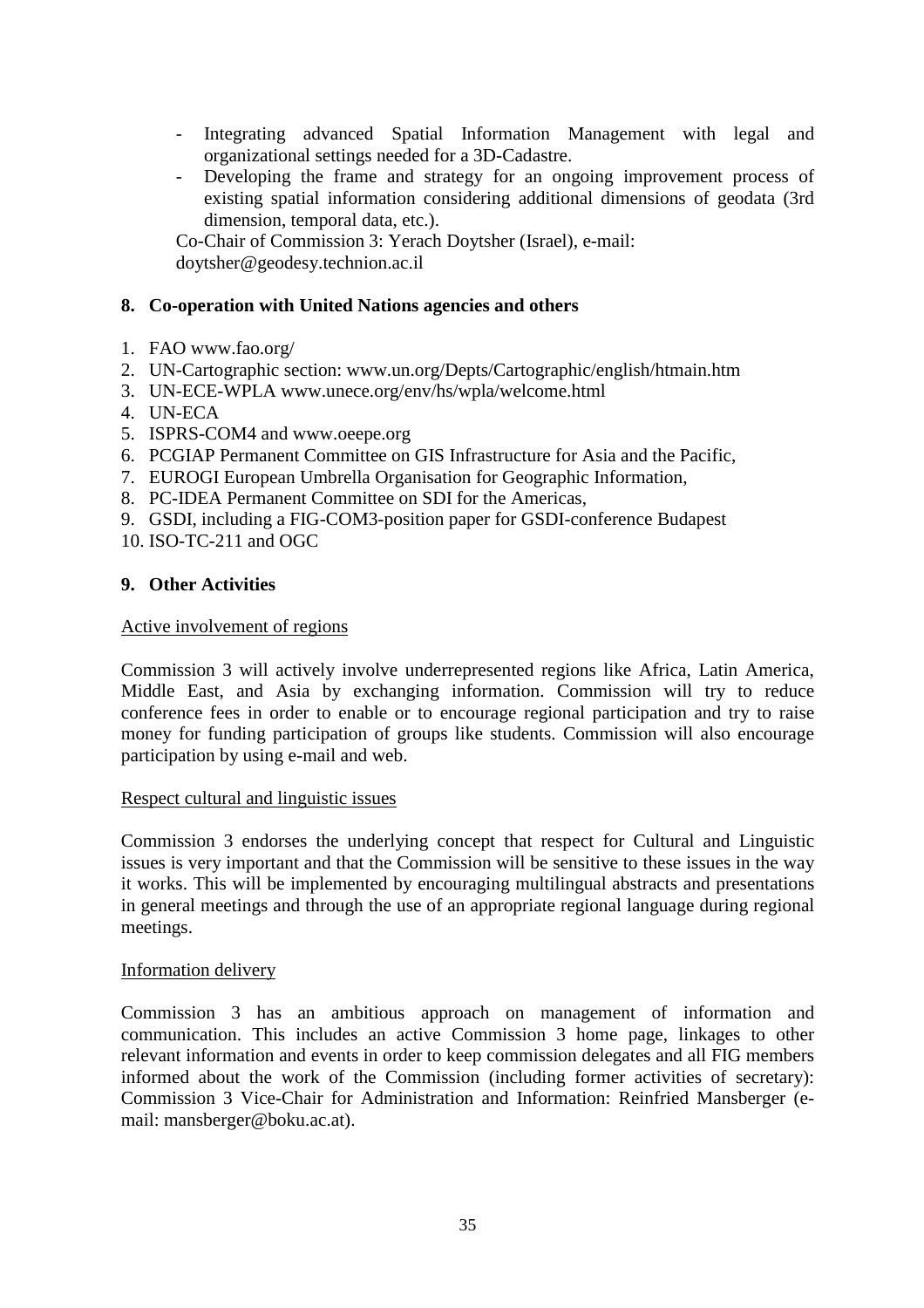## **10. Calendar of events**

#### **2002**

| 16-19 Sept. 2002<br>23-26 Sept. 2002           | GSDI 6 Conference, Budapest (FIG-Com3-papers)<br>Commission 3 Annual Meeting at GIS-2002 Symposium in Istanbul             |
|------------------------------------------------|----------------------------------------------------------------------------------------------------------------------------|
| 2003                                           |                                                                                                                            |
| 13-17 April 2003<br>4-7 June 2003<br>Dec. 2003 | FIG Working Week, Paris<br>UN/ECE and FIG joint Workshop, Athens (FIG Com3, Com7)<br>Commission 3 Annual Meeting (Morocco) |
| 2004                                           |                                                                                                                            |
| May 2004<br>Sept.-Dec. 2004                    | FIG Working Week, Athens, Greece<br>Commission 3 Annual Meeting (TBD, preference for Asia)                                 |
| 2005                                           |                                                                                                                            |
| May 2005<br>Sept.-Dec. 2005                    | FIG Working Week, Cairo, Egypt<br>Commission 3 Annual Meeting (TBD, preference for Latin / South<br>America)               |
| 2006                                           |                                                                                                                            |
| August-September 2006                          | FIG Congress, Munich, Germany                                                                                              |
| 11. Commission officers                        |                                                                                                                            |
| <b>Commission Chair</b>                        |                                                                                                                            |

Gerhard Muggenhuber E-mail: geomugg@surfeu.at

#### **Vice-Chair on Administration and Information**

Dr. Reinfried Mansberger, Commission 3 Information Manager E-mail: mansberger@boku.ac.at

#### **Chair Working Group 3.1 – e-Government and e-Citizen**  Kari Strande

E-mail: kari.strande@statkart.no

## **Chair Working Group 3.2 – SIM infrastructure**

Keith Murray E-mail: KMurray@ordsvy.gov.uk

# **Chair Working Group 3.3 – State of the art of SIM**

Dr. Chryssy Potsiou E-mail: chryssyp@survey.ntua.gr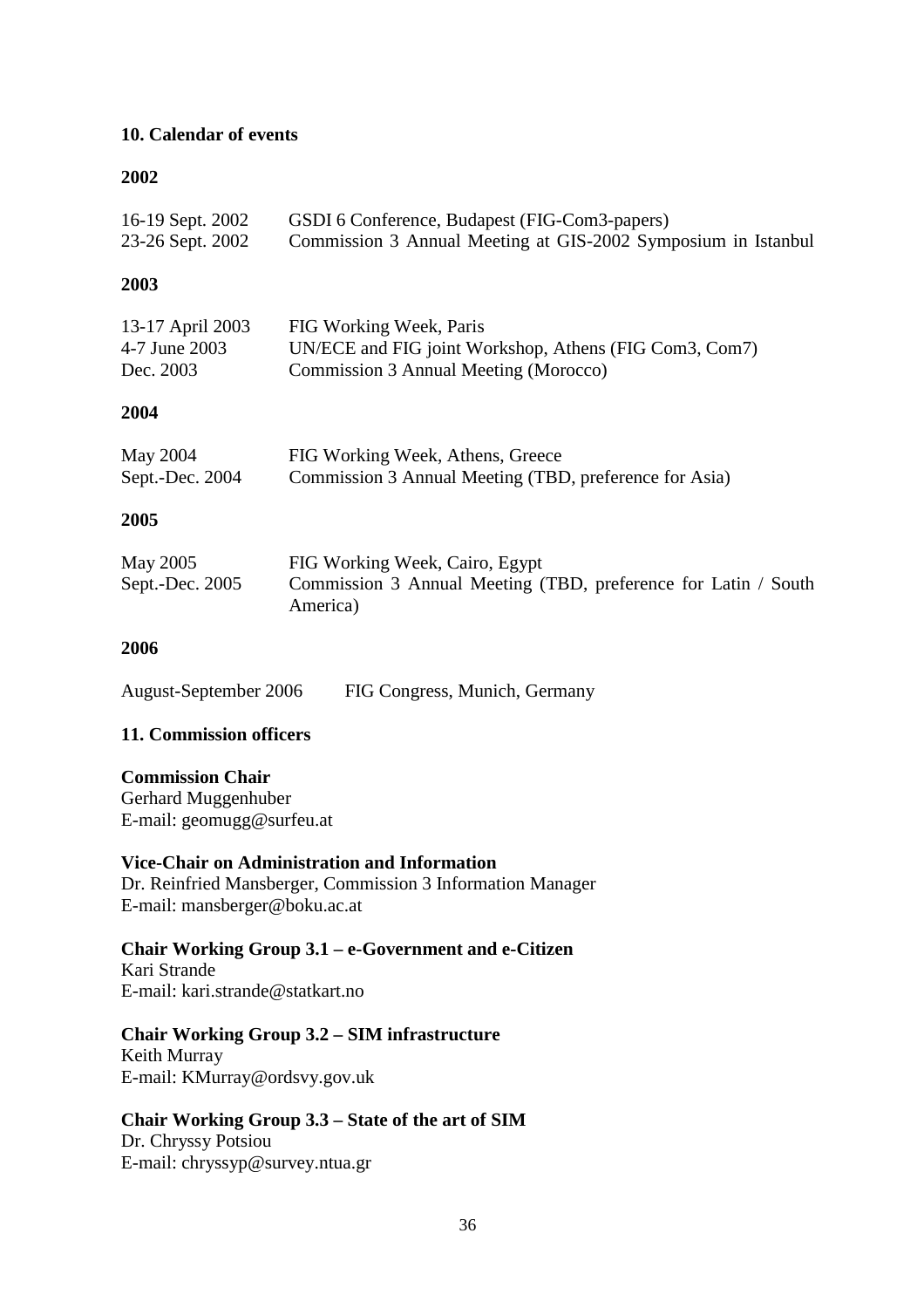# **COMMISSION 4 HYDROGRAPHY WORK PLAN 2002 – 2006**

## **1. Title**

Hydrography.

## **2. Terms of reference**

- Hydrographic surveying
- Hydrographic education, training and CPD
- Marine environment & CZM
- Data processing and management
- Nautical charting and bathymetric maps analogue and digital, includes ENCs (Electronic Navigational Charts).

#### **3. Mission statement**

- Promote the aims and objectives of FIG to hydrographers through the active involvement of national delegates from member associations and other interested parties in the activities of the commission.
- Foster closer links with all sister organisations currently active within the global hydrographic community.
- Develop guidelines and standards that will assist hydrographers in the provision of their services.
- Disseminate information relevant to the profession through participation in international meetings, conferences and committees.

## **4. General**

Commission 4 is committed to achieving both the long term and immediate aims and objectives of the FIG organisation. The commission strategy over the next four years is aligned with that of the incoming Council and will include –

- − Closer links and co-operation with other FIG Commissions, including joint working groups
- − The development of best practice guides in Hydrography
- − Actively support and participate in FIG regional events

## **5. Working Groups**

## **Working Group 4.1 – Strategic Partnerships**

#### Policy issues

- Actively pursue closer links with sister organisations, especially IHO and THS
- Increase co-operation between international surveying bodies (IHO/FIG/ICA Advisory Board)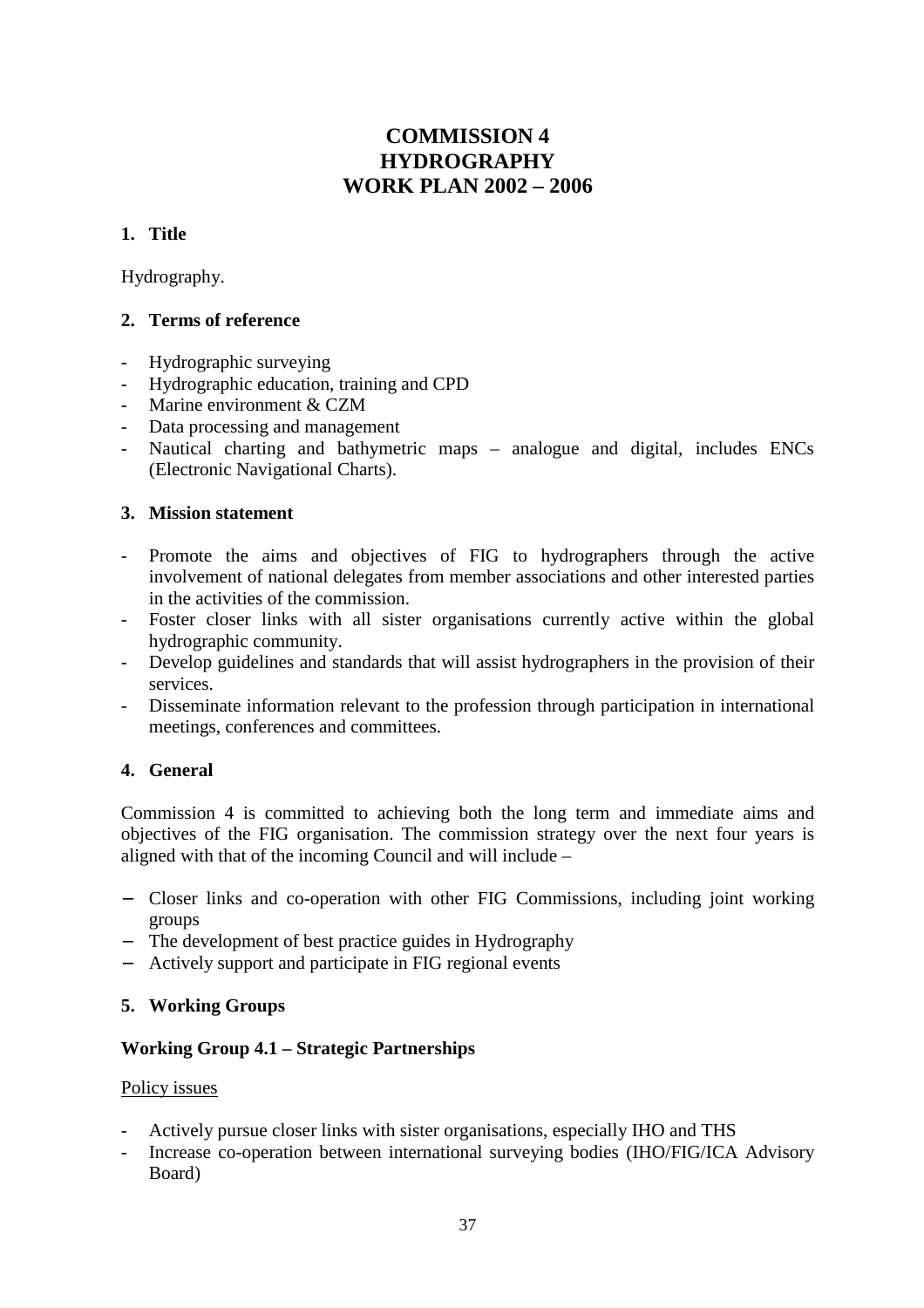## Chair

Mr. Adam Kerr (United Kingdom), e-mail: kerr@cwcom.net.

## Specific project(s)

This is a time of major change within the institutions and organisations of the global hydrographic community. Thus providing a unique opportunity to redefine both the informal and formal links with the specific aim of creating a lasting co-operation and a sharing of knowledge and resources.

## Workshop(s)

Presentations at FIG working weeks and other hydrographic conferences.

#### Publication(s)

Internal and external progress reports will be prepared, working towards the development of more formal agreements.

#### Timetable

2002-2004.

## Beneficiaries

Commission delegates, commission officers and hydrographic surveyors world wide.

#### **Working Group 4.2 – Vertical Reference Frame** (A Joint Working Group with Commission 5

#### Policy issues

- Develop and promote the understanding and realisation of a vertical reference frame for use in hydrography.
- Examine the demand for a seamless vertical reference frame for use in hydrography and marine navigation.
- Develop an inventory of vertical reference surfaces used in hydrography in various countries of the international community.

#### Chair

Dr. Ahmed El-Rabbany, Canada (e-mail: rabbany@ryerson.ca)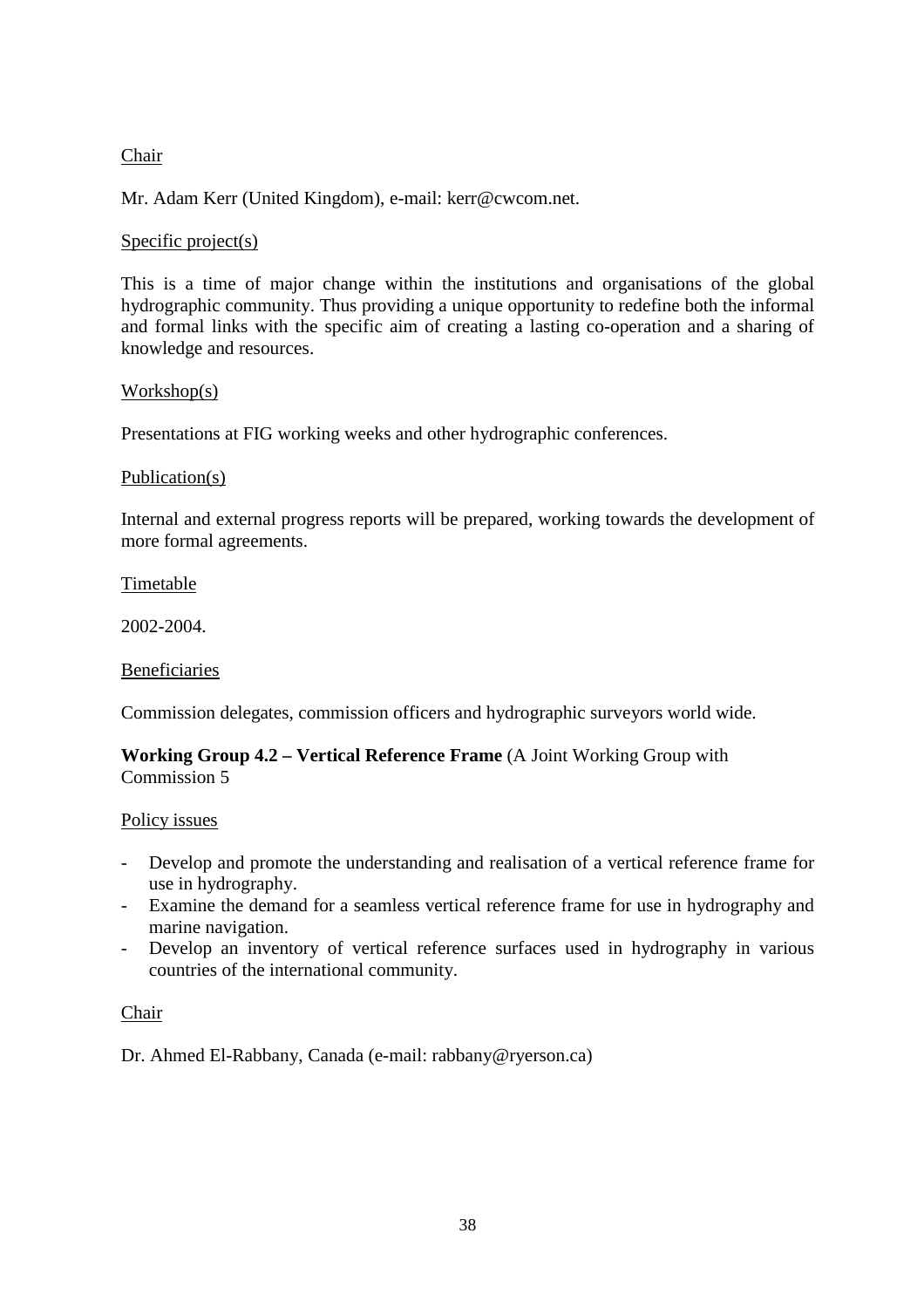## Specific project(s)

- Produce a white paper on current understanding of what is meant by a Vertical Reference Frame and how this relates to Hydrography and Navigation.
- Work with Commission 5 and sister organisations to increase awareness and knowledge of the use of a vertical reference frame.
- Collect information from the international communities on the activities related to the vertical reference surfaces in hydrography. Previous efforts by FIG, IHO and IAG shall be considered.

#### Workshop(s)

- To participate in the FIG working weeks shown below.
- To participate in THS activities.
- To organize a workshop in one or more of the developing countries; from example the Arab Institute of Navigation in Egypt.

#### Publication(s)

- Technical papers presented by the members of the working group at the various workshops outlined above
- Final report to be presented at the FIG Congress in 2006.

#### Timetable

 $2002 - 2006.$ 

#### Beneficiaries

Commission delegates / officers and hydrographic surveyors.

#### **Working Group 4.3 – Coastal Zone Management (CZM)** (A Joint Working Group with Commission 7)

#### **Policy Issues**

To develop and promote Coastal Zone Management in hydrography to include Ocean Governance and Marine Cadastre.

#### Chair

Michael Sutherland (Canada), e-mail: d8kw@unb.ca (appointed by Commission 4)

#### Members

Appointed by Commission 4:

- − David Neale (Trinidad)
- − Philip Collier (Australia)
- Appointed by Commission 7: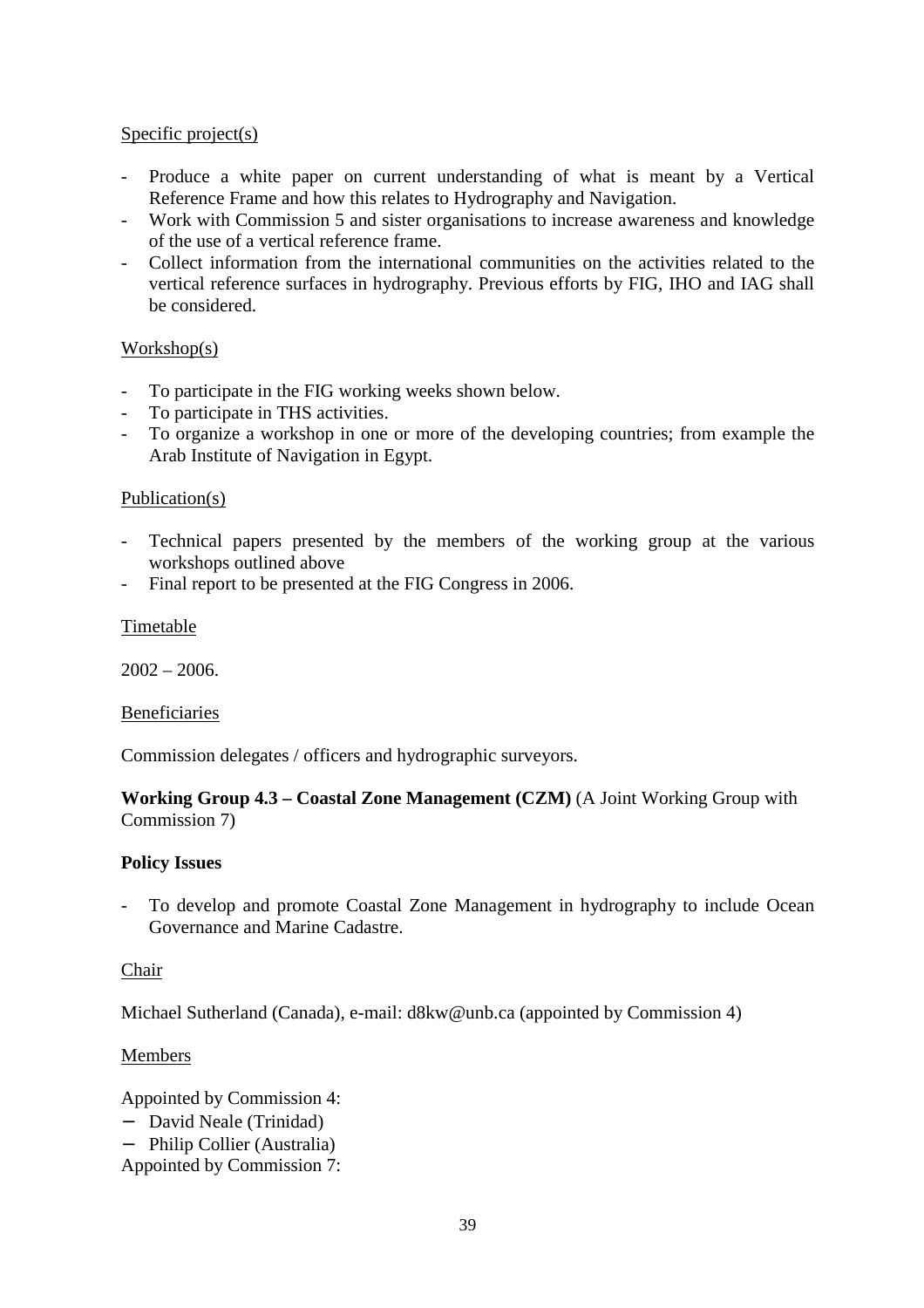- − Prof. Mike Barry (South Africa / University of Calgary, Canada)
- − Dr. Paul Munro-Faure (United Kingdom)
- − Ir. Ina Elema (Netherlands)
- − Prof. Ian Williamson (Australia) as liaison to UN

#### Specific project(s)

- To encourage and co-ordinate future developments in CZM, including boundary delimitation, maritime jurisdiction and marine spatial data infrastructures.

#### **Working Group 4.4 – Education and CPD** (A Joint Working Group with Commission 2)

#### Policy issues

- Hydrographic education & CPD.

#### Chair

Adam Greenland (United Kingdom), e-mail: adam.greenland@pola.co.uk

#### Specific project(s)

- Education & CPD seminars at FIG Regional Strategic Meetings and Working Weeks.

Workshop(s)

As required.

Publication(s)

None.

Timetable

 $2002 - 2006$ .

Beneficiaries

Hydrographic surveyors.

#### **6. Co-operation with Sister Organisations**

#### FIG/IHO Committees

Commission 4 currently represents FIG in two FIG/IHO standing committees: the Technical Assistance and Co-operation Co-ordination Committee (TACC) and the International Advisory Board (IAB) on Standards of Competence for Hydrographic Surveyors (jointly with IHO and ICA).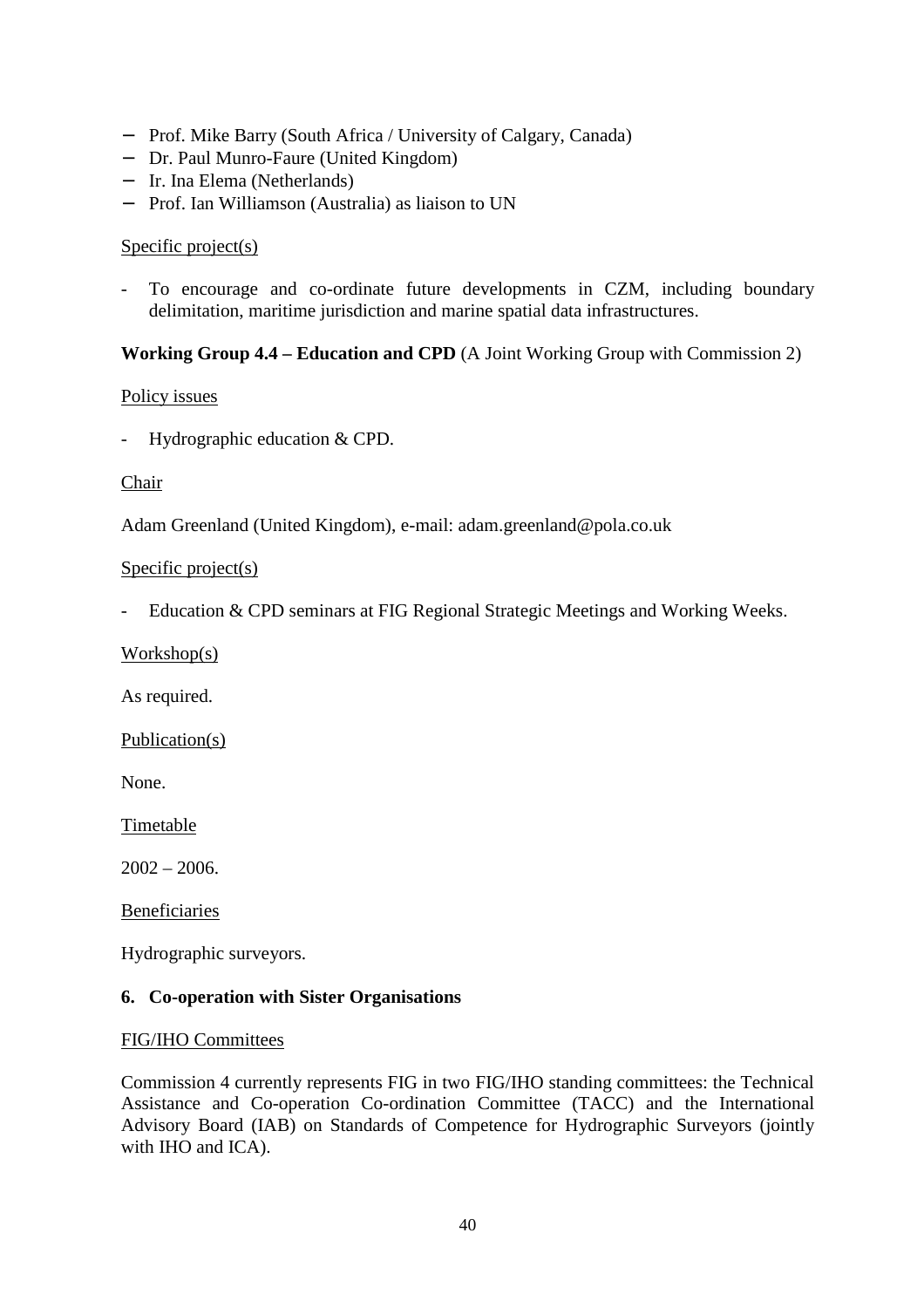## **Notes**:

- 1. FIG and IHO are in the process of developing a Memorandum of Understanding (MOU) which is due to be completed by mid 2002.
- 2. The IHB has just been re-elected April 2002 and Commission 4 is planning to meet with the newly elected Bureau to discuss how we co-operate more closely in the future.

In light of the proposed MOU between FIG and IHO and the lack of FIG activity on TACC, Commission 4 intends to withdraw from this standing committee.

The role of the International Advisory Board on Standards of Competence for Hydrographic Surveyors is

- to develop and up-date international standards of competence for hydrographic surveyors
- to review the academic programme of educational institutions that are seeking IHO accreditation of their hydrographic programmes.

Commission 4 delegates to the Advisory Board will participate actively in its work during the next four years. As and when required, Commission 4 will actively seek new members to represent FIG on the IAB.

## **7. Co-operation with the United Nations agencies**

Commission 4 will participate in the co-operation with the United Nations agencies on topics that are related to commission expertise (e.g. marine cadastre) and on guidance by the Council.

## **8. Cultures and Languages**

Commissions endorse the underlying concept that respect for Cultural and Linguistic issues is of paramount importance and that Commissions will be sensitive to these issues in the way they work. This will be implemented by encouraging multilingual abstracts and presentations in general meetings and through the use of an appropriate regional language during regional meetings.

## **9. Other Activities**

Maintain and develop the commission web page, linkages to other relevant home pages and new pages or other networks for special projects, to keep commission delegates, other FIG members, users of surveying services and the public involved in and informed about the work of the commission.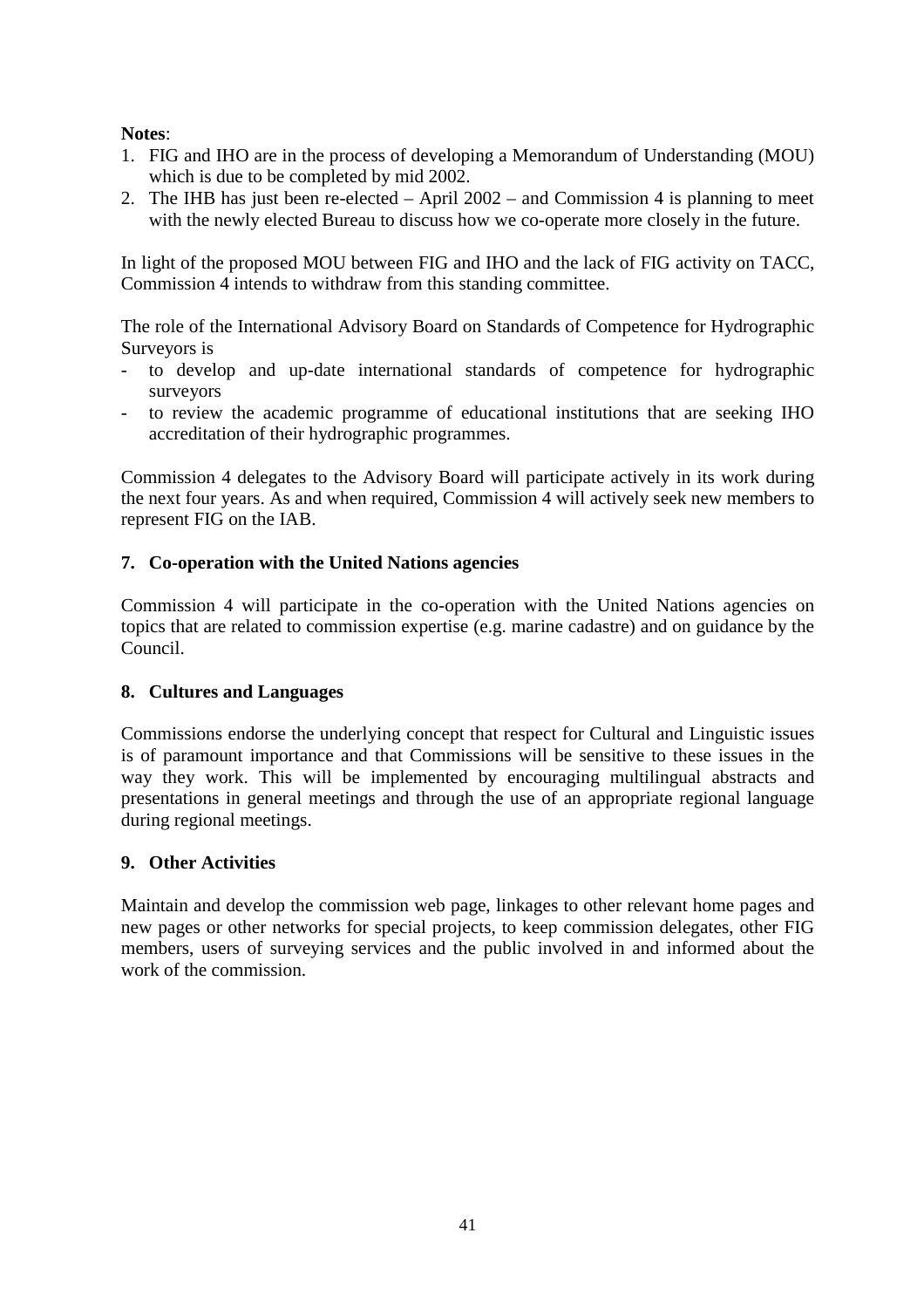#### **10. Calendar of Events**

#### **2002**

CHC2002, May – Toronto, Canada Hydro 2002, October – Kiel, Germany

#### **2003**

FIG Working Week FIG Regional Meeting 7th SE Asian Survey Congress, November - Hong Kong

## **2004**

FIG Working Week, Athens, Greece FIG Regional Meeting

#### **2005**

FIG Working Week, Cairo, Egypt FIG Regional Meeting

#### **2006**

FIG XXIII Congress, Munich, Germany

#### **11. Commission Officers**

**Commission Chair**  Adam Greenland E-mail: adam.greenland@pola.co.uk

**Vice Chair – Administration & Communication**  Andrew Leyzack E-mail: leyzacka@dfo-mpo.gc.ca

## **Working Group 4.1 – Strategic Partnerships**

Adam Kerr E-mail: kerr@cwcom.net

**Working Group 4.2 – Vertical Reference Frame**  Dr. Ahmed El-Rabbany, Canada E-mail: Rabbany@ryerson.ca

**Working Group 4.3 – Coastal Zone Management (CZM)**  Mr. Michael Sutherland E-mail: d8kw@unb.ca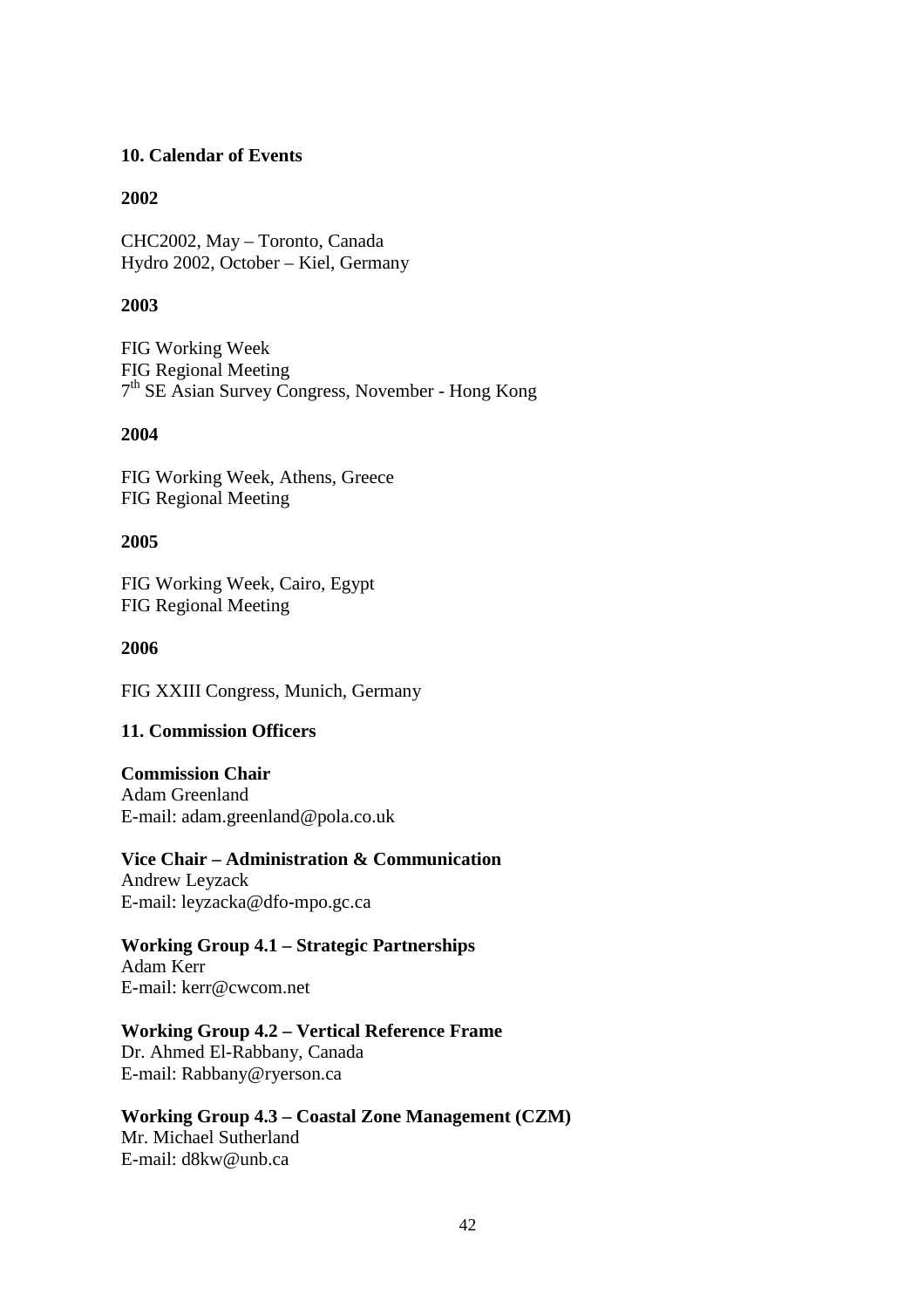#### **Working Group 4.4 – Education and CPD**

Adam Greenland, United Kingdom E-mail: adam.greenland@pola.co.uk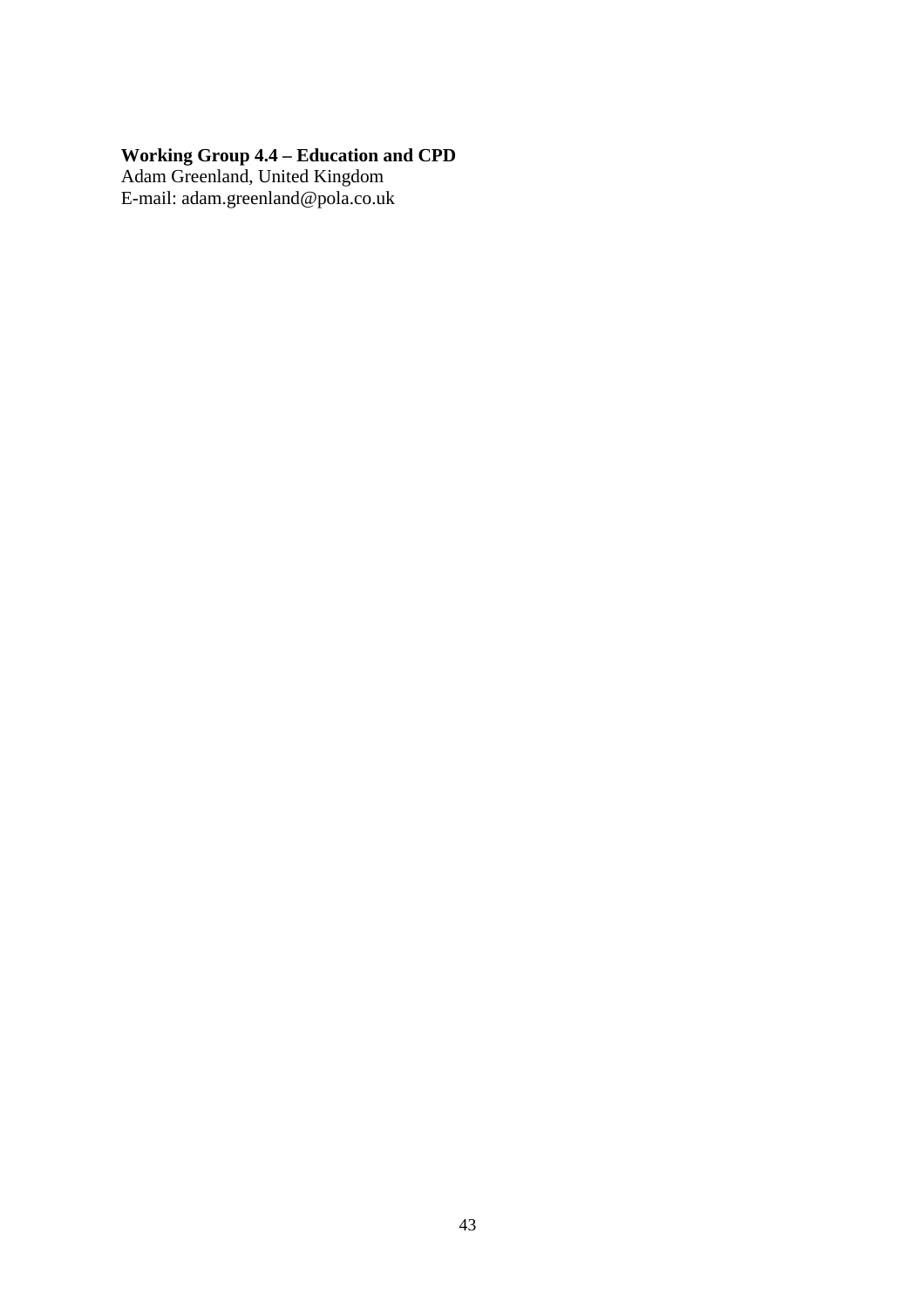# **COMMISSION 5 POSITIONING AND MEASUREMENT WORK PLAN 2002 – 2006**

## **1. Title**

Positioning and Measurement.

## **2. Terms of Reference**

- The science of measurement (instrumentation, methodology and guidelines)
- The acquisition of accurate and reliable survey data related to the position, size and shape of natural and artificial features of the earth and its environment and including variation with time.

#### **3. Mission statement**

- Focus on modern technologies and technical developments and assist individual surveyors, through guidelines and recommendations, to choose and utilise those methods, technologies and instruments that are most appropriate to different applications.
- Follow technical developments through collaboration with other FIG commissions and other international organisations; participation in appropriate meetings; and the preparation of appropriate publications.
- Support research and development and stimulate new ideas in the fields of expertise represented within the commission.
- Collaborate with manufacturers on the improvement of instrumentation and associated software.
- Present and promote the work of the commission and its working groups on an on-going basis at FIG working weeks and other relevant technical meetings and in appropriate FIG and other media.

## **4. General**

This work plan covers the development, use and integration of technologies for positioning and measurement and the associated standardisation, best practice and fundamental reference frame issues. Many of the issues are global in nature and Commission 5, working with like-minded Sister Associations, is well placed to deal with them. FIG Council has also asked the Commissions to cooperate with United Nations Agencies to address global problems such as sustainable development and humanitarian needs. The disciplines covered by Commission 5 are at the heart of delivering solutions for the spatial aspects of these important global problems. Specific activities aimed at developing countries include examination of Low Cost Surveying Technologies and contribution to appropriate Continuing Professional Development programs.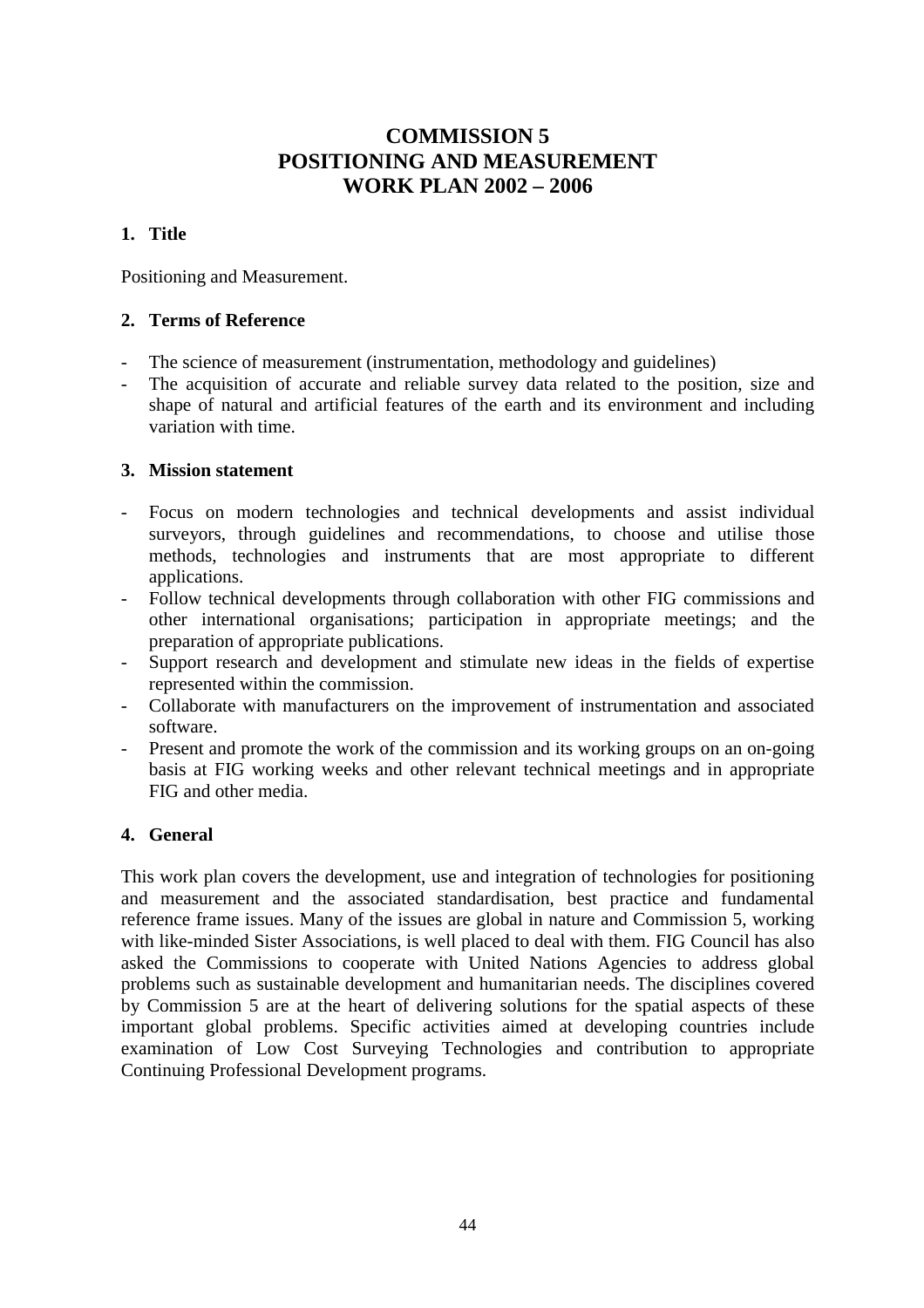## **5. Working Groups**

## **WG 5.1 – Standards, Quality Assurance and Calibration**

## Policy Issues

- Influence the development of standards affecting positioning and measurement instruments and methods, in collaboration with the FIG task force on standards and through participation in the relevant technical committees (TCs) of the International Standards Organisation (ISO) and other appropriate bodies.
- Acceptance controls, quality assurance and certification and their impact on the surveying profession.
- Checking and calibration of measuring instruments.
- Assist other Commission Working Groups to implement Standards from ISO TC211 as appropriate.

## Chair

- Rudolf Staiger (Germany), e-mail: rudolf.staiger@uni-essen.de.

#### Specific project(s)

- Present and promote the use of standards and guidelines to the surveying community.
- Establish guidelines and recommendations for the checking and determination of field accuracy of total stations, digital levels, laser planes, etc and for their calibration, including lab calibration.
- Review the situation with GPS/GNSS in relation to Standards, Quality Assurance and Calibration.
- Develop guidelines and recommendations relating to the ISO Guide to Uncertainty of Measurements.
- Review Standards coming from ISO TC211 for relevance to Positioning and Measurement.
- Represent Commission 5 on the FIG Standards Network (led by Commission 1).

## Workshop(s)

- Participation in FIG Working Weeks and other major Commission events (see events section below) with dedicated Technical Sessions and/or Workshops as appropriate.
- Participation in appropriate events of Sister Associations, ISO etc related to Standards, Quality Assurance and Calibration.

#### Publication(s)

- FIG Working Weeks will include Technical Papers on specific issues and presented by Working Group Members and other invited experts.
- Continue publication of the series of Guidelines on Surveying Instruments; including publication on the Commission web page.
- Working group final report will be presented at FIG Congress, 2006.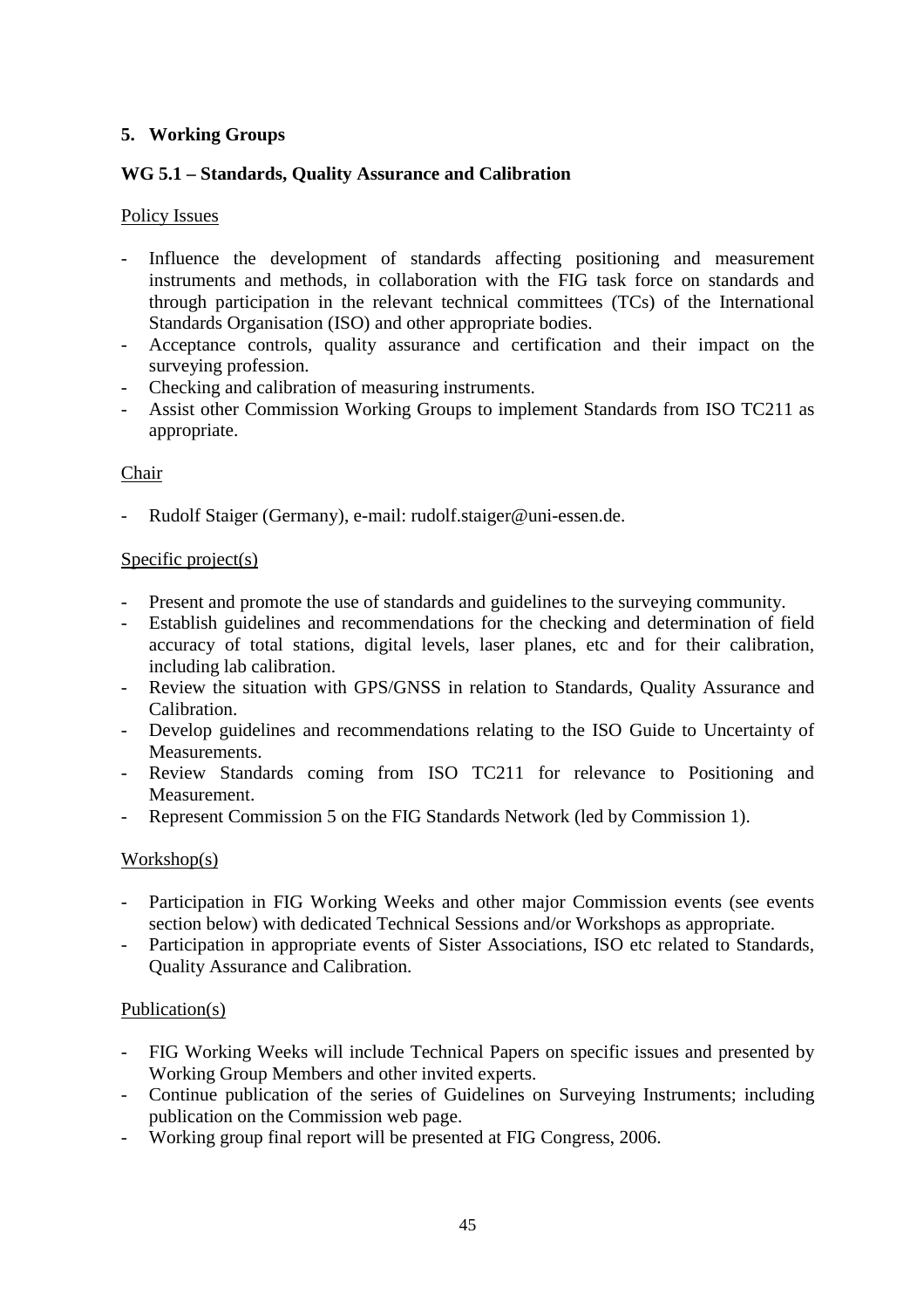## Timetable

- Draft publications will be presented at FIG Working Weeks during the term of this plan and according to a timetable to be developed by the Working Group Chair.
- Working group final report: dedicated session, FIG Congress, 2006.

## Beneficiaries

- FIG member associations, manufacturers and users of survey equipment, governments, standardisation organisations, decision makers, GIS developers and users, surveying businesses, individual surveyors.

## **Working Group 5.2 – Reference Frame in Practice**

## Policy issues

Policy Issues include the following:

- Work to bring together all organisations involved in defining or using reference frames to develop common approaches and avoid duplication. Such organisations include FIG, IAG, ISO, groups of national mapping agencies, other influential national agencies (such as the US DoD's NIMA) and alliances of commercial organisations (such as Open GIS Consortium and the European Petroleum Survey Group).
- Provide background technical information on relevant issues written in a way that is accessible to the surveying practitioners.
- Develop an inventory of approaches to reference frame issues in different countries (including transformation methodologies) that is accessible to surveying practitioners.
- Examine how surveying practitioners are changing how they access the reference frame, through less emphasis on networks of ground monuments and more emphasis on Global Navigation Satellite Systems (GNSS) base stations.
- Examine the increased use of GNSS for height determination and the use of geoid models etc for connection to local height datums.
- Examine the increasing role of aerial and space based imagery in the realisation of reference frames.

## Chair

Michel Kasser (France), e-mail: michel.kasser@ign.fr and Mikael Lilje (Sweden), e-mail: mikael.lilje@lm.se as Co-Chair.

## Specific project(s)

- Contribute to convening of a round-table meeting of all organisations involved in defining or using reference frames to develop common approaches and avoid duplication.
- Continue development of Technical Fact Sheets that briefly explain basic concepts, practical applications and issues and which summarise the activities of organisations with specific responsibilities in the field.
- Ensure terminology used in above publications conform to and give substance to the relevant Standards coming from ISO TC211.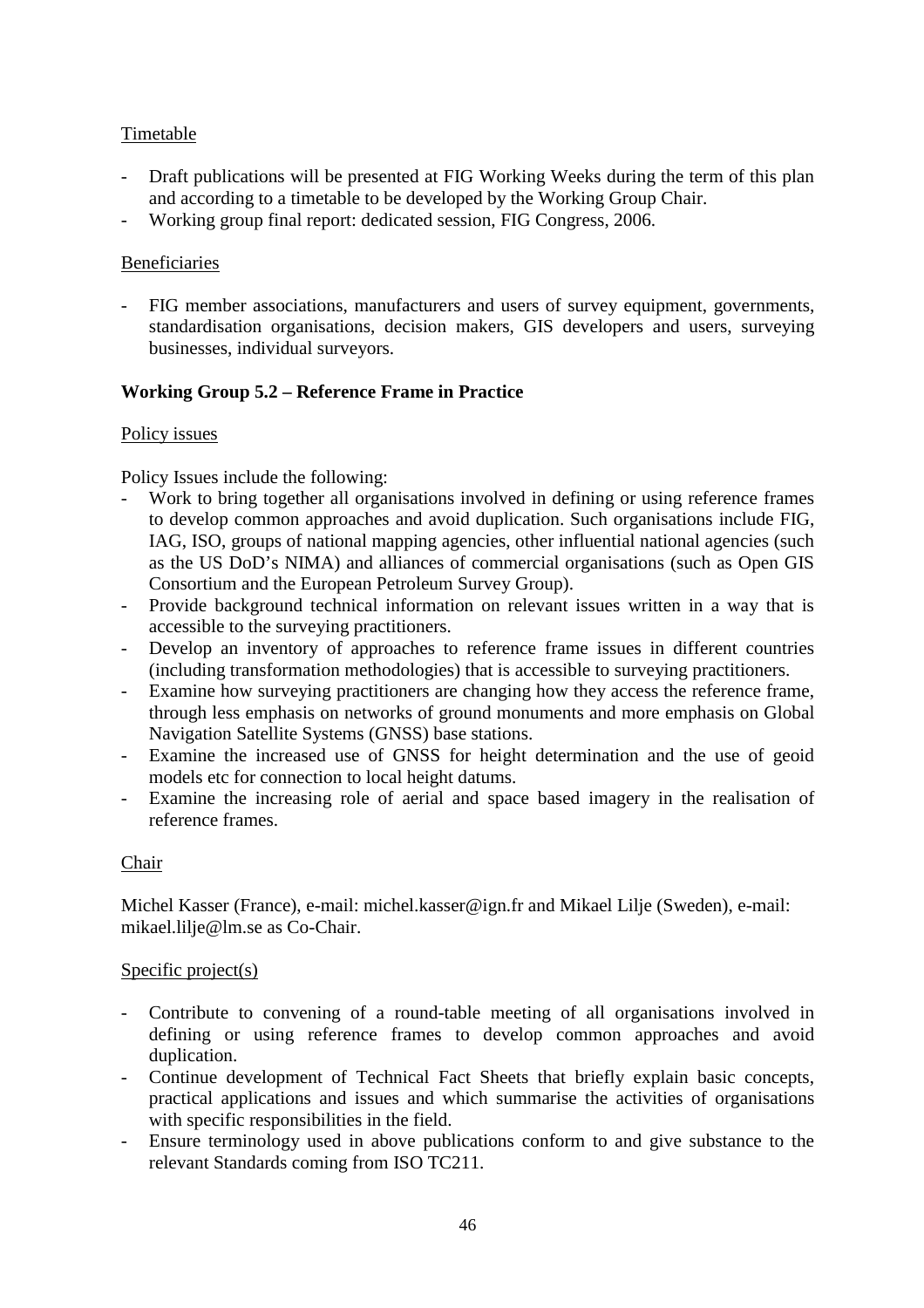- Participate in ISO TC211 work item on Geodetic Codes and Parameters (19127), including assessment of its application in situations affecting practising surveyors.

## Workshop(s)

- Participation in FIG Working Weeks and other major Commission events (see events section below) with dedicated Technical Sessions and/or Workshops as appropriate.
- A Round-table meeting of key organisations involved in defining or using reference frames will be convened at a venue, time and date to be confirmed by the Working Group Chairs.
- Symposium on Applications of Permanent GPS/GNSS Networks. WG 5.2 and WG5.3 event.

#### Publication(s)

- FIG Working Weeks will include Technical Papers on specific issues and presented by Working Group Members and other invited experts.
- Technical Fact Sheets as outlined above.
- Working group final report will be presented at FIG Congress, 2006.

#### Timetable

- Draft publications will be presented at FIG Working Weeks during the term of this plan and according to a timetable to be developed by the Working Group Chairs.
- Working group final report: dedicated session, FIG Congress, 2006.

#### Beneficiaries

- FIG member associations, manufacturers and users of survey equipment, governments, standardisation organisations, decision makers, GIS developers and users, surveying businesses, individual surveyors

## **Working Group 5.3 – Integrated Positioning, Navigation and Mapping Systems**

#### Policy issues

Policy Issues include the following:

- Issues associated with ongoing and rapid developments in Integrated Positioning, Navigation, and Mapping systems, including performance and applications of such systems and guidelines for their use.
- Ensuring FIG input to planning associated with programs of GPS Modernisation and GNSS Development.

#### Chair

- Naser El-Sheimy (Canada), e-mail elsheimy@ensu.ucalgary.ca.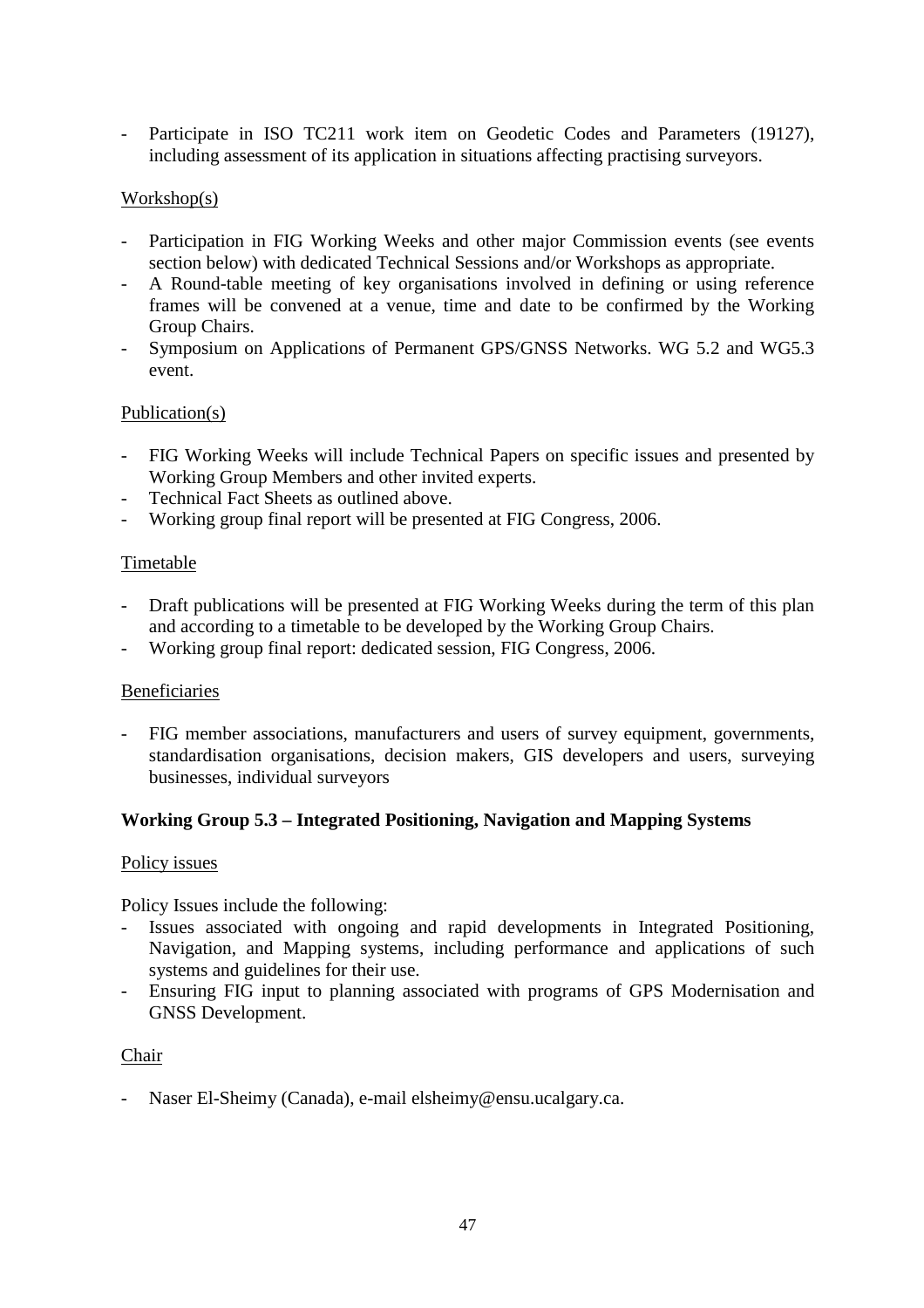## Specific project(s)

- Report on the development, possibilities and limitations of new technologies.
- Prepare guidelines for practitioners on making the best use of systems to achieve the results required for particular applications.
- Develop FIG input to GPS Modernisation and GNSS Development.
- Collaborate with other Commissions and other international organisations (including IAG and ISPRS) and with equipment, software and service providers.
- Continue commitment to relevant inter-disciplinary events including the series of Symposia on Mobile Mapping (joint with IAG and ISPRS).
- Pursue "hot topics" using Ad-Hoc Sub-Groups as appropriate.

## Workshop(s)

- Participation in FIG Working Weeks and other major Commission events (see events section below) with dedicated Technical Sessions and/or Workshops as appropriate.
- 4<sup>th</sup> International Conference on Mobile Mapping Technology, Mid-August, 2003, Kuming, China
- Symposium on Applications of Permanent GPS/GNSS Networks. WG 5.2 and WG5.3 event.

#### Publication(s)

- Guidelines on making the best use of emerging systems.
- Summary Reports on "hot topics" as they develop.
- Report on FIG's input to GPS Modernisation and GNSS Development.
- Working group final report will be presented at FIG Congress, 2006.

#### Timetable

- Draft publications will be presented at FIG Working Weeks during the term of this plan and according to a timetable to be developed by the Working Group Chair.
- Working group final report: dedicated session, FIG congress, 2006.

#### Beneficiaries

FIG member associations, manufacturers and users of survey equipment, governments, standardisation organisations, decision makers, GIS developers and users, surveying businesses, individual surveyors.

#### **6. Respect for Cultural and Linguistic Issues**

Commission 5 endorses as an underlying concept that respect for Cultural and Linguistic issues is very important and that the Commission will be sensitive to these issues in the way it works. This will be implemented by encouraging multilingual abstracts and presentations in general meetings and through the use of an appropriate regional language during regional meetings.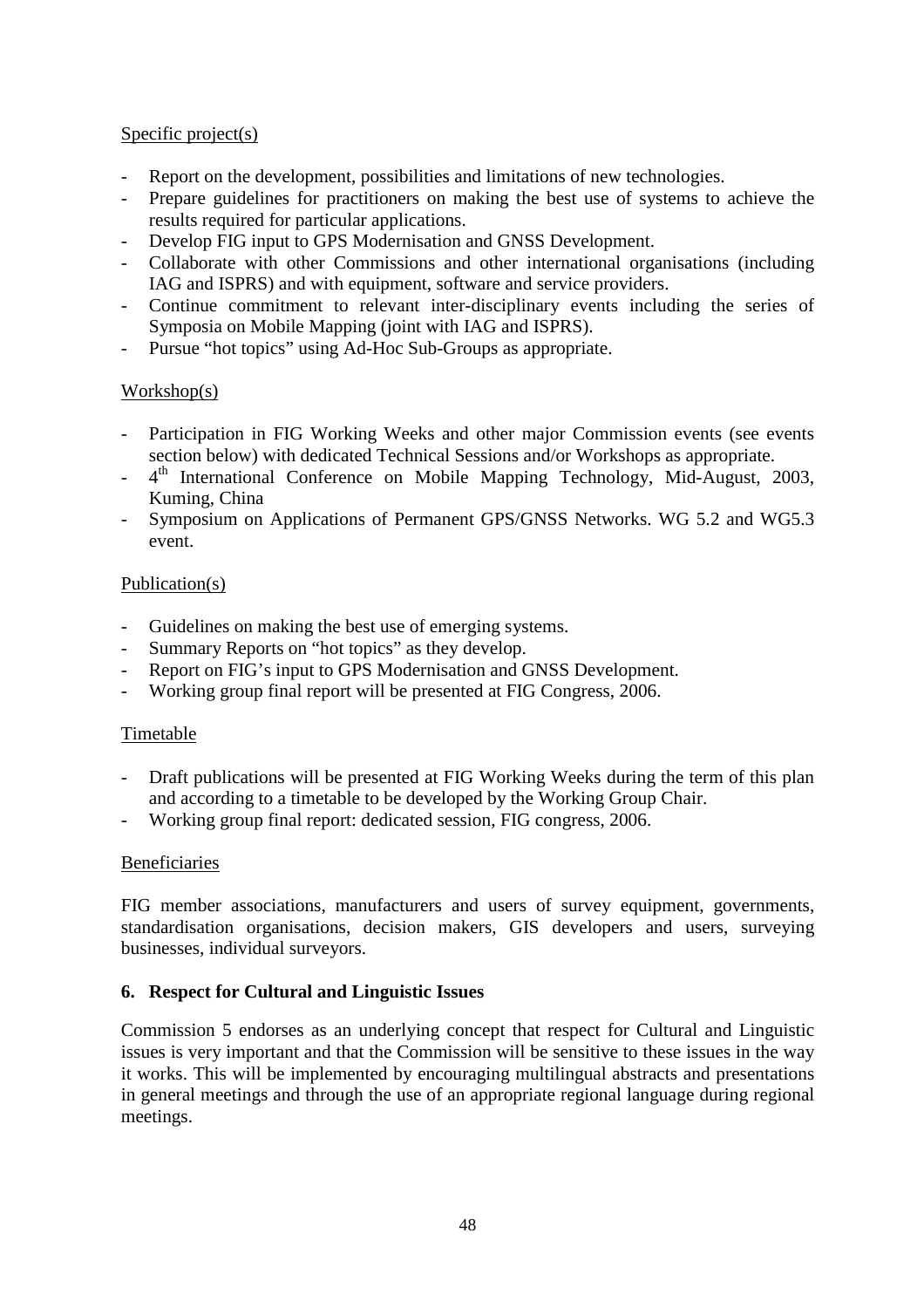## **7. Co-operation with Sister Associations**

Commission 5 is committed to cooperation with Sister Associations, especially those with which FIG has a Memorandum of Understanding (MoU). Commission 5 has specific liaison interest under MoU with the International Association of Geodesy (IAG) and the International Society for Photogrammetry and Remote Sensing (ISPRS). Commission 5 also has liaison interest with the Scientific Committee on Antarctic Research (SCAR). The Commission 5 Steering Committee will ensure that Working Group activities and Commission 5 events further these goals of cooperation with Sister Associations.

## **8. Co-operation with the United Nations Agencies**

Commission 5 is committed to cooperation with United Nations Agencies. Targeting of activities, events and publications of the Commission will contribute to United Nations goals such as assistance to developing countries and sustainable development. Other activities (outlined in the next Section) will also contribute. Commission 5 will work with other Commissions on topics aimed at Developing Countries such as Low Cost Surveying Technology and appropriate Continuing Professional Development programs.

Commission 5 will also seek involvement with the UN Committee on the Peaceful Use of Outer Space (COPUOS), which has Action Items of relevance. Of particular interest is involvement in the Action Item in relation to GNSS.

#### **9. Other Activities**

## **Inter-Commission Activities**

Commission 5 will be involved in Joint Commission Activities on:

**Low Cost Surveying Technology and Techniques for Developing Countries**. Joint with Commissions 3 and 7 and led by Commission 5. The activity will concentrate initially on a dedicated technical session at an appropriate Symposium or Working Week and ensure broad circulation of outcomes and papers. The topic will then be assessed to see if a full Work Plan is warranted for the longer term.

**Mobile Society and Location Based Services**. Joint with Commission 3 and led by Commission 3. The Activity will be joint between WG 3.2 and 5.3. The activity will concentrate initially on a dedicated technical session at an appropriate Symposium or Working Week and ensure broad circulation of outcomes and papers. The topic will then be assessed to see if a full Work Plan is warranted for the longer term. The Commission 3 Chair of this Joint Activity will be Martin Scheu (Germany), e-mail: scheu@grit.de. The Commission 5 Co-Chair for this Joint Activity will be Yang Gao (Canada), e-mail: gao@ensu.ucalgary.ca.

**Vertical Reference Frame Issues in Hydrographic Surveying**. Joint with Commission 4 and led by Commission 4. The activity will concentrate initially on a dedicated technical session at an appropriate Symposium or Working Week and ensure broad circulation of outcomes and papers. The topic will then be assessed to see if a full Work Plan is warranted for the longer term.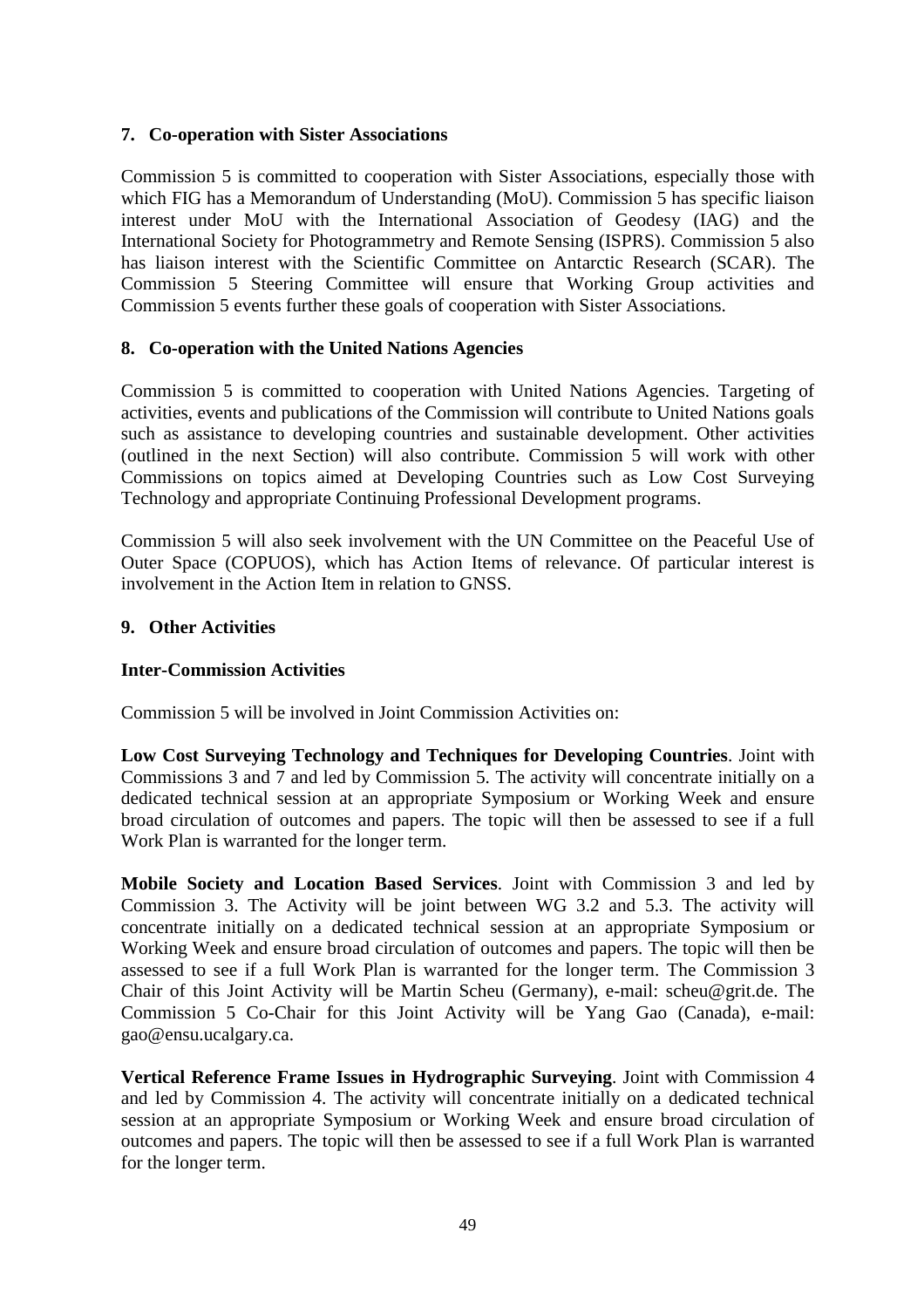#### **Continuing Professional Development**

Commission 5 will also work with Commission 2 to contribute to **Continuing Professional Development Programs** for FIG member organisations, especially in developing countries where the resources may not be available locally.

#### **Special Topic Activities**

Commission 5 will also undertake special topic activities as required. The topics will be those identified as important for the Commission or for the over-arching priorities of FIG Council and its Work Plan but that do not warrant a full Working Group. The activities may take the form of special publications, conference sessions or dedicated workshops on the topics and which one or two key people can be invited to pursue.

Commission 5 will make its contribution to the FIG World Report on Best Practices launched by the Council in its work plan for 2003–2006.

#### **Liaison with Equipment, Software and Service Providers**

Commission 5 will continue to build relationships with Equipment, Software and Service Providers to ensure relevant standards and best practices are incorporated into new products.

#### **Steering Committee**

As in the previous term, there will be a Steering Committee to set direction and oversee the general management of the Commission. It will be made up of all Working Group Chairs (as Commission Vice-Chairs, in line with the emerging FIG structural arrangements) and will be led by the Commission Chair.

#### **Communications**

Commission 5 will develop and maintain a web page with linkages to other relevant web pages to keep commission delegates, other FIG members, users of surveying services and the public involved in and informed about the work of the Commission.

## **10. Calendar of Events**

The Events in the Calendar below have been classified according to the type of Commission 5 involvement as follows:

- FIG WW: The main meetings each year for Commission 5 Delegates and for the Steering Committee will occur at the FIG Working Week or Congress.
- **Strategic FIG Event:** FIG Council sees these as events for furthering its strategies. These often involve liaison with United Nations. Given that the Working Weeks are concentrated in the Mediterranean region in 2003, 2004 and 2005, Commission 5 will also concentrate effort toward FIG Events in other regions (see below) and encourage participation of Delegates in those regions. As many Steering Committee members as possible will also be encouraged to participate in those events.
- **C5 Event:** These are directly associated with Commission 5 Working Groups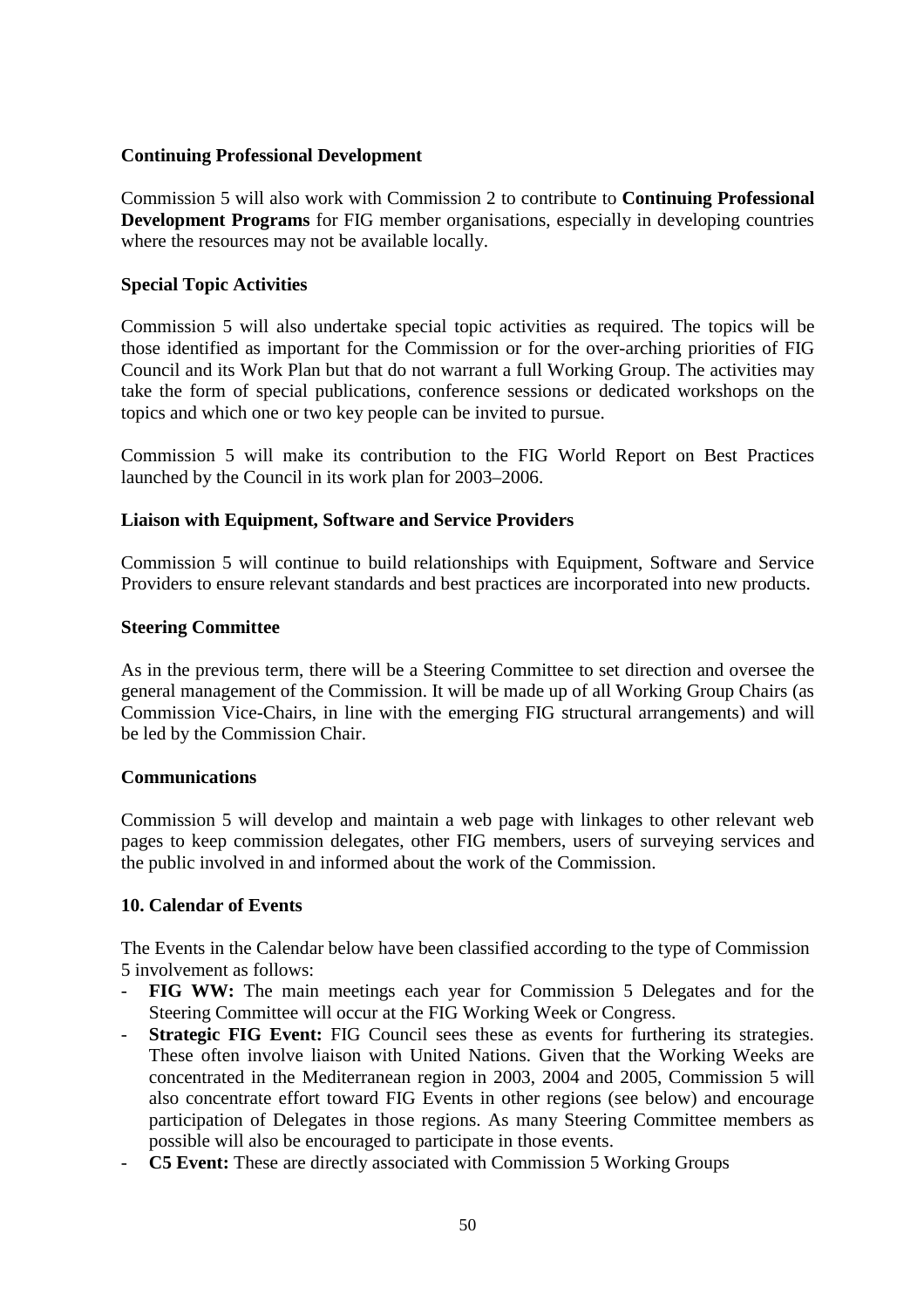- **Inter-Commission Event:** Event that furthers Inter-Commission cooperation and has Commission 5 involvement.
- **Liaison Events:** These further Commission 5 goals for Liaison and will be attended by the Commission Chair or an appropriate member of the Steering Committee.
- **UN Committees on GIS**: Commission 5 is also interested in developing better liaison with UN Committees on GIS and their Working Groups which deal with issues of relevance to Commission 5 (eg Geodesy Working Group). Many of these Committees and their Working Groups have annual meetings but have not been included below. While it would difficult for Commission 5 officers to attend all such events, an effort will be made to establish some liaison and to attend a subset of meetings. Of particular interest are those Committees covering developing countries, including:
	- African Spatial Data Infrastructure Initiative Africa SDI, CODI
	- Permanent Committee on GIS Infrastructure for Asia & the Pacific PCGIAP
	- Permanent Committee on SDI for the Americas PC IDEA

#### **2002**

- GIS'02 – International Symposium on Geographic Information Systems, 23-26 September, Istanbul, Turkey (Inter-Commission Event)

#### **2003**

- FIG Working Week and XXVI General Assembly, 13–17 April, Paris, France (FIG WW)
- Round-table Meeting on Reference Frame in Practice (see WG5.2 Work Plan above), probably attached to Working Week 2003 (C5 and Liaison Event)
- IUGG  $23<sup>rd</sup>$  General Assembly, June July 2003, Sapporo, Japan (Liaison Event)
- 4<sup>th</sup> International Conference on Mobile Mapping Technology, Mid-August, Kuming, China (C5 Event and Liaison Event)
- The  $7<sup>th</sup>$  South East Asian Surveyors Congress, 3-7 November, Hong Kong, China (Liaison Event)
- Regional Meeting in for the Arab and Francophone Countries in Morocco, 1-5 December 2003 (Strategic FIG Event)

#### **2004**

- FIG Working Week and XXVII General Assembly, 23-28 May, Athens, Greece (FIG WW)
- XX ISPRS Congress, 12-23 July, Istanbul, Turkey (Liaison Event)
- Regional Meeting in South-East Asia in late 2004 (Strategic FIG Event)
- Commission 5 convened event on Applications of Permanent GPS/GNSS Networks, in late 2004 in Brisbane, Australia. This will be joint with IAG. (C5 and Liaison Event)

#### **2005**

- FIG Working Week and XXVIII General Assembly, 7-12 May, Cairo, Egypt (FIG WW)
- Regional Meeting in Latin America, October (Strategic FIG Event)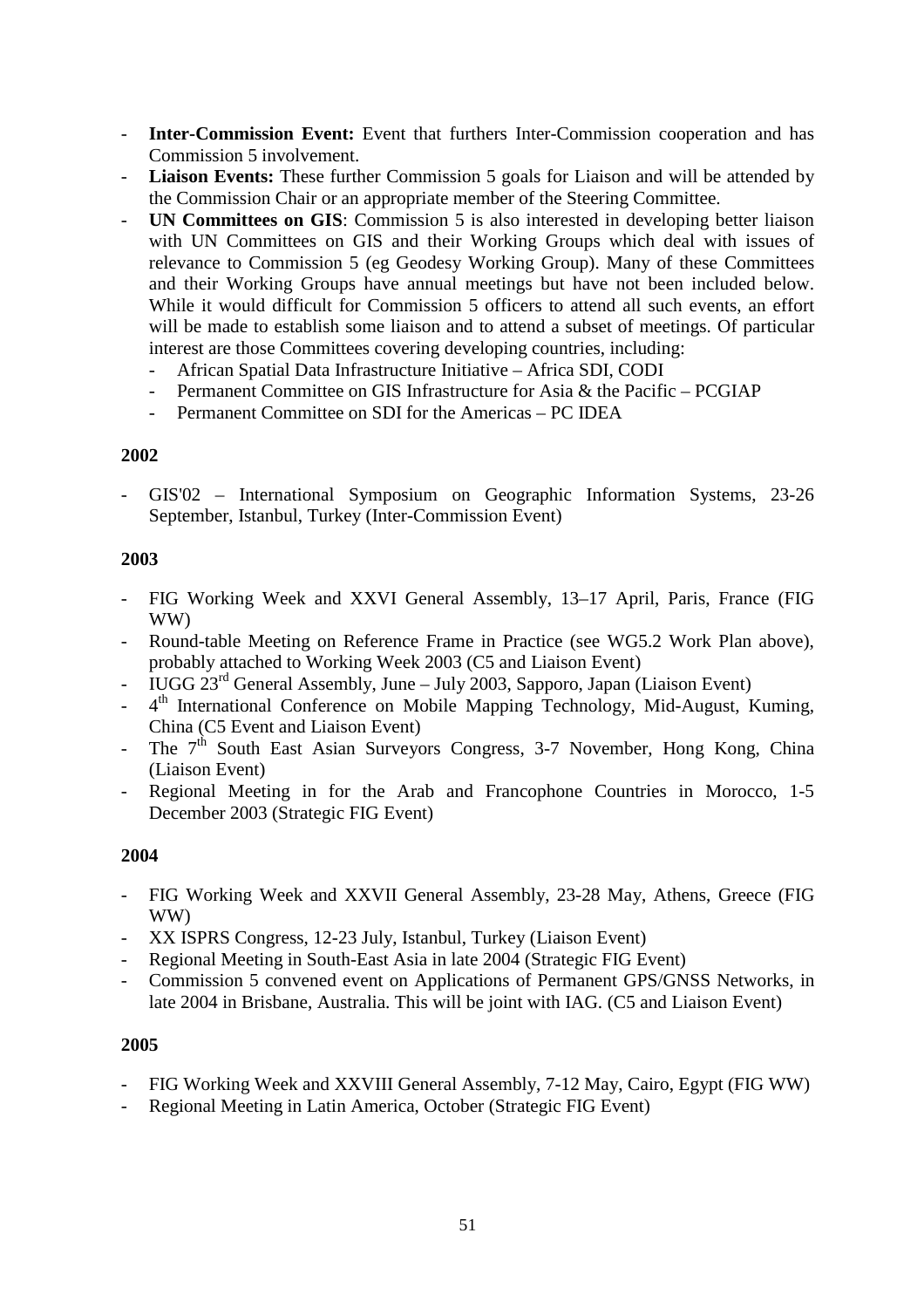## **2006**

- FIG XXIII Congress and XXIX General Assembly, August - September, Munich, Germany (FIG WW)

#### **Commission Officers**

#### **Commission Chair**  Matt Higgins E-mail matt.higgins@nrm.qld.gov.au

## **Chair Working Group 5.1 - Standards, Quality Assurance and Calibration**

Rudolf Staiger (Germany) E-mail: rudolf.staiger@uni-essen.de

## **Chairs Working Group 5.2 - Reference Frame in Practice**

Michel Kasser (France) E-mail: michel.kasser@ign.fr) and Mikael Lilje (Sweden) E-mail: mikael.lilje@lm.se

## **Chair Working Group 5.3 – Integrated Positioning, Navigation and Mapping Systems**

Naser El-Sheimy (Canada) E-mail elsheimy@ensu.ucalgary.ca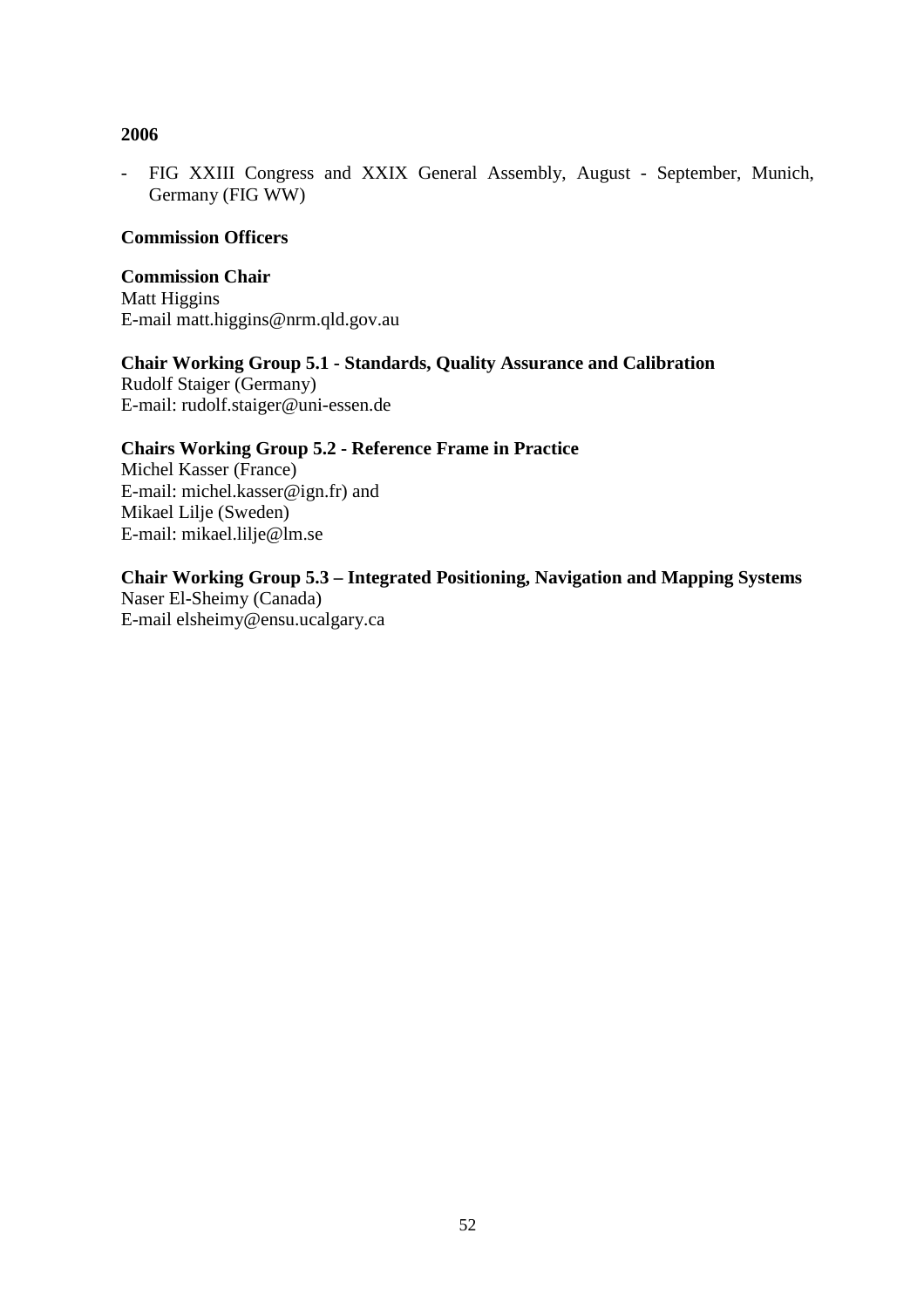# **COMMISSION 6 ENGINEERING SURVEYS WORK PLAN 2002 – 2006**

## **1. Title**

Engineering Surveys.

## **2. Terms of reference**

- Acquisition, processing and management of topometric data and of all related information throughout the life cycle of a project;
- Development and implementation of adequate survey methods in Engineering projects;
- Metrology, quality control and validation for civil construction and manufacturing of large objects:
- Deformation monitoring, analysis and interpretation;
- Prediction of deformation and movements in Engineering projects, mines and areas of geological hazard;

#### **3. Mission statement**

- Promote the knowledge, skills and abilities of surveyors in civil and industrial works within the various professional fields of Engineering;
- Support all development and multidisciplinary expertise leading to integrated survey methods, using various instruments and sensors and combining geometry with all other data relevant to each Engineering problem;
- Provide a forum for exchange of knowledge related to Engineering analysis of survey data for the study of structures;
- In addition to the links with related Working Groups of IAG, ISM and ISPRS, look for possible connections within organisations of civil, structural and mechanical engineers and within those dealing with metrology and quality control - at the national and international level.

## **4. General**

This Working Plan covers a wide scale of survey disciplines related to plants, installations and constructions of any kind. Through the Working Plan Commission 6 want to extend the Council strategy by encouraging:

- development of international standards and qualifications,
- closer links and co-operation with other FIG Commissions,
- development of best practice guides in Engineering Surveys,
- actively support and participate in FIG regional events.

Commissions endorse the underlying concept that respect for Cultural and Linguistic issues is of paramount importance and that Commissions will be sensitive to these issues in the way they work. This will be implemented by encouraging multilingual abstracts and presentations in general meetings and through the use of an appropriate regional language during regional meetings.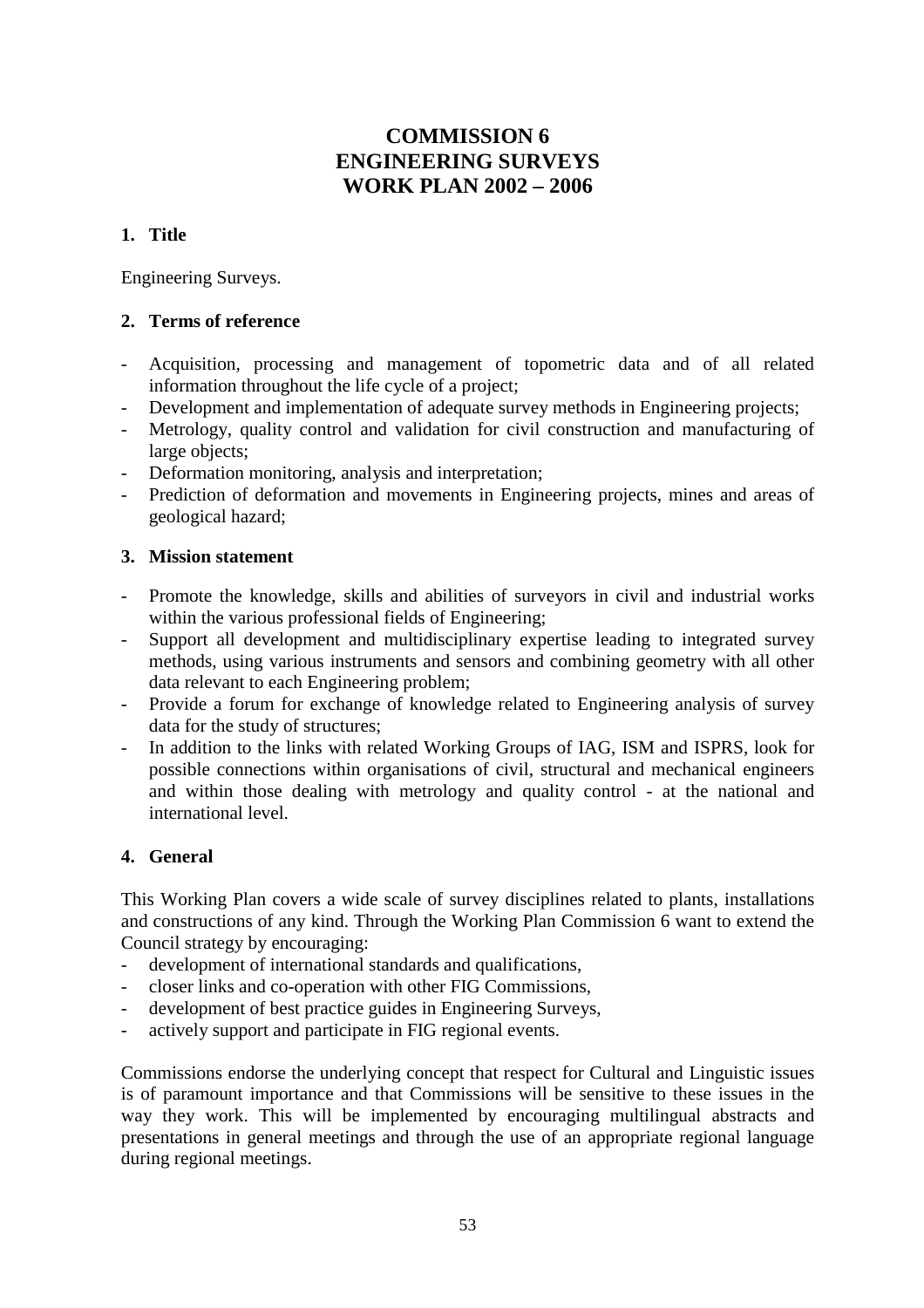## **5. Working Groups**

## **Working Group 6.1 – Deformation Measurement and Analysis**

## Policy issues

- Automation of monitoring surveys.
- Enhancement of geometrical modelling of deformations from integrated deformation surveys
- Physical interpretation of deformations including numerical modelling and prediction of deformations and back analysis.

## Chair

- Adam Chrzanowski (Canada), e-mail: adamc@unb.ca
- Vice-Chair: Cecilia Whitaker (USA), e-mail: cwhitaker@mwdh2o.com
- Chair of Task Force 6.1.1: Gethin Roberts (UK), e-mail: gethin.roberts@nottingham.ac.uk
- Chair of Task Force 6.1.2: Xiaoli Ding (Hong Kong SAR, China), e-mail: Lsxlding@polyu.edu.hk

#### Specific project(s)

Regular symposia and exchanges between researchers and concerned professionals.

Task force 6.1.1: Measurements and Analysis of Cyclic Deformations and Structural Vibrations.

Task force 6.1.2: Use of satellite Radar inteferometri in Deformation Measurements.

#### Workshop(s)

- 11<sup>th</sup> International Symposium on Deformation Measurements, Santorini, Greece, 25-28 May 2003;
- Workshop on Vibration and Cyclic Deformations, Nottingham, UK, 2004;
- $12<sup>th</sup>$  International Symposium on Deformation Measurements, China or France, 2005;
- Contributions to various joint meetings and FIG working weeks;

#### Publication(s)

Proceedings of the meetings (by the host).

#### Beneficiaries

- Geodetic engineers dealing with comparative measurements of deformed or unstable objects, geologists, geophysicists, and civil and structural engineers concerned on this issue.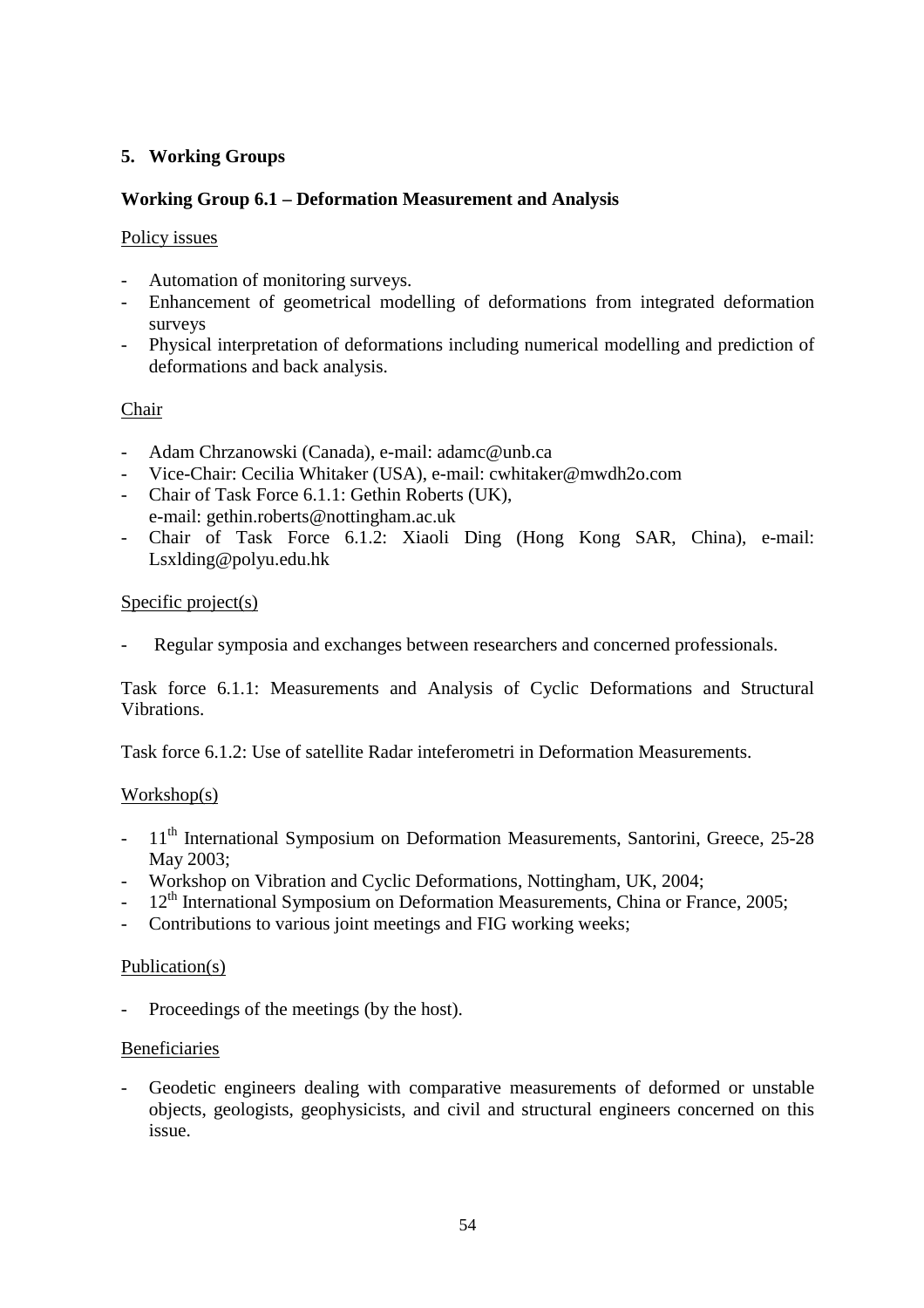## **Working Group 6.2 – Engineering Surveys for Industry and Research**

#### Policy issues

Engineering surveys in industry and research demand ultimate quality to be realised in evershorter time slots and under spatially most limited conditions. WG2's main goal is to provide the specialists involved in that kind of missions with the latest state of the art concerning:

- The use of adapted survey techniques in industry  $\&$  Engineering;
- A multidisciplinary collaboration between survey engineers, civil engineers, structural  $\&$ mechanical engineers, R&D scientists – for a better approach of complex Engineering survey problems;
- Specific algorithms, instrumentation, equipment and techniques in Engineering Surveys;
- High precision measurements and special techniques for the large scale metrology of big equipment or structures;
- Integration of survey & alignment sensors with actuators and/or tools for on-line monitoring and control of a given process (dynamic systems);
- Relevant modules for the 'Optical 3d Measurement Techniques' series.

#### Chair

- Thomas Wunderlich (Germany), e-mail: Th.Wunderlich@bv.tu-muenchen.de
- Vice-chair: Alojz Kopacik (Slovakia). e-mail: kopacik@svf.stuba.sk

#### Specific project(s)

- 1. Engineering surveying procedures for power plants
- 2. Engineering surveying procedures for linear and circular accelerators
- 3. Engineering surveying procedures for nuclear research facilities
- 4. New techniques for as-built documentation and facility inventory
- 5. Industrial metrology in production, assembling and finishing processes
- 6. In-situ calibration of industrial robots

Within topic 4 of the list above special emphasis will be addressed on terrestrial laser scanning to stimulate quick acceptance and diversified application by surveyors. Object scanning represents a growing and promising new market, which evidently also attracts nongeodetic competitors. Urgent actions to be managed by a group of WG6.2 members cover:

- Advising optimal instrument for each special application of a mission catalogue;
- Development of suitable planning tools for extensive scanning tasks;
- Optimisation of necessary georeferencing procedures;
- Software improvements to increase variety of best-fitting objects;
- Monitoring of CAD-SW behaviour under heavy scanning data load;
- Dialogue with manufacturers to realise competent consumer wishes;
- Expansion of application fields.

#### Workshop(s)

- Co-sponsoring INGEO 2002, November 11 13, Bratislava
- Special workshop towards the end of 2003;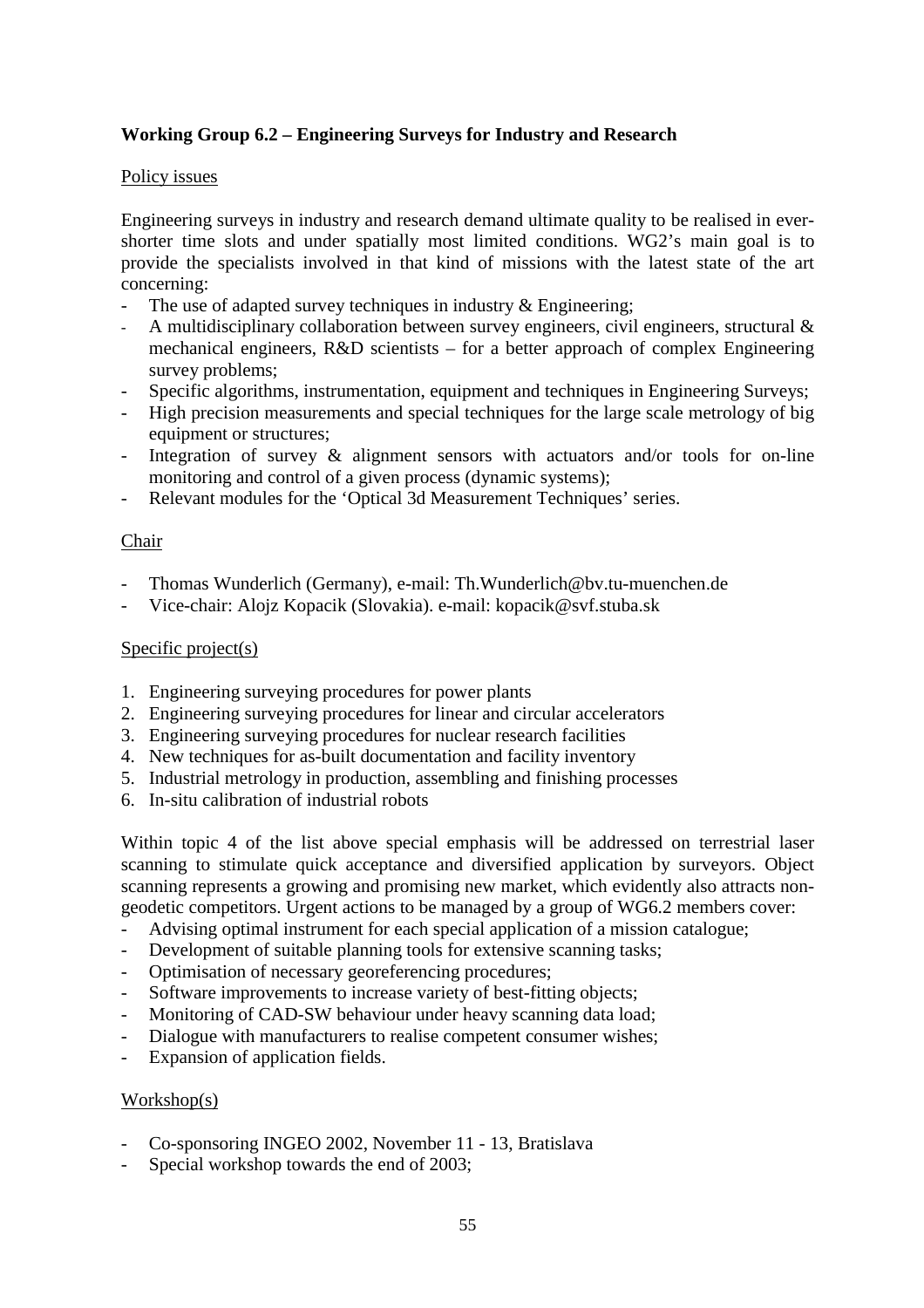- Tutorials as part of the "International Course for Engineering Surveying", March 15-19, 2004, Zürich
- Contributions to the FIG Working Weeks and to FIG Congress;
- Specific seminars or workshops on dedicated topics.

## Publication(s)

Proceedings of the meetings (by the host).

## **Beneficiaries**

- Surveyors wanting to acquire more expertise in these special applications;
- Designers and manufacturers in various industrial or Engineering activities;
- Engineers dealing with quality control of large objects or structures;
- Scientific laboratories dealing with particle accelerators and detectors, fusion rings, gravitational antennas, power lasers, etc.;
- All scientists and engineers dealing with large scale metrology and accurate positioning in R&D sectors or in Industry;
- Universities and manufacturers involved in the development of special instruments.

## **Working Group 6.3 – Engineering Survey Data Bases and Facility Management**

#### Policy issues

- Focus on the role of the surveying engineer as the responsible manager of spatially referenced information;
- Support for the co-ordination of the activities of other disciplines.

## Chair

- Lothar Gründig (Germany), e-mail: gruendig@inge3.bv.tu-berlin.de
- Vice-Chair: Hande Demirel (Turkey), e-mail: Hdemirel@yildiz.edu.tr

## Specific project(s)

- Concepts of data models for the Mapping of relevant 4D or 5D project data, covering 3D geometry, time, and descriptive attributes;
- Exchange, provision and presentation of facility management data in computer networks;
- Data integration for this subject, taking into accounts the presence of redundant data and different sources of information;
- The automation and combination of feasible data acquisition techniques.

## Workshop(s)

- Workshop on Engineering Survey Data Bases and Facility Management, Berlin, Germany, 2004
- Sessions and contributions to joint seminars, workshops and symposia.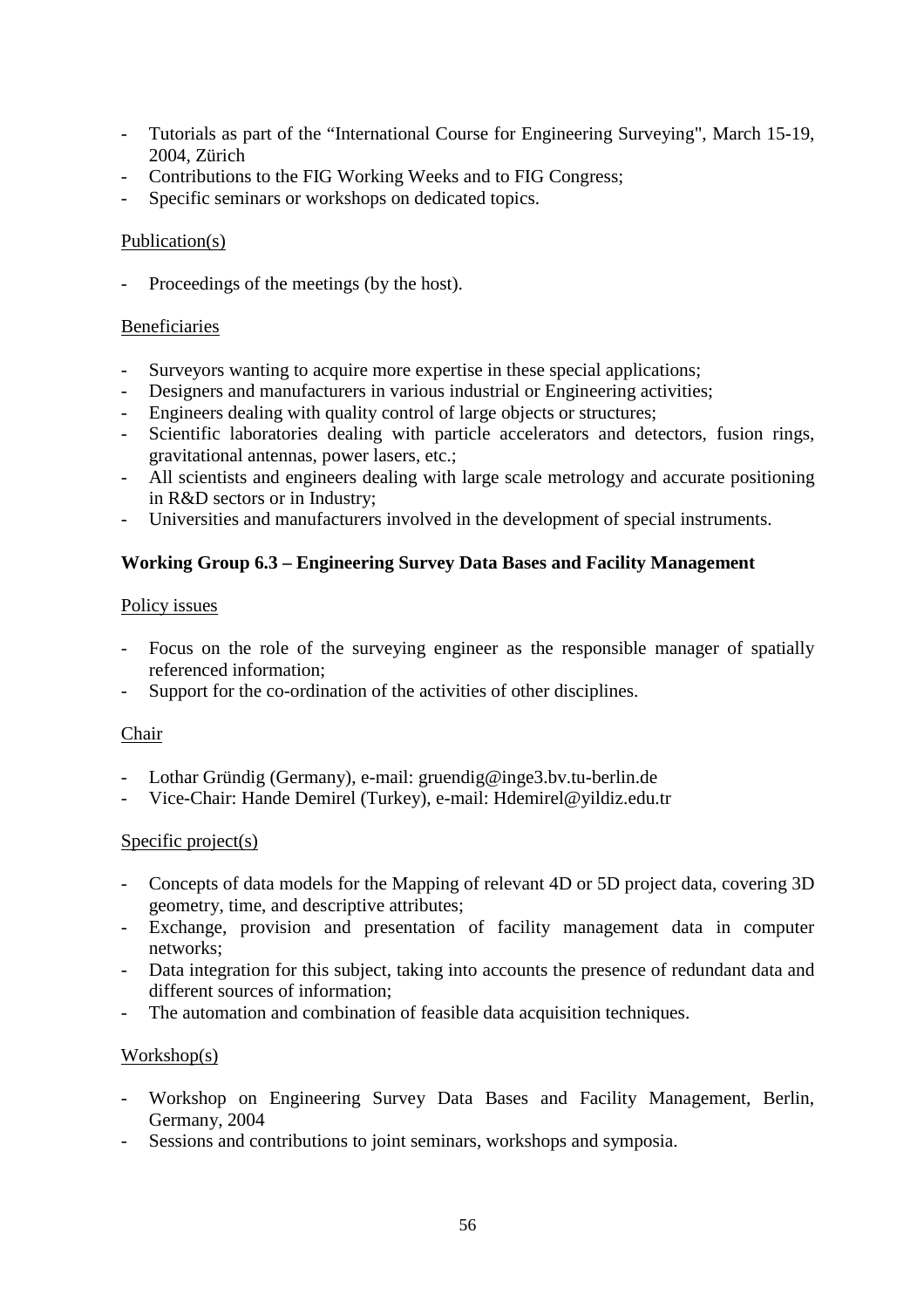## Publication(s)

Proceedings of the meetings (by the host).

## **Beneficiaries**

Surveying engineers, engineers and managers involved in facility management tasks.

## **Working Group 6.4 – Engineering Surveys for Construction Works and Structural Engineering**

#### Policy Issues

- Promoting the use of adapted survey techniques in industry  $\&$  Engineering;
- Promoting a multidisciplinary collaboration between survey engineers, civil engineers, structural & mechanical engineers;
- Promoting the understanding of fibre optic sensors, e.g. interferometric sensors, Brillouin and Raman scattering and Bragg gratings;
- Study the use of embedded sensor arrays and the role of advanced surveying techniques for structural monitoring;
- Creating an awareness of surveyors through a task force 'Fibre optic sensors' of the rapidly emerging technology of fibre optic sensors as "non-geodetic" sensors to measure deformations (strain) and temperatures in civil engineering structures

#### Chair

- Gethin Wyn Roberts (United Kingdom), e-mail: gethin.roberts@nottingham.ac.uk
- Vice-chair Jin Fengxiang (China), e-mail: jinfengxiang@yahoo.com
- Chair of Task Force 6.4.1: Fritz K. Brunner (Austria), e-mail: brunner@ivm.tu-graz.ac.at

## Specific Projects

- Precise methods and equipment for staking out during construction and structural works;
- QC and documentation for as build compared to as designed;
- Precise methods and equipment for Engineering surveys for visualisation and photo match;
- Precise methods and equipment for remote surveys. (Terrestrial laser scanners etc.)
- Dynamic Monitoring of Buildings and Structures;
- Offshore construction surveys.

## Task force "Fibre optic sensors":

- Monitoring using fibre optic sensors;
- Health monitoring of structures, including real-time and "non-geodetic" sensors in Engineering;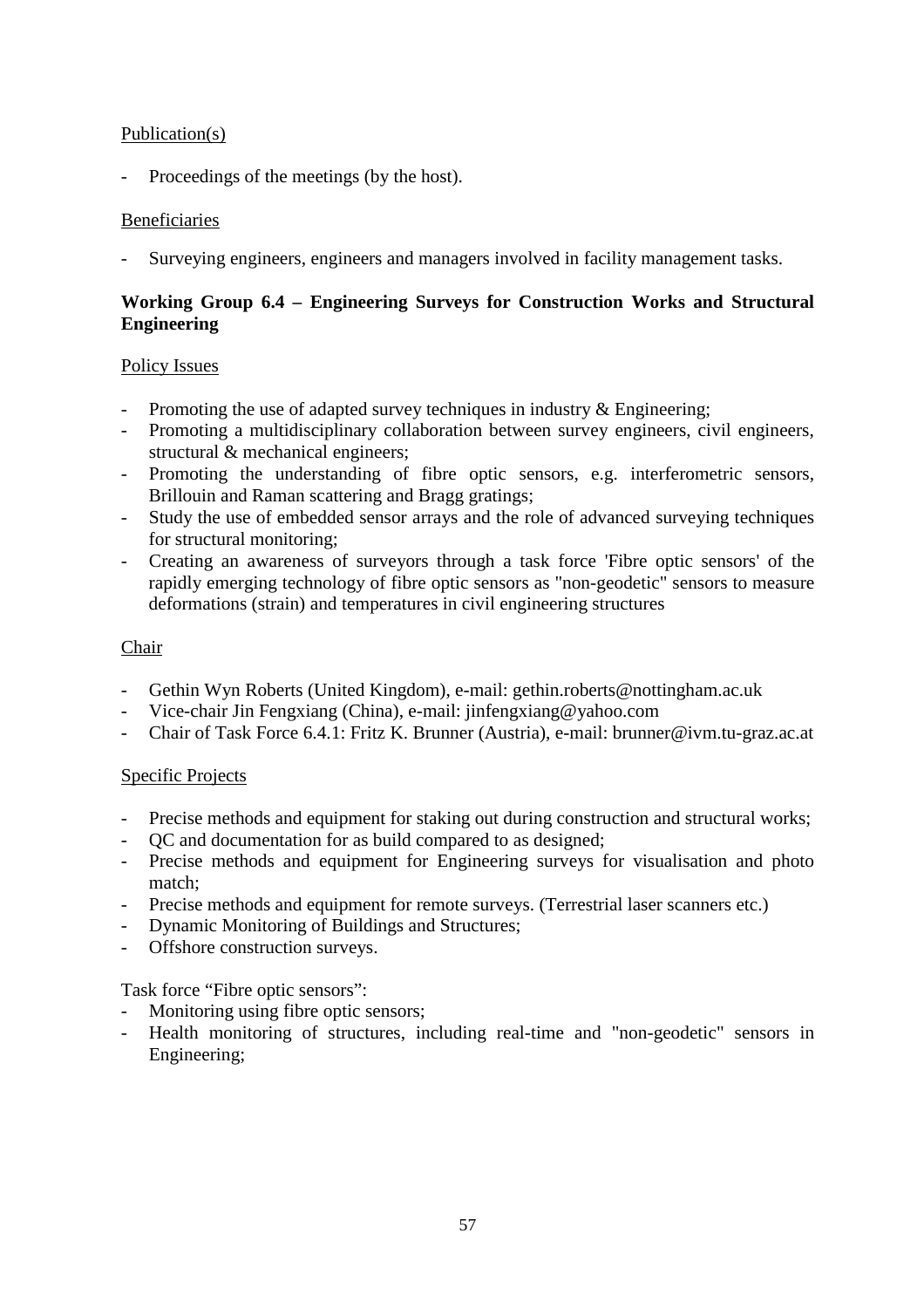## Workshops

- Regular symposia and exchanges between researchers and concerned professionals;
- Possibly integrating the workshop at Nottingham under commission 6.1 with this group in 2004.
- Contributions to various joint meetings and FIG working weeks
- Contribution FIG World Congress in 2006.

#### Publications

- Proceedings of the meetings (by the host).
- Web page

#### Beneficiaries

- Surveying profession becoming involved in this developing technology which will partly replace current geodetic techniques;
- Surveyors wanting to acquire information about fibre optic sensors as used in "smart civil Engineering structures";
- Engineers who has to decide about the best techniques to monitor civil Engineering structures;
- Universities teaching advanced sensor technology.
- Engineering Surveyors and Engineers involved with construction and setting out will benefit, as well as structural engineers, current buildings and future building designs.

#### **6. Co-operation with sister associations**

Commission 6 intends to continue co-operation with Sister Associations, especially together with FIG Commission 5 whose interests are quite similar to Commission 6. Further more The International Society for Mine Surveying (ISM), The International Association of Geodesy (IAG), International and the International Society for Photogrammetry and Remote Sensing (ISPRS) are of interest.

## **7. Co-operation with United Nations agencies**

Commission 6 intends to locate and establish co-operation with UN agencies of relevance.

## **8. Other Activities**

#### **Communications**

Commission 6 will develop and maintain a web page with linkages to other relevant web pages to keep commission delegates, other FIG members and the public informed. The secretariat will provide the webmaster.

Commission 6 will provide an annual newsletter with input from the working groups. This will be distributed by e-mail.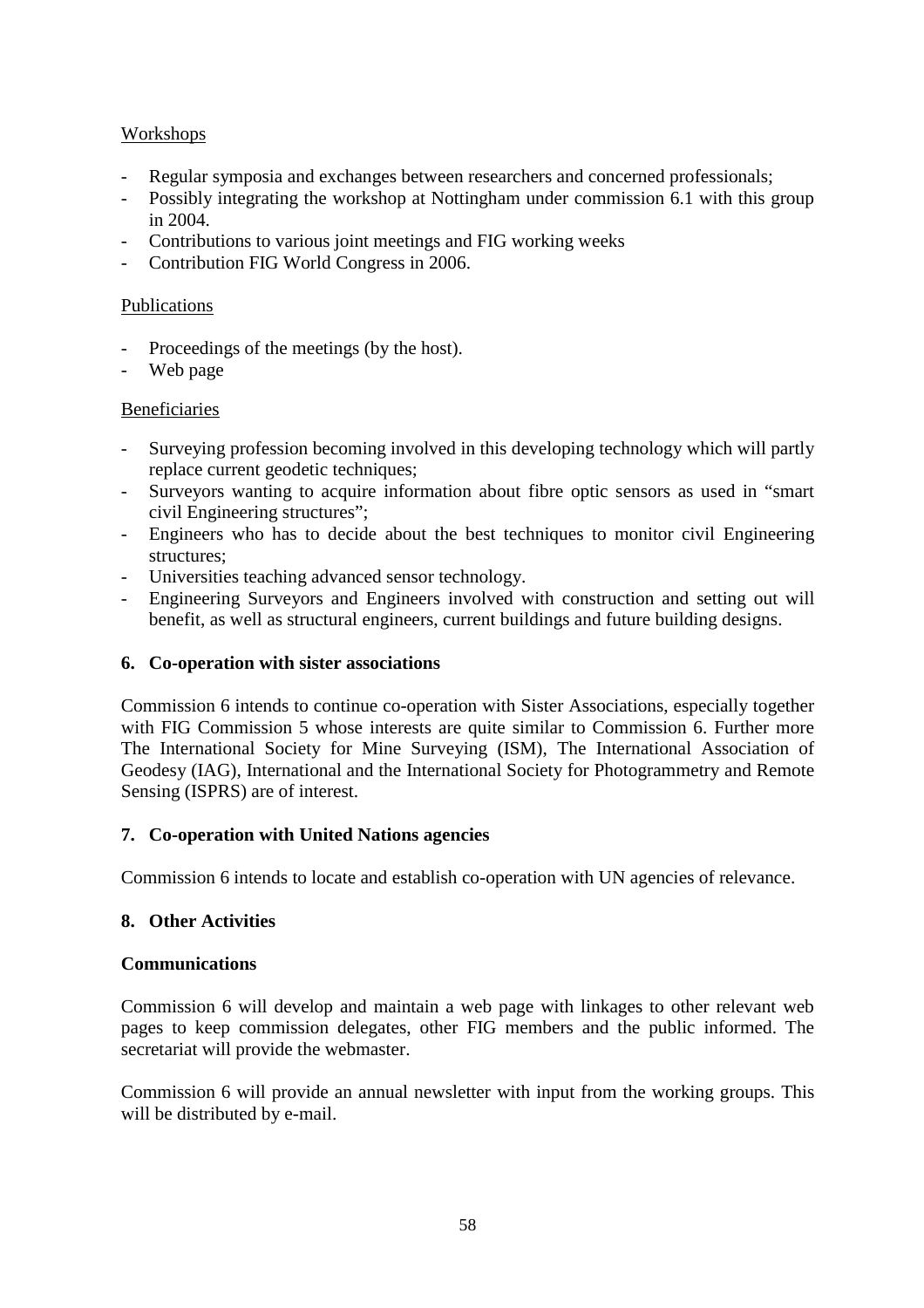## **New partnerships**

Commission 6 keeps maintaining co-operation and partnership with ISM and IAG Special Commission 4.

## **9. Calendar of events**

## **2002**

- Co-sponsoring INGEO 2002, November 11–13, Bratislava, Slovakia
- Supporting the  $7<sup>th</sup>$  International Workshop on Accelerator Alignment (IWAA), November 11-14, SPring-8, Japan

## **2003**

- <sup>-</sup> 11<sup>th</sup> International Symposium on Deformation Measurements, Santorini, Greece, 25–28 May 2003;
- FIG Working Week, Paris, France, 13-17 April 2003

## **2004**

- Workshop on Vibration and Cyclic Deformations, Nottingham, UK, 2004;
- FIG Working Week 23–28 May 2004, Athens Greece;
- Tutorials as part of the "International Course for Engineering Surveying", March 15-19, 2004, Zürich
- Workshop on Engineering Survey Data Bases and Facility Management, Berlin, Germany, 2004.

## **2005**

- 12<sup>th</sup> International Symposium on Deformation Measurements, China or France, 2005;
- FIG Working Week 7-12 May 2005, Cairo, Egypt.

## **2006**

FIG Congress Munich.

## **10. Commission officers**

#### **Commission Chair**  Svend Kold Johansen Email: skj@vd.dk

# **Commission Vice Chair – Administration**

Henrik Vad Jensen E-mail: hvj@vd.dk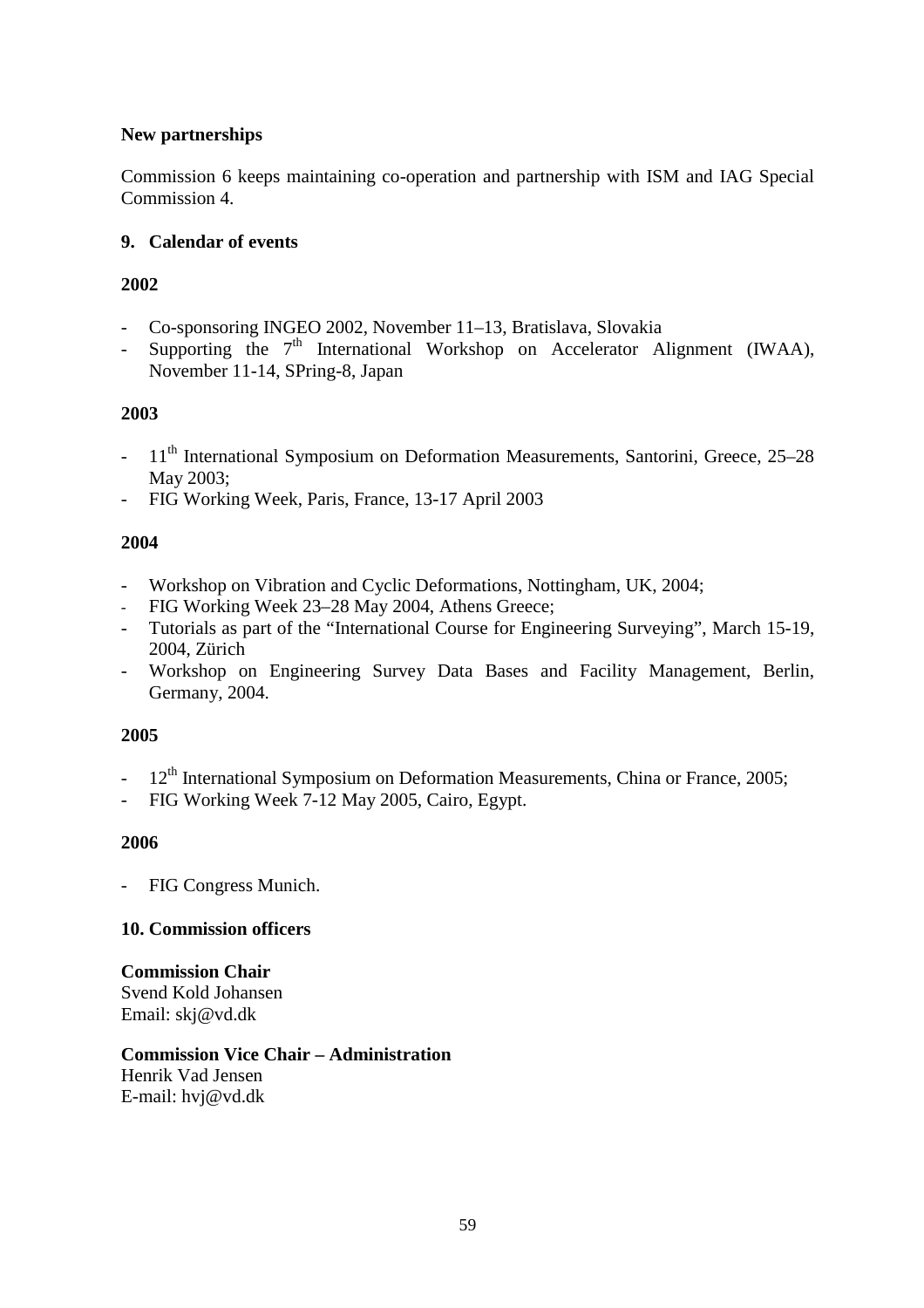#### **Chair Working Group 6.1 – Deformation Measurement and Analysis**

Adam Chrzanowski E-mail: adamc@unb.ca Vice-chair: Cecilia Whitaker (USA) E-mail: cwhitaker@mwdh2o.com Chair Task Force 6.1.1: Gethin Roberts (UK) E-mail: gethin.roberts@nottingham.ac.uk Chair Task Force 6.1.2: Xiaoli Ding (Hong Kong SAR, China) E-mail: Lsxlding@polyu.edu.hk

#### **Chair Working Group 6.2 – Engineering Surveys for Industry and Research**

Thomas A. Wunderlich E-mail: Th.Wunderlich@bv.tu-muenchen.de Vice-chair: Alojz Kopacik (Slovakia) E-mail: kopacik@svf.stuba.sk

# **Chair Working Group 6.3 – Engineering Survey Data Bases and Facility Management**

Lothar Gründig E-mail: gruending@inge3.bv.tu-berlin.de Vice-chair: Hande Demirel (Turkey) E-mail: hande.demirel@itu.edu.tr

## **Chair Working Group 6.4 – Engineering Surveys for Construction Works and Structural Engineering**

Gethin Wyn Roberts E-mail: gethin.roberts@nottingham.ac.uk Vice Chair: Jin Fengxiang (China) E-mail: jinfengxiang@yahoo.com Chair, Task Force 6.4.1: Fritz K. Brunner (Austria) E-mail: brunner@ivm.tu-graz.ac.at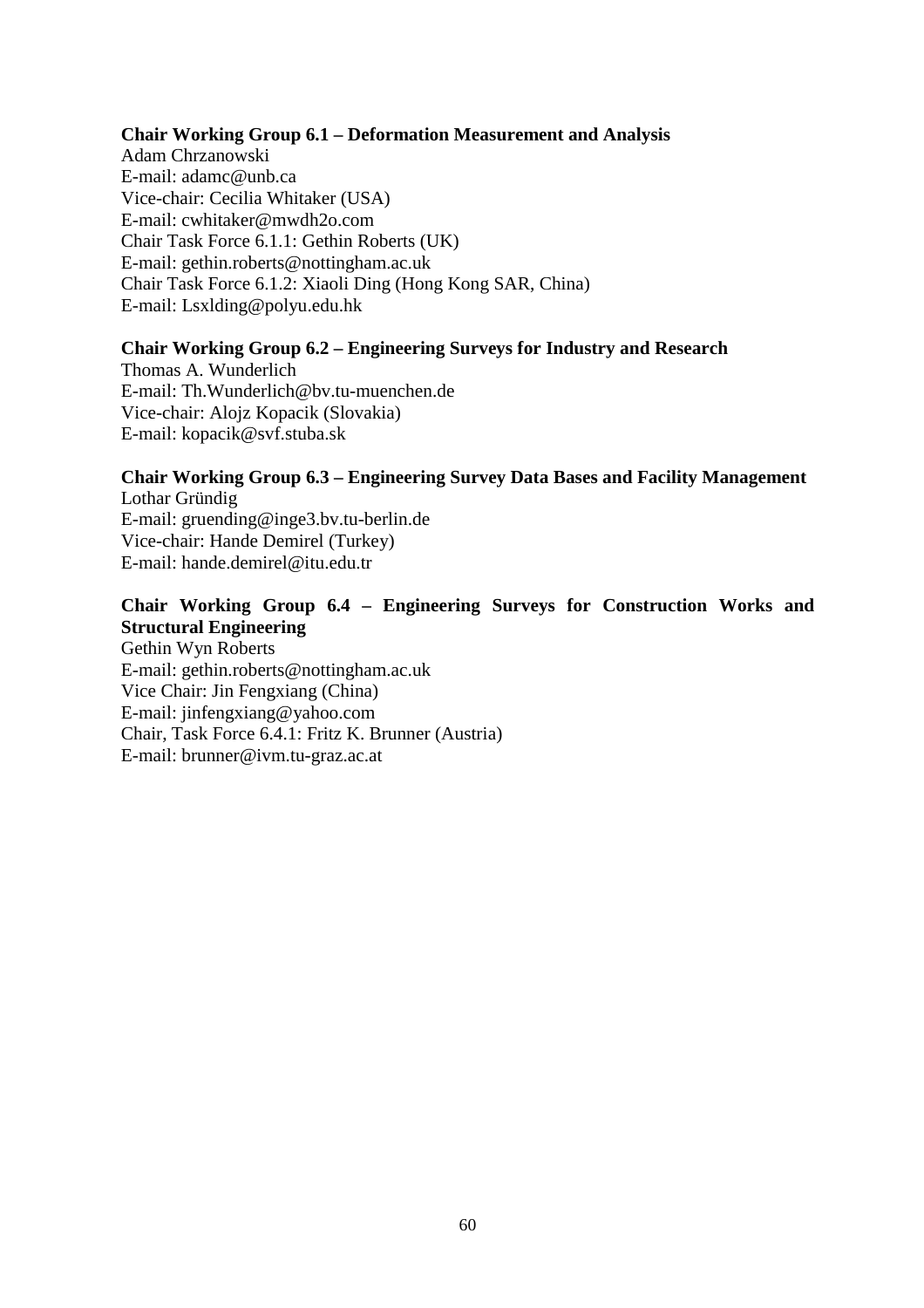# **COMMISSION 7 CADASTRE AND LAND MANAGEMENT WORK PLAN 2002 – 2006**

## **1. Title**

Cadastre and Land Management.

#### **2. Terms of Reference**

Commission 7 deals with land administration ('the process of determining, recording, and disseminating information about the ownership, value and use of land when implementing land management policies', ref. UNECE Land Administration Guidelines 1996). 'Ownership' should be seen as a broad concept of land tenure within various jurisdictions (statutory, customary, informal etc.). 'Land' includes constructions at subsurface level, ground level and above land level (e.g. buildings). Furthermore Commission 7 deals with land management, that is the implementation of land policy, by a wide range of land policy instruments (e.g. land reform, land consolidation, land markets, land taxation, marine resource management etc.).

In 'key words' Commission 7 deals with

- land tenure
- institutional context of land
- land law and land related laws
- land related public administration
- public and private roles in land administration
- land registration and land recording
- cadastres, land registers and cadastral maps
- cadastral surveying and mapping
- non parcel based land information systems
- informal settlements and formalization processes
- land related information management and business administration
- re-engineering and cadastral reform
- land policy and land policy instruments
- land markets, land use planning, land taxation
- land and marine resource management
- land reform and land redistribution
- land consolidation and urban land readjustment
- access to land by women and vulnerable groups

#### **3. Mission Statement**

Commission 7 aims at

- providing a world wide forum for enhancing and exchanging the knowledge and understanding about land administration and land management
- elaborating the role of land administration and land management for sustainable development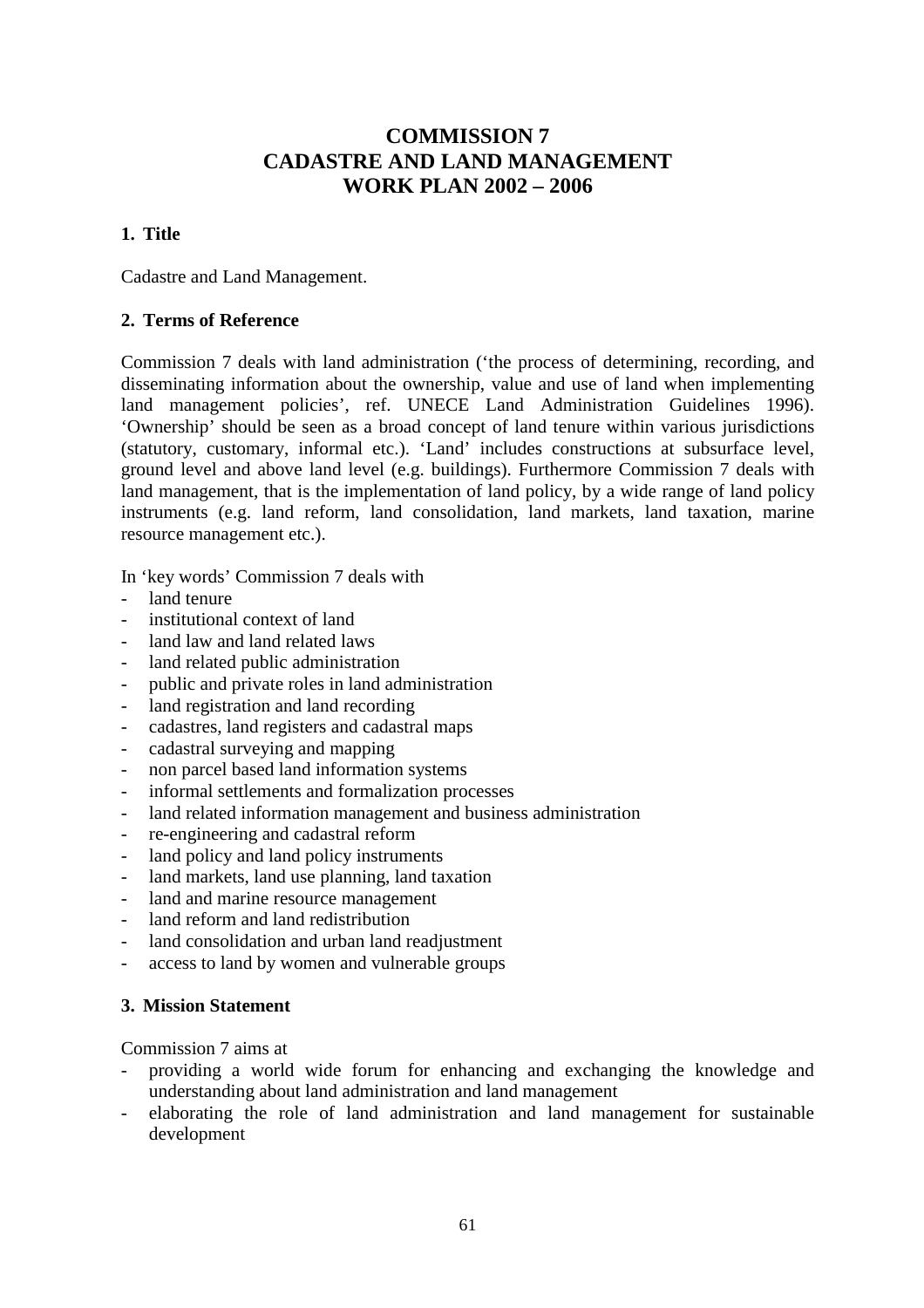- encouraging the development of appropriate concepts and tools for land administration and land management with regard to the specific institutional and operational context of developed and developing countries
- promoting awareness concerning the role of surveyors in this field amongst stakeholders
- encouraging knowledge, skills and capabilities of surveyors in this field
- playing a leading role in advancing land administration and land management

## **4. General**

Relation with the Councils strategy and work plan

Commission 7 will contribute to the Councils strategy and its work plan. Therefore the commission 7 work plan includes

- cooperation with other commissions or external organisations as much as possible
- work on programs for joint events and for working weeks, congresses
- publication of working results and lectures
- contribution to good practice reports
- stimulation of resolutions after each event and distribution through the FIG Office
- regionalisation of events to increase participation of individual members
- providing member associations with tools for strengthening the profession
- Commission 7 will adequately contribute to the FIG working Weeks and Congresses, as there are in 2003 (venue to be confirmed), Athens (23-28 May 2004), Cairo (7-12 May 2005) and Munich (2006)

#### **Objectives of the commission 7 work plan**

Reviewing the background of land administration and land management there are many fields of interest for Commission 7. However we have to make a choice through focusing on the most important issues, inspired by a document as the UN/FIG Bathurst Declaration of Land Administration for Sustainable Development.

These important issues are:

Land administration and land management in customary and informal areas.

- How to facilitate the implementation of land policy with a focus on customary areas
- How to support the formalisation of informal settlements
- Access to land by women and vulnerable groups

Land administration and land management in the marine environment

- How to support marine cadastres
- How to support coastal zone management

#### Land fragmentation, land restitution, and land re-distribution

- How can we contribute to solving land fragmentation and to improving land distribution.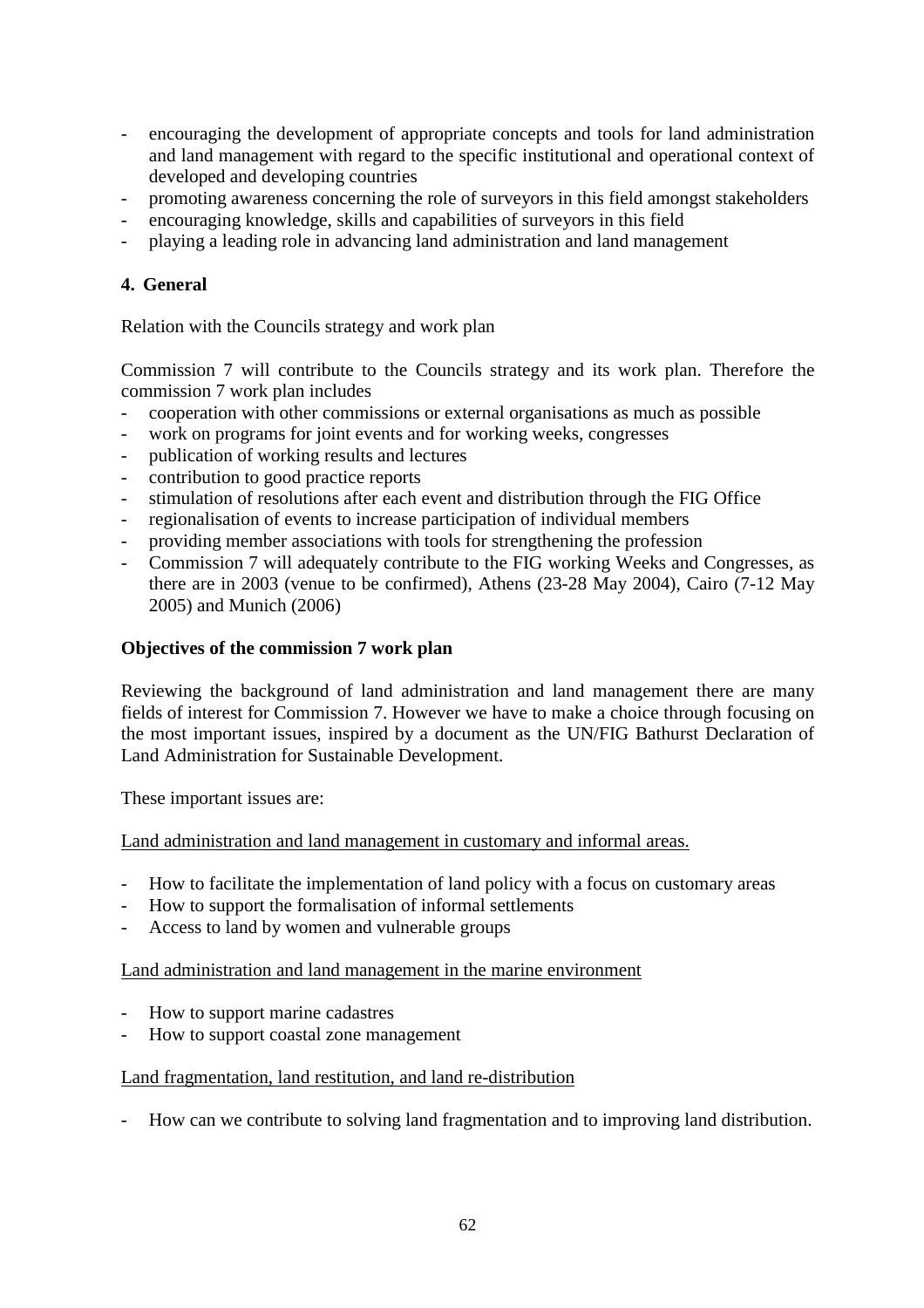## Institutional Conditions as a critical success factor

- Which institutional context is beneficial for successful land administration and land management activity

#### Efficiency and Effectiveness

How can we measure land administration performance

#### Costs of land administration systems

how can we provide low cost tools for land administration

#### Appropriate ICT support for modern land administration and land management

- How can we integrate advanced technology in land administration processes
- How to establish land administration spatial data infrastructures
- How to integrate 3D rights to land in land administration systems
- How to extent cadastres towards the marine areas
- Electronic conveyancing
- Land administration standards

#### Capacity Building for land administration and land management

- How can we contribute to capacity building and institutional building for land administration and land management.

Commission 7 will address these issues in various activities, as there are

- working groups
- symposia and workshops
- delivering lectures, papers and reports
- providing a documentation center OICRF
- internal cooperation with other FIG Commissions
- external cooperation with other relevant organisations
- mixed forms

Commission 7 should put more effort in involving countries in Africa, Latin America, Middle East and Asia in exchanging information on the introduction and development of land administration systems and land management policies and in providing a meeting place. Therefore Commission 7 should take the lead in organising 3 regional conferences on land administration and land management developments in the region. These meetings are especially meant for professionals from the region. Not necessarily all Commission 7 members should feel obliged to attend. Commission 7 should try to make participation-costs as low as possible in order to encourage regional participation. Costs of meeting places and simple meals should be provided by the host country.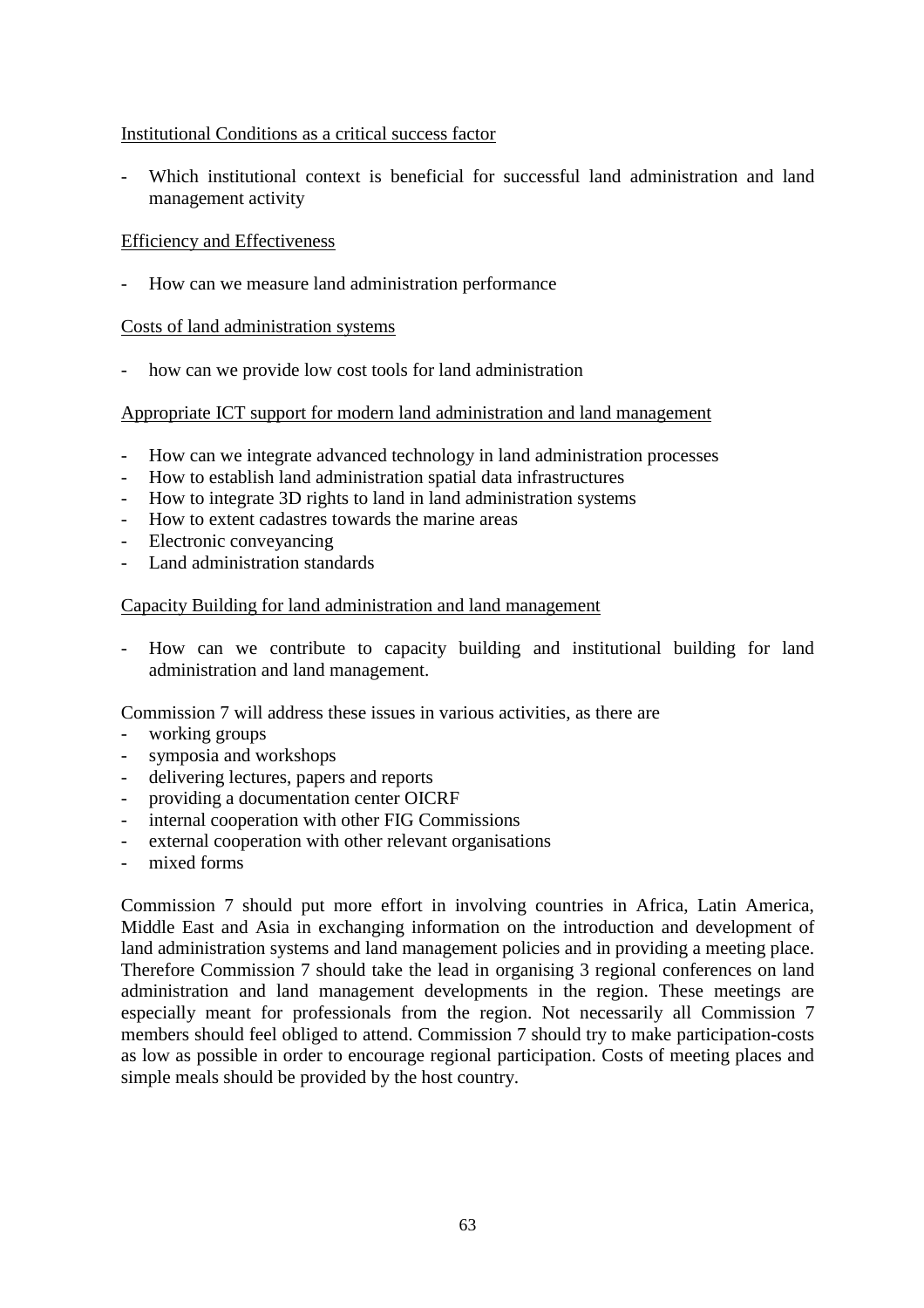## **5. Working Groups**

## **Working Group 7.1 – Creating Land Administration in formal and informal environment**

## Policy Issues

The terms of reference of working group 7.1 on land administration in a formal and informal environment are as follows:

- identify how land administration can accommodate formal and informal men-land relationships.
- identify when customary rights and informal possession should be recorded/registered
- identify land management requirements to land administration systems in a formal and informal environment, with a focus on land use.
- contribute to access to land by women and vulnerable groups
- develop recommendations
- identify best practices
- contribute to regional conferences

#### Chair

Mr. András Osskó (Hungary), e-mail: ffhigazg@elender.hu

#### Specific Projects

No specific projects.

#### Workshops

The working group will be involved in the organisation of 3 *regional conferences* on land administration and land management, preferably together with Commission 8 (urban and rural land use planning and development, informal settlements) and Commission 9 (valuation).

#### Publications

The working group aims at publishing the results of the regional conferences. The working group aims at publishing recommendations on the subject.

#### Timetable

The regional conferences are scheduled in 2003, 2004 and 2005 (preliminary). There is a proposal for the Middle East (Jordan 2003).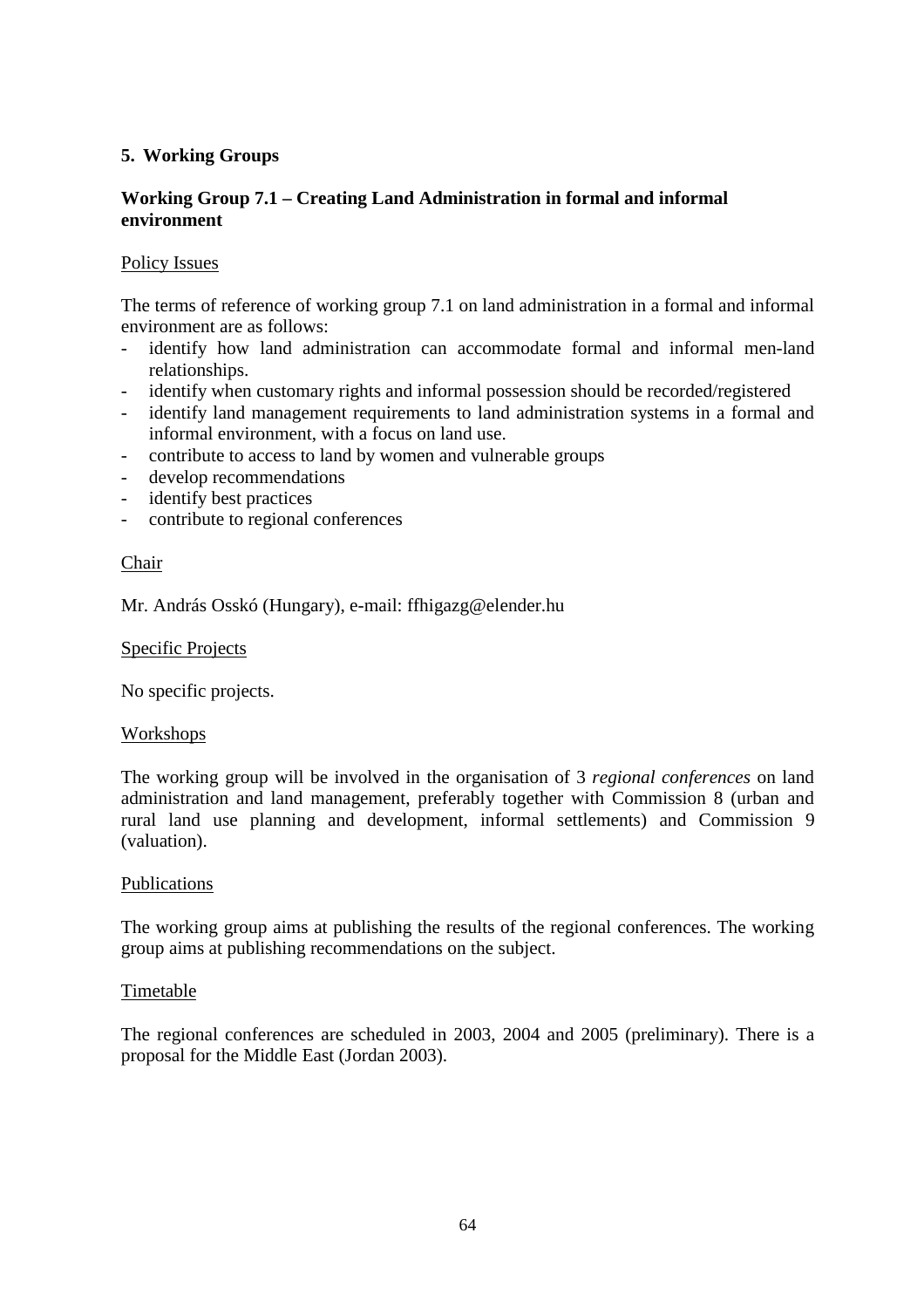## **Working Group 7.2 – Instruments for land distribution**

#### Policy Issues

The terms of reference of working group 7.2 are as follows.

- identify the problem of land distribution
- identify mechanisms to solve land fragmentation
- identify mechanisms for land restitution and land redistribution
- identify cheap and fast procedures
- take into account the role of women and vulnerable groups
- develop recommendations
- identify best practices
- organise 1 symposium on land fragmentation and land consolidation

#### Chair

Mr. Mikko Uimonen (Finland), e-mail: mikko.uimonen@nls.fi Secretary: Mr. Mika Törhönen (Finland), e-mail: mika.torhonen@finnmap.com

#### Specific Projects

The working group will pay extra attention to land redistribution processes in southern Africa (coordination by members of the Commission Mr. Apie van den Berg (South Africa), e-mail: avdberg@csg.pwv.gov.za and Mr. Sam Zhou (Zimbabwe), e-mail: zhou@ecoweb.co.zw )

#### Workshops

The working group will organise 1 *symposium* on combating land fragmentation through land consolidation.

#### Publications

The working group will publish the results of the symposium. The working group will publish recommendations on the subject.

#### Timetable

- The symposium is tentatively scheduled at the Commission 7 Annual Meeting in 2004.
- The extra attention to land redistribution processes will be paid during the Commissions annual meeting in South Africa November 2002 (4-9 November 2002, to be confirmed).

## **Working Group 7.3 – Advances in Modern Land Administration**

#### Policy Issues

The terms of reference of working group 3 on modern land administration are as follows.

- identify the impact of advanced technology on land administration systems
- focus on electronic conveyancing and electronic submission of documents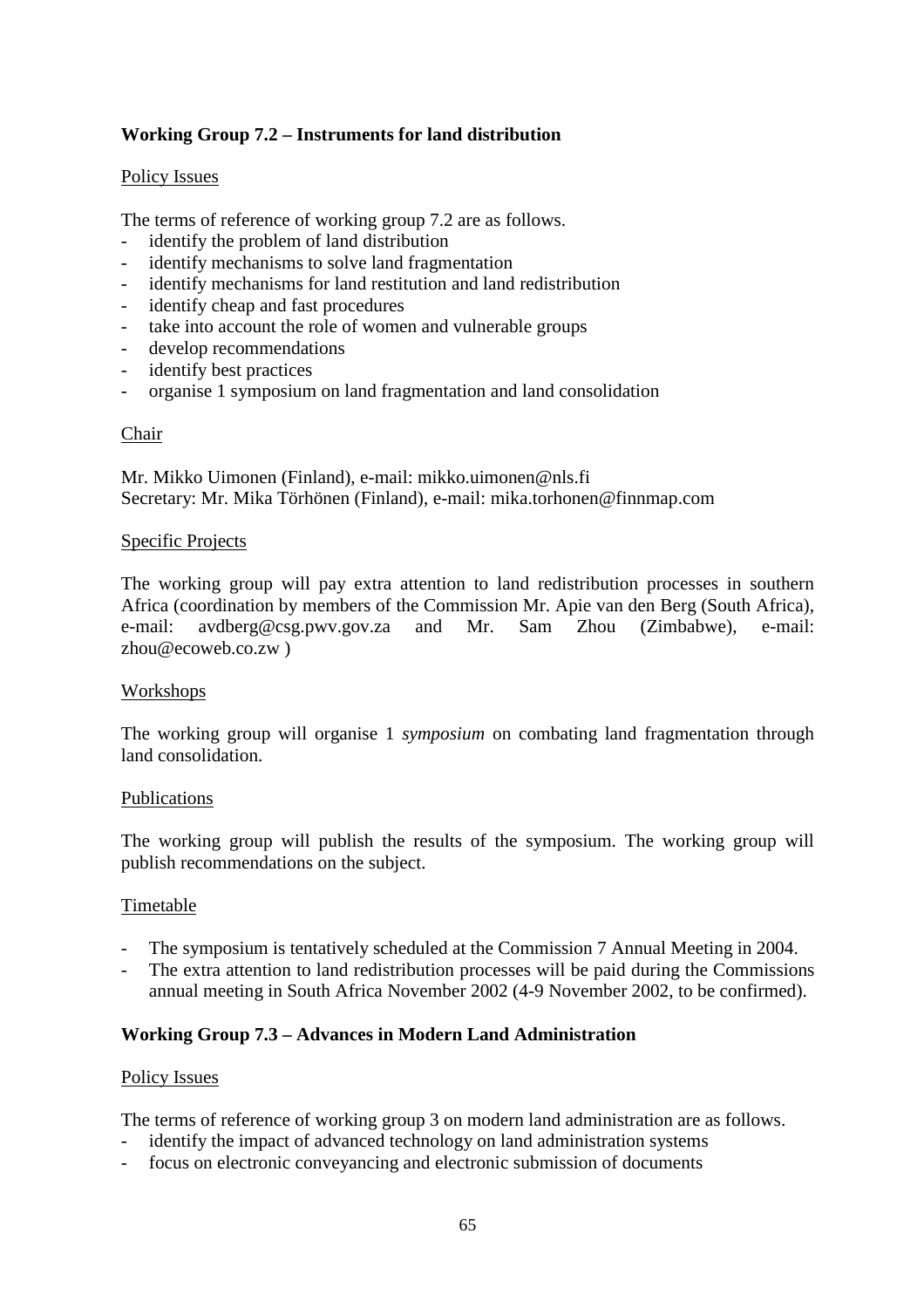- electronic signatures
- focus on internet as a distribution channel
- focus on standards (ISO as applied to 'cadastres')
- develop recommendations
- identify best practices
- organise 1 symposium on use of advanced technology

#### Chair

Dr. Winfred Hawerk (Germany), e-mail: winfried.hawerk@gmx.de

#### Specific Projects

- Mr. Daniel Steudler is investigating issues on benchmarking cadastral systems. He is willing to aim at the publication of 1 *report* on land administration performance.
- Messrs Daniel Steudler and Jürg Kaufmann are willing to elaborate the Commission 7 country profile reports
- Jointly with Commission 3 there will be a special sub-group on 3D Cadastres to follow up on a 3D Cadastre seminar in November 2001, and to organize an other workshop to proceed the subject. The joint subgroup will be chaired by Dr. M. A. Salzmann (Netherlands). The representative of Commission 3 will be Prof. Yerach Doytscher (Israel)

#### Workshops

- 1 *symposium* on integrating advanced technology.
- 1 *symposium and/or joint Congress session* on low cost technology jointly with Comm. 5
- 1 *workshop* on 3D Cadastres jointly with Commission 3

#### Publications

The working group will publish the results of the symposia. The working group encourages the publication of benchmarking issues, and country profiles.

## **Timetable**

- The symposium on advanced technology is tentatively scheduled at the Commissions Annual Meeting in 2003 (probably in Poland).
- The symposium on low cost technology will be coordinated with Commission 5 (probably in 2005)
- The workshop on 3D Cadastres will tentatively scheduled in late 2002, 2003 (jointly with Commission 3).

#### **6. Advisors to the Commission**

Regarding the subject of the Working Groups 7.1 and 7.2 the Commission welcomes Dr Clarissa Fourie (South Africa) and Prof. Mike Barry (South Africa, Canada) as advisors to the Commission.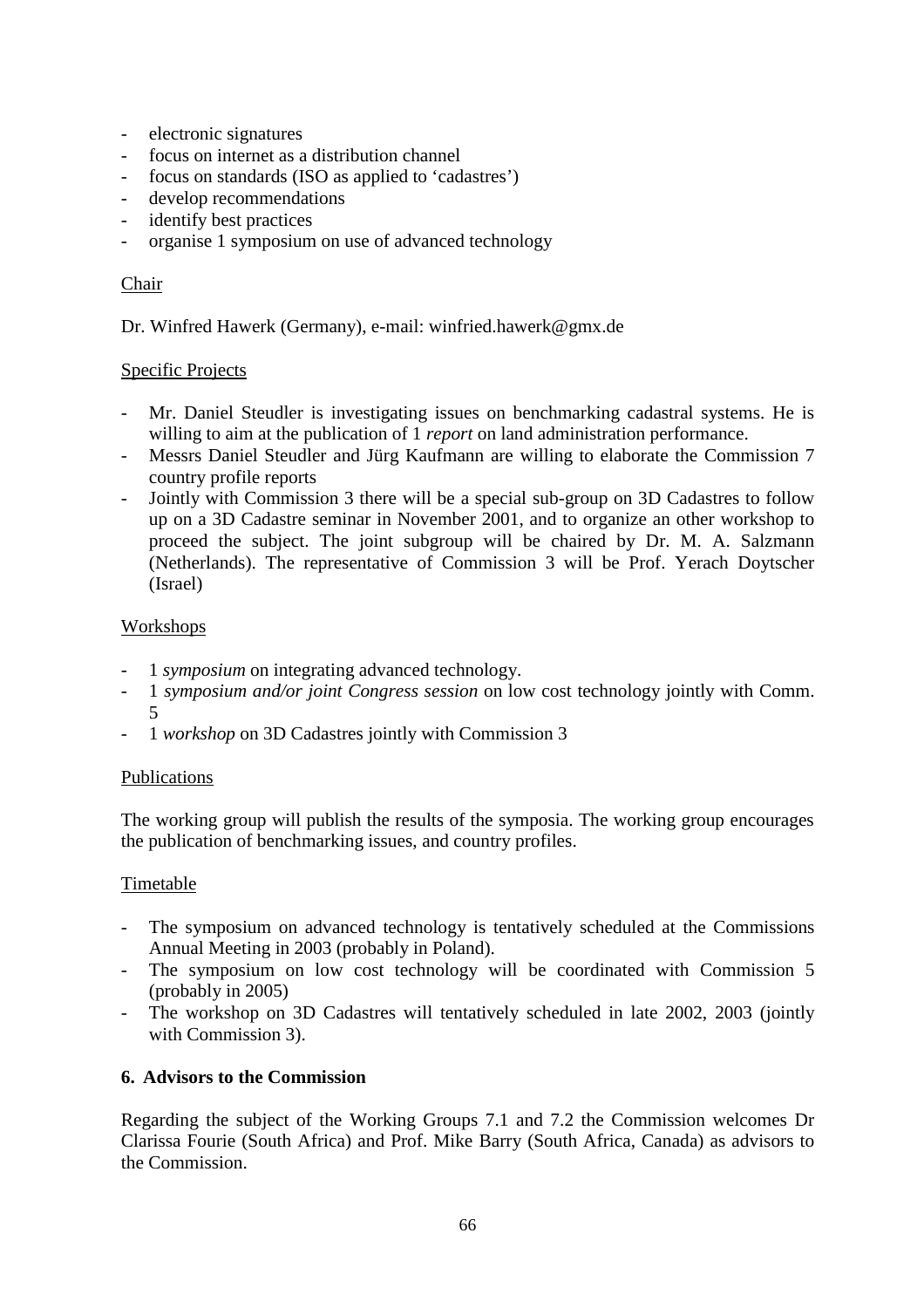## **7. Co-operation with other FIG Commissions and Sister Associations**

It should be recognised that other FIG Commissions are involved in some of the above mentioned issues, as there are:

Commission 1 (aspects of professional practice and public private cooperation), Commission 2 (education, capacity building), Commission 3 (spatial data infrastructures, information management, 3DCadastres), Commission 4 (marine cadastres, coastal zone management), Commission 5 (low cost land surveying technology), Commission 8 (land use planning and development), and Commission 9 (valuation). In support to the Council's wish for coordination and cooperation, Commission 7 will seek cooperation with other FIG Commissions *when relevant.* 

#### **8. Co-operation with United Nations Agencies**

Commission 7 aims at cooperation with UN agencies, as there are the UN-Habitat, UN/FAO, UN/UNEP and UN/ECE/WPLA *when relevant*.

#### **9. Culture and Languages**

The Commission endorses the underlying concept that respect for cultural and linguistic issues very important and that the Commission will be sensitive to these issues in the way they work. This will implemented by encouraging multilingual abstracts and presentations in general meetings, and through the use of an appropriate regional language during regional meetings.

## **10.Other Activities**

#### **Joint working groups**

*Commission 2* will take the lead in a joint working group (2.5) on capacity building for land administration, aiming at 1 *open conference and/or executive workshop.* The joint working group will publish the results. Prof. Ulf Jensen (Sweden) will chair the joint working group. Commission 7 will be represented by Prof. Tommy Österberg (Sweden), Mr. Arbind Tuladhar MSc (the Netherlands) and Prof. Paul van der Molen (the Netherlands).

*Commission 4* will take the lead in a joint working group on marine cadastres (WG 4.3), aiming at 1 *symposium and /or joint Congress session*. The joint working group will publish the results. Mr. Michael Sutherland (Canada) will chair the joint working group. Commission 7 will be represented by Prof. Mike Barry (South Africa, Canada), Dr Paul Munro-Faure (United Kingdom), ir. Ina Elema (Netherlands), and Prof. Ian Williamson (Australia) as a liaison to UN.

*Commission 5* will take the lead in a joint working group on low cost technology, as appropriate for developing countries, with a focus on land administration, aiming at 1 *symposium and/or congress session.* The joint working group will publish the results. Commission 7 will be represented by Mrs Mabel Alvarez Lopez (Argentina), Mrs Gerda Schennach, Dipl.-Ing. (Austria), Mr Tim Viney (United Kingdom) and Mr Jacob Opadeyi (Trinidad & Tobago).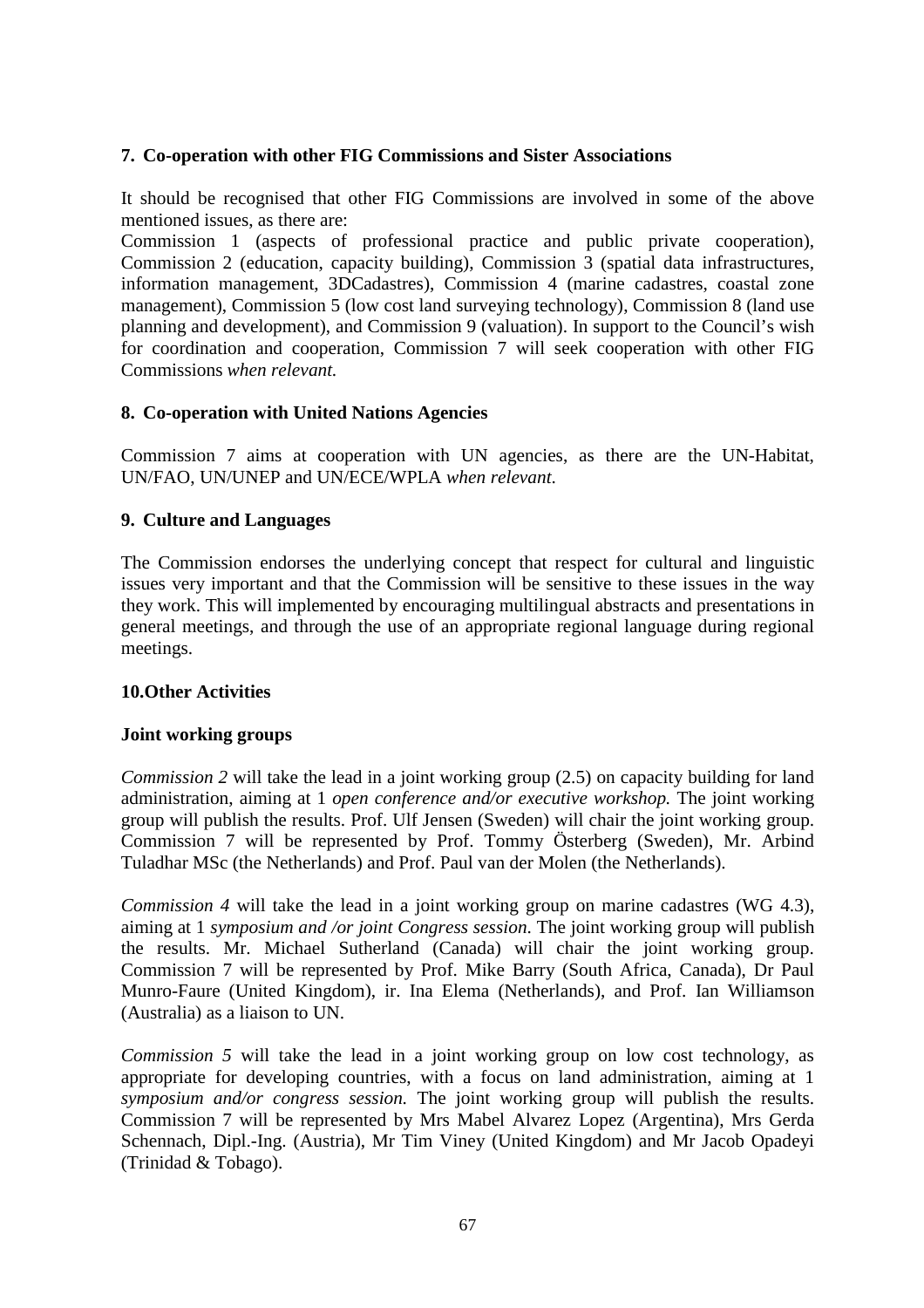Dipl.-.Ing. Gerda Schennach (Austria) and Prof. Paul van der Molen (the Netherlands) will represent Commission 7 in the FIG-Network for underrepresented groups in surveying.

## **UN/ECA**

At the UN Economic Commission for Africa (ECA) meeting in Addis Ababa (Commission for Development of Information CODI II) (September 2001) the participants recommended some kind of standing attention to land administration in Africa.

At the UN/FIG meeting in Nairobi (October 2001) the participants recommended the establishment of a subcommittee for land administration at ECA. FIG was invited to provide support to the development of terms of reference for such a committee. Commission 7 is prepared to draft such terms of reference.

#### **Communications**

Commission 7 will maintain a web site. The secretariat will provide the webmaster.

Commission 7 shall develop efforts to keep in close contact with the participants, mainly through e-mail.

#### **Standardisation**

Commission 7 will contribute to the FIG's activity for standardisation. Working group 7.3 will be first in charge. Dr Winfried Hawerk will represent the Commission in the FIG Standardisation Network.

#### **Events co-sponsored by FIG**

Commission 7 will contribute at the best of its ability to FIG sponsored events. At the moment the Commission made a preliminary commitment to events in Morocco (December 2003), Asia and the Pacific (2004) and Lithuania (possibly 2004). The contribution will focus on the identification of possible speakers etc.

#### **Events organised by FIG member associations**

The Commission will contribute at the best of its ability to various events that are organised by FIG-member associations. The Commission made preliminary commitments to events in Turkey (GIS-2002, September 2002), Italy (2003) and Poland (2003). The contribution of the Commission will focus on the identification of possible speakers, and help in organisational matters.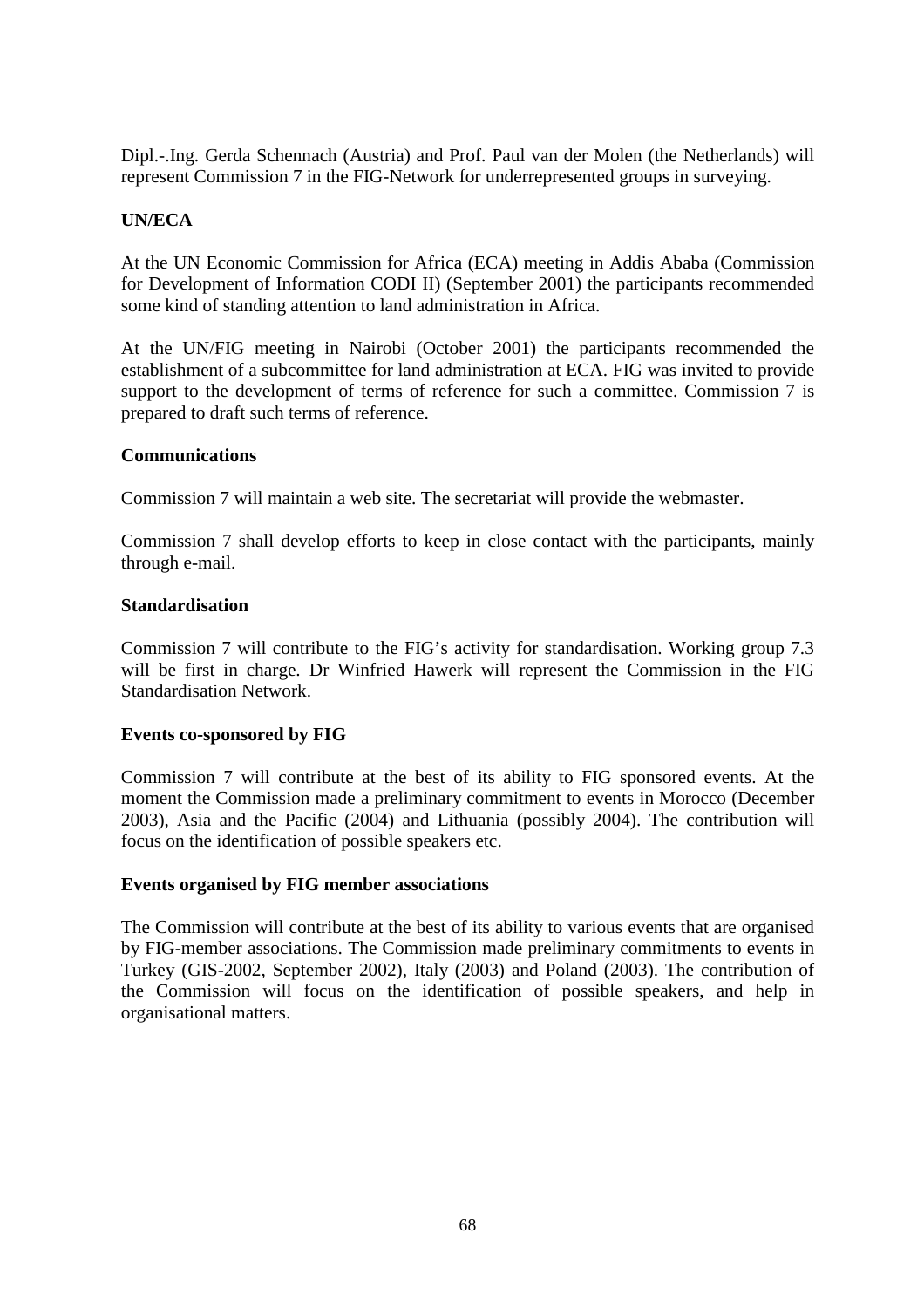## **9. Calendar of events**

## **2002**

- Commission 7 annual meeting and symposium Land redistribution, South Africa, 4-9 November 2002
- Contribution to GIS 2002 Symposium in Turkey, 23-26 September 2002
- Executive workshop Capacity Building

## **2003**

- Commission 7 annual meeting and symposium on Advanced Technology, Poland, 19-23 September 2003
- Regional Conference (probably Jordan, focus on Middle East))
- Contribution to Conference Italy (May 2003)
- Contribution to Conference Poland (Krakow) (September 2003)
- Contribution to FIG sponsored event Morocco

## **2004**

- Commission 7 annual meeting + Symposium Land Fragmentation
- Regional Conference
- Contribution to FIG sponsored event in Asia and the Pacific
- Contribution to FIG sponsored event Lithuania

## **2005**

- Commission 7 annual meeting + Symposium Low cost technology.
- Regional Conference
- Contribution to FIG sponsored events (to be decided)

## **2006**

FIG Congress Munich

## **10. Commission Officers**

## **Commission Chair**  Mr. Paul van der Molen E-mail: paul.vandermolen@kadaster.nl

**Commission 7 Secretariat Vice Chair – Administration** Mr. Christiaan Lemmen E-mail: lemmen@itc.nl Mrs. Pauline van Elsland, Assistant E-mail: pauline.vanelsland@kadaster.nl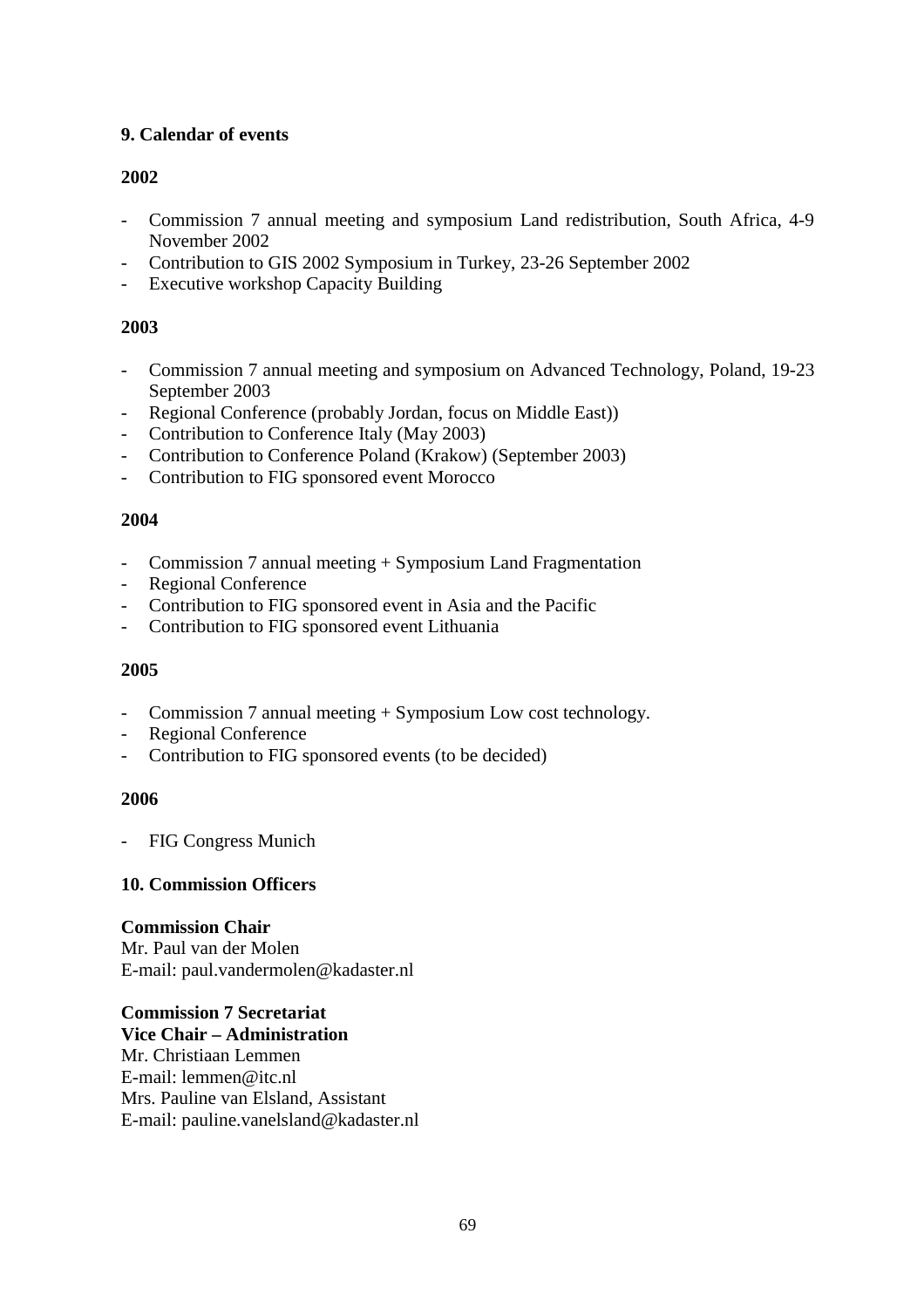**Vice Chair and Chair of Working Group 7.1 – Creating Land Administration in formal and informal environment**  Mr. András Ossko E-mail: ffhigazg@elender.hu

**Vice Chair and Chair of Working Group 7.2 – Instruments for land distribution**  Mikko Uimonen E-mail: mikko.uimonen@nls.fi Secretary: Mika Törhönen (Finland), e-mail: mika.torhonen@finnmap.com

**Vice Chair and Chair of Working Group 7.3 – Advances in Modern Land Administration**  Dr. Winfried Hawerk E-mail: winfried.hawerk@gmx.de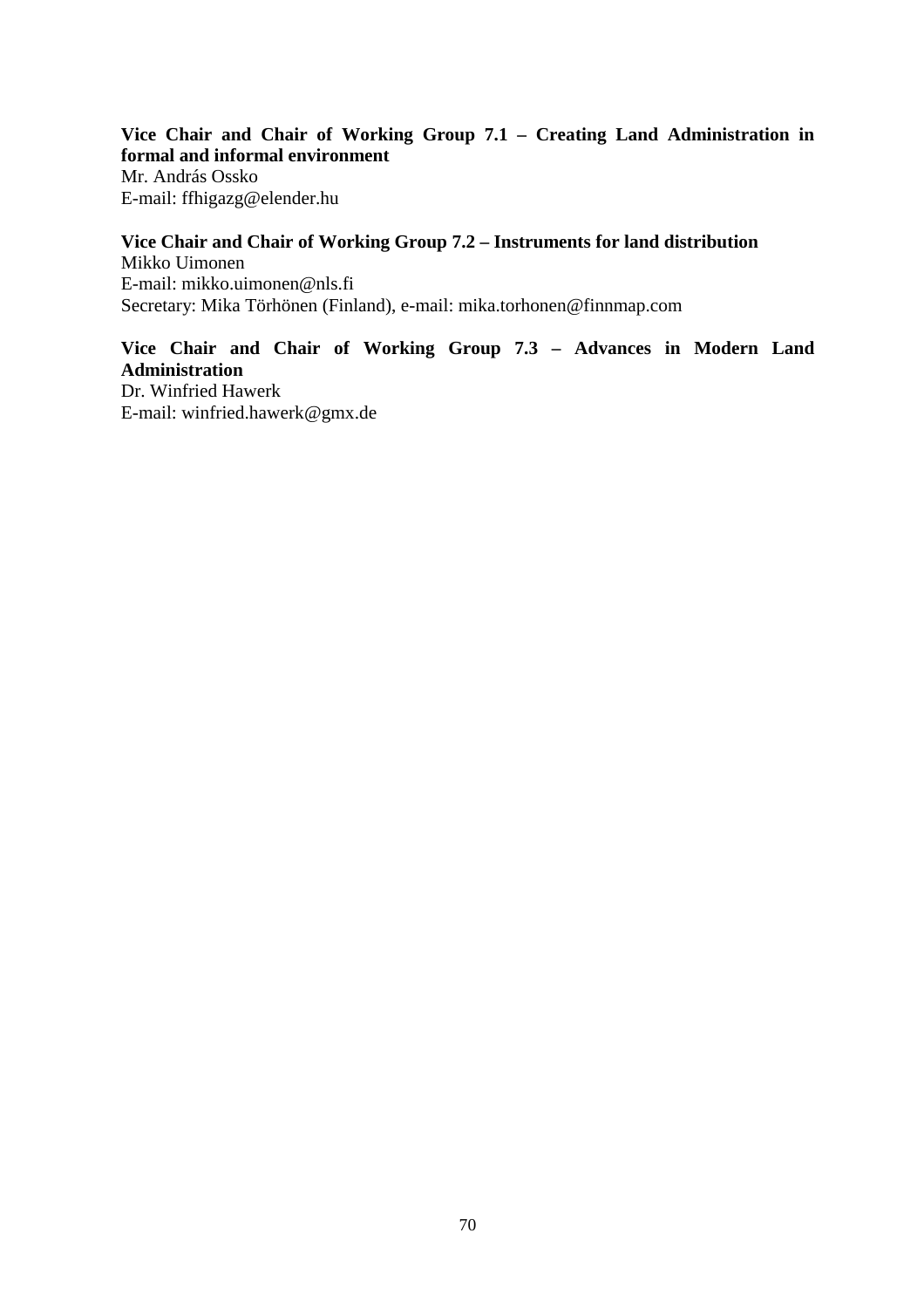# **COMMISSION 8 SPATIAL PLANNING AND DEVELOPMENT WORK PLAN 2002–2006**

## **1. Title**

Spatial Planning and Development.

## **2. Terms of Reference**

- Regional and local structure planning
- Urban and rural land use planning
- Planning policies and environmental improvement
- Urban development and implementation
- Public-private partnerships
- Informal settlements and urbanisation in developing countries
- Environmental impact assessment

## **3. Mission Statement**

The activities of Commission 8 in the years 2002–2006 will be focuses on physical planning at all levels, undertake and learn from case studies and enhance understanding and knowledge of planning systems. The importance of sustainable development, environmental issues in planning and environmental impact assessments (EIA) in spatial planning procedures will be key issues throughout the plan period.

The commission will continue to co-operate with countries in social and economic transition, in Eastern Europe and other parts of the world.

The commission will assist with the implementation of Agenda 21 (from the Rio Earth Summit) and the Global Plan of Action (from the Habitat II Conference in Istanbul) at the local and urban level. It will pay particular attention to informal settlements and urbanisation problems in developing countries.

The commission will carry on looking for solutions for implementation problems and will especially focus in that way on inner cities and declined areas. It will focus on public/private partnership as a way to work on solutions for those problems and other tools that promote planned and sustainable city, town, land use and development.

## **4. General**

Commission 8, Spatial Planning en Development, has been working since the Brigton Congress according to the work plan. After the Washington Congress, April 2002, this work plan will be continued by the work which is mentioned in the workplan 2002–2006. Commission 8 tries to organise its work in three different Working-Groups; each will foces on a particular part of the immens broad working field of commission 8.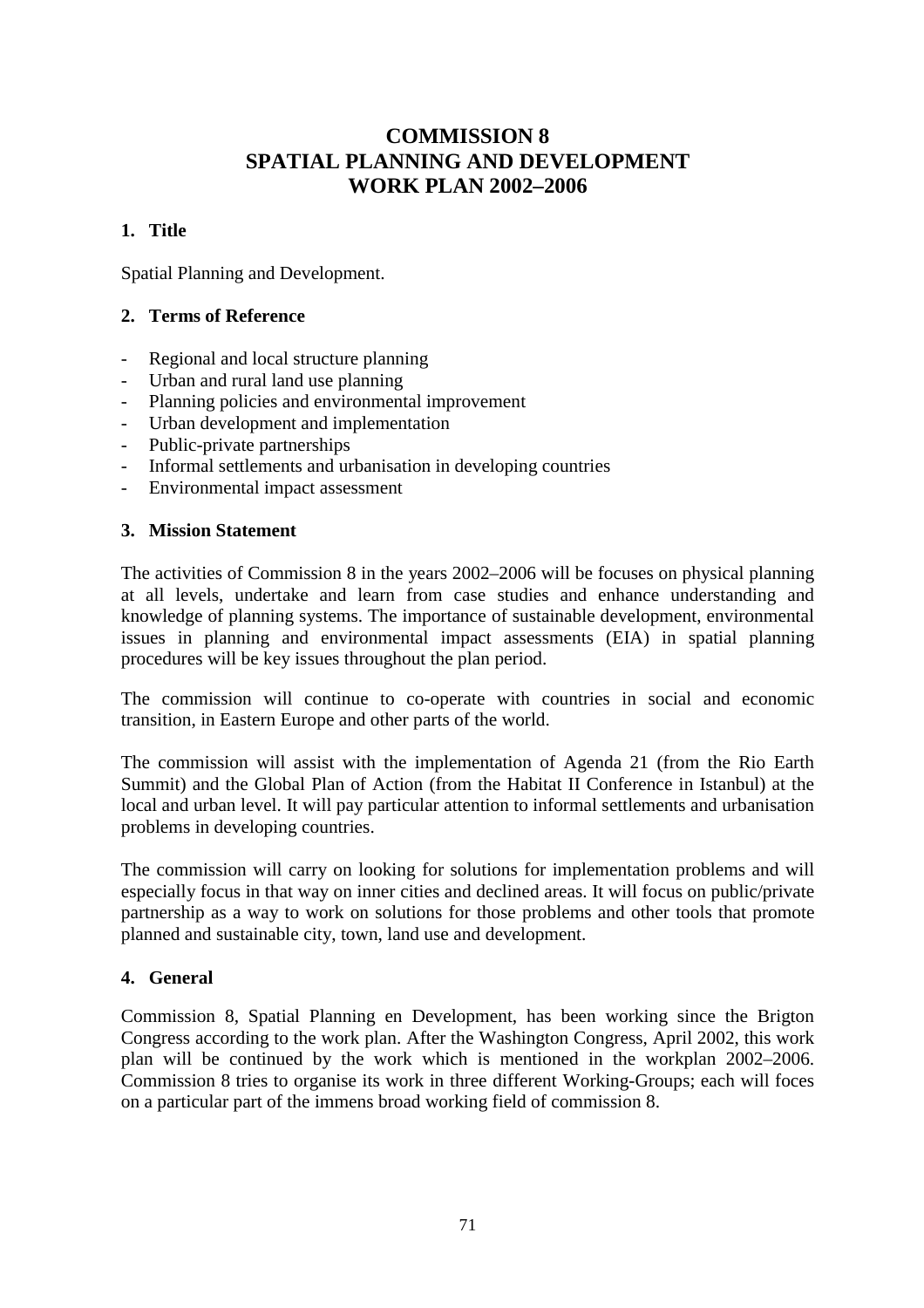## **Council work plan**

Commission 8 will strengthen itself to the implementation of the Council work plan and commission 8 confirms herself to the general goals of the Federation and in her work she will

Implement the specific goals of the Council:

- FIG best-practice
- Database,
- Regional conferences,
- Etc.

The world is changing rapidly; more and more people want to live in urban areas and especially in cities. More cities will grow in the next 25 years to large cities; large cities that, if we don't find soon enough adequate solutions, will find themselves to unsolvable questions. One working-field of commission 8, will focus on urban-regeneration. The aim of the working group is, to find appropriate solutions to solve inner-city-problems or to find solutions to avoid *unacceptable use* of inner-city-space and/or land in general.

By means of the work, commission 8 will stress that we, as surveyors, share the responsibility for well-functioning cities. We should contribute to the prevention of the arising of urban problem-areas. In fact, one of the goals of commission 8 is to help to counter urban deterioration.

### **5. Working groups**

### **Working Group 8.1 – Urban Regeneration**

### Policy Issues

The working group started its work after the Melbourne Congress in 1994. It deals with inner-city problems and regeneration of established urban areas. The aim of the group is to observe the different projects on a 12-years time to examine the projects in such a way to determine whether the methods or instruments used present are successful and applicable way for other projects in other countries.

### Chair

Harry Greenberg (Israel), e-mail: hgsurvey@netvision.net.il.

### Reports

The final report of the working-group will be presented at the FIG Congress in Munich in 2006.

### **Beneficiaries**

FIG-member associations, governments, international agencies, individual surveyors and others involved in the problems of urbanisation.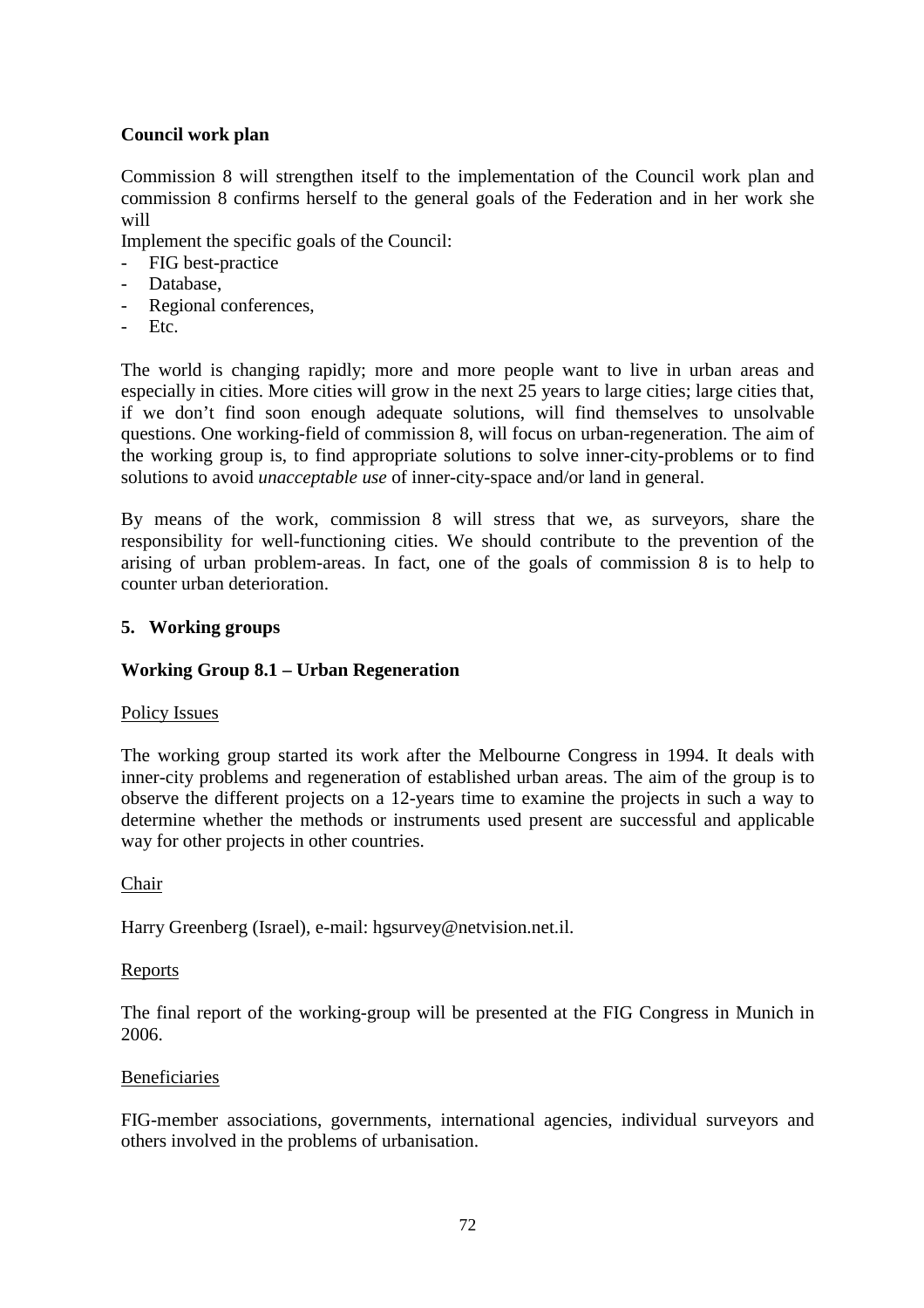## **Working Group 8.2 – PPP – Public Private Partnership**

## Policy Issues

In the last years PPP has become more and more important in the planning and development of projects in city-areas and land-projects. The aim is to combine the strength of the instruments of the public-part and the private part/money that comes from the private partners.

Commission 8 has already paid a lot of attention to this topic in the last 4 years. Many papers were about this topic. Spoken is e.g. about PPP-project in Germany and the Netherlands. Also has been spoken about instruments as the Neighbourhood-Development-Corporation in Rotterdam and the NC-Enschede, as instruments to help declined areas.

The commission will:

- collect ideas and build up a network for the exchange of ideas,
- work closely with other commissions on this topic,
- try to organise an workshop on this topic or will co-operate in workshops held on this topic,
- form and agree a collaborative working group including professionals and academics.

### Chair

Prof. Kari I. Leväinen (Finland), e-mail: Kari.Levainen@hut.fi.

### Beneficiaries

FIG-member associations, governments, international agencies, individual surveyors and others involved in the problems of urbanisation.

## **Working Group 8.3 – Global Urbanisation Process in Large Cities**

### Policy Issues

Identifying:

- Global urbanisation problems and processes
- Special problems of informal settlements in large cities
- Relationship between land allocation and development economics applied to temporary housing settlements
- Coastal and environmental pressures and solutions.

### Chair

Diane Dumashie (United Kingdom), e-mail: ddd@dumashie.co.uk.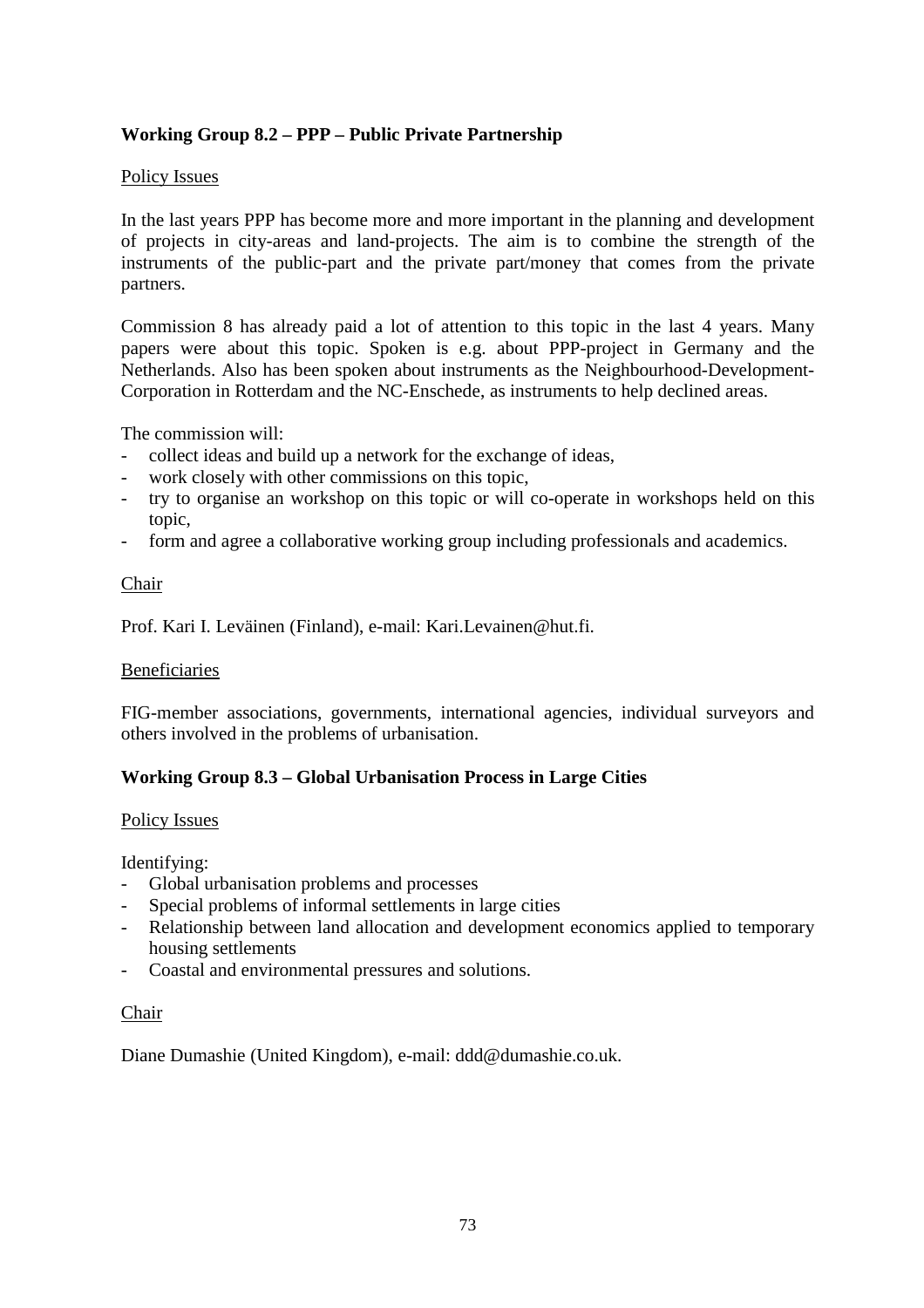## Specific project(s)

- Collect ideas and build up a network for the exchange of experiences and sustainable models, working closely with the other FIG-commissions, and building upon the recommendations of the FIG Task force on sustainable development and UN-HABITAT
- Gather and development case studies of sustainable urban development planning and management with the emphases on two key forces:
- Land values tied in with the mechanisms for spatial planning
- Allocation of land use to determine the allocation of housing land
- Form a agree a collaborative working group including professionals and academics to study both top down legislation as well as bottom up community action focusing on urban land economic dimension of large cities
- Explore and develop the application of a new Information Management and Decision Support System as an economic land regeneration tool in Coastal Cities

### Beneficiaries

FIG-member associations, governments, international agencies, individual surveyors and others involved in the problems of urbanisation.

#### **6. Co-operation with sister associations**

The work and interest of Commission 8 and the International Federation of Housing and Planning (IFHP) are very close; for that reason Commission 8 will make different efforts to co-operate with the IFHP and implement the Memorandum of Understanding signed in Washington, DC in April 2002.

### **7. Co-operation with the United Nations agencies**

Commission 8 will strengthen to co-operation with the United Nations. If possible, we will try to contribute as much in the upcoming UN-HABITAT and UNEP activities.

Commission 8 will make links to the UNEP and work as the focal point in implementing the MoU between FIG and UNEP. In the coming year it will report on how the co-operation will be organised. Items can include e.g.:

- monitoring sea level rise
- coastal motion and hazard mitigation.

The link with commission 8 has to be on the topics of the commission statement.

### **8. Other Activities**

### *Activate more national active delegates to the work of Commission 8.*

Commission 8 will maintain and develop the commission home page, linkages to other relevant home pages and new pages or other networks for special projects, to keep commission delegates, other FIG members, users of surveying services and the public involved in and informed about the work of the commission.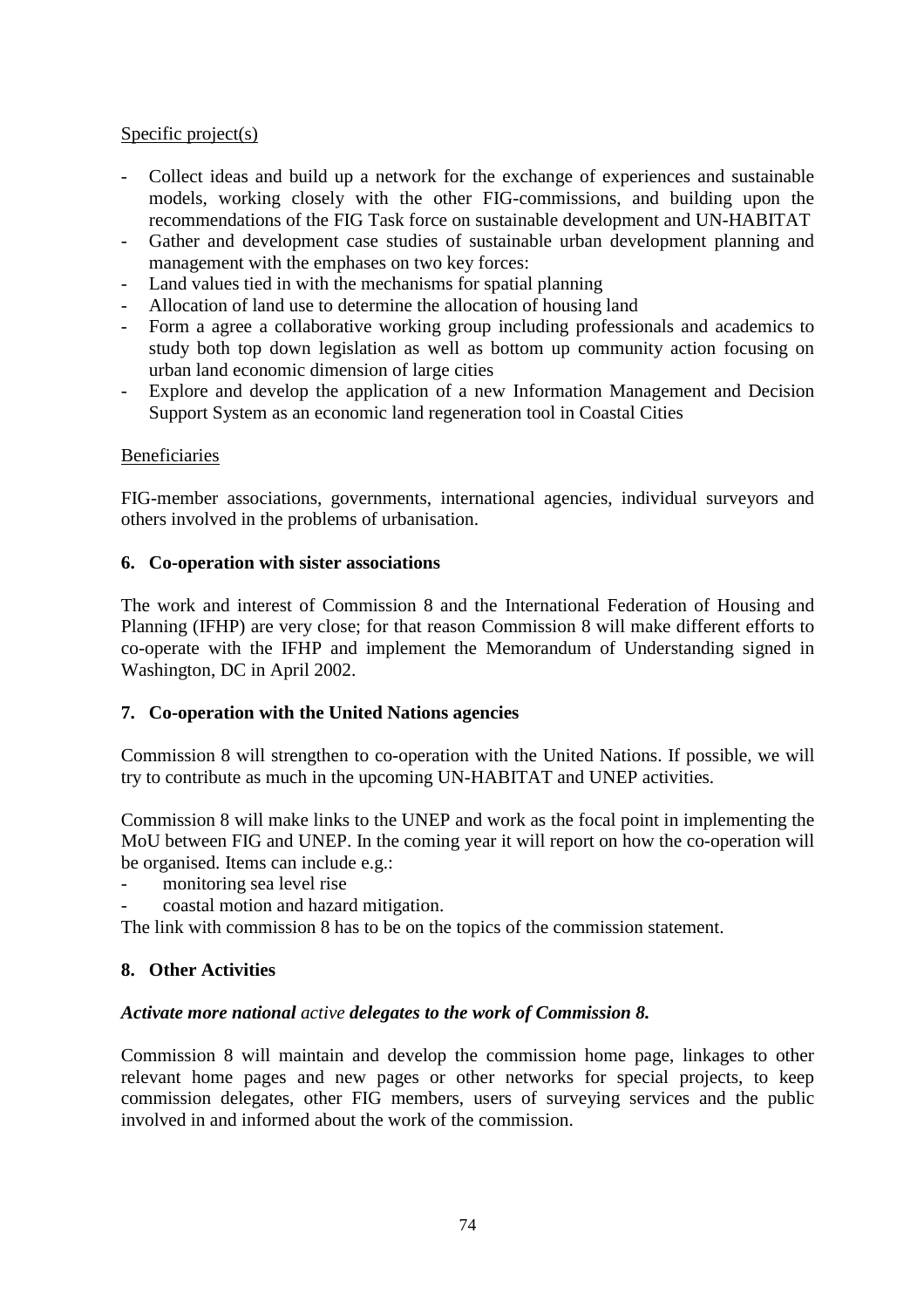The commission will publish the commission newsletter on a continuing basis, including on the commission home page.

The commission chair and commission vice-chair will participate in several conferences on the commission working-fields, although we must realise that both, chair and vice-chair(s), are working as a private entrepreneurs and the chancellance for the upcoming years is, how to increase the *active* participation in commission 8 working-groups.

#### **Co-operation with other commissions**

Commission 8 intends to co-operate with other commissions to try to work together in different fields of the commission, for instance: with Commissions 7 and 9. It will try to organise a symposium with commissions 7 and 9 on the Public Private Partnership and the Informal Settlements in undeveloped countries in 2004/2005.

#### **9. Calendar of events**

Commission 8 will try to organise at least two working-weeks in the upcoming 4 years: 2003 United Kingdom (working week on global urbanisation in large cities). 2005 P.M.

Of course, Commission 8 will organise annual meeting during the upcoming FIG-events in the upcoming years 2003–2006.

Just to activate more delegates in the commission 8 work, we will urge delegates to write their papers for the upcoming years to the topics of the working groups 8.1, 8.2 and 8.3.

Also commission 8 will do its utmost to reflect the topics of the working groups in the technical excursions, which are organized by the hosting country.

### **10. Commission officers**

#### **Commission Chair**

ir. Paul A.G. Lohmann E-mail: Lohmann.Paul@Zonnet.nl

**Vice-Chair and Chair of Working Group 8.1 – Urban Regeneration**  Mr. Harry Greenberg E-mail: hgsurvey@netvision.net.il

**Vice- Chair and Chair of Working Group 8.2 – PPP – Public Private Partnership** 

Dr. Kari I. Leväinen, Professor of Real Estate and Facilities Management E-mail: Kari.Levainen@hut.fi

### **Vice-Chair and Chair of Working Group 8.3 – Global Urbanisation Process in Large Cities**

Ms. Diane Dumashie E-mail: ddd@dumashie.co.uk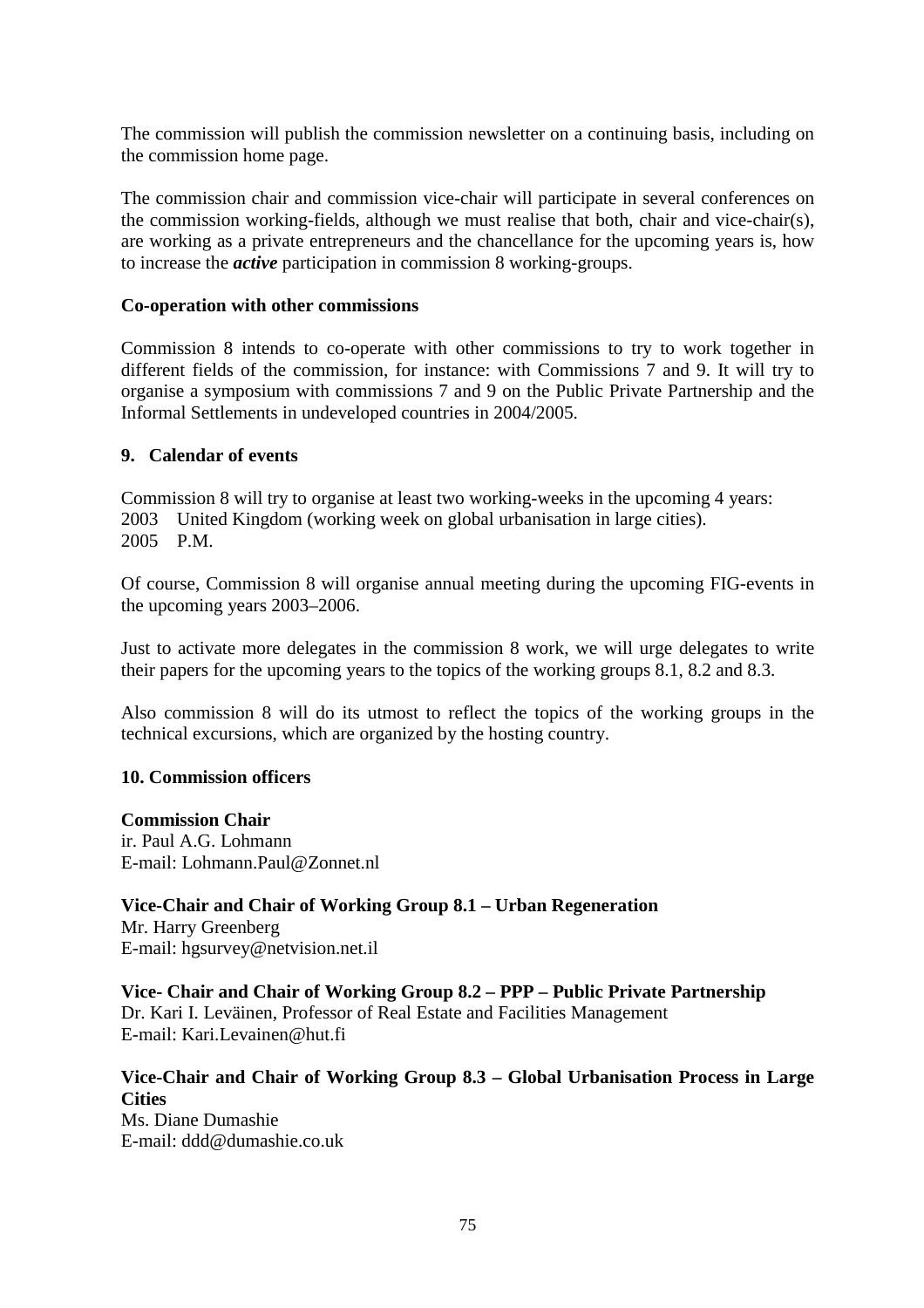# **COMMISSION 9 VALUATION AND MANAGEMENT OF REAL ESTATE WORK PLAN 2002 – 2006**

## **1. Title**

Valuation and the Management of Real Estate.

## **2. Terms of Reference**

- Valuation the estimating of value of real estate by valuers and appraisers, for various purposes, including market value, property taxation, eminent domain, claims of damage or impact on value by some cause or event and acquisitions for public use or public policy;
- Investment Market Value and Investment Planning;
- Development Finance, Land Use Feasibility Planning;
- Management of Property, as single asset or by management companies;
- Management of property systems to ensure efficient use of public and private resources; and
- Management of public sector property.

## **3. Mission Statement**

- To identify valuers and appraisers in emerging economies and developing countries and developing countries and coordinate their activities with those of FIG.;
- To increase FIG members' participation in valuation theory and methodologies, especially in countries without established real estate market protocols and infrastructure;
- To liaise with other appraisal and valuation organizations to seek cooperation regarding subjects of mutual interest;
- To create, refine and expand a world dictionary for valuers and appraisers;
- To investigate new evidence of the influence of environmental hazards on property use, value and demand.

## **4. General**

It is noted that the FIG Council intends to develop closer connections with the various less represented regions such as the Mekong Region and Latin America and then offer services. There is also a general feeling that the activities of Commission 9 could be intensified particularly in the developing nations and areas.

In the past few years there have been discussions that Commission 7, 8 and 9 have certain common interests and grounds. Thus some of the activities of these commissions could be integrated or joined.

The Commission will therefore look into the opportunities for expanding activities and services in both geographical and functional terms.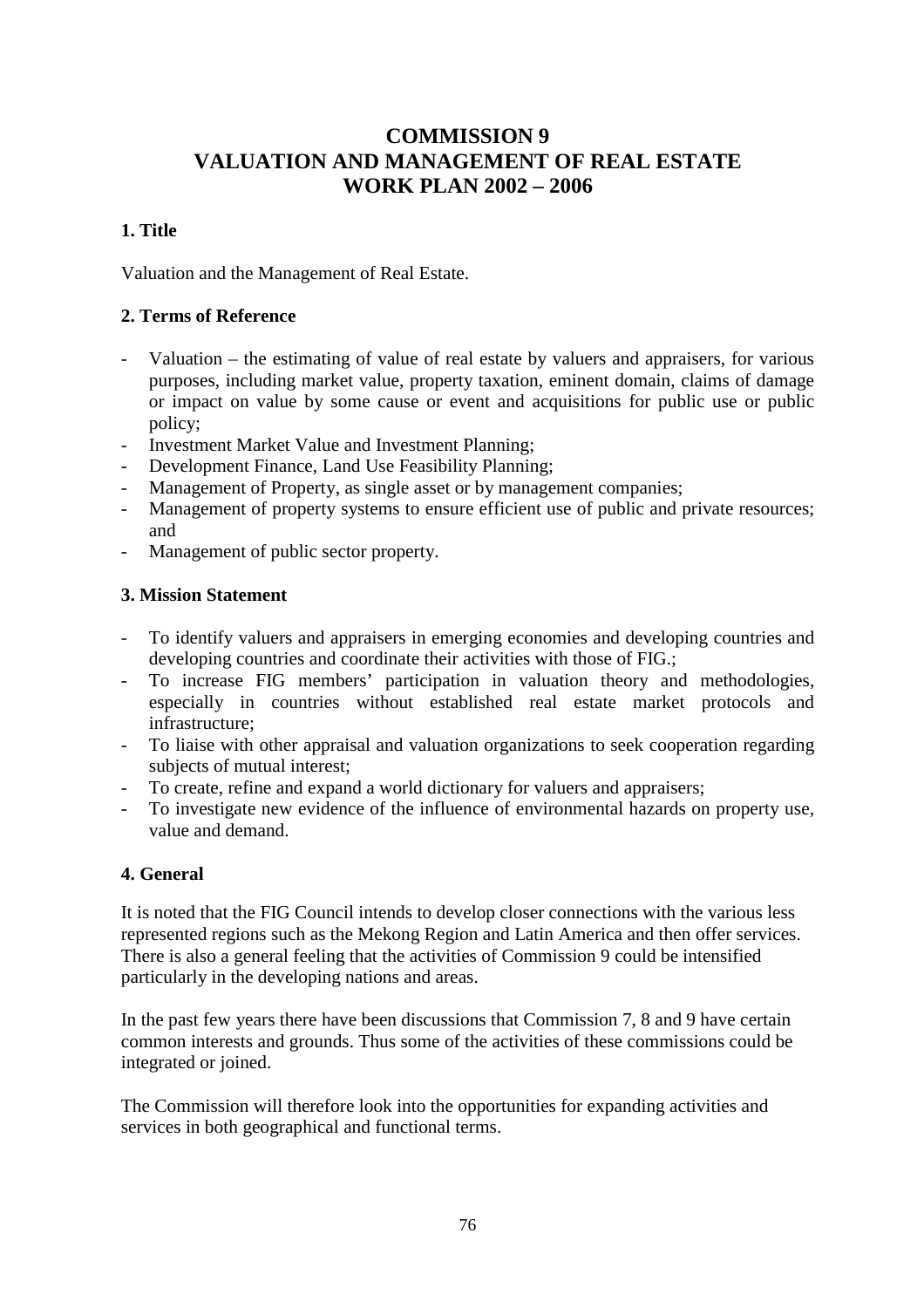The Commission will make its contribution on the valuation issues to the FIG World Report on Best Practices launched by the Council in its work plan for 2003–2006.

## **5. Working Groups**

## **Working Group 9.1 – Education of Valuation Professionals in FIG**

## Policy Issues

- Address disparity and deficiencies in educational programs and/or training of valuers in FIG member organizations.
- Education on valuation through information network in FIG (an integrated virtual learning environment). Let education move, not people.
- Educational ladder. A stepped way of advancing be planned for improving the knowledge of valuation.
- An educational package of valuation be created and offered on the homepage of FIG and intentionally, targeted to the developing countries and those economies under transition.
- Generate co-operation in education and create a network for supporting the contact persons.

## Chair

Prof Kauko Viitanen (Finland), e-mail kauko.viitanen@hut.fi

### Specific Projects

- Establish an Internet forum for discussion of the education on valuation.
- Collect information and determine terminology, fundamental theories and basic methodology on valuation.
- Create the educational package of valuation.
- Co-operation with Commission 2 and especially with the WP 2.2 (Virtual academy distance learning) on distance education and training and within Commission 9. Cooperation also with all other commissions as regards distance education and training.
- Establish contacts with the universities, the associations for valuation etc. outside FIG.
- Set up a home page with an educational package of valuation with hyperlinks to websites for distance learning.
- Distribute Commission 9 Syllabus Guidelines ratified by XX Congress in 1994.
- Compile selected bibliography of literature in the field.
- Investigate possible academic links.
- Sponsor symposia and technical papers on related topics.

### Workshops

- Virtual workshops and information delivery via the Internet.
- Presentations at FIG Working Weeks and Congress USA 2002 and Germany 2006.
- Discussions/presentations can be arranged also in some other seminars of Commission 9.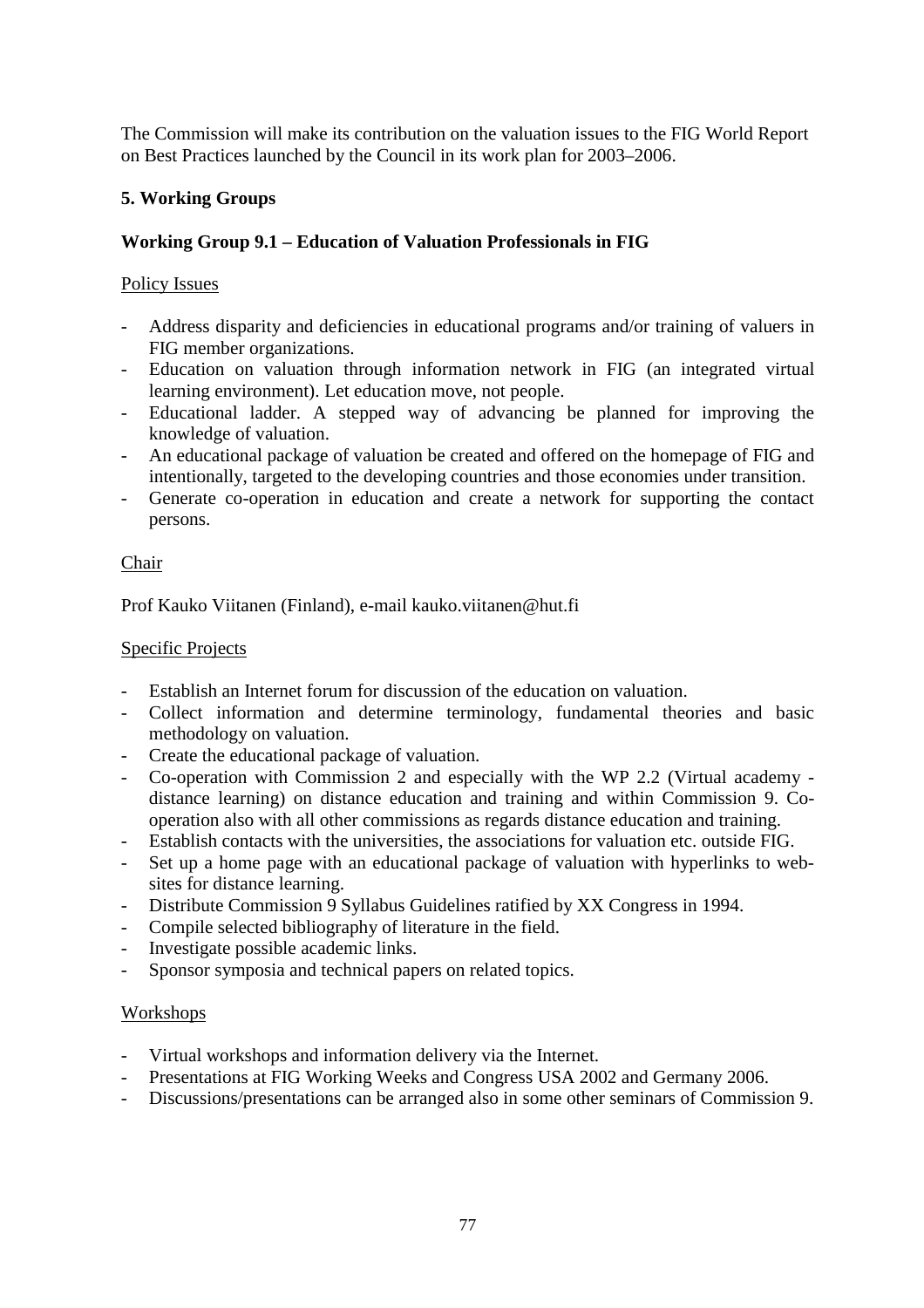## Publications

- Digital material on Web sites
- Short articles in journals

## Timetable

- Set up home page with hyperlinks to web-sites during 2002-2006.
- Continuous communication via the Internet.
- Continuous communication via the Internet.
- Working group Final Report for Congress in Munich, 2006.

### Beneficiaries

Distance learning students, individual surveyors, civil servants, politicians, landowners, employers, universities and university teachers etc.

#### Other Activities

- Expand communications to valuers and appraisers worldwide through the commission home page.
- Through the internet and other means of communication, act as a clearing house for practical research, data base development, data searches and educational opportunities.
- Reach out to academia, both faculty and students, to encourage future research papers for presentation at FIG events.
- Interact with other FIG commissions, especially Commission 1 Professional Standards and Commission 2 - Professional Education, in matters relating to valuation practices and protocols.
- Organize presentations of technical papers by practitioners of interest to valuers and appraisers as Commission 9's contribution to FIG events.

## **Working Group 9.2 – Environmental and Ecological Influences Effecting Use, Value and Demand for Real Estate**

### Policy Issues

- A global problem requiring greater awareness of the negative influences of contamination and ecological degradation.
- Requirements for new training and protocols for valuation practitioners.

### Chair

Mr. Simon Adcock (Australia), e-mail: Simon.Adcock@nre.vic.gov.au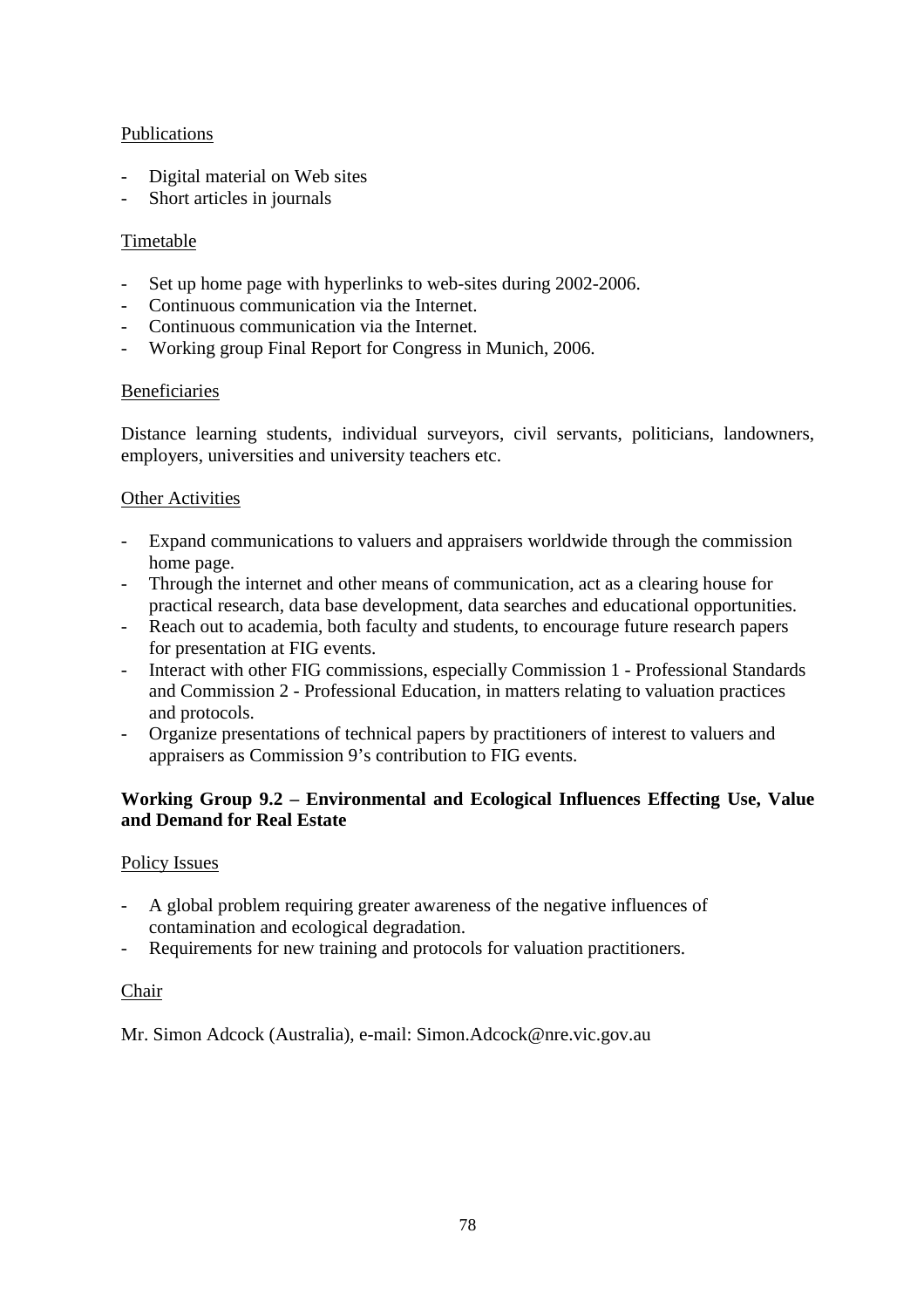## Specific Projects

- Investigate and catalog types, extent and impacts of contamination of real estate.
- Identify resources available for practitioner, including bibliographies, source organizations, remediation industry programs, procedures, protocols and related cost criteria.

### Workshops

To be planned for each annual meeting.

### Publications

- Technical papers solicited for annual meetings.
- Report on results of work group investigations and reports at Congress 2006.

### Timetable

- 2003 and 2004: research papers for Technical Sessions.
- 2006: Final Report at FIG Congress.

### Beneficiaries

All FIG member organizations, UN, other professional international and national organizations, agencies and governments.

## **Working Group 9.3 – Valuation for Taxation and Statutory Compensation**

### Policy Issues

Government policies affect market valuations.

### Chair

Henning Elmstrøm (Denmark), e-mail: elmstroem@plf.dk

### Specific Projects

- Identify the legal backgrounds and purposes for such valuations including the methodologies of assessments.
- Present and discuss the findings at FIG Working Weeks and Congress with information posted on the web-site for reference of members.

### **Workshops**

To be planned for each annual meeting.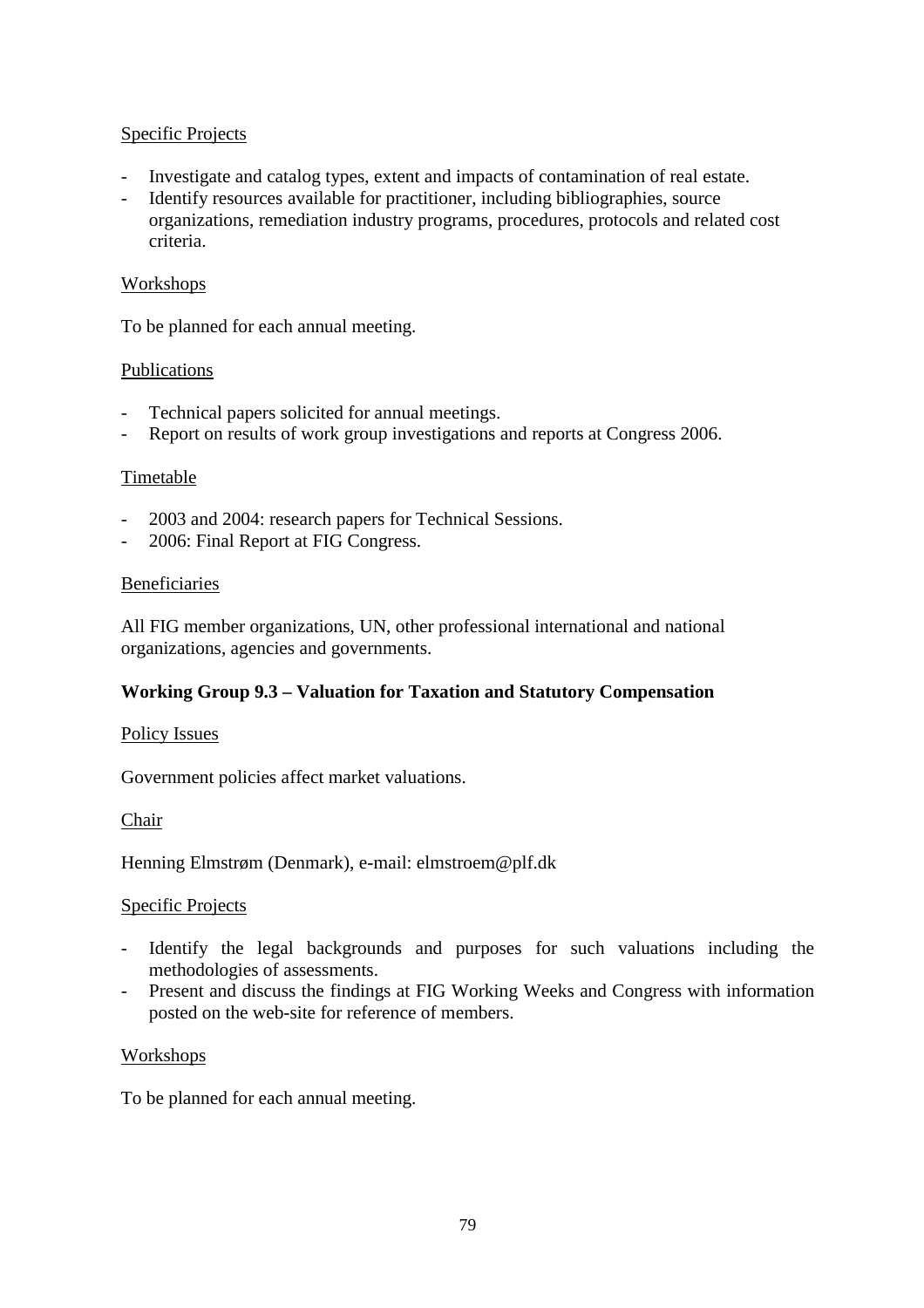## Publications

- Technical papers solicited for annual meetings.
- Report on results of work group investigations and reports at Congress 2006.

### Timetable

- 2003 and 2004: research papers for Technical Sessions.
- 2006: Final Report at FIG Congress.

### Beneficiaries

All FIG member organizations, UN, other professional international and national organizations, agencies and governments.

### **Working Group 9.4 – Organizations of Valuers and Appraisers in Emerging Eastern European Markets**

### Policy Issues

Changes in Government policies and market conditions affect development of the surveying profession.

### Chair

David Smejkal (Czech Republic), e-mail: David.Smejkal@a-consultplus.cz

### Specific Projects

- Identify the backgrounds and status of development of the profession in such markets and study the valuation methodologies adopted.
- Present and discuss the findings at FIG Working Weeks and Congress with information posted on the web-site for reference of members.

### Workshops

To be planned for each annual meeting.

### Publications

- Technical papers solicited for annual meetings.
- Report on results of work group investigations and reports at Congress 2006.

### Timetable

- 2003 and 2004: research papers for Technical Sessions.
- 2006: Final Report at FIG Congress.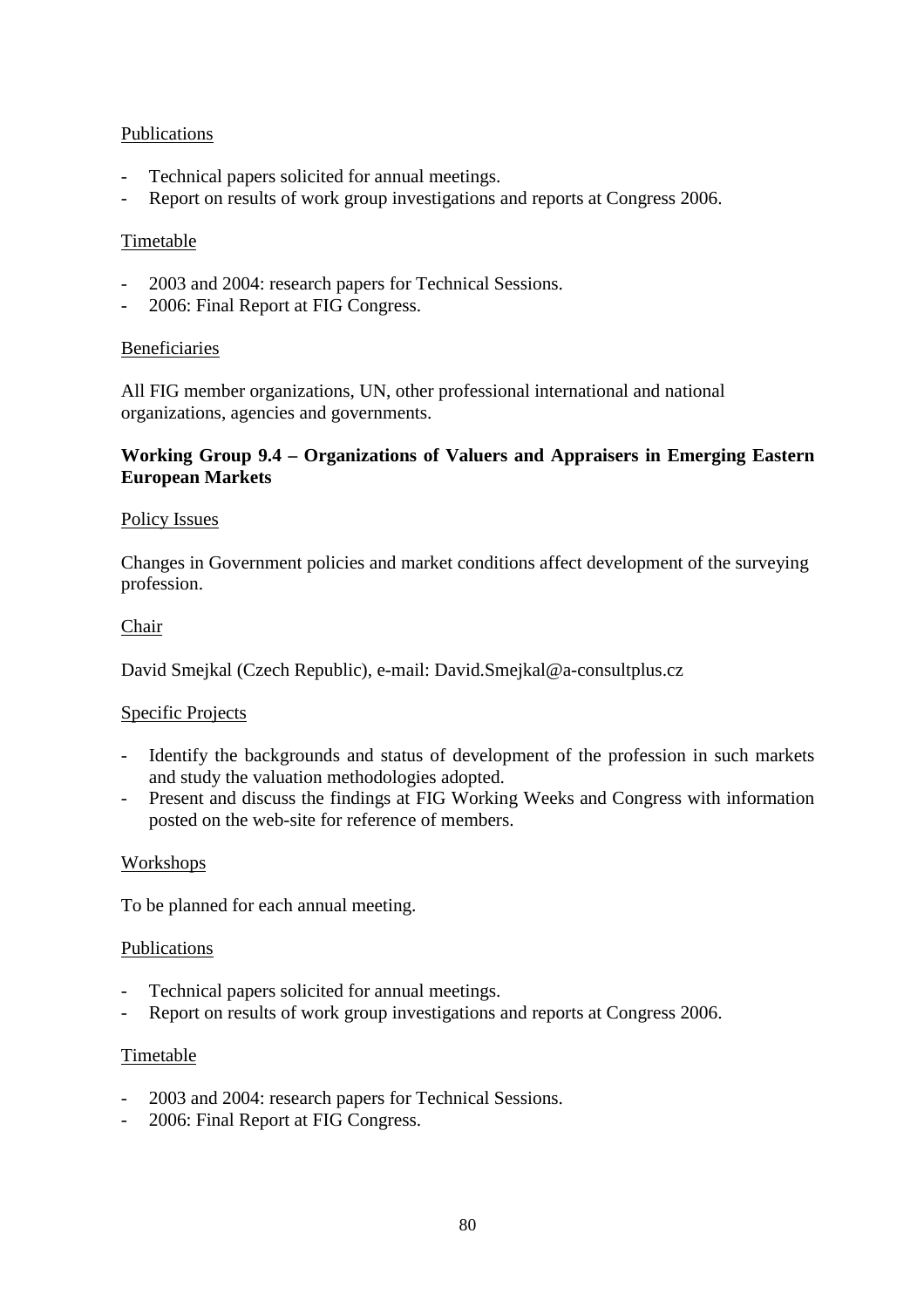## Beneficiaries

All FIG member organizations, UN, other professional international and national organizations, agencies and governments.

### **6. Co-operation with Sister Organizations**

MoU has been or will be established between FIG and other sister organizations such as IFPH, (International Federation of Housing & Planning), IVSC (International Valuation Standard Committee) and ISO (International Standards Organization). All of these organizations are related to the activities of Commission 9.

Commission 9 will strengthen the connections with these organizations and will actively participate in their events.

A joint working with Commission 1 is being considered to focus on valuation standards and to work closely with IVSC and ISO.

### **7. Co-operation with the United Nations agencies**

Activities of Commission 9 are related to UN-HABITAT, UN-ECE and other professional involvements of the United Nations.

Commission 9 will look into the opportunities of participating and contributing in their events to promote the Commission and to provide appropriate services.

## **8. Other Activities**

The Focus of the Commission in the period of 2002 – 2006 are:

- Analyse the educational situation of Valuers and Appraisers.
- Strengthen the Corporate Spirit in Commission 9.
- Identify the legal backgrounds and purposes of Valuation.
- Established an active web-site as tool to improve information flow; in particular products of working groups.
- Attract more participants to FIG Working Weeks and Congress.

There will be efforts made in the following areas:

- Expand communications to valuers and appraisers worldwide through Commission 9's existing web page on the Internet.
- Through Internet, act as a clearing house for practical research, data base development, data searches and educational opportunities.
- Reach out to academia, both faculty and students, to encourage future research papers for presentation at FIG events.
- Interaction with other FIG Commissions, especially Commission  $1 -$  Standards and Commission 2 – Education and CPD.
- To organize and present appropriate representation by Commission 9 together with suitable numbers of research papers at each FIG event and FIG co-sponsored events.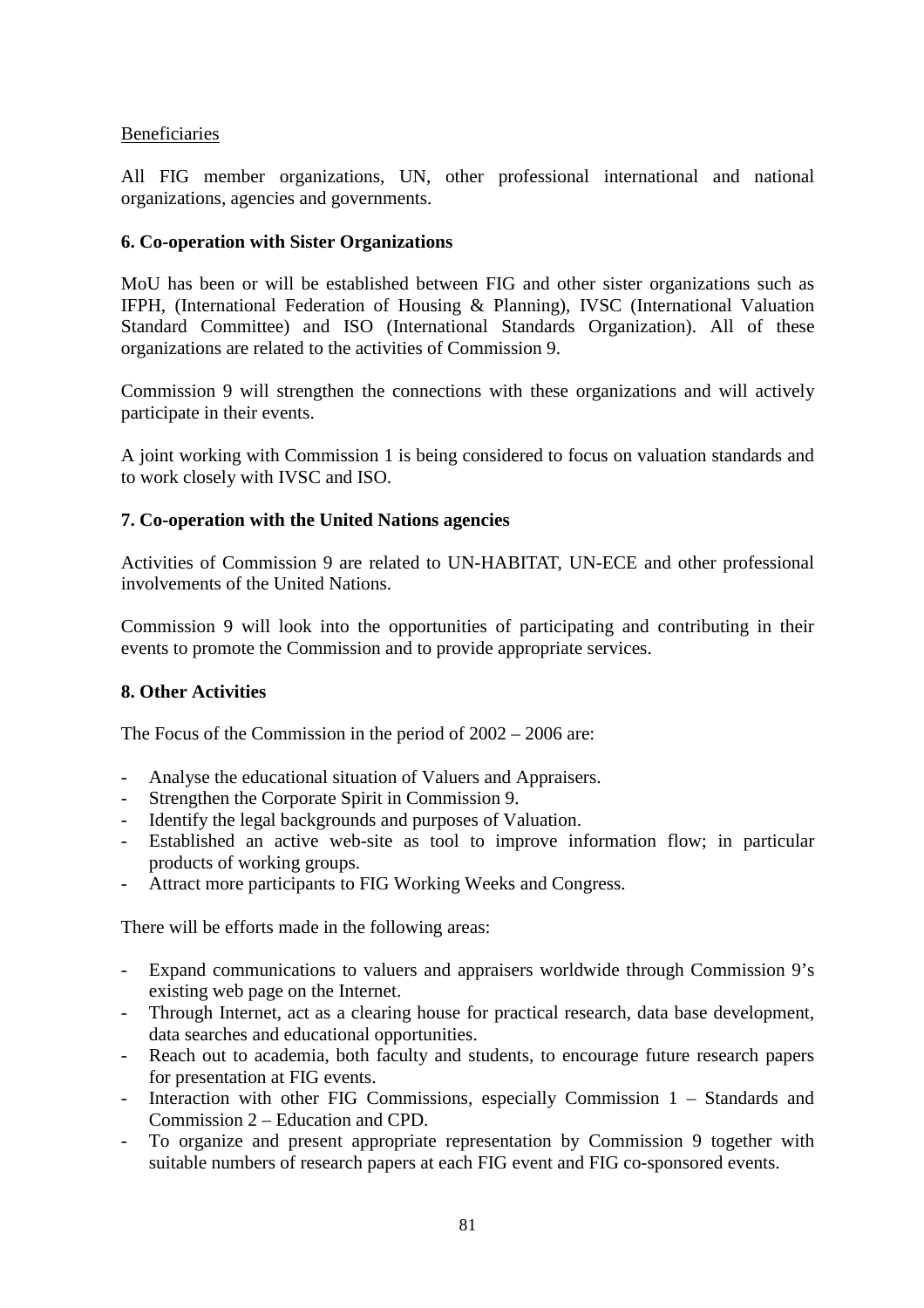There are two Task Groups of administration nature formed in addition to the Working Groups:

## **Task Group 9.1 – Research funding**

## Policy Issues

- Seeking sources of funding for research and delivery of papers.
- Encouraging participation in Commission 9's educational presentations at FIG working weeks.

### Chair

Mr Simon Adcock (Australia), e-mail: Simon.Adcock@nre.vic.gov.au

### Publications

Annual report on names of recipients of grants, amounts of grants received, subjects of research papers, where presented and availability.

## **Task Group 9.2 – Promoting valuation membership of FIG**

### Policy Issues

- The under-representation of valuation organizations within FIG.
- Encouraging participation in Commission 9 activities.

### Chair

Mr Stephen M W Yip (Hong Kong, China), e-mail: landelit@netvigator.com

### Specific Projects

Identify groups and organizations of valuers/appraisers world-wide and invite them and their members to participate in FIG events and to liaise with Commission 9 officers and delegates.

Where possible visit organizations in their home countries.

### Publications

Annual publication of list of organizations approached, responses and recommendations for further contact.

### **9. Calendar of Events**

The Major Events in the period of 2002 – 2006 of the Commission are: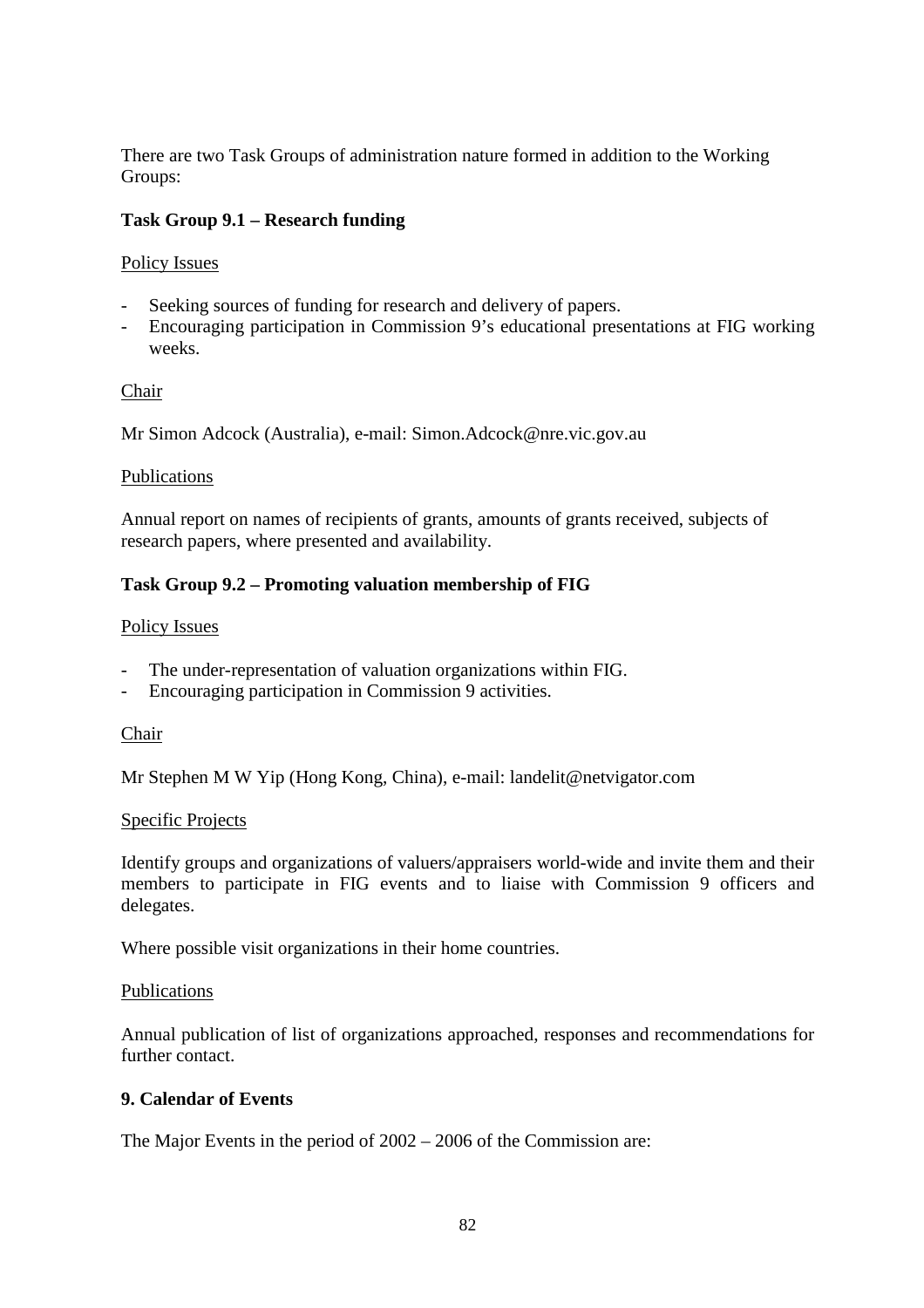- January/May 2003 Commission 2 proposed to have Symposium in Asia, Commission 9 to assist and participate.
- September-November 2004 FIG Regional Conference for Asia and the Pacific, Commission 9 to assist and to participate.

#### **10. Commission officers**

#### **Commission Chair**

Stephen Yip E-mail: landelit@netvigator.com

#### **Commission Vice Chair – Administration**

Mr. Simon Adcock E-mail Simon.Adcock@nre.vic.gov.au

#### **Vice-Chair and Chair of Working Group 9.1 – Education of Valuation Professionals in FIG**

Ph.D. Kauko Viitanen, Professor in Real Estate Economics and Valuation E-mail: kauko.viitanen@hut.fi

## **Vice-Chair and Chair of Working Group 9.2 – Environmental and Ecological Influences Effecting Use, Value and Demand for Real Estate**

Mr. Simon Adcock (Australia) E-mail: Simon.Adcock@nre.vic.gov.au

### **Vice-Chair and Chair of Working Group 9.3 – Valuation for Taxation and Statutory Compensation**  Henning Elmstrøm E-mail: elmstroem@plf.dk

**Vice-Chair and Chair of Working Group 9.4 – Organizations of Valuers and Appraisers in Emerging Eastern European Markets**  David Smejkal E-mail: David.Smejkal@a-consultplus.cz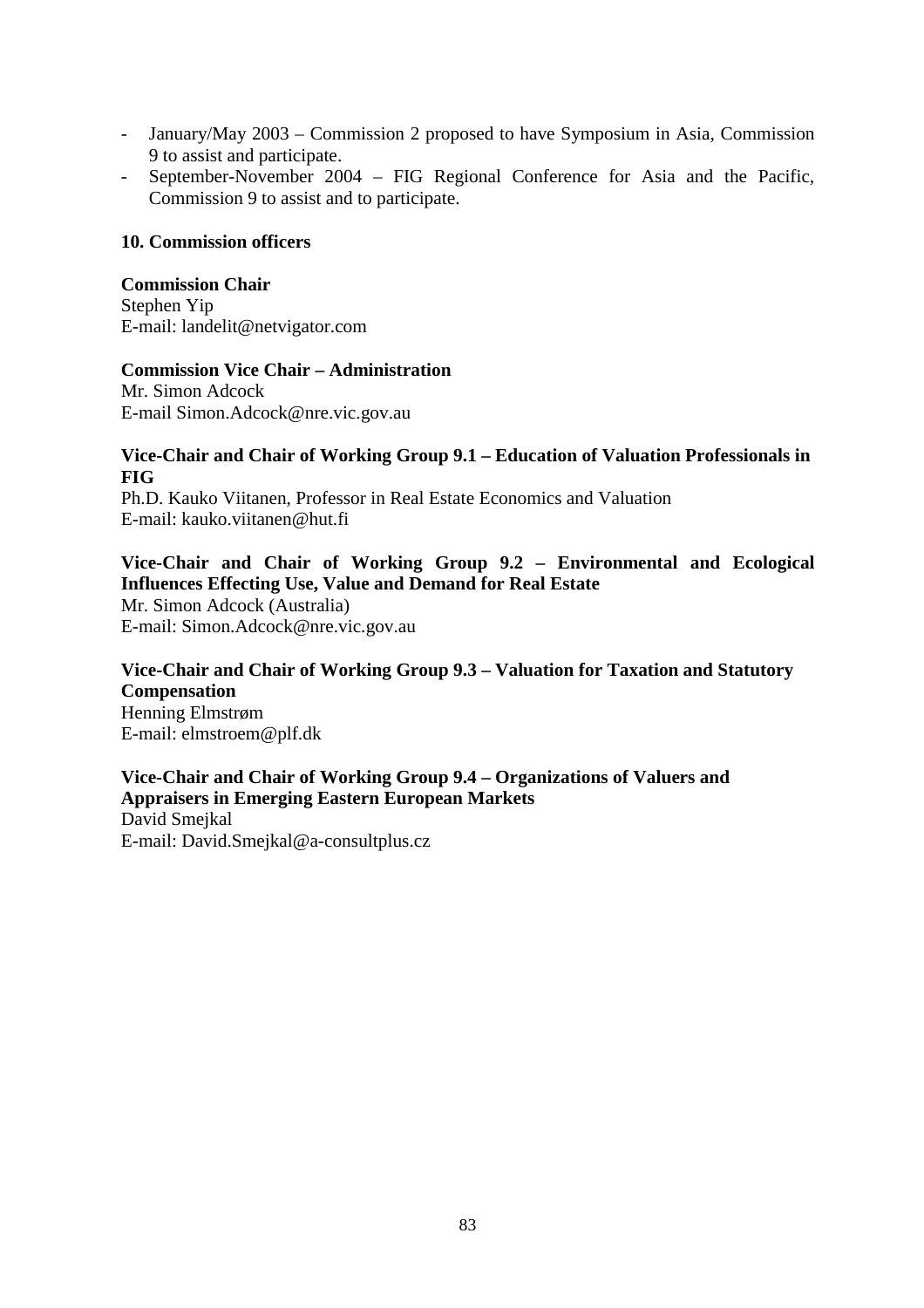# **COMMISSION 10 CONSTRUCTION ECONOMICS AND MANAGEMENT WORK PLAN 2002 – 2006**

## **1. Title**

Construction Economics and Management.

## **2. Terms of Reference**

- Construction Economics
- Cost Management
- Ouantity Surveying
- Building Surveying
- Cost Engineering
- Project Management
- Construction Management
- Construction Law

### **3. Mission Statement**

- To encourage wider membership of FIG of National Associations of professionals working in Construction and Economics and Management.
- To identify and associate with other international groupings of professional in related field to optimize the dissemination of information between the members of the organisations.
- To encourage the participation of representatives of national member associations in the working groups of the Commission and in the work of other related international groupings.
- To promote the professionals related to Construction Economics and Management.
- In association with Commission 1, to maintain and develop high standards within the profession.
- In association with commission 2, to maintain and develop high standards of professional education, continuing professional development and to develop mutual recognition of qualifications between member associations.
- To assist with the development of the construction Economics and Management professions in the developing world and emerging economics.
- To encourage recognition of the value of services which can be provided by the surveying professional in the field of Construction procurement, Construction Economics and Management with International governmental organisations.

## **4. General**

Commission 10 endorses the underlying concept that respect for Cultural and Linguistic issues is very important and Commission 10 will be sensitive to these issues in the way it works. This will be implemented by encouraging multilingual abstracts and presentations in general meetings and through the use of an appropriate regional language during regional meetings.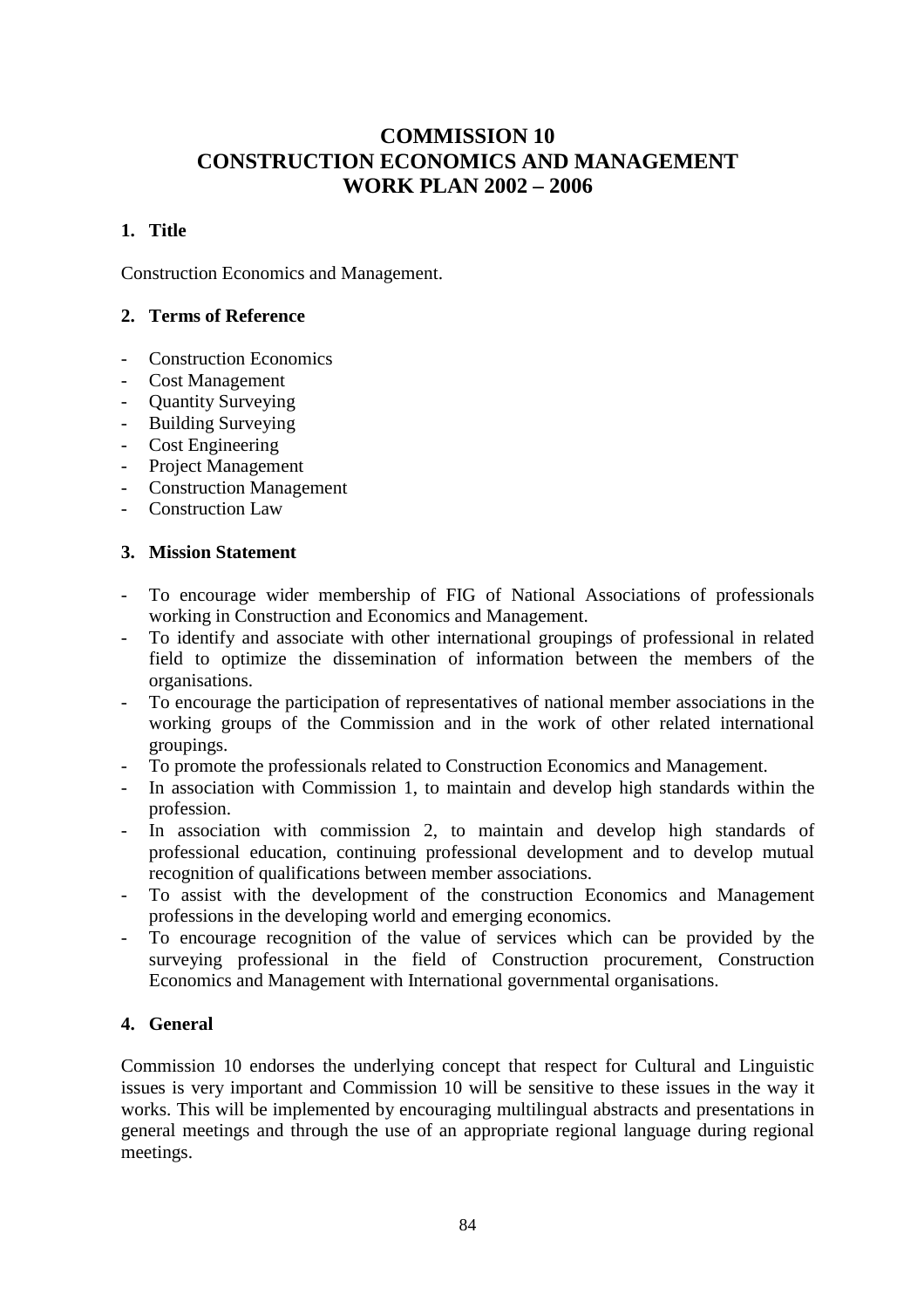## **5. Working Groups**

## **Working Group 10.1 – Human Settlements, Economics and Environment Sustainability**

### Policy Issues

- Draw on international research through a network of national associations within FIG and other related international groupings to obtain sustainable models for construction procurement and management of Low–Cost Housing and Infrastructure, urban regeneration and informal settlements.
- To expand on FIG Cooperation with UN Agencies and other activities such as the Bathurst Declaration, Women gender issues, FIG Agenda 21 amongst other things to include development of Construction management policies and models of implementing housing, urban infrastructure and sustainability schemes and programmes.
- To develop global cost management models for low-income or affordable infrastructure and sustainable development.

### Chair

Murtala Oladapo (Nigeria), e-mail: niqs@infoweb.abs.net.

### Specific projects

Workshop(s)

### Publication(s)

- − Report at each FIG working week outlining activity and progress.
- − A paper at each FIG working week on one of the aspects of the subject areas.

### **Timetable**

### Beneficiaries

### **Working Group 10.2 – Database for Quantity Surveying Education and Cost Management Professionals Worldwide**

### Policy Issues

- To compile a database of professional education for construction economics.
- Co-ordinate with Commission 2 to add to the FIG database.
- Commence a comparative study of courses and training to develop the work of mutual recognition of qualifications.
- To provide a basis for encouraging membership of FIG associations with other relevant international groupings.
- To develop systems for dissemination of information to the membership of members and associated groupings.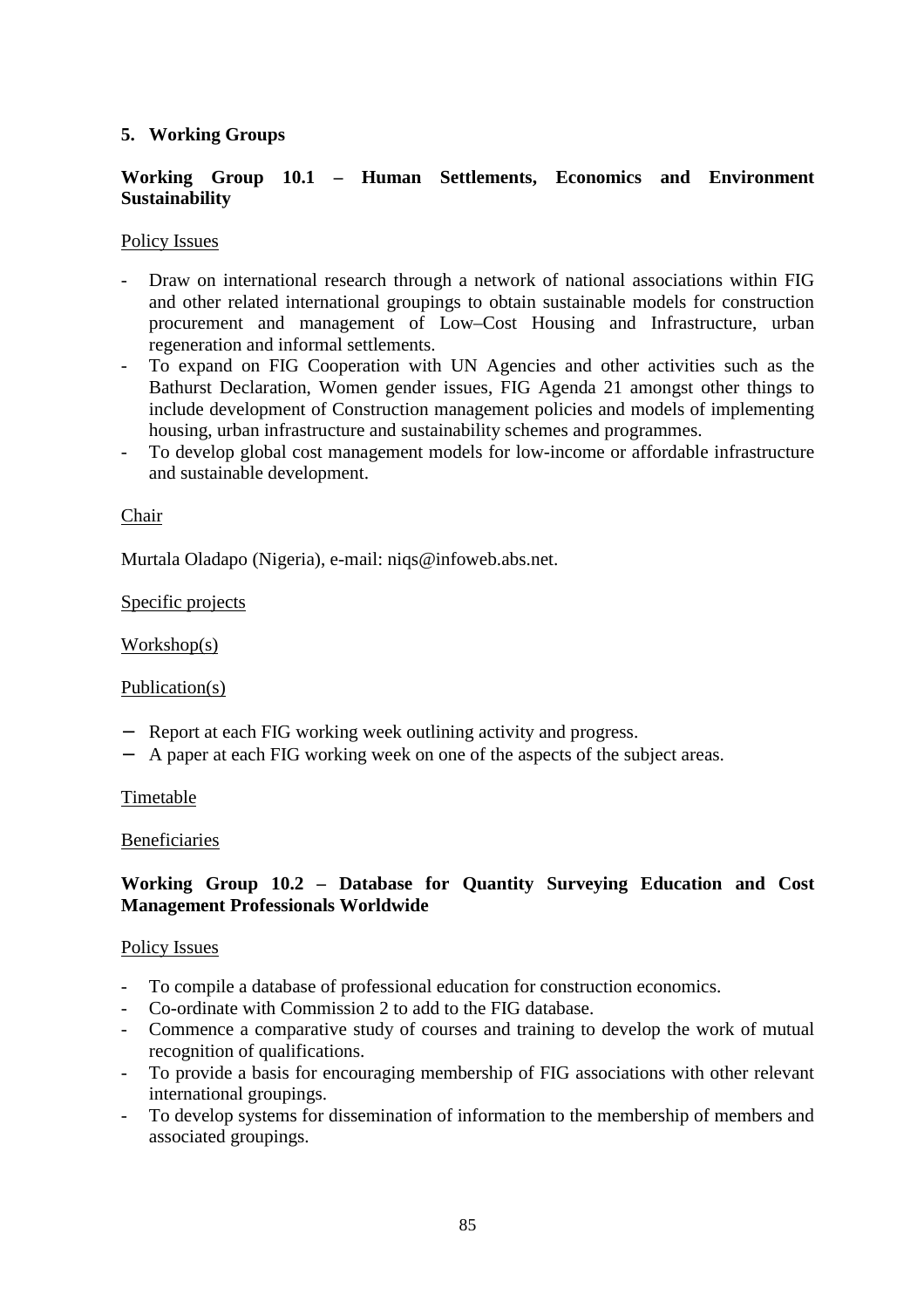## Chair

TBA.

## Specific projects

## Workshop(s)

## Publication(s)

- Report at each FIG working week outlining activity and progress.
- − A paper at each FIG working week on one of the aspects of the subject areas.

## Timetable

## Beneficiaries

## **Working Group 10.3 – Construction Procurement**

## Policy Issues

- To compare procurement methods worldwide
- To review development in procurement necessary to comply with UN Agencies and World Bank guidelines and as well as those of other Regional development Banks.
- To ensure that procurement procedures are sustainable

## **Chair**

Andrew Morley (United Kingdom), e-mail: Andrew.morley@ccmassociates.com.

## Specific projects

- A review of and comparison of construction procurement-Europe, and a different procurement policy
- A comparison and analysis of the methods of design, procurement and construction of buildings and their engineering installation

## Workshop(s)

## Publication(s)

- Report at each FIG working week outlining activity and progress.
- − A paper at each FIG working week on one of the aspects of the subject areas.

## Timetable

## Beneficiaries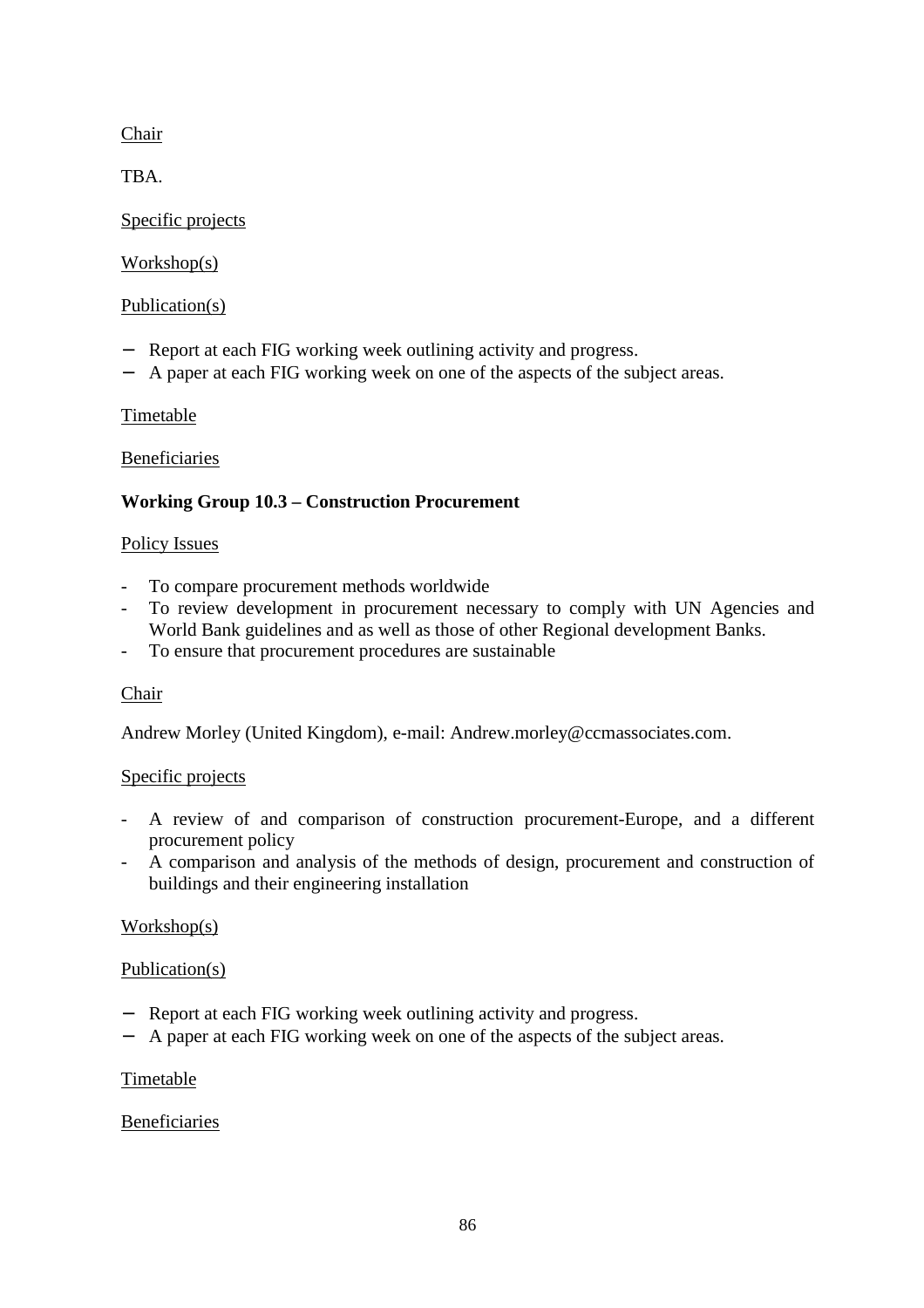## **Working Group 10.4 – Standard, research and development in Cost management, Quantity Surveying, Cost Engineering and Project Management**

### Policy Issues

- Map each Quantity Surveying, Cost Engineering and Project Management skill and knowledge process.
- Issue professional Practice Guides containing the best of published articles.
- Develop generic Recommended Practices and Standards with basic terminology, methods, and data applicable to any enterprise or industry.
- Develop enterprise or industry specific Recommended Practices and Standards.
- To identify what research is being carried out in the fields of construction economics.
- How best to disseminate the result of that research to practicing professional

Chair

**TBA** 

### Specific projects

Development with Commission 1 (Working Group 1.4) of a Project Management resource detailing the major facets of project management delivery as it applies to the profession using an interactive review process with FIG Member Associations.

### Workshop(s)

Joint workshop with Commission 1 in early 2006 in Australia.

### Publication(s)

- − Report at each FIG working week outlining activity and progress.
- − A paper at each FIG working week on one of the aspects of the subject areas.

### Timetable

### Beneficiaries

### **6. Co-operation with sister associations**

This Commission should strengthen its relationship with International and Regional Organisations such as ICEC, CIB, AAQS and PAQS in the promotion and development of cost management profession and activities.

Notes:

- International Cost Engineering Council-ICEC (which comprise Quantity Surveyors, Cost Engineers and Project Management Professionals). Most member bodies of the Association of Africa Association of Quantity Surveyors (AAQS) and Pacific Association of Quantity Surveyors (PAQS) belong ICEC.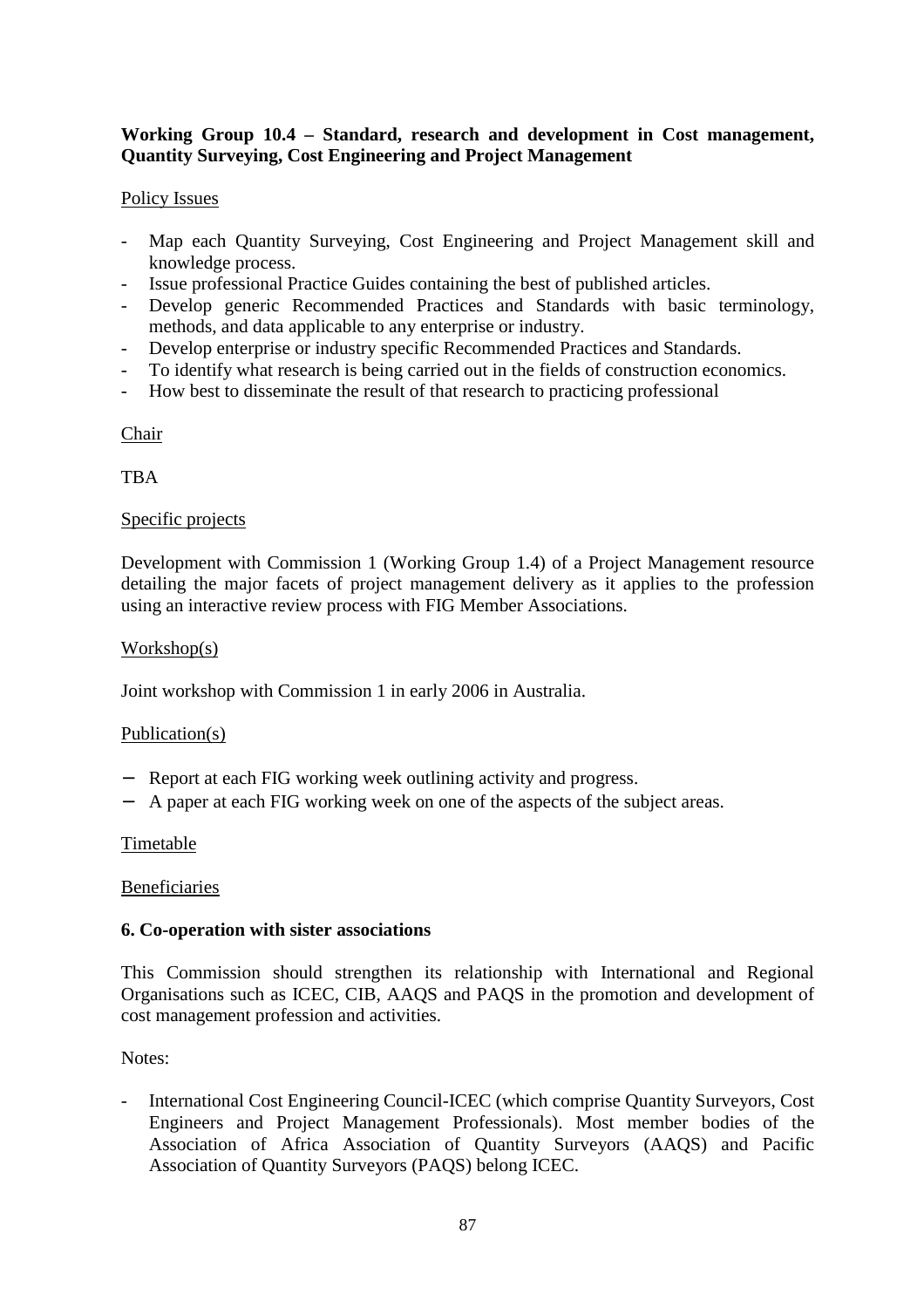- CIB (The International Council for Research and Innovation in Building and Construction). There is a strong membership of Quantity Surveying, Cost management and Construction management Professionals in this group.

### **7. Co-operation with the United Nations agencies**

Whilst promoting the objectives of FIG, the Commission should integrate its activities with the gains made by FIG within UN Agencies. It should therefore develop the Construction professional activities in

- Human Settlements–Low Cost Housing, Infrastructure and Urban development
- Sustainable Development
- Implementation Issues of various policies of UN-HABITAT
- FIG Agenda 21
- Women gender issues among other things

### **8. Other Activities**

#### **9. Calendar of events**

Full participation in FIG working weeks and appropriate regional and strategic meetings.

### **10. Commission officers**

**Commission Chair**  Philip Shearer E-mail philip.shearer@rlf.co.uk

#### **Vice Chair and Chair of Working Group 10.1 – Human Settlements, Economics and Environment Sustainability**

Murtala Oladapo E-mail: murty@infoweb.abs.net

**Vice Chair and Chair of Working Group 10.2 – Database for Quantity Surveying Education and Cost Management Professionals Worldwide**  To be appointed.

**Vice Chair and Chair of Working Group 10.3 – Construction Procurement**  Andrew Morley E-mail: andrew.morley@ccmassociates.com

**Vice Chair and Chair of Working Group 10.4 – Standard, research and development in Cost management, Quantity Surveying, Cost Engineering and Project Management**  To be appointed.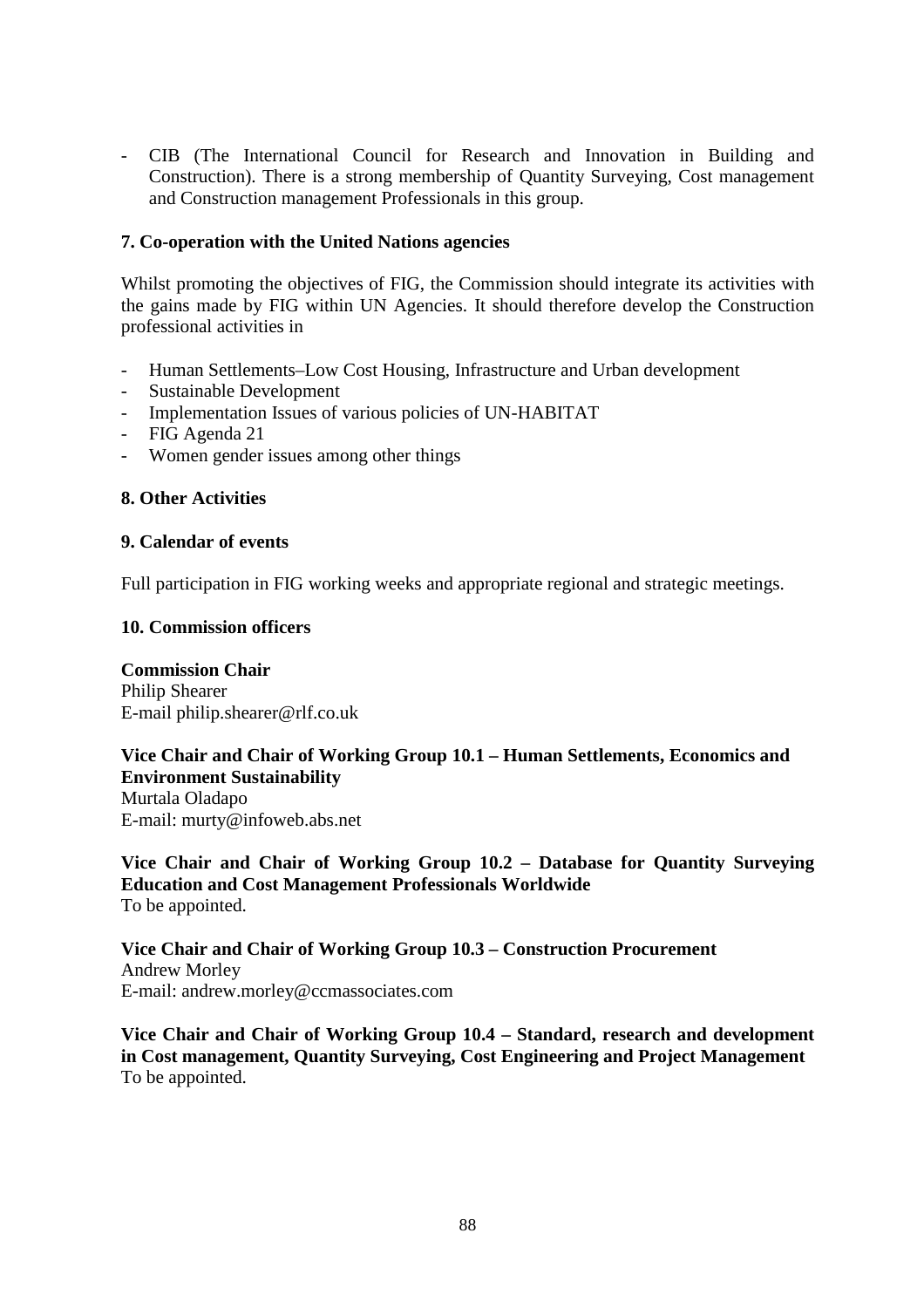# **Appendix**

# **FIG DEFINITION OF SURVEYOR**

A surveyor is a professional person with the academic qualifications and technical expertise to practise the science of measurement; to assemble and assess land and geographic related information; to use that information for the purpose of planning and implementing the efficient administration of the land, the sea and structures thereon; and to instigate the advancement and development of such practices.

Practice of the surveyor's profession may involve one or more of the following activities which may occur either on, above or below the surface of the land or the sea and may be carried out in association with other professionals.

- 1. The determination of the size and shape of the earth and the measurement of all data needed to define the size, position, shape and contour of any part of the earth.
- 2. The positioning of objects in space and the positioning and monitoring of physical features, structures and engineering works on, above or below the surface of the earth.
- 3. The determination of the position of the boundaries of public or private land, including national and international boundaries, and the registration of those lands with the appropriate authorities.
- 4-. The design, establishment and administration of land and geographic information systems and the collection, storage, analysis and management of data within those systems.
- 5. The study of the natural and social environment, the measurement of land and marine resources and the use of the data in the planning of development in urban, rural and regional areas.
- 6. The planning, development and redevelopment of property, whether urban or rural and whether land or buildings.
- 7. The assessment of value and the management of property, whether urban or rural and whether land or buildings.
- 8. The planning, measurement and management of construction works, including the estimation of costs.
- 9. The production of plans, maps, files, charts and reports.

In the application of the foregoing activities surveyors take into account the relevant legal, economic, environmental and social aspects affecting each project.